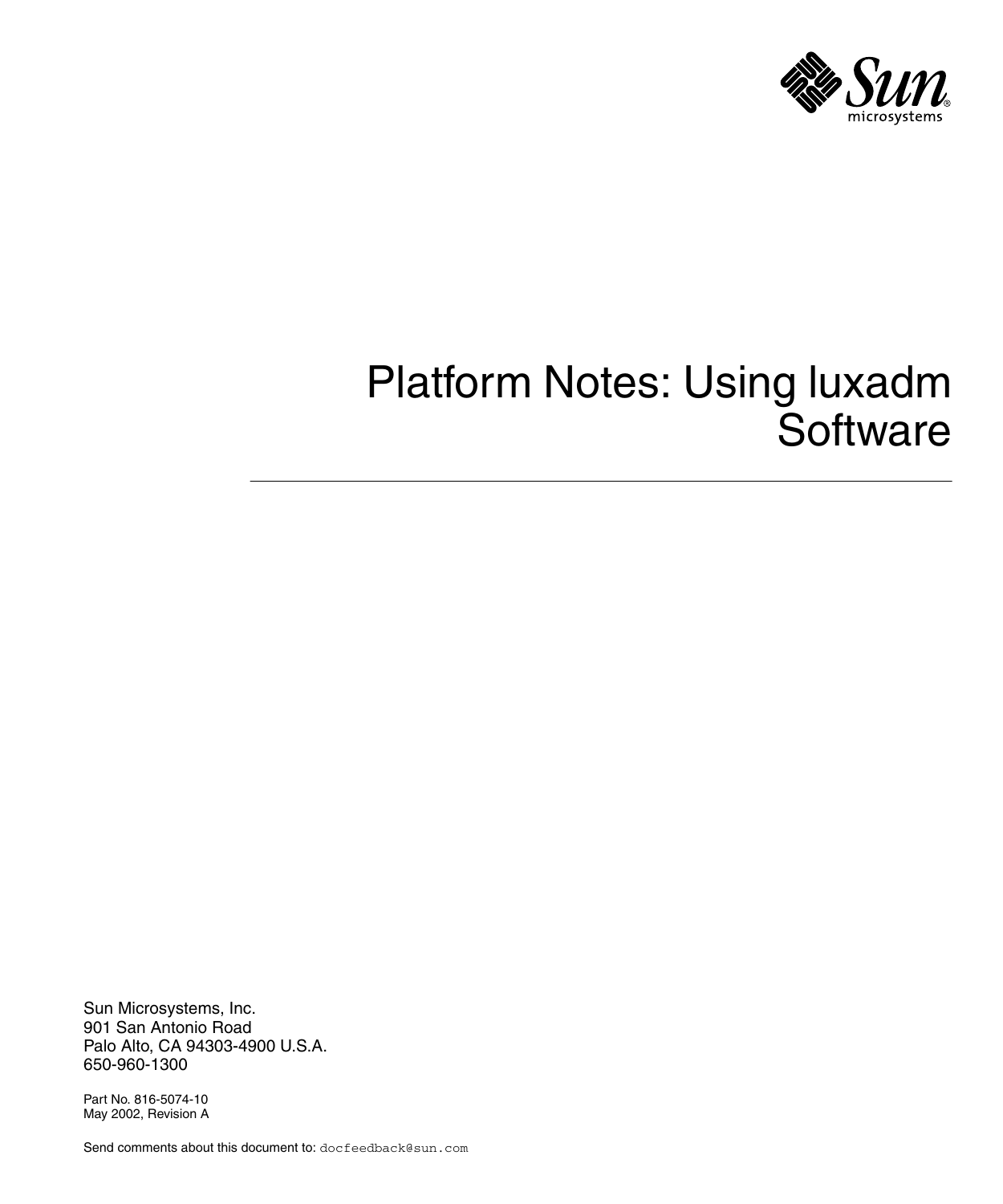Copyright 2002 Sun Microsystems, Inc., 901 San Antonio Road, Palo Alto, CA 94303-4900 U.S.A. All rights reserved.

This product or document is distributed under licenses restricting its use, copying, distribution, and decompilation. No part of this product or document may be reproduced in any form by any means without prior written authorization of Sun and its licensors, if any. Third-party software, including font technology, is copyrighted and licensed from Sun suppliers.

Parts of the product may be derived from Berkeley BSD systems, licensed from the University of California. UNIX is a registered trademark in the U.S. and other countries, exclusively licensed through X/Open Company, Ltd.

Sun, Sun Microsystems, the Sun logo, AnswerBook2, docs.sun.com, and Solaris are trademarks, registered trademarks, or service marks of Sun Microsystems, Inc. in the U.S. and other countries. All SPARC trademarks are used under license and are trademarks or registered trademarks of SPARC International, Inc. in the U.S. and other countries. Products bearing SPARC trademarks are based upon an architecture developed by Sun Microsystems, Inc.

The OPEN LOOK and Sun™ Graphical User Interface was developed by Sun Microsystems, Inc. for its users and licensees. Sun acknowledges the pioneering efforts of Xerox in researching and developing the concept of visual or graphical user interfaces for the computer industry. Sun holds a non-exclusive license from Xerox to the Xerox Graphical User Interface, which license also covers Sun's licensees who implement OPEN LOOK GUIs and otherwise comply with Sun's written license agreements.

Federal Acquisitions: Commercial Software—Government Users Subject to Standard License Terms and Conditions.

DOCUMENTATION IS PROVIDED "AS IS" AND ALL EXPRESS OR IMPLIED CONDITIONS, REPRESENTATIONS AND WARRANTIES, INCLUDING ANY IMPLIED WARRANTY OF MERCHANTABILITY, FITNESS FOR A PARTICULAR PURPOSE OR NON-INFRINGEMENT, ARE DISCLAIMED, EXCEPT TO THE EXTENT THAT SUCH DISCLAIMERS ARE HELD TO BE LEGALLY INVALID.

Copyright 2002 Sun Microsystems, Inc., 901 San Antonio Road, Palo Alto, CA 94303-4900 Etats-Unis. Tous droits réservés.

Ce produit ou document est distribué avec des licences qui en restreignent l'utilisation, la copie, la distribution, et la décompilation. Aucune partie de ce produit ou document ne peut être reproduite sous aucune forme, par quelque moyen que ce soit, sans l'autorisation préalable et écrite de Sun et de ses bailleurs de licence, s'il y en a. Le logiciel détenu par des tiers, et qui comprend la technologie relative aux polices de caractères, est protégé par un copyright et licencié par des fournisseurs de Sun.

Des parties de ce produit pourront être dérivées des systèmes Berkeley BSD licenciés par l'Université de Californie. UNIX est une marque déposée aux Etats-Unis et dans d'autres pays et licenciée exclusivement par X/Open Company, Ltd.

Sun, Sun Microsystems, le logo Sun, AnswerBook2, docs.sun.com, et Solaris sont des marques de fabrique ou des marques déposées, ou marques de service, de Sun Microsystems, Inc. aux Etats-Unis et dans d'autres pays. Toutes les marques SPARC sont utilisées sous licence et sont des marques de fabrique ou des marques déposées de SPARC International, Inc. aux Etats-Unis et dans d'autres pays. Les produits portant les marques SPARC sont basés sur une architecture développée par Sun Microsystems, Inc.

L'interface d'utilisation graphique OPEN LOOK et Sun™ a été développée par Sun Microsystems, Inc. pour ses utilisateurs et licenciés. Sun reconnaît les efforts de pionniers de Xerox pour la recherche et le développement du concept des interfaces d'utilisation visuelle ou graphique pour l'industrie de l'informatique. Sun détient une licence non exclusive de Xerox sur l'interface d'utilisation graphique Xerox, cette licence couvrant également les licenciés de Sun qui mettent en place l'interface d'utilisation graphique OPEN LOOK et qui en outre se conforment aux licences écrites de Sun.

LA DOCUMENTATION EST FOURNIE "EN L'ETAT" ET TOUTES AUTRES CONDITIONS, DECLARATIONS ET GARANTIES EXPRESSES OU TACITES SONT FORMELLEMENT EXCLUES, DANS LA MESURE AUTORISEE PAR LA LOI APPLICABLE, Y COMPRIS NOTAMMENT TOUTE GARANTIE IMPLICITE RELATIVE A LA QUALITE MARCHANDE, A L'APTITUDE A UNE UTILISATION PARTICULIERE OU A L'ABSENCE DE CONTREFAÇON.

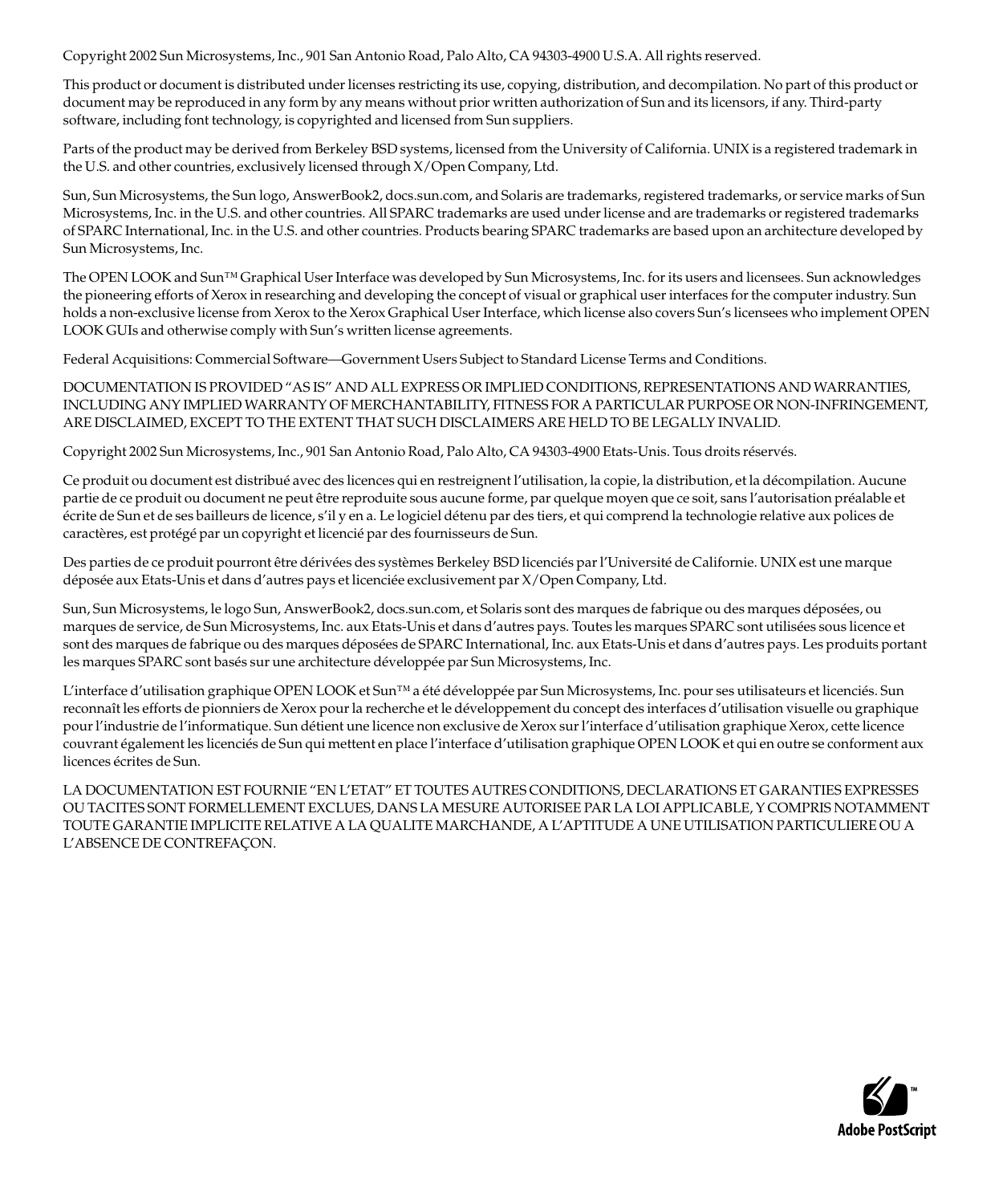## Contents

#### **[Preface](#page-8-0) ix**

**1.** [luxadm](#page-12-0) **Command Basics 1** [About the](#page-13-0) luxadm Command Syntax 2 [About Addressing a Disk or Disk Array 3](#page-14-0) [Addressing a Sun StorEdge A5x00 Disk or Array](#page-14-1) 3 [Addressing a Sun Fire 880 Disk or Internal Array 6](#page-17-0) [Addressing a SPARCstorage Array](#page-20-0) 9 [Addressing a SPARCstorage RSM Tray](#page-20-1) 9 **2.** [luxadm](#page-22-0) **Subcommands 11** [Subcommand Support Matrix 1](#page-23-0)2 [Subcommand Options](#page-24-0) 13 [Checking and Setting Disk LEDs 1](#page-25-0)4 [Checking the Current State of a Disk LED \(](#page-25-1)led) 14 [Setting a Disk LED to the Blink Mode \(](#page-26-0)led\_blink) 15 [Turning Off a Disk LED \(](#page-27-0)led\_off) 16 [Turning On a Disk LED \(](#page-28-0)led\_on) 17 [Displaying Enclosure and Disk Information](#page-28-1) 17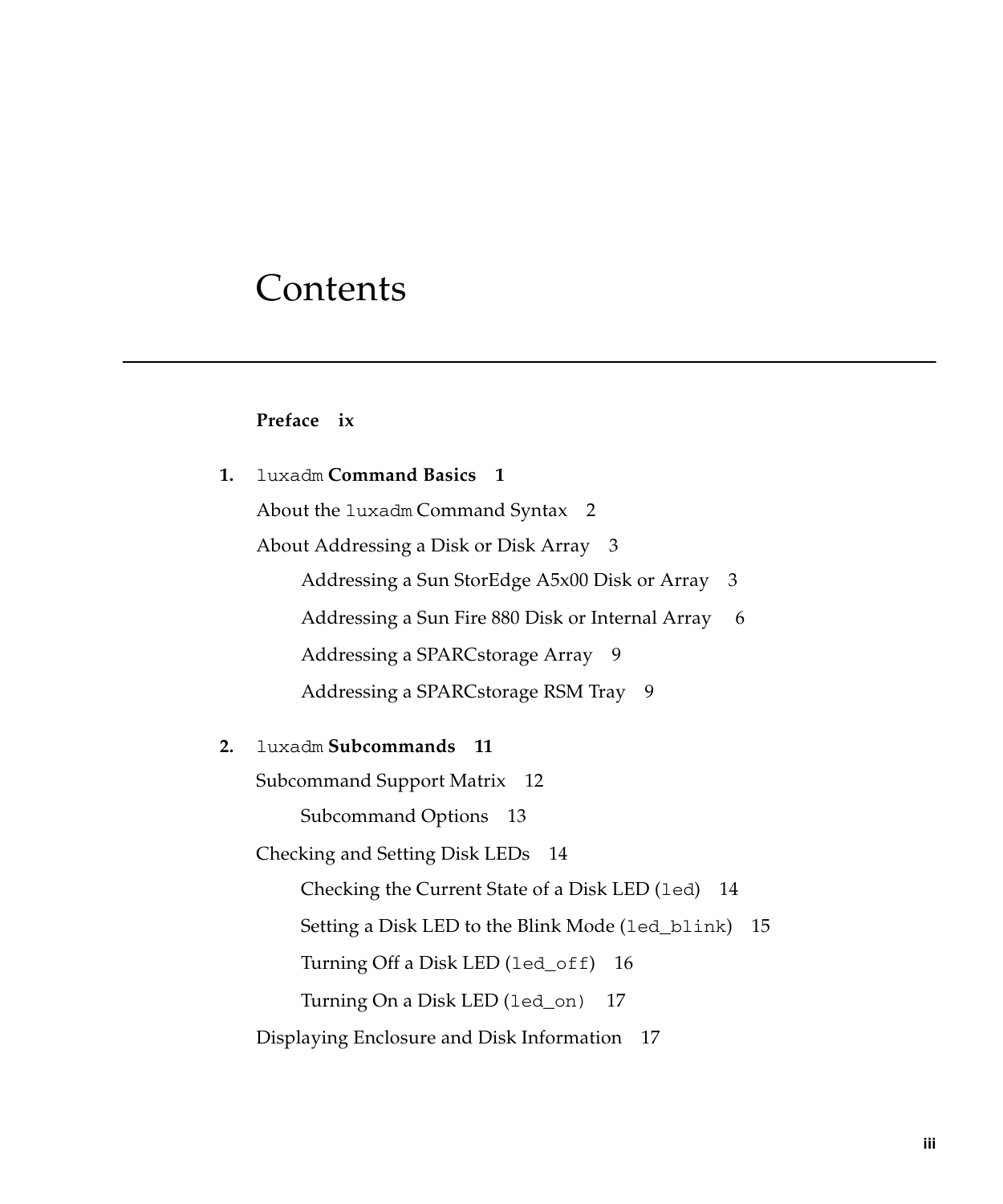| Probing for Sun StorEdge A5x00 Disk Arrays and Sun Fire 880 Internal<br>Storage Arrays (probe) 17      |
|--------------------------------------------------------------------------------------------------------|
| Displaying Enclosure or Device Specific Data (display)<br>18                                           |
| Displaying Disk Information (inquiry) 22                                                               |
| Downloading Firmware and fcode<br>23                                                                   |
| Downloading Firmware (download) 23                                                                     |
| Changing a SPARCstorage Array WWN (download)<br>25                                                     |
| Downloading fcode to FC25/S Host Adapters (fc_s_download)<br>25                                        |
| Downloading fcode to FC100 Host Adapters (fcal_s_download)<br>26                                       |
| Downloading fcode to FC/S, FC100/S, FC100/P, and FC100/2P Host<br>Adapters (fcode_download) 27         |
| Downloading fcode to FC100/P and FC100/2P Host Adapters<br>(qlgc_s_download) 28                        |
| Accessing the Enclosure Services Card 28                                                               |
| Displaying Environmental Information (env_display) 29                                                  |
| Disabling the Alarm (alarm_off) 29                                                                     |
| Enabling the Alarm (alarm_on) 30                                                                       |
| Setting the Alarm (alarm_set)<br>30                                                                    |
| Performing Enclosure and Disk Operations 31                                                            |
| Renaming a Sun StorEdge A5x00 Disk Array or Sun Fire 880 Internal Storage<br>Array (enclosure_name) 31 |
| Collecting Performance Statistics (perf_statistics)<br>32                                              |
| Powering Off an Enclosure or Disk Drive (power_off)<br>32                                              |
| Powering On an Enclosure or Disk Drive (power_on) 33                                                   |
| Releasing Disks (release)<br>34                                                                        |
| Reserving Disks (reserve)<br>34                                                                        |
| Setting the Boot Device Variable (set_boot_dev)<br>35                                                  |
| Starting Disks (start)<br>35                                                                           |
| Stopping Disks (stop)<br>36                                                                            |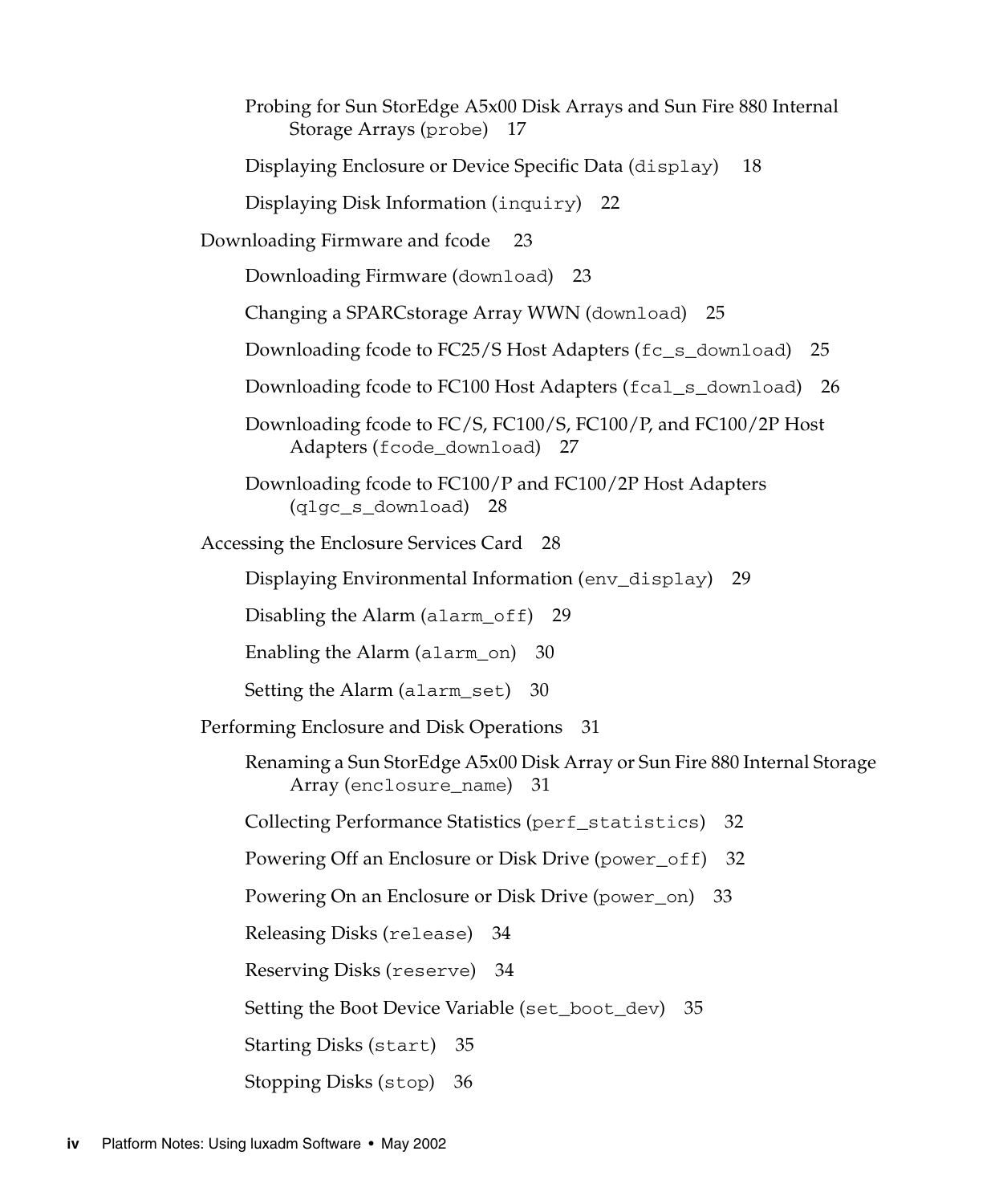[Displaying and Setting NVRAM](#page-47-1) 36 [Enabling and Disabling Fast Write \(](#page-47-2)fast\_write ) 36 [Displaying Fast Write Data \(](#page-48-0)nvram\_data) 37 [Purging Fast Write Data From NVRAM \(](#page-49-0)purge) 38 [Flushing NVRAM \(](#page-49-1)sync\_cache) 38 [Removing, Inserting, and Replacing Enclosures and Disks 3](#page-50-0)9 [Removing Devices \(](#page-50-1)remove\_device ) 39 [Inserting Devices \(](#page-53-0)insert\_device) 42 [Replacing Devices \(](#page-54-0)replace\_device) 43

#### **3. [Hot-Plug Procedures for FC-AL Disks and Disk Arrays 4](#page-56-0)5**

[About Hot-Plugging FC-AL Disks and Disk Arrays 4](#page-57-0)6 [Identifying a Faulty Drive 4](#page-57-1)6 [Preparing Spare Drives](#page-57-2) 46 [Adding, Removing, and Replacing Drives](#page-58-0) 47 [Finding the Logical Device Name](#page-58-1) 47 [Assigning a Box Name to an Enclosure](#page-59-0) 48 [How to Add an FC-AL Disk Drive 5](#page-61-0)0 [Before You Begin](#page-61-1) 50

[What to Do 5](#page-61-2)0

[How to Configure a New FC-AL Disk Drive 5](#page-64-0)3

- ▼ [Configuring a New FC-AL Drive for UFS 5](#page-64-1)3
- [Configuring a New FC-AL Disk Drive for Volume Manager 5](#page-66-0)5
- [Configuring a New FC-AL Disk Drive for Solstice DiskSuite 5](#page-66-1)5

[How to Prepare an FC-AL Drive for Removal 5](#page-67-0)6

- ▼ [Preparing a Disk Drive for Removal From UFS 5](#page-67-1)6
- [Preparing a Disk Drive for Removal From Volume Manager](#page-69-0) 58
- [Preparing a Disk Drive for Removal From Solstice DiskSuite 5](#page-70-0)9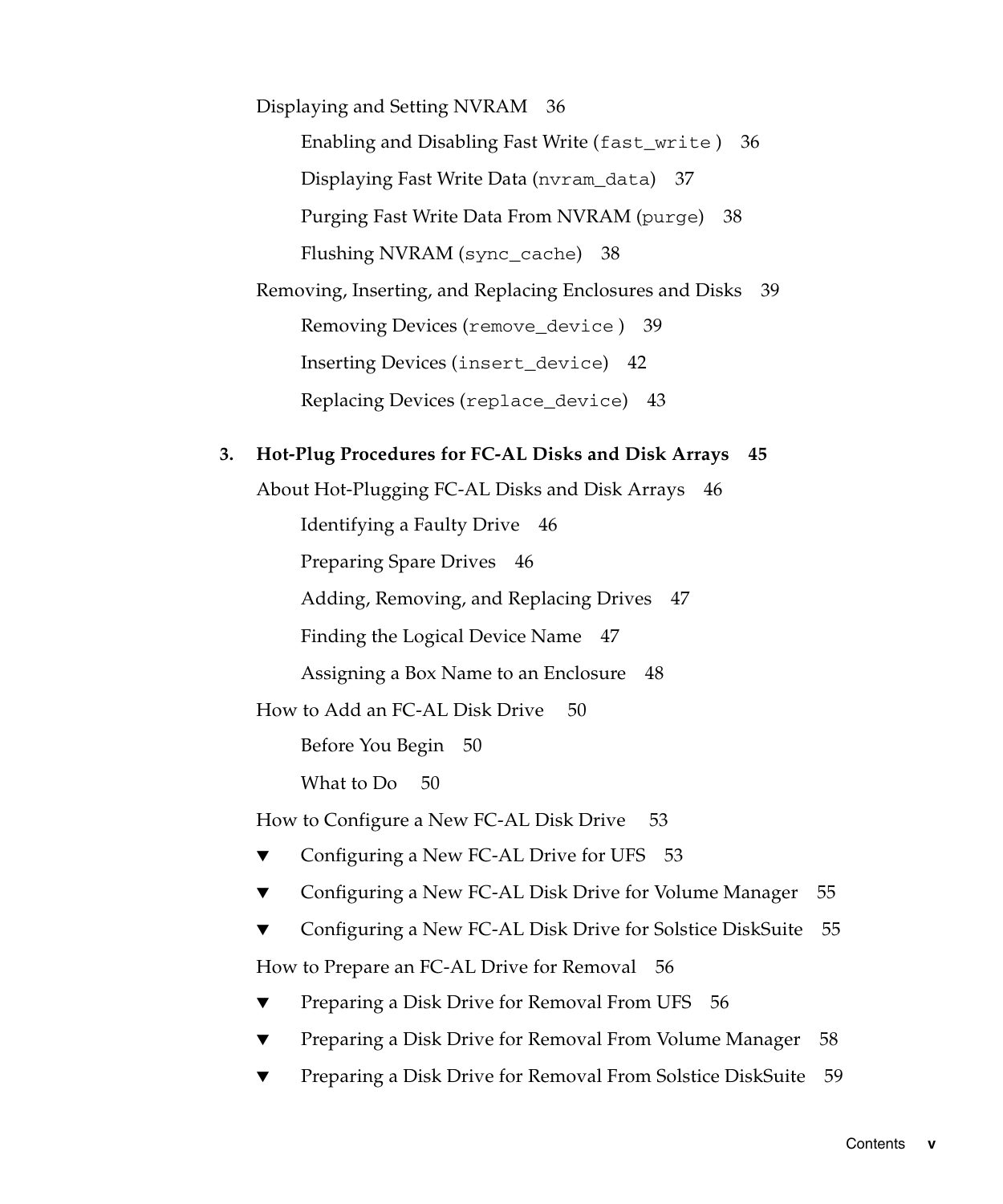[How to Remove an FC-AL Disk Drive](#page-73-0)[Before You Begin](#page-73-1) 62 [What to Do](#page-73-2)[What Next](#page-76-0)[How to Replace an FC-AL Disk Drive 6](#page-77-0)[Before You Begin](#page-77-1) 66 [What to Do](#page-78-0)[How to Reconfigure an FC-AL Disk Drive 6](#page-79-0)

- ▼ [Reconfiguring a Disk Drive for UFS 6](#page-79-1)8
- ▼ [Reconfiguring a Disk Drive for Volume Manager](#page-80-0) 69
- [Reconfiguring a Disk Drive for Solstice DiskSuite](#page-81-0) 70
- **A. [Expert Mode Subcommands](#page-82-0) 71**
- **B. [Checklists for Replacing an FC-AL Disk Drive](#page-84-0) 73** [Replacing a Disk Drive Using UFS](#page-84-1) 73 [Replacing a Disk Drive Using Volume Manager](#page-85-0) 74 [Replacing a Disk Drive Using Solstice DiskSuite 7](#page-86-0)5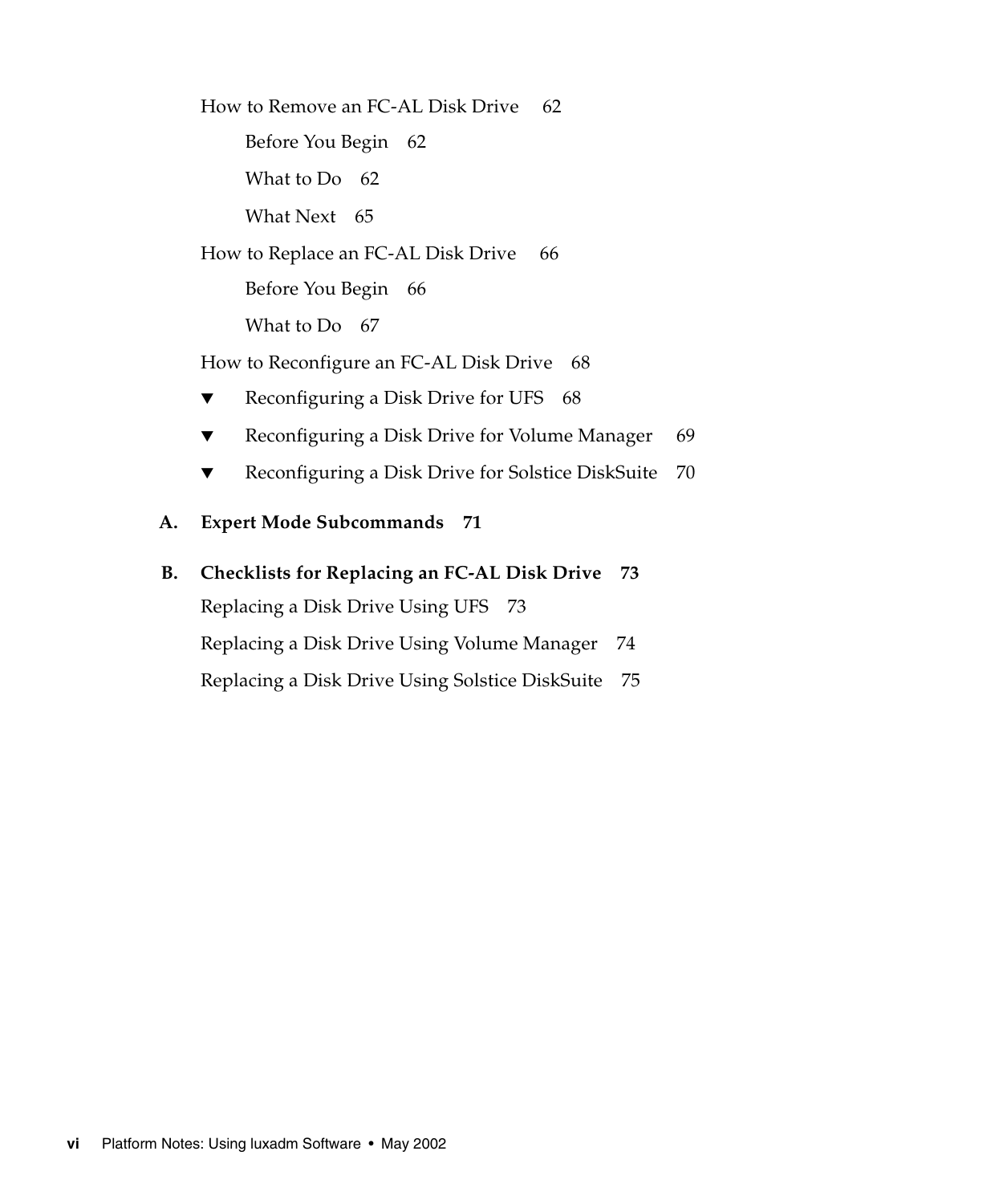## Tables

- TABLE 1-1 Addressing a Disk in a Sun StorEdge A5x00 Disk Array by Enclosure Name 4
- TABLE 1-2 Addressing a Disk in a Sun Fire 880 Disk Array by Enclosure Name 7
- TABLE 2-1 Subcommand Support Matrix 12
- TABLE 2-2 led Options and Arguments 14
- TABLE 2-3 led\_blink Options and Arguments 15
- TABLE 2-4 led\_off Options and Arguments 16
- TABLE 2-5 led\_on Options and Arguments 17
- TABLE 2-6 probe Options and Arguments  $18$
- TABLE 2-7 display Options and Arguments 19
- TABLE 2-8 inquiry Options and Arguments 22
- TABLE 2-9 download Options and Arguments 24
- TABLE 2-10 download Options and Arguments 25
- TABLE 2-11 fc\_s\_download Options and Arguments 26
- TABLE 2-12 fcal\_s\_download Options and Arguments 27
- TABLE 2-13 fcode\_download Options 27
- TABLE 2-14 qlgc\_s\_download Options 28
- TABLE 2-15 env\_display Options and Arguments 29
- TABLE 2-16 alarm\_off Options and Arguments 29
- TABLE 2-17 alarm\_on Options and Arguments 30
- TABLE 2-18 alarm\_set Options and Arguments 30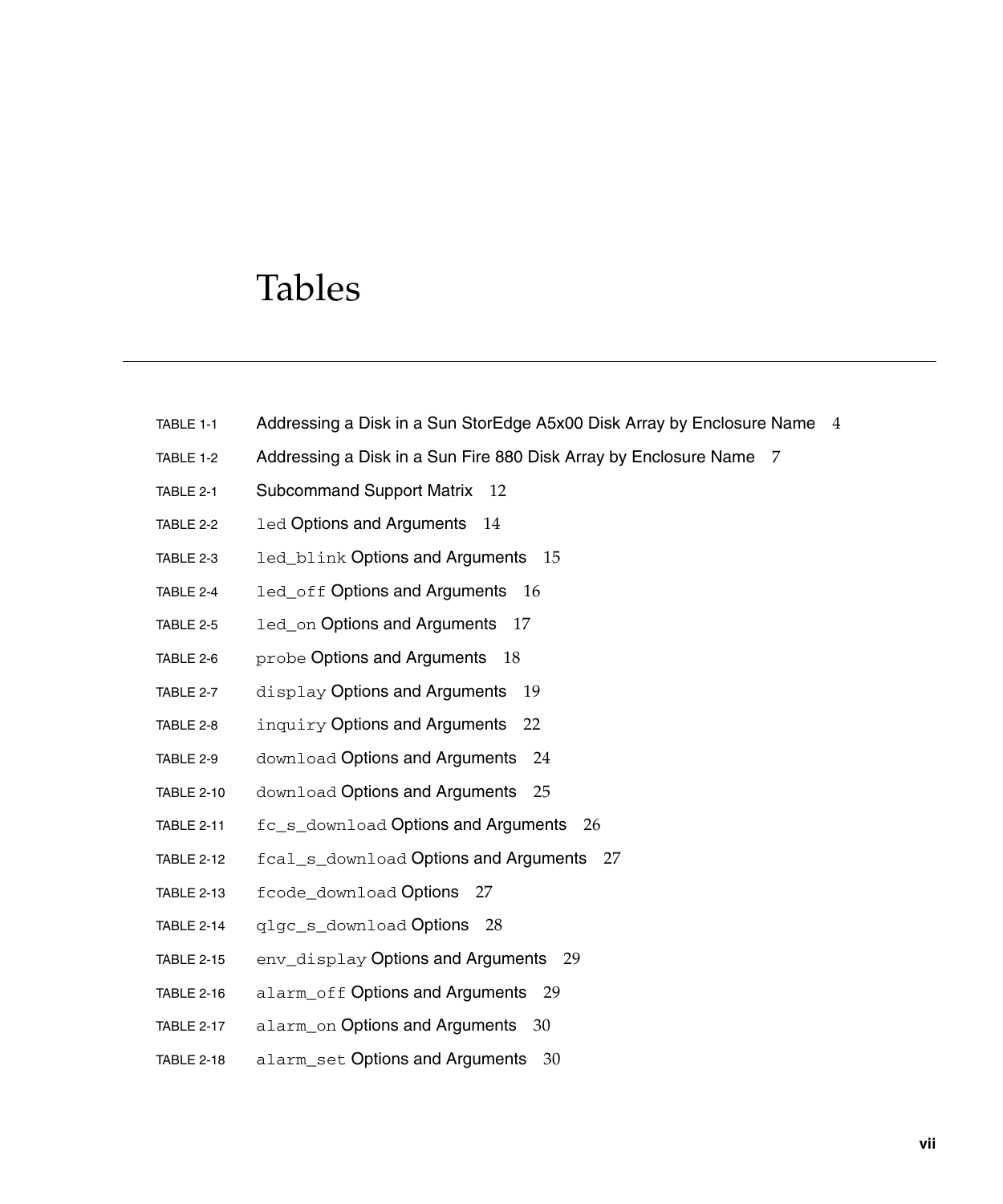- TABLE 2-19 enclosure\_name Options and Arguments 31
- TABLE 2-20 perf\_statistics Options and Arguments 32
- TABLE 2-21 power\_off Options and Arguments 33
- TABLE 2-22 power\_on Options and Arguments 33
- TABLE 2-23 release Options and Arguments 34
- TABLE 2-24 reserve Options and Arguments 34
- TABLE 2-25 set\_boot\_dev Options and Arguments 35
- TABLE 2-26 start Options and Arguments 35
- TABLE 2-27 stop Options and Arguments 36
- TABLE 2-28 fast\_write Options and Arguments 37
- TABLE 2-29 nvram\_data Options and Arguments 37
- TABLE 2-30 purge Options and Arguments 38
- TABLE 2-31 sync\_cache Options and Arguments 38
- TABLE 2-32 remove\_device Options and Arguments 40
- TABLE 2-33 insert\_device Options and Arguments 42
- TABLE 2-34 replace\_device Options and Arguments 44
- TABLE 3-1 enclosure\_name Options and Arguments 49
- TABLE 3-2 Disk Replacement Decision Table 70
- TABLE A-1 Expert Mode Subcommands 71
- TABLE A-2 Expert Mode Subcommand Support Matrix 72
- TABLE B-1 Slice and command Information 76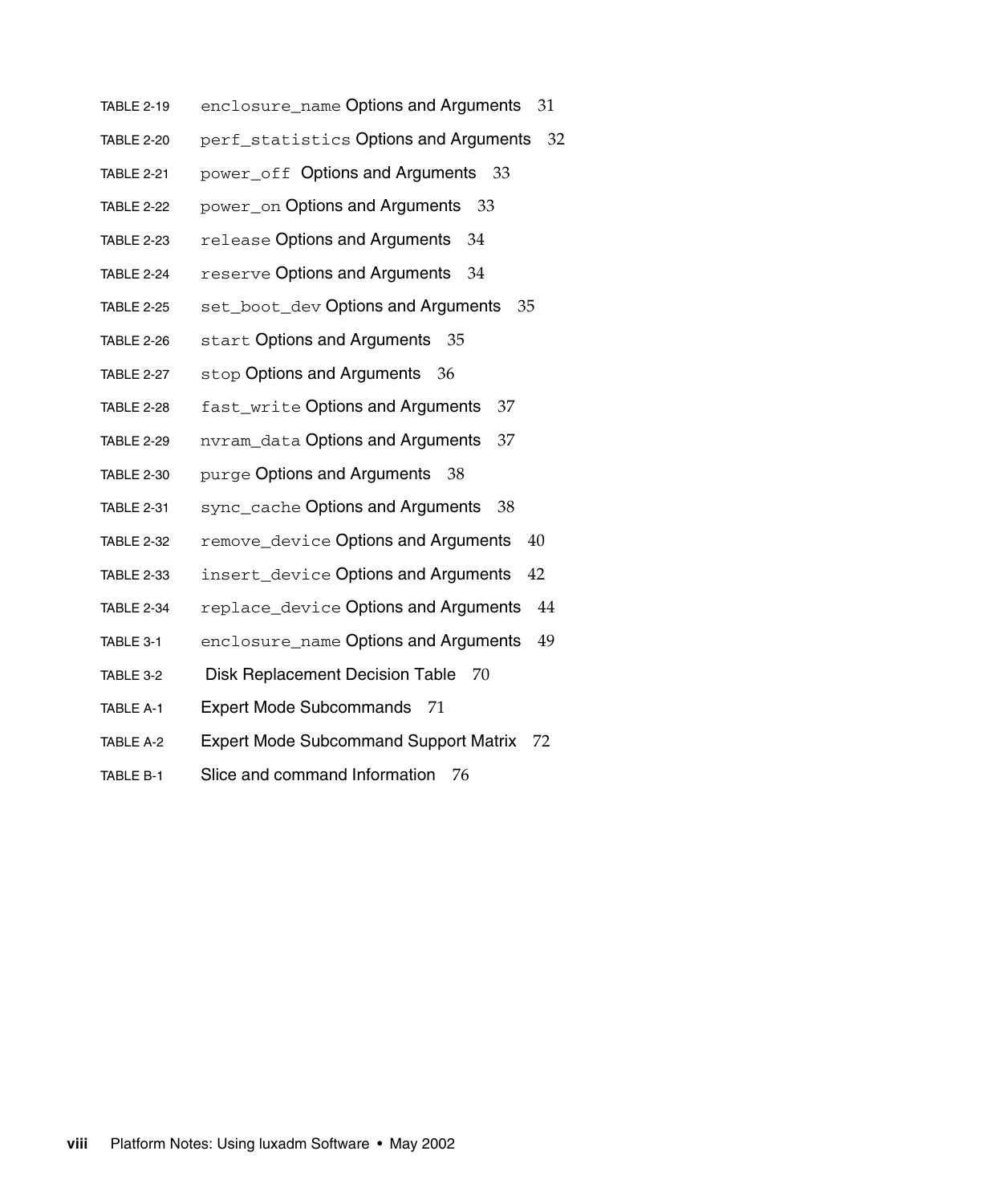## <span id="page-8-0"></span>Preface

*Platform Notes: Using luxadm Software* describes how to use the luxadm administrative program for the Sun StorEdge™ A5x00 disk array (formerly named the Sun Enterprise Network Array™), SPARCstorage™ disk array, and Sun Fire™ 880 internal storage subsystem. These instructions are designed for an experienced system administrator.

**Note –** The ssaadm command is now linked to the luxadm command; the luxadm command has incorporated all the features of the ssaadm command.

# Using UNIX Commands

This document may not contain information on basic UNIX® commands and procedures such as shutting down the system, booting the system, and configuring devices.

See one or more of the following for this information:

- *Solaris Handbook for Sun Peripherals*
- AnswerBook2<sup>™</sup> online documentation for the Solaris<sup>™</sup> operating environment
- Other software documentation that you received with your system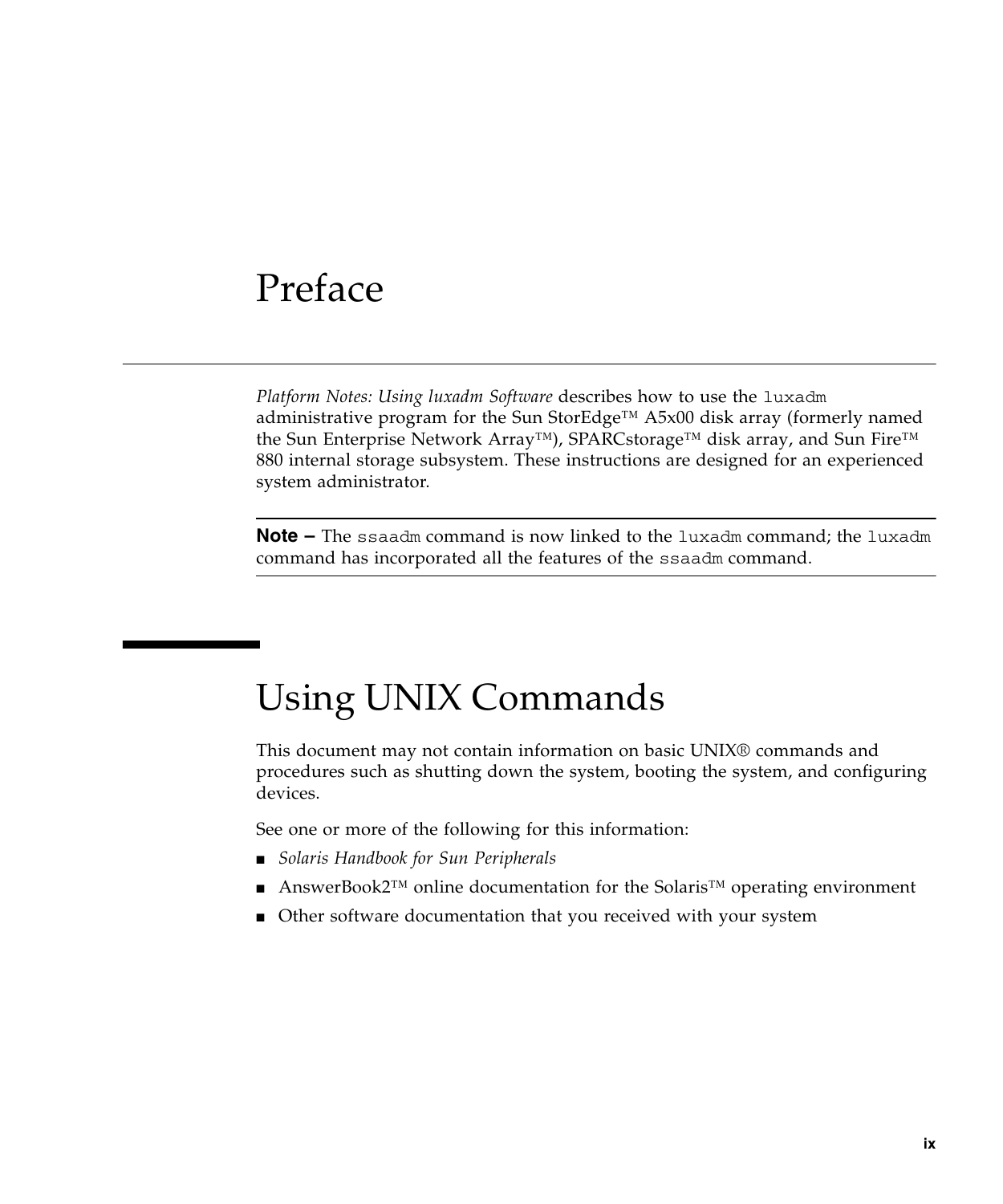# Typographic Conventions

| <b>Typeface</b> | Meaning                                                                        | <b>Examples</b>                                                                                                           |
|-----------------|--------------------------------------------------------------------------------|---------------------------------------------------------------------------------------------------------------------------|
| $A$ a $BbCc123$ | The names of commands, files,<br>and directories; on-screen<br>computer output | Edit your. login file.<br>Use $1s$ -a to list all files.<br>% You have mail.                                              |
| AaBbCc123       | What you type, when<br>contrasted with on-screen<br>computer output            | 8 su<br>Password:                                                                                                         |
| AaBbCc123       | Book titles, new words or terms,<br>words to be emphasized                     | Read Chapter 6 in the User's Guide.<br>These are called <i>class</i> options.<br>You <i>must</i> be superuser to do this. |
|                 | Command-line variable; replace<br>with a real name or value                    | To delete a file, type rm <i>filename</i> .                                                                               |

# Shell Prompts

| Shell                                 | Prompt                    |
|---------------------------------------|---------------------------|
| C shell                               | machine name <sup>§</sup> |
| C shell superuser                     | machine_name#             |
| Bourne shell and Korn shell           | Ŝ                         |
| Bourne shell and Korn shell superuser | #                         |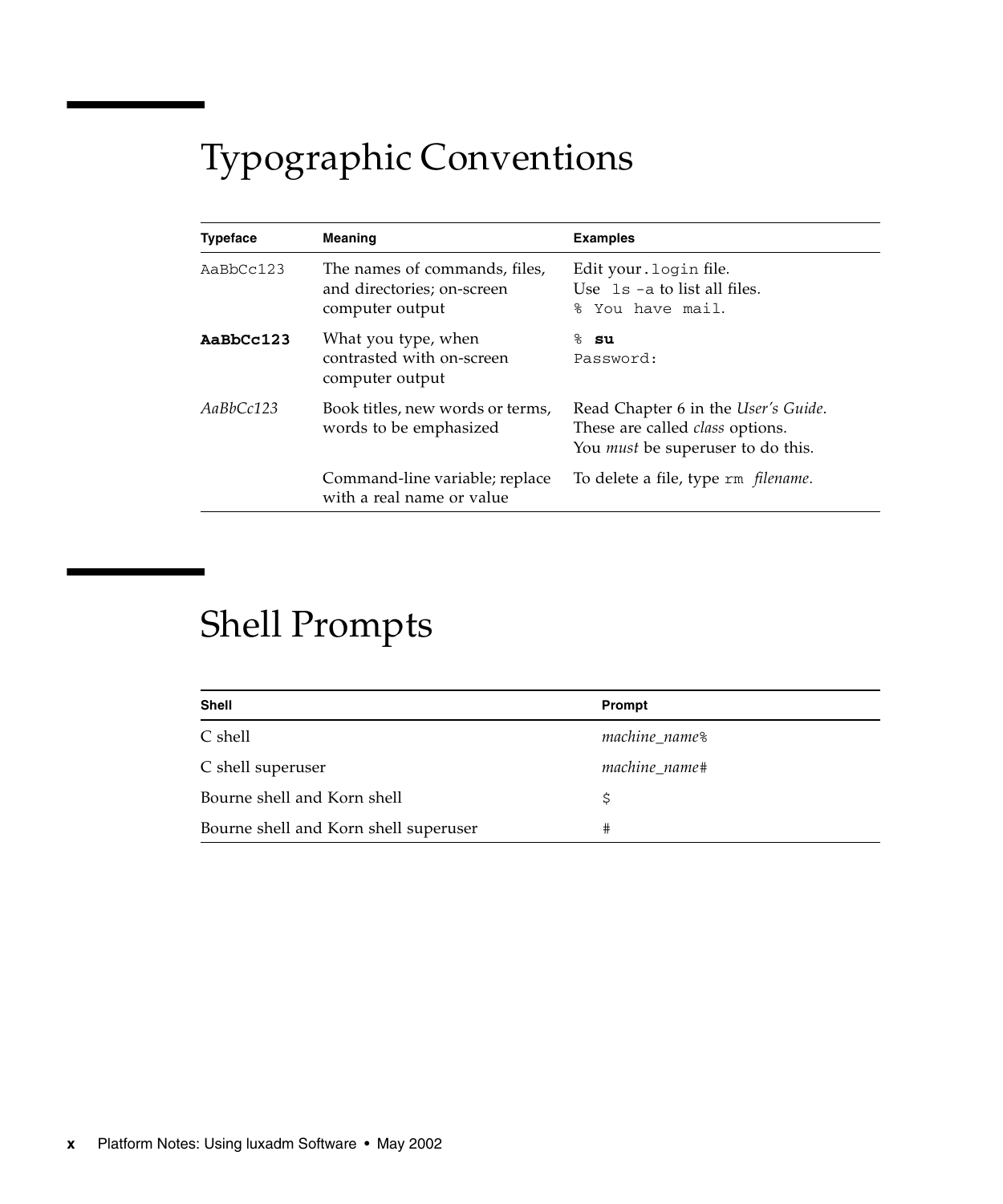## Related Documentation

| Title                                                       | <b>Part Number</b> |
|-------------------------------------------------------------|--------------------|
| Sun StorEdge A5000 Installation and Service Manual 802-7573 |                    |
| Sun Fire 880 Server Owner's Guide                           | 806-6592           |
| Sun Fire 880 Service Manual                                 | 806-6597           |

## Accessing Sun Documentation Online

The docs.sun.com<sup>SM</sup> web site enables you to access a select group of Sun technical documentation on the Web. You can browse the docs.sun.com archive or search for a specific book title or subject at:

http://docs.sun.com

## Sun Welcomes Your Comments

Sun is interested in improving its documentation and welcomes your comments and suggestions. You can email your comments to Sun at:

docfeedback@sun.com

Please include the part number (816-5074-10) of your document in the subject line of your email.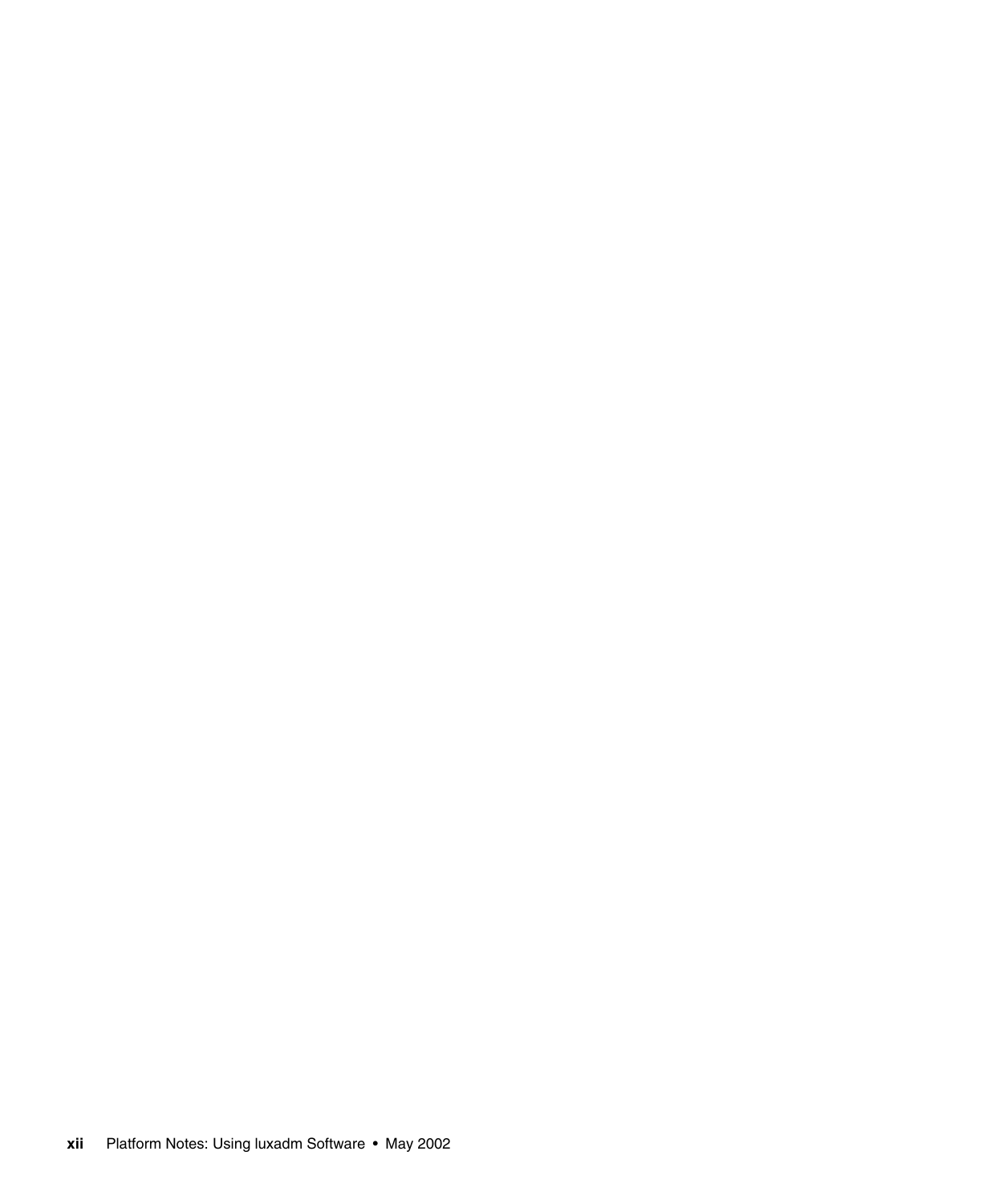## <span id="page-12-0"></span>luxadm Command Basics

The luxadm command is an administrative command for managing the Sun Enterprise Network Array (SENA) specifically the Sun StorEdge A5x00 disk array, the SPARCstorage Array (SSA), and the Sun Fire 880 internal disk arrays. The luxadm command performs a variety of control and query tasks, depending on the command-line arguments and options used.

This chapter describes the command syntax for luxadm and explains how to specify or address an individual disk or disk array.

Topics covered in this chapter include:

- "About the luxadm [Command Syntax" on page 2](#page-13-0)
- ["About Addressing a Disk or Disk Array" on page 3](#page-14-0)
	- ["Addressing a Sun StorEdge A5x00 Disk or Array" on page 3](#page-14-1)
	- ["Addressing a Sun Fire 880 Disk or Internal Array" on page 6](#page-17-0)
	- ["Addressing a SPARCstorage Array" on page 9](#page-20-0)
	- ["Addressing a SPARCstorage RSM Tray" on page 9](#page-20-1)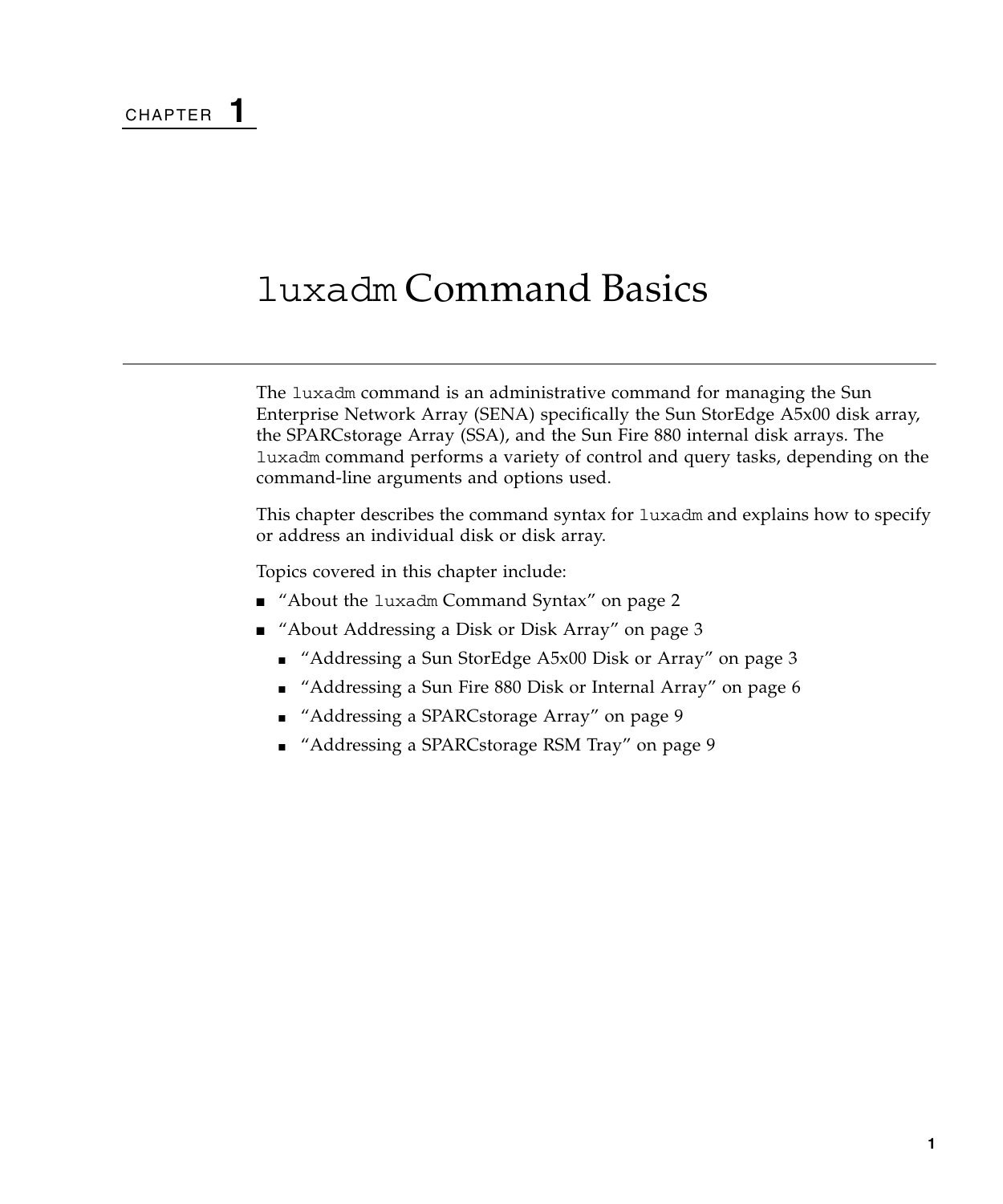# <span id="page-13-0"></span>About the luxadm Command Syntax

The command line for luxadm must contain a subcommand. You can enter options, usually at least one enclosure name or path name, and other parameters depending on the subcommand. The basic syntax is as follows:

/usr/sbin/luxadm [*options*] subcommand [*options*] {*enclosure*[,*dev*]| *pathname...*}

When specifying a subcommand, you need to enter only as many characters as are required to uniquely identify the subcommand. For example, to run the display subcommand on an enclosure named box1, you could enter:

#**luxadm disp box1**

You specify the device with which a subcommand interacts by entering a path name. The path name is the logical or physical path of a Sun StorEdge A5x00 SENA Interface Board (IB), Sun Fire 880 enclosure services device (SES), SPARCstorage Array or RSM controller, or individual Fibre Channel-Arbitrated Loop (FC-AL) device. A path name can also be the World Wide Name (WWN) of the Sun StorEdge A5x00 IB, an individual FC-AL disk, or the Sun Fire 880 SES.

For a Sun StorEdge A5x00 SENA subsystem IB or individual disk, or a Sun Fire 880 SES or individual disk, you can also specify a device by enclosure name and an optional identifier for a particular disk in the enclosure. See ["About Addressing a](#page-14-0) [Disk or Disk Array" on page 3](#page-14-0) for more information.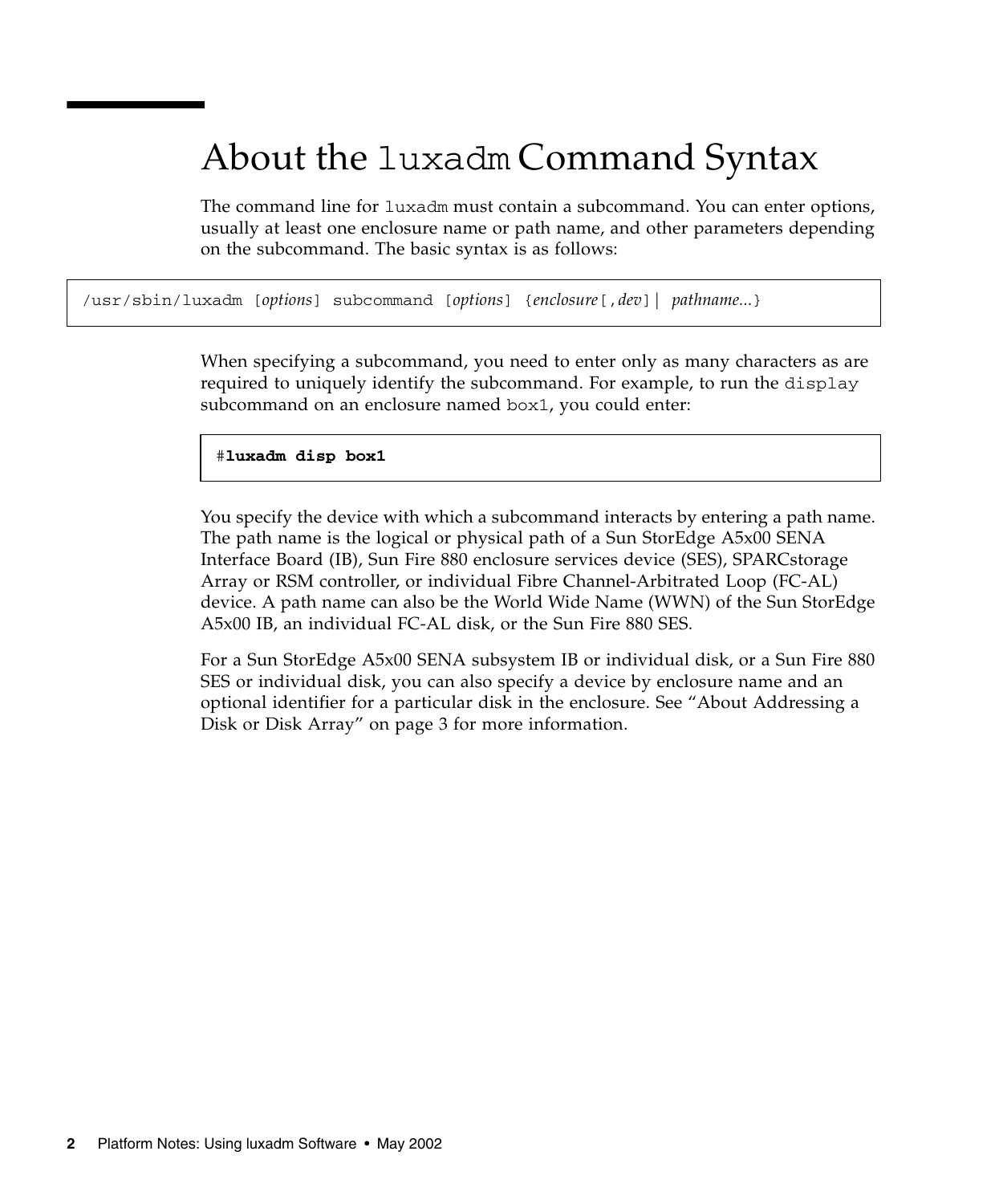## <span id="page-14-2"></span><span id="page-14-0"></span>About Addressing a Disk or Disk Array

This section explains how to specify, or address, a disk or disk array.

### <span id="page-14-1"></span>Addressing a Sun StorEdge A5x00 Disk or Array

There are several ways to specify an individual disk or an array to luxadm. You can specify the path name, the World Wide Name (WWN), or the enclosure name.

### Path Name

The path name is the complete physical path name or logical path name to a device or array. A logical link to the physical path to a Sun StorEdge A5x00 array (and all SENA IBs on the system) is kept in the directory /dev/es.

### World Wide Name

The WWN is a unique 16-digit hexadecimal value that is programmed into each device during manufacturing. You can use the WWN in place of a path name to select an individual FC-AL disk or an array.

#### Enclosure Name

You can specify a device by its enclosure name and slot number, as follows:

```
box_name,[f|r]slot_number
```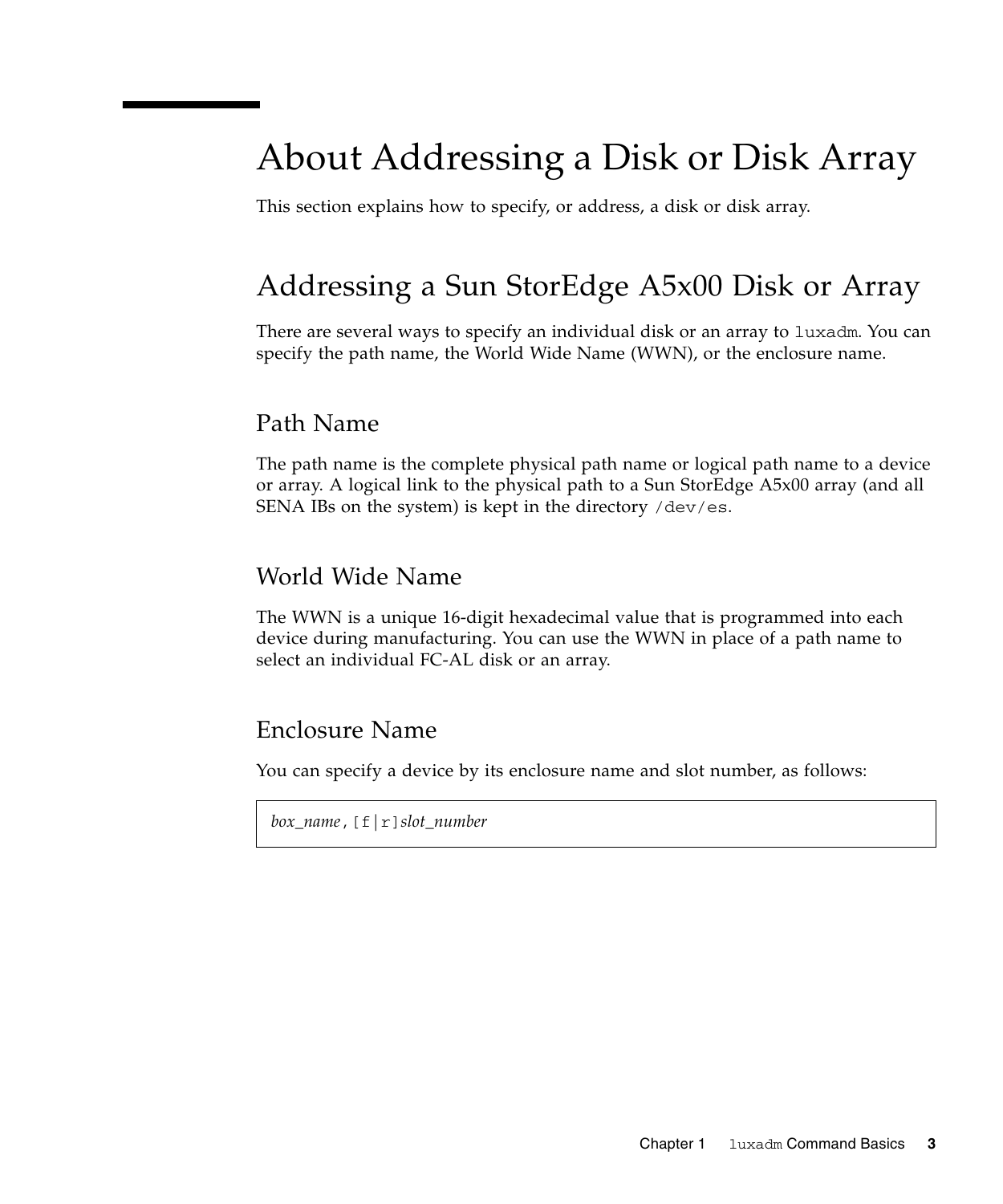| <b>Options/Arguments</b> | <b>Description</b>                                                                                                                                                                                                     |
|--------------------------|------------------------------------------------------------------------------------------------------------------------------------------------------------------------------------------------------------------------|
| box_name                 | The name of the Sun StorEdge A5x00 enclosure you assign with the<br>enclosure name subcommand or the front panel module. Use the<br>box_name without an optional slot_number to identify the Sun<br>StorEdge A5x00 IB. |
| f or r                   | Specify the front or rear slots in the Sun StorEdge A5x00 enclosure.                                                                                                                                                   |
| slot number              | The slot number of the device in the Sun StorEdge A5x00 enclosure<br>is either $0$ to $6$ or $0$ to $10$ .                                                                                                             |

**TABLE 1-1** Addressing a Disk in a Sun StorEdge A5x00 Disk Array by Enclosure Name

### Addressing Examples for a Sun StorEdge A5x00

### *Specifying an Individual Disk*

You can specify an individual disk in a Sun StorEdge A5x00 disk array in any of the following ways:

■ Using the disk's complete physical path name. A typical physical path name for a Sun StorEdge A5x00 disk is:

/devices/pci@8,700000/pci@2/SUNW,qlc@4/fp@0,0/ssd@w21000020372028d0,0:c,raw

■ Using the disk's complete logical path name. A typical logical path name for a Sun StorEdge A5x00 disk is:

/dev/rdsk/c2t0d4s2

■ Using the disk's unique WWN. A typical WWN for a Sun StorEdge A5x00 disk is:

2200002037000f96

■ Using the Sun StorEdge A5x00 enclosure name (*box\_name*, [f | *rslot\_number*]) followed by a disk slot identifier. A typical example for a Sun StorEdge A5x00 is:

macs, f4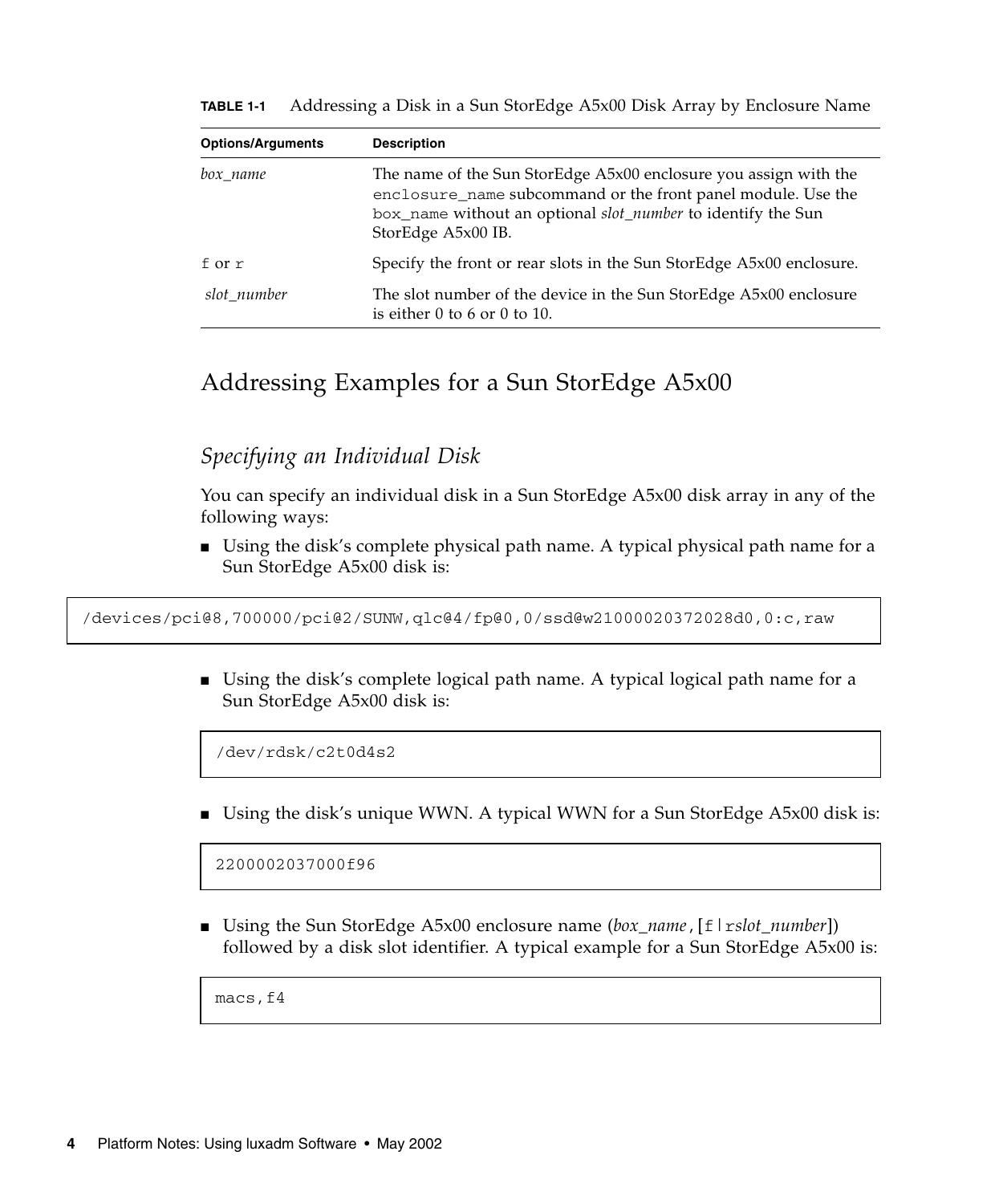*Specifying an Entire Disk Array*

**Note –** When addressing an entire array, the path names, WWN, and enclosure name (*box\_name*) specify the Sun StorEdge A5x00 IB.

You can address an entire Sun StorEdge A5x00 disk array in any of the following ways:

■ Using the complete physical path name of a Sun StorEdge A5x00 IB. A typical physical path name of an IB is:

/devices/pci@8,700000/pci@2/SUNW,qlc@4/fp@0,0/ses@w5080020000061899,0:0

■ Using the complete logical path name of a Sun StorEdge A5x00 IB. A typical logical path name for a Sun StorEdge A5x00 IB is:

/dev/es/ses1

■ Using the unique WWN for the Sun StorEdge A5x00 IB. A typical WWN for a Sun StorEdge A5x00 IB is:

5080020000000599

■ Using only the enclosure name (*box\_name*) for the Sun StorEdge A5x00 IB. A typical enclosure name for a Sun StorEdge A5x00 IB is:

macs1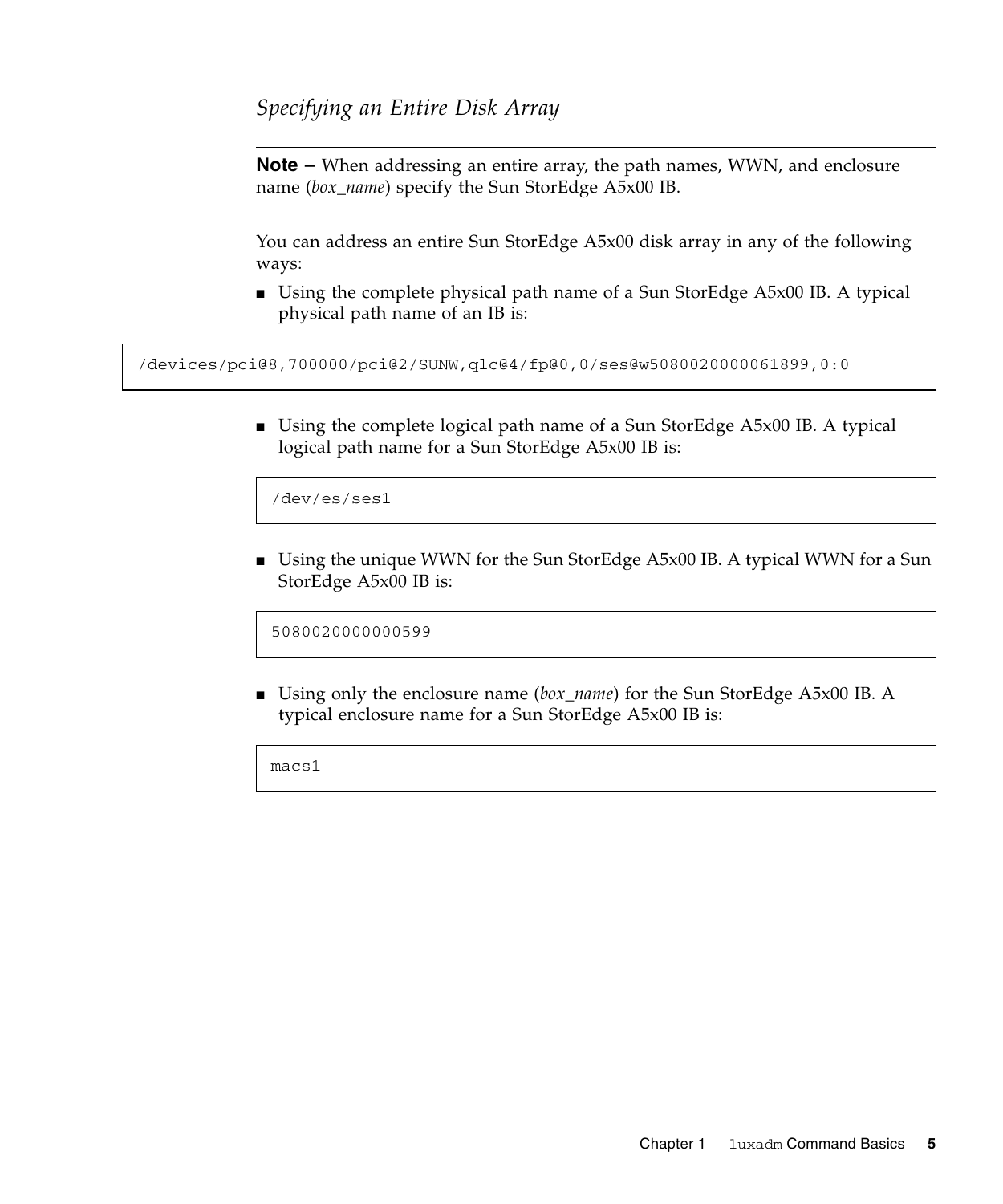## <span id="page-17-0"></span>Addressing a Sun Fire 880 Disk or Internal Array

There are several ways to specify an individual disk or an array to luxadm. You can specify a path name, the World Wide Name (WWN), or the enclosure name. You can determine these values for an array or an individual disk by using the luxadm probe, enclosure\_name, and display commands.

### Path Name

A path name is either the complete physical or logical path name of an individual internal disk or the complete physical or logical path name to an array's SES controller. To determine a logical path name, use the probe subcommand. To determine a physical path name, use the probe -p subcommand. Logical links to the physical paths for Sun Fire 880 devices are kept in /dev/rdsk and /dev/dsk.

#### World Wide Name

The WWN for an array is a unique 16-digit hexadecimal value that is programmed into the firmware on the FC-AL backplane during manufacturing. Each array has its own unique WWN. When two backplanes are joined as a single array, only the WWN for the base backplane is used.

The WWN for an individual FC-AL disk is a unique 16-digit hexadecimal value that specifies either the port used to access a device or the device itself. Both ports on a disk share a single WWN. The WWN for each disk is programmed into the firmware of each device during manufacturing.

Use the probe command to determine the WWN of the SES. Use the display command to determine the WWN of each FC-AL disk in the enclosure.

#### Enclosure Name

You can specify a device by its enclosure name and slot number, as follows:

*box\_name*,[s]*slot\_number*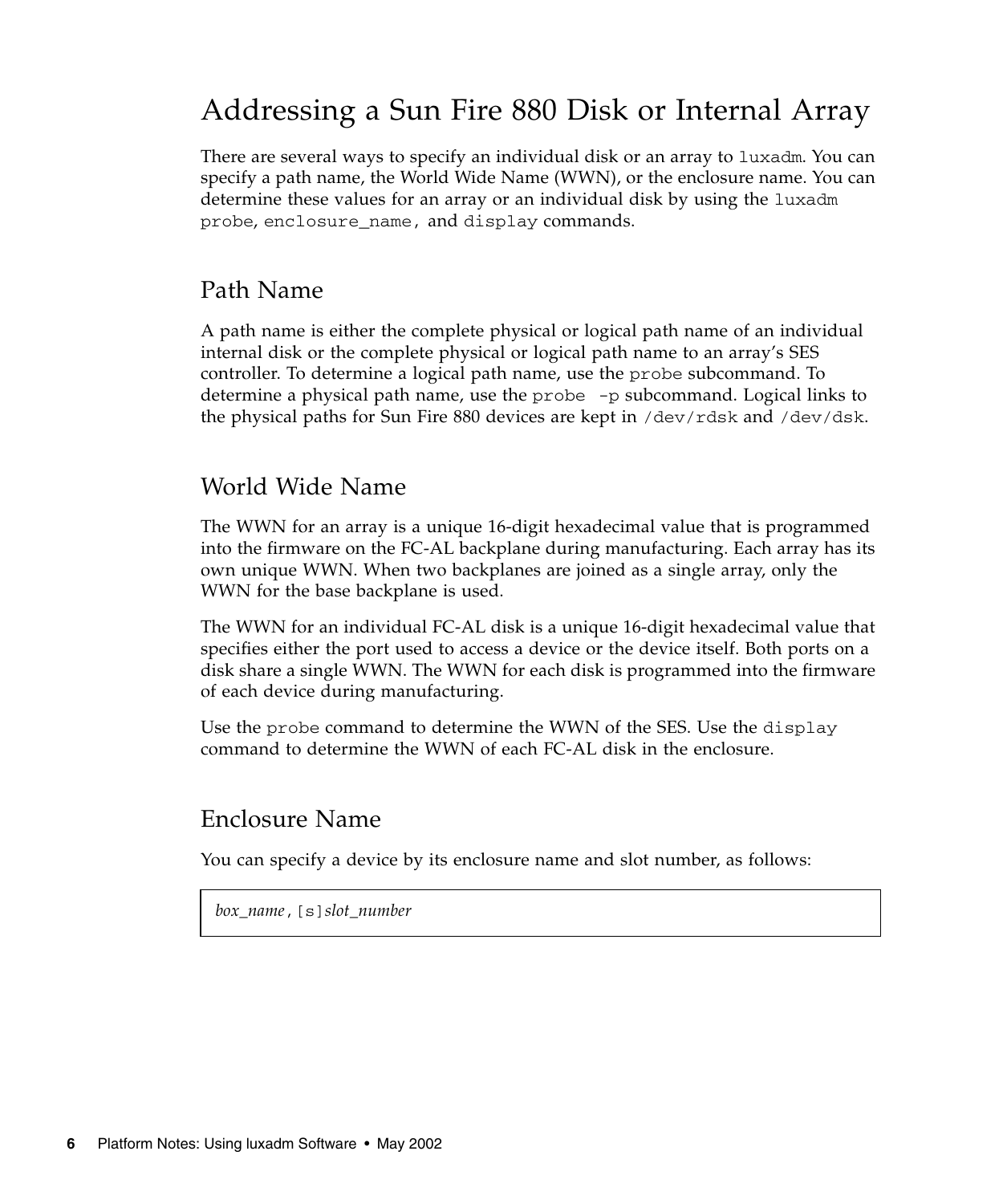| <b>Options/Arguments</b> | <b>Description</b>                                                                                                                                                                                                          |
|--------------------------|-----------------------------------------------------------------------------------------------------------------------------------------------------------------------------------------------------------------------------|
| box name                 | The name you assign to the SES using the luxadm<br>enclosure_name subcommand. See "Renaming a Sun StorEdge<br>A5x00 Disk Array or Sun Fire 880 Internal Storage Array<br>(enclosure_name)" on page 31 for more information. |
| S                        | Specifies a slot in a Sun Fire 880 enclosure.                                                                                                                                                                               |
| slot number              | The slot number of the device in the Sun Fire 880 enclosure. Each<br>slot is numbered 0 to 11 on the Sun Fire 880 enclosure.                                                                                                |

**TABLE 1-2** Addressing a Disk in a Sun Fire 880 Disk Array by Enclosure Name

### Addressing Examples for Sun Fire 880

### *Specifying an Individual Disk*

You can specify an individual internal disk in a Sun Fire 880 enclosure in any of the following ways:

■ Using the disk's complete physical path name. A typical physical path name for a Sun Fire 880 internal disk is:

/devices/pci@8,600000/SUNW,qlc@2/fp@0,0/ssd@w210000203717c1e1,0:c,raw

■ Using the disk's complete logical path name. A typical logical path name for a Sun Fire 880 internal disk is:

/dev/rdsk/c1t0d2s2

■ Using the disk's unique WWN. A typical WWN for a Sun Fire 880 internal disk is:

2100002033842637

■ Using the enclosure name followed by, s followed by a disk slot number (*box\_name,sslot\_number*), for example:

dak,s4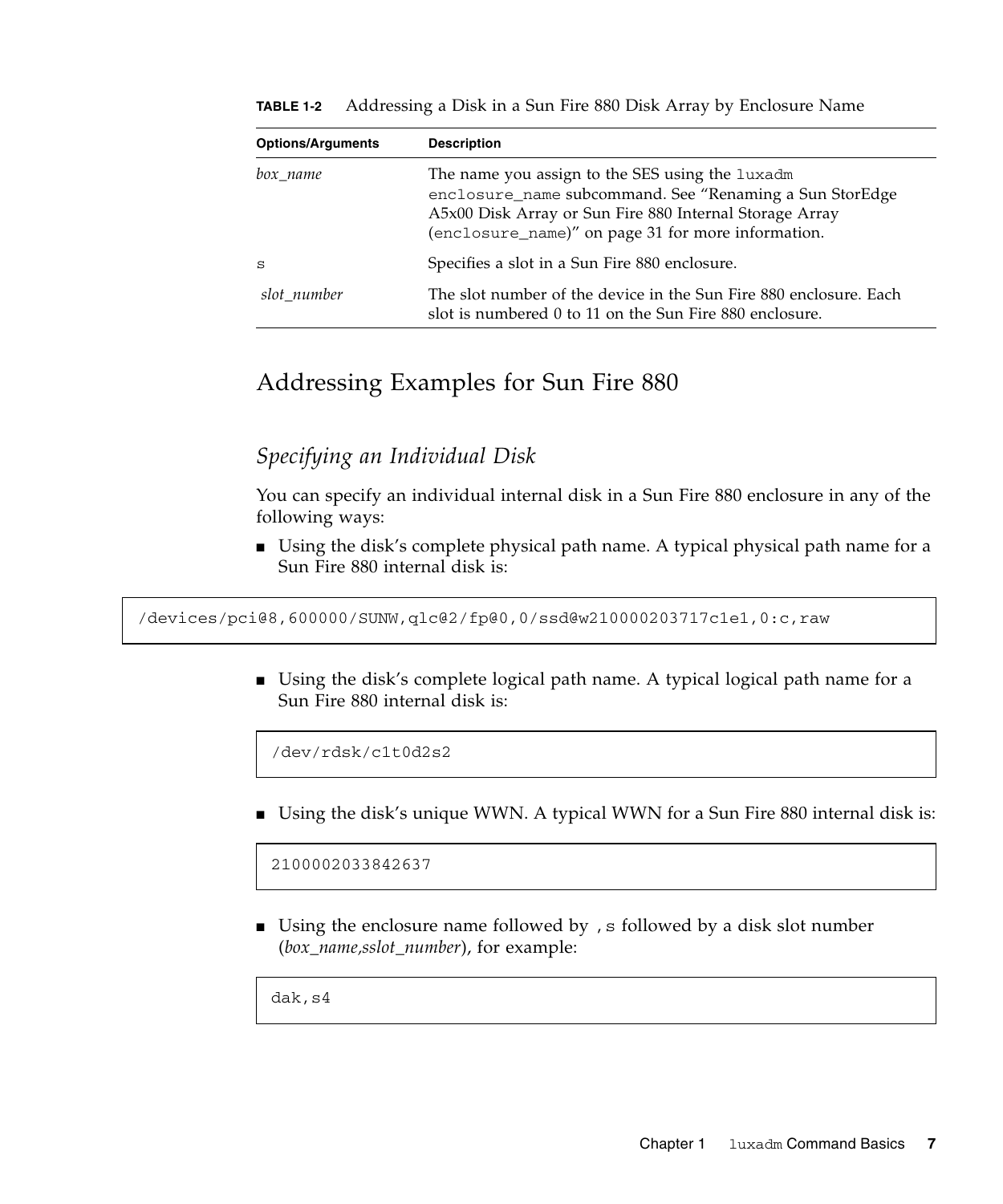### Specifying an Entire Disk Array

**Note –** When addressing an entire array, the path names, WWN, and enclosure name (*box\_name*) specify the SES.

You can address an entire Sun Fire 880 disk array in any of the following ways:

■ Using the complete physical path name to the array's SES controller. A typical physical path name is:

/devices/pci@8,600000/SUNW,qlc@2/fp@0,0/ses@w5080020010adbabf,0:0

■ Using the complete logical path name to the array's SES controller. A typical logical path name is:

/dev/es/ses1

■ Using the unique WWN for the FC-AL backplane. A typical WWN is:

5080020000000599

■ Using only the enclosure name (*box\_name*) for a Sun Fire 880 internal array, for example:

dak1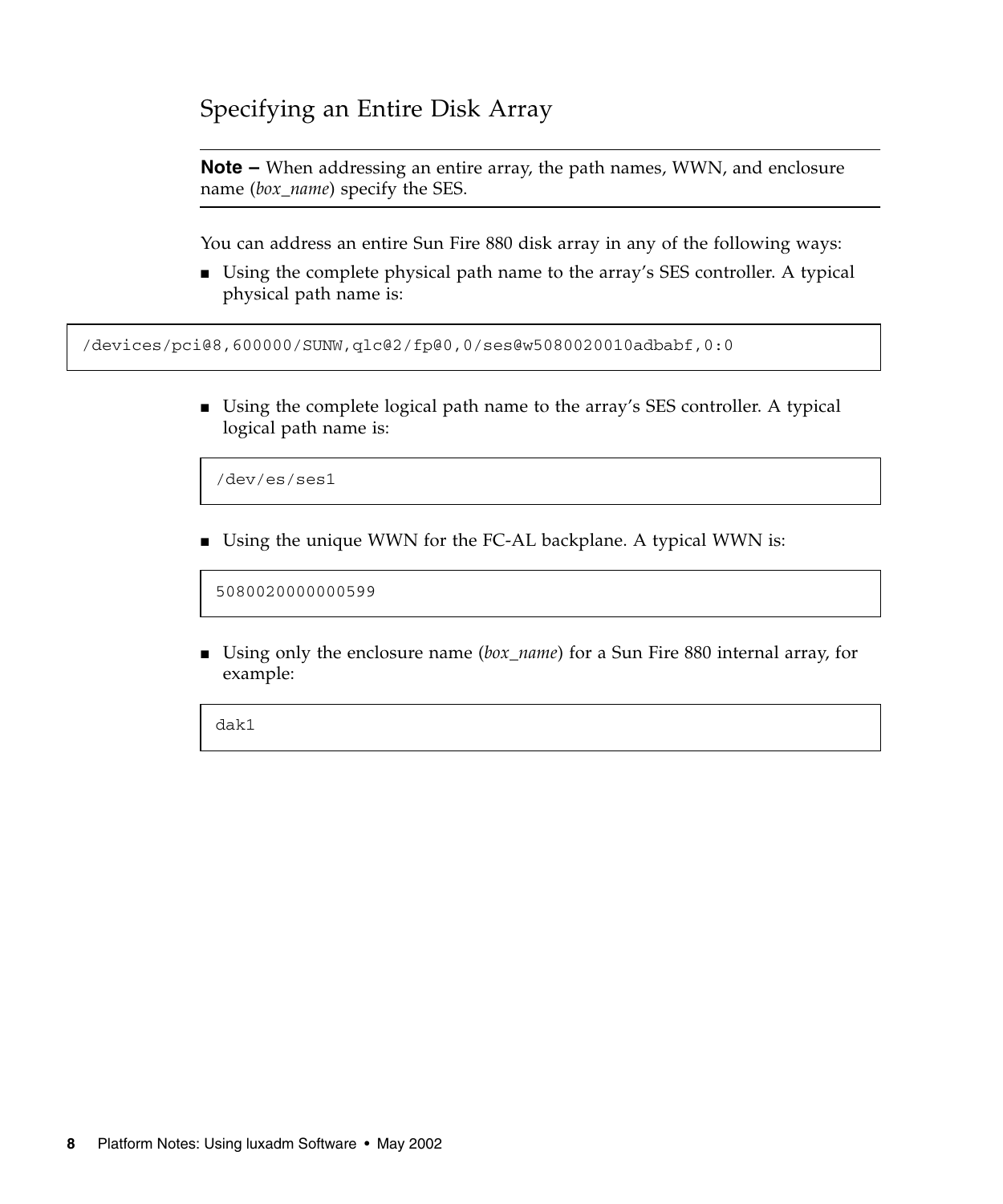## <span id="page-20-0"></span>Addressing a SPARCstorage Array

When addressing the SPARCstorage Array, the path name specifies the SPARCstorage Array controller or a disk in the SPARCstorage Array. The controller name is specified by its physical name. For example:

```
/devices/.../.../SUNW,soc@3,0/SUNW,pln@axxxxxxxx,xxxxxxx:ctlr
```
You can also specify the controller name by a name of the form  $\text{cN}$ , where N is the logical controller number. The luxadm command uses the cN name to find an entry in the /dev/rdsk directory of a disk that is attached to the SPARCstorage Array controller. The  $/$  dev $/$ rdsk entry is then used to determine the physical name of the SPARCstorage Array controller.

A disk in the SPARCstorage Array is specified by its logical or physical device name. For example:

/dev/rdsk/c1t0d0s2

or

```
/devices/.../.../SUNW,soc@3,0/SUNW,pln@axxxxxxx,xxxxxxxx/ssd@0,0:c,raw
```
See the disks (1M) and devlinks (1M) man pages for more information on logical names for disks and subsystems.

### <span id="page-20-1"></span>Addressing a SPARCstorage RSM Tray

When addressing the SPARCstorage RSM tray, the path name specifies the controller or a disk in the SPARCstorage RSM tray. The controller name is specified by its physical name. For example:

```
/devices/pci@8,600000/QLGC,isp@1,10000/sd@8,0:c,raw
```
You can also specify the controller name by a name of the form  $\text{cN}$ , where N is the logical controller number. The luxadm command uses the cN name to find an entry in the /dev/rdsk directory of a disk that is attached to the SPARCstorage Array controller. The /dev/rdsk entry is then used to determine the physical name of the controller.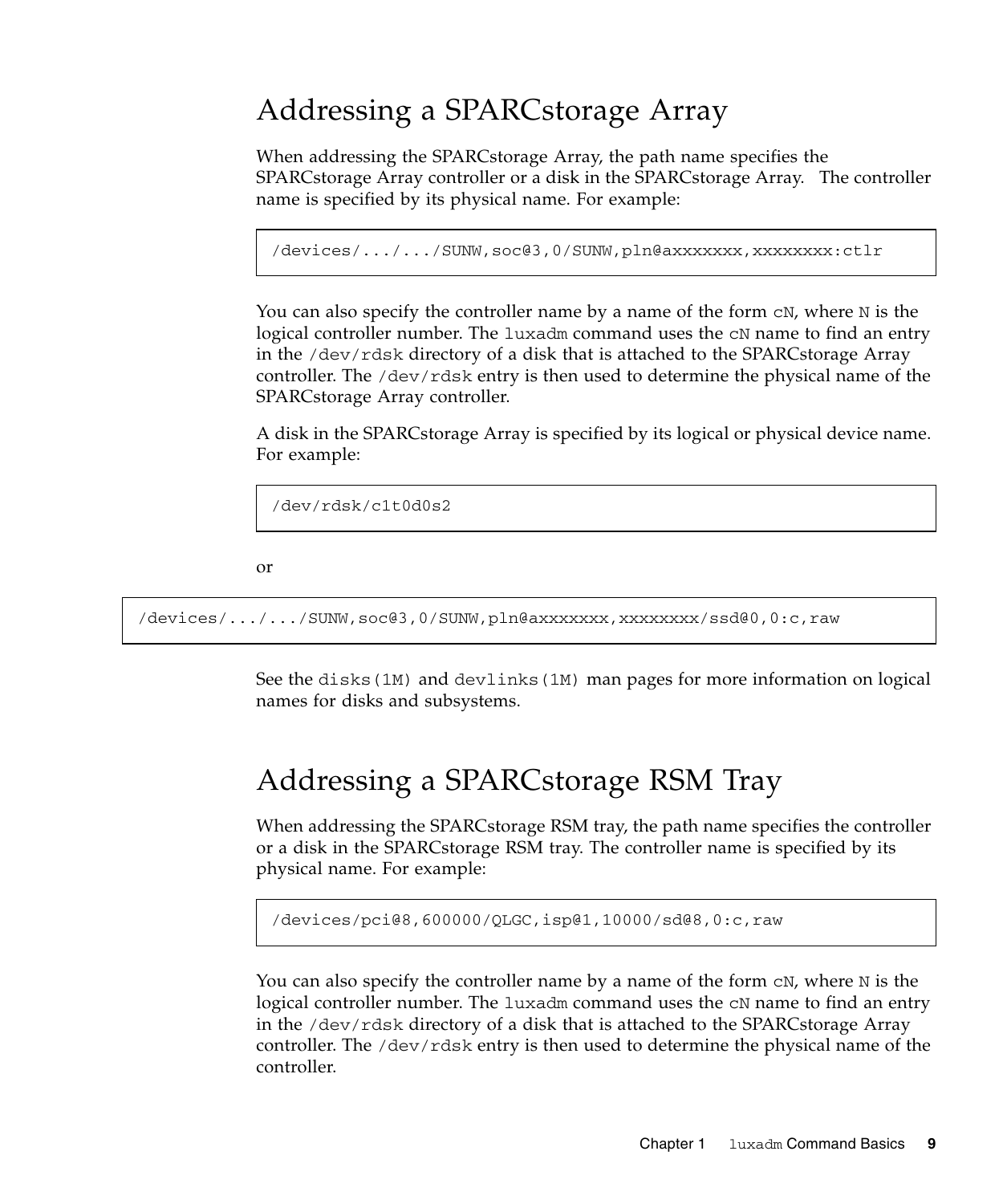A disk in the SPARCstorage RSM tray is specified by its logical or physical device name. For example:

/dev/rdsk/c2t8d0s2

See the disks(1M) and devlinks(1M) man pages for mdore information on logical names for disks and subsystems.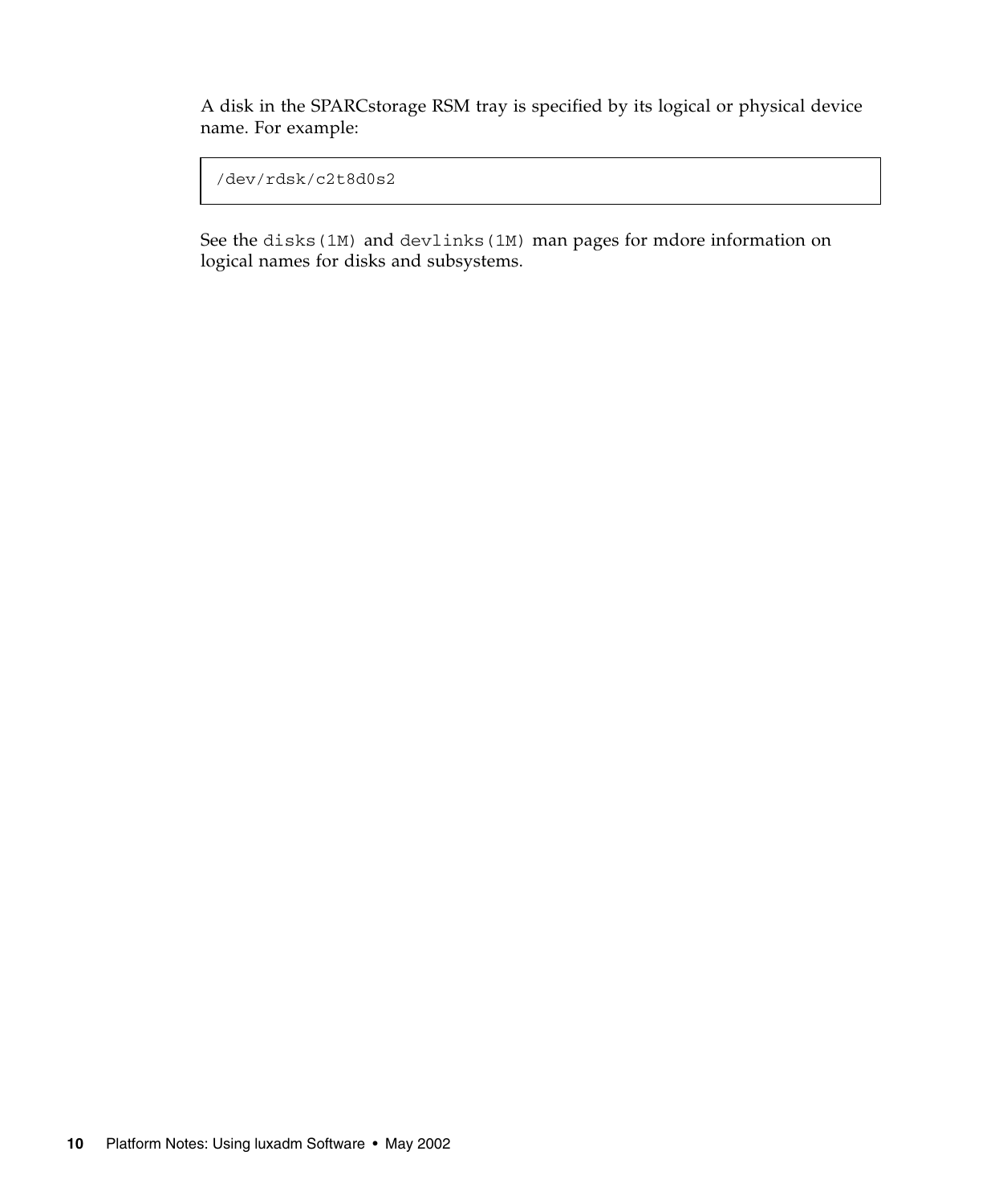## <span id="page-22-0"></span>luxadm Subcommands

This chapter discusses the luxadm subcommands and is divided into the following sections:

- ["Subcommand Support Matrix" on page 12](#page-23-0)
- ["Checking and Setting Disk LEDs" on page 14](#page-25-0)
- ["Downloading Firmware and fcode" on page 23](#page-34-0)
- ["Accessing the Enclosure Services Card" on page 28](#page-39-1)
- ["Performing Enclosure and Disk Operations" on page 31](#page-42-0)
- ["Displaying and Setting NVRAM" on page 36](#page-47-1)
- ["Removing, Inserting, and Replacing Enclosures and Disks" on page 39](#page-50-0)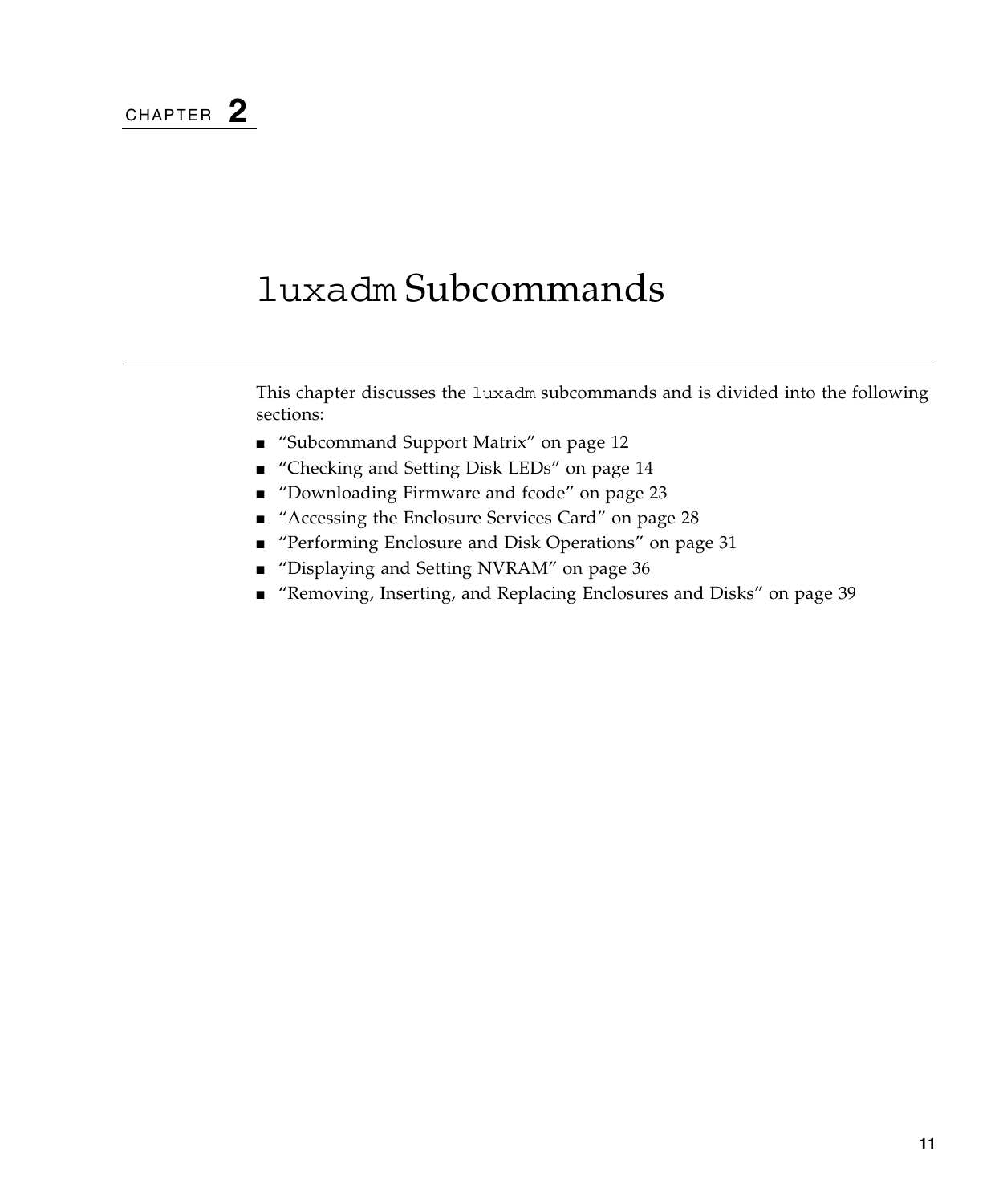# <span id="page-23-0"></span>Subcommand Support Matrix

The following table lists the basic luxadm subcommands and indicates which commands are supported on the Sun StorEdge A5x00 disk array, the SPARCstorage Array, SPARCstorage RSM trays, and the Sun Fire 880 internal storage array. See [Appendix A](#page-82-1) for information about expert mode subcommands and their supported platforms.

|                 | <b>Sun StorEdge</b> |                           |                         | Sun Fire 880<br><b>Internal Storage</b> |
|-----------------|---------------------|---------------------------|-------------------------|-----------------------------------------|
| Subcommand      | A5x00 Array         | <b>SPARCstorage Array</b> | <b>SPARCstorage RSM</b> | Subsystem                               |
| alarm_off       |                     | yes                       | yes                     |                                         |
| alarm_on        |                     | yes                       | yes                     |                                         |
| alarm_set       |                     | yes                       | yes                     |                                         |
| display         | yes                 | yes                       |                         | yes                                     |
| download        | yes                 | yes                       |                         | yes                                     |
| enclosure_name  | yes                 |                           |                         | yes                                     |
| env_display     |                     |                           | yes                     |                                         |
| fast_write      |                     | yes                       |                         |                                         |
| fc_s_download   |                     | yes                       |                         |                                         |
| fcal_s_download | yes                 |                           |                         |                                         |
| fcode_download  | yes                 |                           |                         |                                         |
| inquiry         | yes                 | yes                       | yes                     | yes                                     |
| insert_device   | yes                 |                           | yes                     | yes                                     |
| led             | yes                 | yes                       | yes                     | yes                                     |
| led_blink       | yes                 |                           |                         | yes                                     |
| led_off         | yes                 | yes                       |                         | yes                                     |
| led_on          |                     | yes                       | yes                     |                                         |
| nvram_data      |                     | yes                       |                         |                                         |
| perf_statistics |                     | yes                       |                         |                                         |
| power_off       | yes                 | yes                       |                         |                                         |
| power_on        | yes                 |                           |                         |                                         |

#### **TABLE 2-1** Subcommand Support Matrix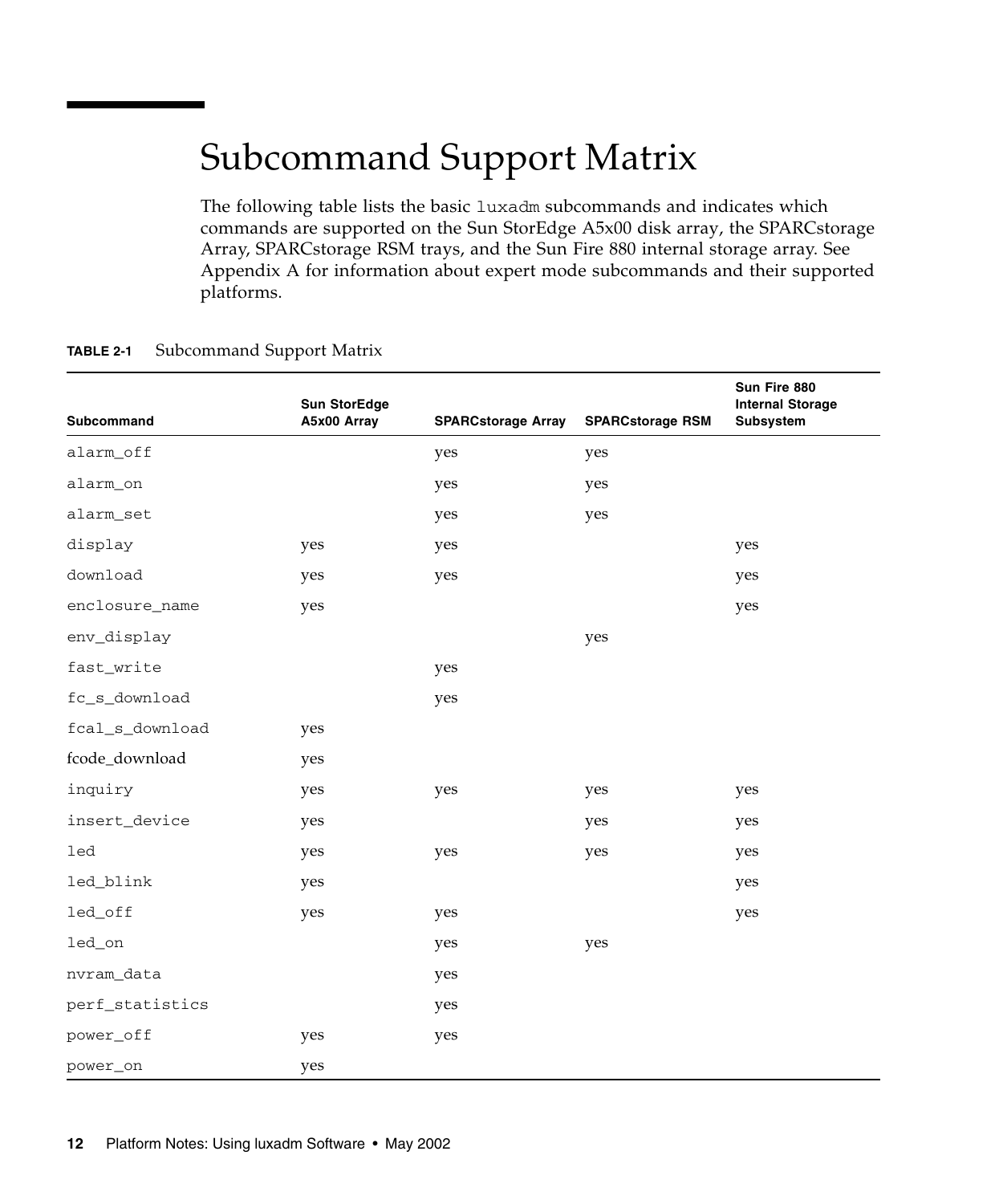| Subcommand      | Sun StorEdge<br>A5x00 Array | <b>SPARCstorage Array</b> | <b>SPARCstorage RSM</b> | Sun Fire 880<br><b>Internal Storage</b><br>Subsystem |
|-----------------|-----------------------------|---------------------------|-------------------------|------------------------------------------------------|
| probe           | yes                         |                           |                         | yes                                                  |
| purge           |                             | yes                       |                         |                                                      |
| qlgc_s_download | yes                         |                           |                         | yes                                                  |
| release         | yes                         | yes                       | yes                     |                                                      |
| remove_device   | yes                         |                           | yes                     | yes                                                  |
| replace_device  |                             |                           | yes                     |                                                      |
| reserve         | yes                         | yes                       |                         |                                                      |
| set_boot_dev    | n/a                         | n/a                       | n/a                     |                                                      |
| start           |                             | yes                       |                         |                                                      |
| stop            |                             | yes                       |                         |                                                      |
| sync_cache      |                             | yes                       |                         |                                                      |

#### **TABLE 2-1** Subcommand Support Matrix *(Continued)*

### <span id="page-24-0"></span>Subcommand Options

The following options are supported by all subcommands:

- -e Run in expert mode. Use only if you are a qualified system administrator who is knowledgeable about the systems you are managing.
- -v Run in verbose mode.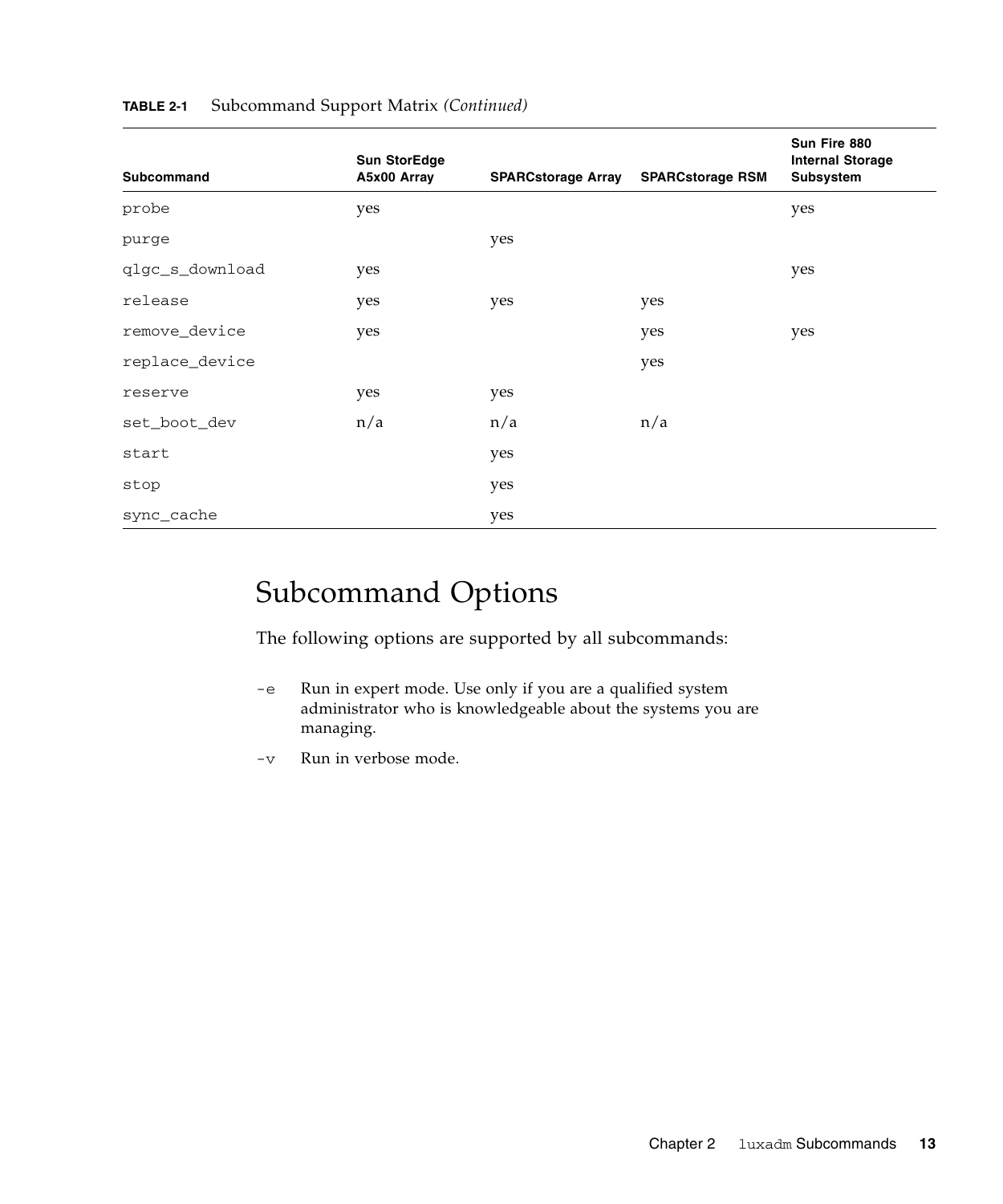## <span id="page-25-0"></span>Checking and Setting Disk LEDs

### <span id="page-25-1"></span>Checking the Current State of a Disk LED (led)

Use the led subcommand to check the current state of the yellow LED associated with a specific disk. For a Sun Fire 880 internal disk, this is the OK-to-Remove LED.

Supported on:

- Sun StorEdge A5x00
- Sun Fire 880 disks
- SPARCstorage Array
- SPARCstorage RSM

luxadm [ -v ] led { *enclosure*,*dev*... | *pathname*...}

| <b>Option/Argument</b> | <b>Description</b>                                                                                                                                                                                                                                                                      |
|------------------------|-----------------------------------------------------------------------------------------------------------------------------------------------------------------------------------------------------------------------------------------------------------------------------------------|
| enclosure              | The box_name of a Sun StorEdge A5x00 IB or Sun Fire 880 SES that<br>you assign with the luxadm enclosure_name subcommand. See<br>"About Addressing a Disk or Disk Array" on page 3 for more<br>information.                                                                             |
| dev                    | The slot number of a specific disk in an enclosure. For a Sun<br>StorEdge A5x00 device this is [, $f$ ] or [, $r$ ] and the slot number; for<br>a Sun Fire 880 device this is [, s] and the slot number. See "About<br>Addressing a Disk or Disk Array" on page 3 for more information. |
| pathname               | The physical path name, logical path name, or WWN of a specific<br>disk in an array.                                                                                                                                                                                                    |

| <b>TABLE 2-2</b> | led Options and Arguments |  |
|------------------|---------------------------|--|
|------------------|---------------------------|--|

#### Example:

# **luxadm led /devices/pci@8,600000/SUNW,qlc@2/fp@0,0/ssd@w210000203717802c,0:c,raw** LED state is OFF for device in location: front,slot 3 #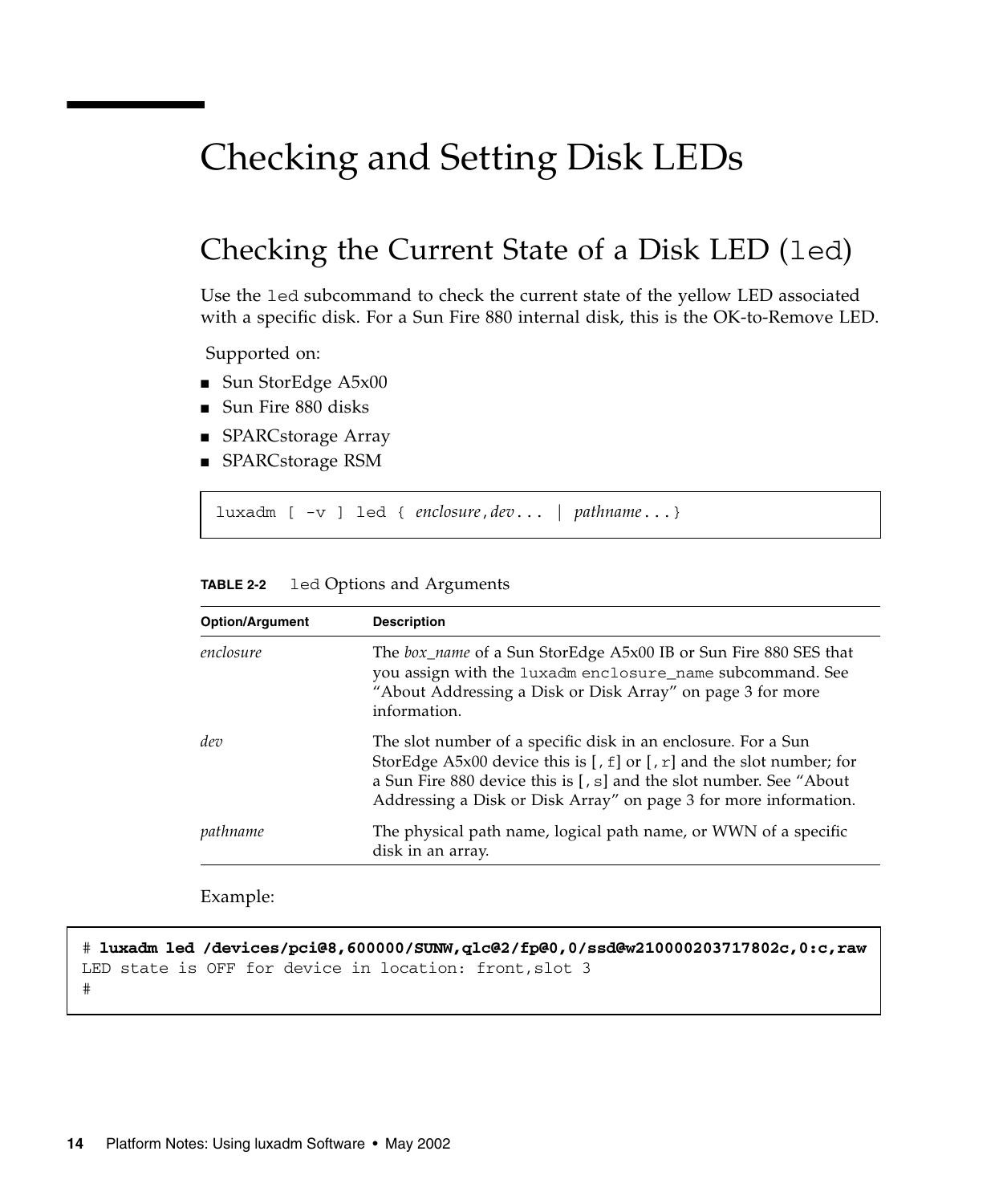## <span id="page-26-0"></span>Setting a Disk LED to the Blink Mode (led\_blink)

Use the led\_blink subcommand to make the LED associated with a specific disk blink or flash. For a Sun Fire 880 internal disk, this is the OK-to-Remove LED.

Supported on:

- Sun StorEdge A5x00
- Sun Fire 880 internal storage array

luxadm [ -v ] led\_blink { *enclosure*,*dev*... | *pathname*...}

| <b>Option/Argument</b> | <b>Description</b>                                                                                                                                                                                                                                                                      |
|------------------------|-----------------------------------------------------------------------------------------------------------------------------------------------------------------------------------------------------------------------------------------------------------------------------------------|
| enclosure              | The box_name of a Sun StorEdge A5x00 IB or Sun Fire 880 SES that<br>you assign with the luxadm enclosure_name subcommand. See<br>"About Addressing a Disk or Disk Array" on page 3 for more<br>information.                                                                             |
| dev                    | The slot number of a specific disk in an enclosure. For a Sun<br>StorEdge A5x00 device this is [, $f$ ] or [, $r$ ] and the slot number; for<br>a Sun Fire 880 device this is [, s] and the slot number. See "About<br>Addressing a Disk or Disk Array" on page 3 for more information. |
| pathname               | The physical path name, logical path name, or WWN of a specific<br>disk in an array.                                                                                                                                                                                                    |

**TABLE 2-3** led\_blink Options and Arguments

Example:

```
# luxadm led_blink dak,s3
LED state is BLINKING for device in location: slot 3
#
```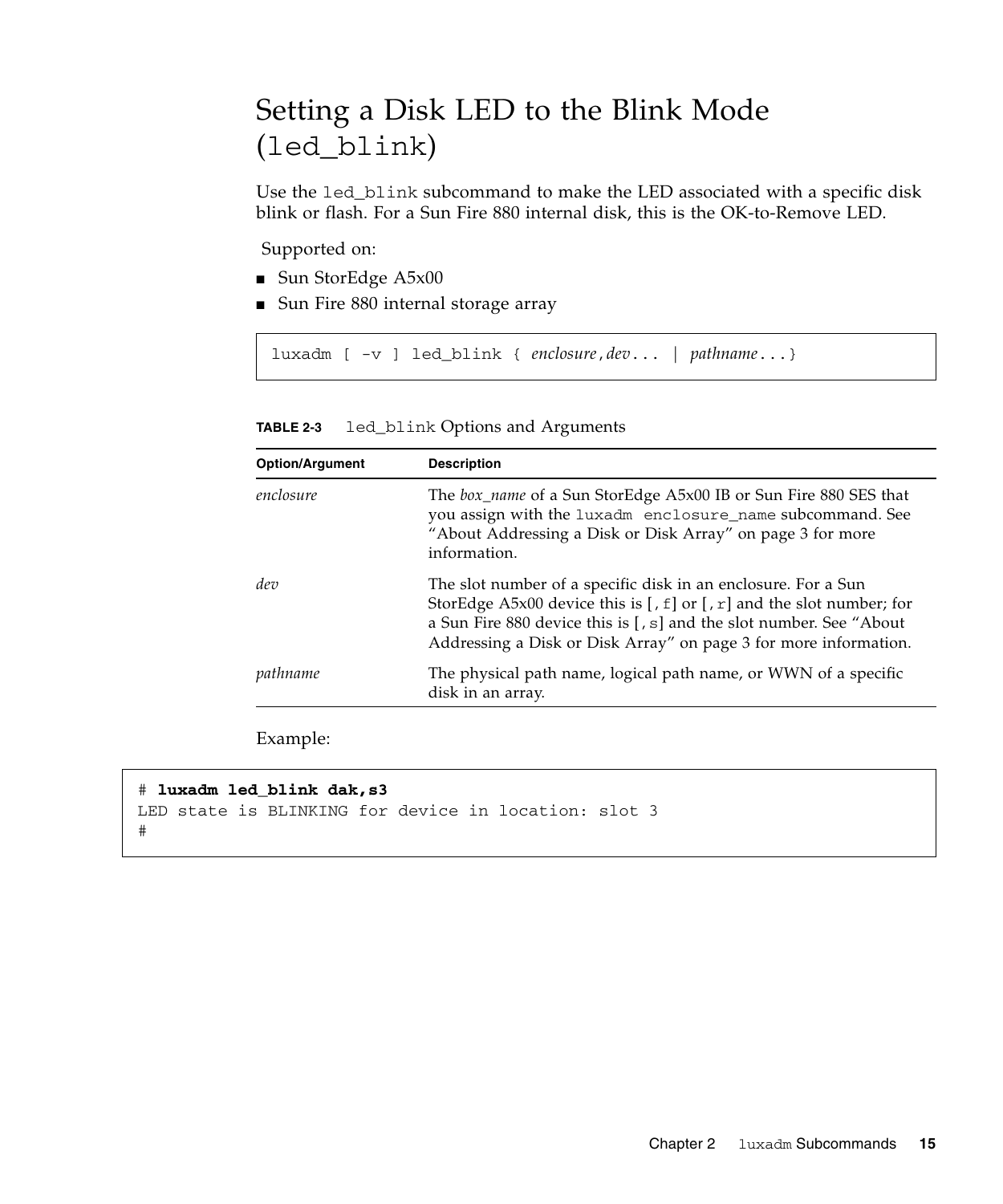## <span id="page-27-0"></span>Turning Off a Disk LED (led\_off)

Use the led\_off subcommand to turn off the yellow LED associated with a specific disk. For a Sun Fire 880 internal disk, this is the OK-to-Remove LED.

Supported on:

- Sun StorEdge A5x00
- Sun Fire 880 internal storage array
- SPARCstorage Array
- SPARCstorage RSM

luxadm [ -v ] led\_off { *enclosure*,*dev*... | *pathname*...}

#### **TABLE 2-4** led\_off Options and Arguments

| <b>Option/Argument</b> | <b>Description</b>                                                                                                                                                                                                                                                                       |
|------------------------|------------------------------------------------------------------------------------------------------------------------------------------------------------------------------------------------------------------------------------------------------------------------------------------|
| enclosure              | The box_name of a Sun StorEdge A5x00 IB or Sun Fire 880 SES that<br>you assign with the luxadm enclosure_name subcommand. See<br>"About Addressing a Disk or Disk Array" on page 3 for more<br>information.                                                                              |
| dev                    | The slot number of a specific disk in an enclosure. For a Sun<br>StorEdge A5x00 device this is [, $f$ ] or [, $r$ ] and the slot number; for<br>a Sun Fire 880 device this is [, s] and the slot number. See "About"<br>Addressing a Disk or Disk Array" on page 3 for more information. |
| pathname               | The physical path name, logical path name, or WWN of a specific<br>disk in an array.                                                                                                                                                                                                     |

**Note –** On a Sun StorEdge A5x00 disk array this may or may not cause the yellow OK-to-Remove LED to turn off or stop blinking, depending on the state of the StorEdge A5x00 disk array. Refer to the *Sun* StorEdge A5x00 *Installation and Service Manual* for details.

#### Example:

```
# luxadm led_off
/devices/pci@8,600000/SUNW,qlc@2/fp@0,0/ssd@w210000203717802c,0:c,raw
LED state is OFF for device in location: front,slot 0
#
```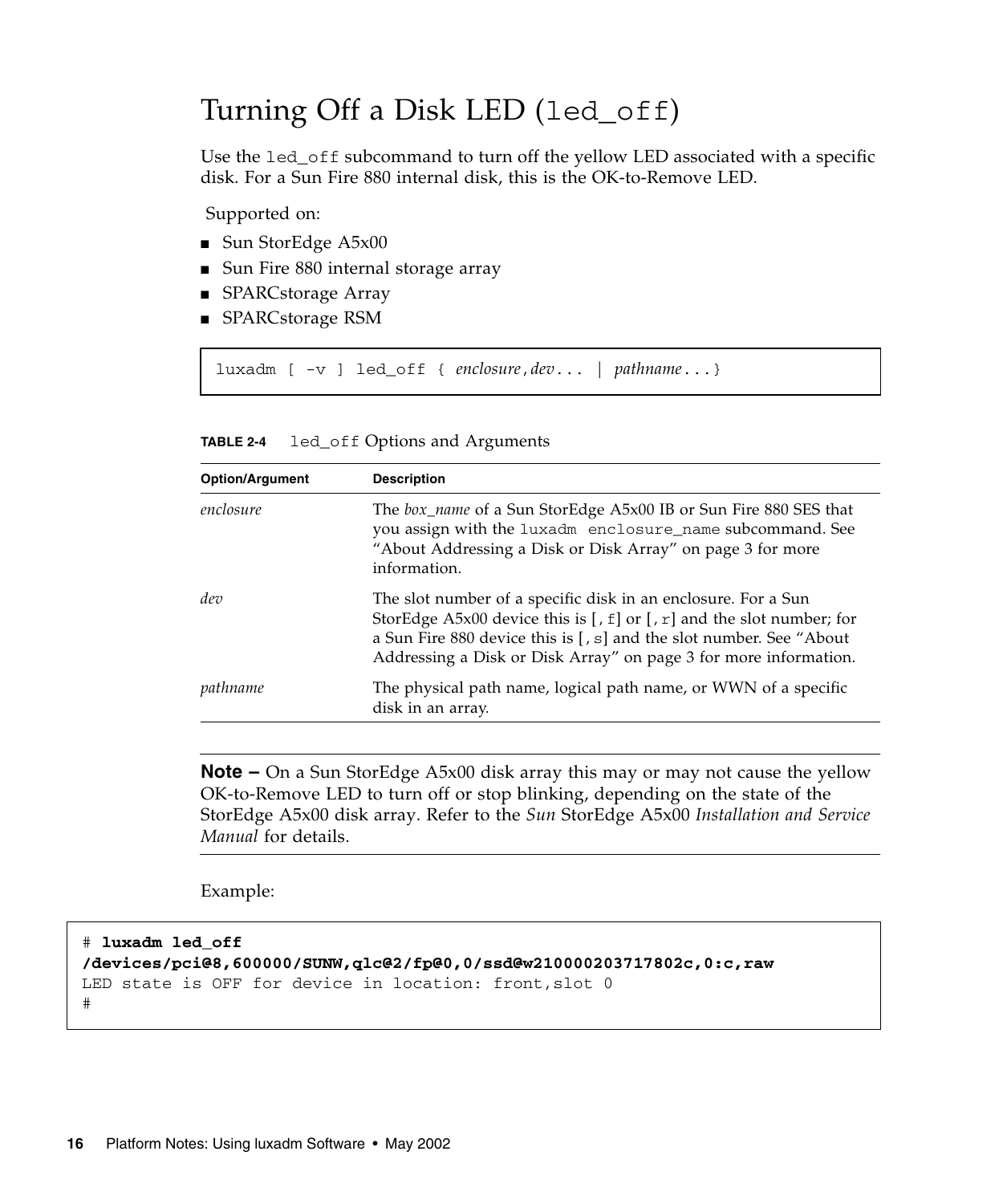## <span id="page-28-0"></span>Turning On a Disk LED (led\_on)

Use the led\_on subcommand to turn on the OK-to-Remove LED associated with a specific disk.

Supported on:

- SPARCstorage Array
- SPARCstorage RSM

luxadm [ -v ] led\_on *pathname*

**TABLE 2-5** led\_on Options and Arguments

| <b>Option/Argument</b> | <b>Description</b>                                                                         |  |
|------------------------|--------------------------------------------------------------------------------------------|--|
| pathname               | The physical or logical path name of a SPARCStorage Array or a<br>RSM controller (cN name) |  |

# <span id="page-28-1"></span>Displaying Enclosure and Disk Information

## <span id="page-28-2"></span>Probing for Sun StorEdge A5x00 Disk Arrays and Sun Fire 880 Internal Storage Arrays (probe)

Use the probe subcommand to display information about all attached Sun StorEdge A5x00 disk arrays, Sun Fire 880 internal storage arrays, and individual FC-AL devices. The information displayed includes the logical path names, the World Wide Names (WWNs), and the enclosure names.

Supported on:

- Sun StorEdge A5x00
- Sun Fire 880 internal storage array
- Individual FC-AL devices

```
luxadm [ -v ] probe [-p]
```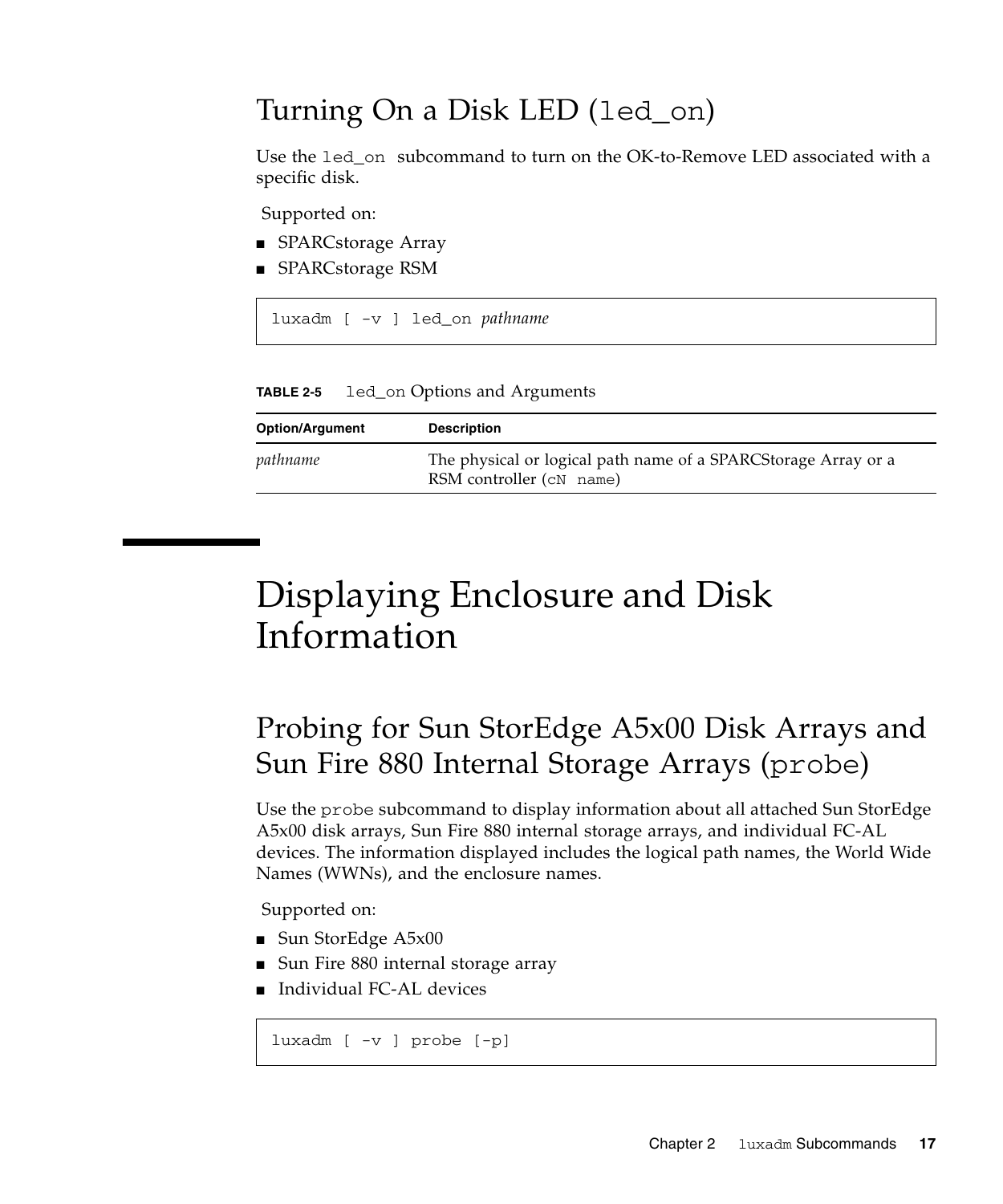```
TABLE 2-6 probe Options and Arguments
```

| Option | <b>Description</b>              |
|--------|---------------------------------|
| -ro    | Displays the physical path name |

The following example shows the enclosure information displayed by the probe subcommand issued to a Sun Fire 880 system (DAKTEST) with an attached Sun StorEdge A5x00 disk array (DRIVEBAY).

Example:

```
# luxadm probe
Found Enclosure(s):
SUNWGS INT FCBPL Name: DAKTEST Node WWN:50000800208618f7
 Logical Path:/dev/es/ses0
 Logical Path:/dev/es/ses1
SENA Name: DRIVEBAY Node WWN:500008002000000eda0
  Logical Path:/dev/es/ses4
  Logical Path:/dev/es/ses5
#
```
## <span id="page-29-0"></span>Displaying Enclosure or Device Specific Data (display)

Use the display subcommand to display enclosure specific or device specific data.

Enclosure data consists of enclosure environmental sense information and status for all subsystem devices including disks. Device data consists of inquiry, capacity, and configuration information.

Supported on:

- Sun StorEdge A5x00
- Sun Fire 880 internal storage array
- Individual FC-AL devices
- SPARCstorage Array

```
luxadm display enclosure[,dev]... | pathname...
luxadm display -p pathname...
luxadm display -r enclosure[,dev]... | pathname...
luxadm display -v enclosure[,dev]... | pathname...
```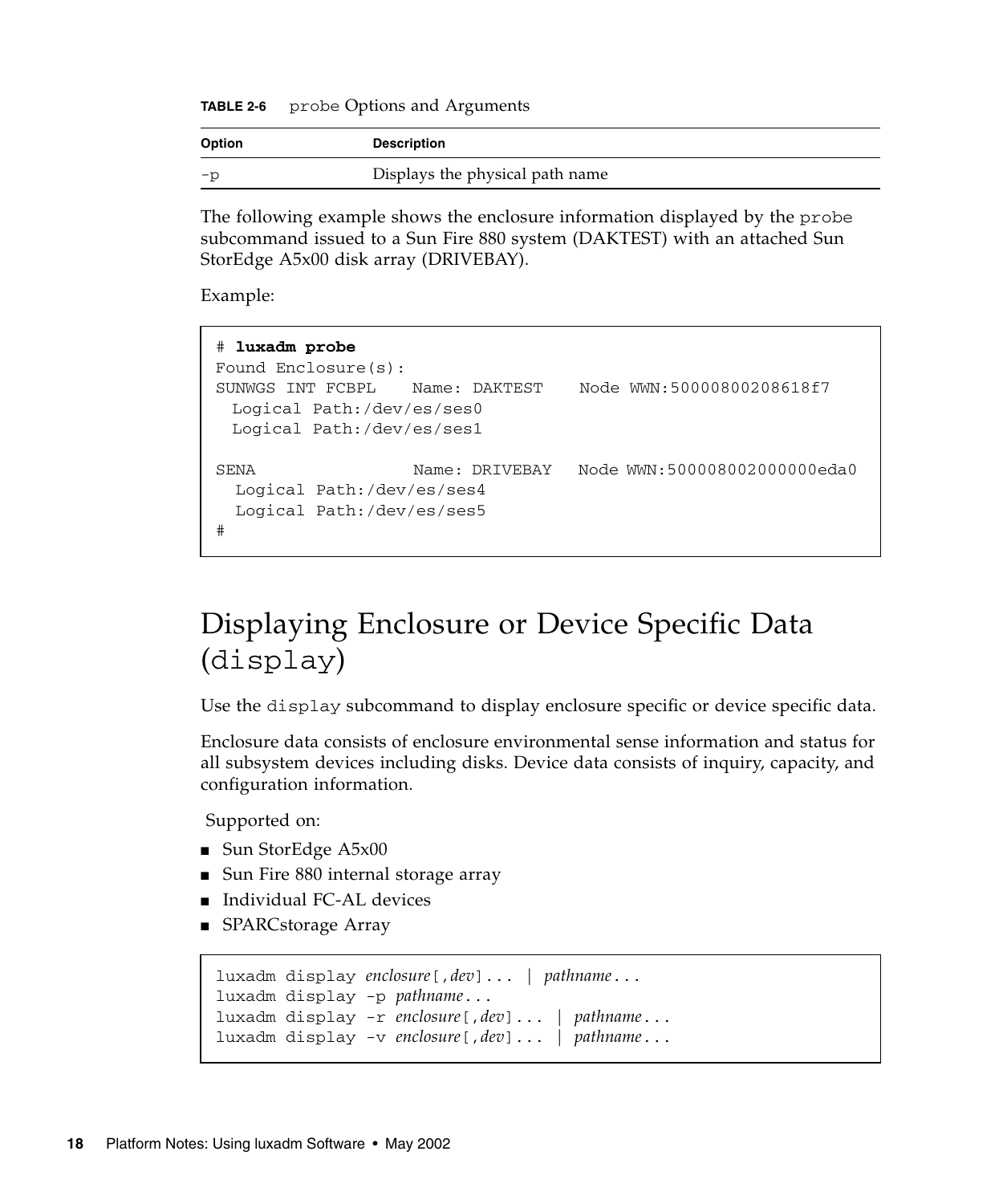| <b>Option/Argument</b> | <b>Description</b>                                                                                                                                                                                                                                                                            |
|------------------------|-----------------------------------------------------------------------------------------------------------------------------------------------------------------------------------------------------------------------------------------------------------------------------------------------|
| enclosure              | The box_name of a Sun StorEdge A5x00 IB or Sun Fire 880 SES that<br>you assign with the luxadm enclosure_name subcommand. See<br>"About Addressing a Disk or Disk Array" on page 3 for more<br>information.                                                                                   |
| dev                    | The slot number of a specific disk in an enclosure. For a Sun<br>StorEdge A5x00 device this is $[, f]$ or $[, r]$ and the slot number; for<br>a Sun Fire 880 device this is $\lceil$ , s and the slot number. See "About"<br>Addressing a Disk or Disk Array" on page 3 for more information. |
| pathname               | The physical or logical path name of a Sun StorEdge A5x00 array or<br>individual disk, SPARCStorage Array, RSM controller (CN name),<br>Sun Fire 880 individual disk or enclosure; or the WWN of a Sun Fire<br>880 disk or SES or a Sun StorEdge A5x00 IB or disk.                            |
| -p                     | Display performance information for the specified device or<br>subsystem.                                                                                                                                                                                                                     |
| $-r$                   | Display error information for the specified device or subsystem.                                                                                                                                                                                                                              |
| $-v$                   | Display in verbose mode, including mode sense data.                                                                                                                                                                                                                                           |

**TABLE 2-7** display Options and Arguments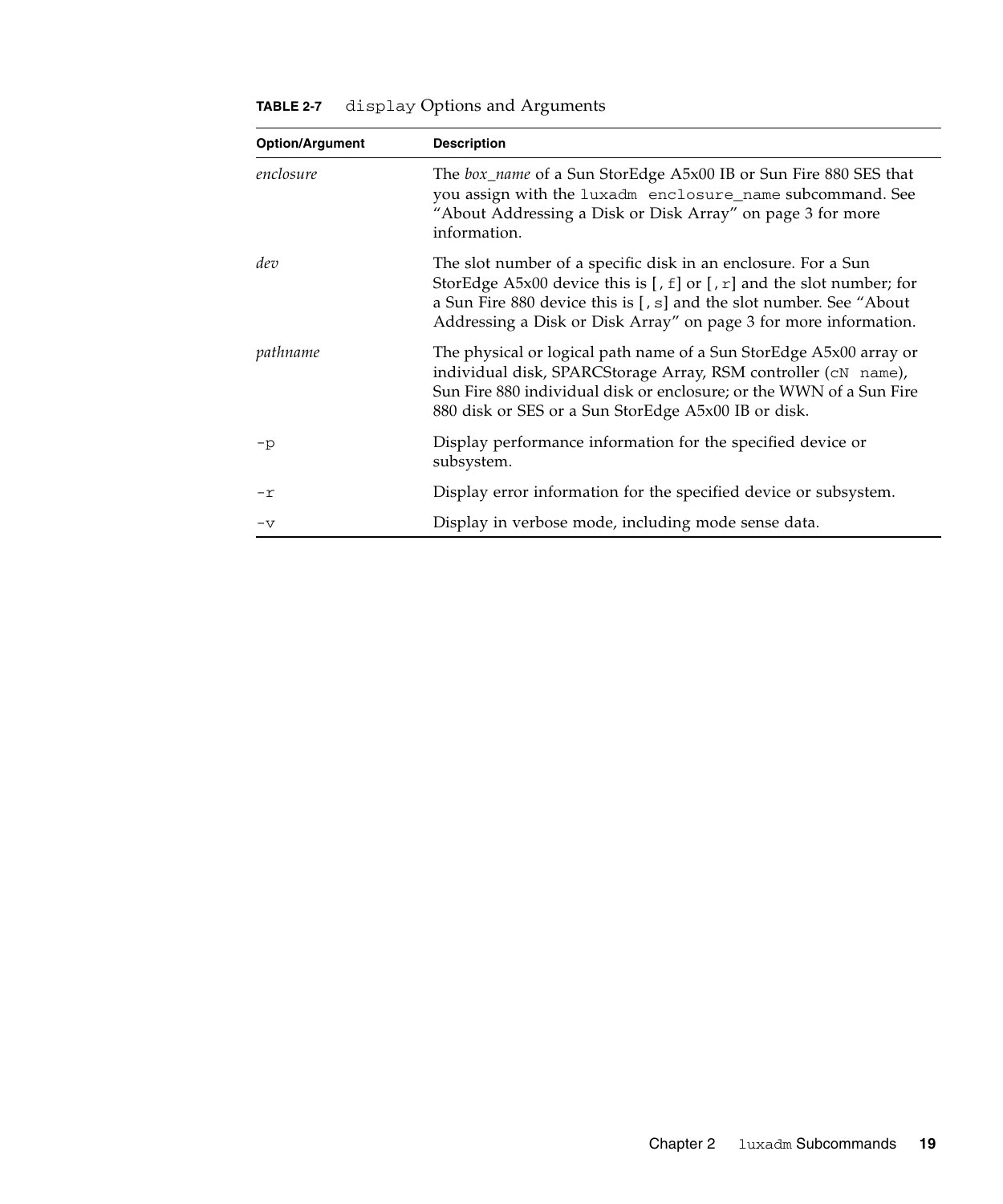```
# luxadm display DAKTEST
SUNWGS INT FCBPL
DISK STATUS
SLOT DISKS (Node WWN)
0 On (O.K.) 20000020371b1edd
1 On (O.K.) 20000020371b153f
2 On (O.K.) 200000203708c412
3 Not Installed
4 Not Installed
5 On (O.K.) 20000020371b1f06
6 On (O.K.) 20000020371b1fa8
7 On (O.K.) 200000203708c525
8 On (O.K.) 20000020371b1fe3
9 Not Installed
10 Not Installed
11 On (O.K.) 200000203708c468
SUBSYSTEM STATUS
FW Revision:9203 Box ID:0
Node WWN:50000800208618f7 Enclosure Name:DAKTEST
SSC100's - 0=Base Bkpln, 1=Base LoopB, 2=Exp Bkpln, 3=Exp LoopB
     SSC100 #0: O.K.(11.A)
     SSC100 #1: Not Installed
     SSC100 #2: O.K.(11.A)
     SSC100 #3: Not Installed
          Temperature Sensors - 0 Base, 1 Expansion
          0:27ºC 1:24ºC (All temperatures are NORMAL.)
 Default Language is USA English, ASCII
#
```
Example: Display of Sun Fire 880 internal storage array enclosure information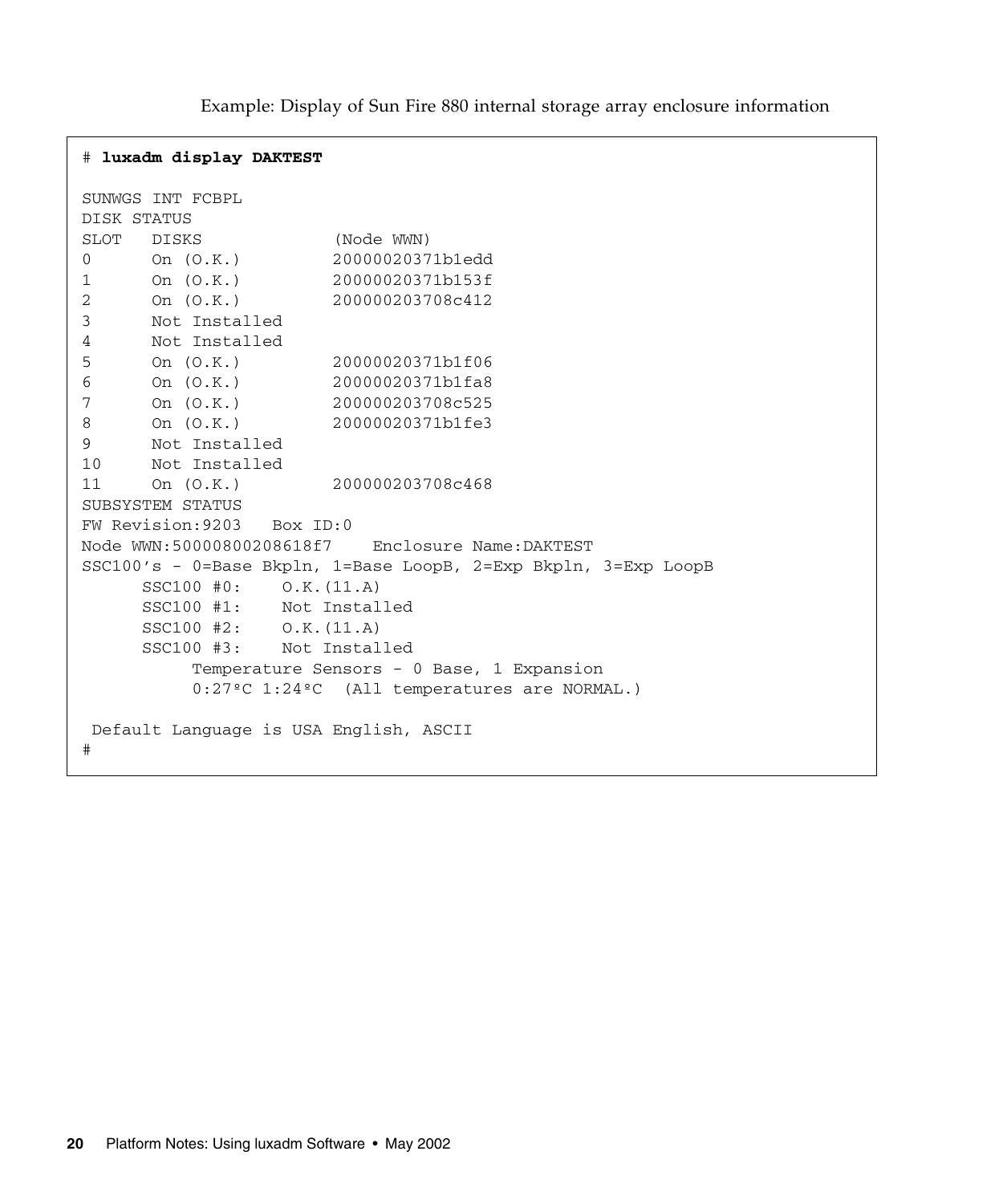Example: Display of Sun StorEdge A5x00 enclosure information

```
# luxadm display /dev/es/ses5
                                DISK STATUS
 SLOT FRONT DISKS (Node WWN) REAR DISKS (Node WWN)
0 On (O.K.) 20000020370bd55a On (O.K.) 20000020370bc45b
1 On (O.K.) 20000020370bd634 On (O.K.) 20000020370bd23a
2 On (O.K.) 20000020370b8b7b On (O.K.) 20000020370bcaba
3 On (O.K.) 20000020370bd633 On (O.K.) 20000020370bbcb0
4 On (O.K.) 20000020370bafbe On (O.K.) 20000020370bab00
5 On (O.K.) 20000020370bd574 On (O.K.) 20000020370bd55e
6 On (O.K.) 20000020370bb713 On (O.K.) 20000020370bc835
                               SUBSYSTEM STATUS
FW Revision:1.09 Box ID:0 Node WWN: 508002000000eda0 Enclosure Name:DRIVEBAY
 Power Supplies (0,2 in front, 1 in rear)
         0 O.K.(rev.-02) 1 O.K.(rev.-02) 2 O.K.(rev.-02)
 Fans (0 in front, 1 in rear)
         0 O.K.(rev.-05) 1 O.K.(rev.-00)
 ESI Interface board(IB) (A top, B bottom)
         A: O.K.(rev.-04)
                GBIC module (1 on left, 0 on right in IB)
                0 O.K.(mod.-01)
                1 Not Installed
         B: O.K.(rev.-04)
                GBIC module (1 on left, 0 on right in IB)
                0 Not Installed
                1 Not Installed
 Disk backplane (0 in front, 1 in rear)
         Front Backplane: O.K.(rev.-04)
           Temperature sensors (on front backplane)
           0:34ºC 1:36ºC 2:37ºC 3:36ºC 4:36ºC 5:36ºC
           6:36ºC (All temperatures are NORMAL.)
         Rear Backplane: O.K.(rev.-04)
          Temperature sensors (on rear backplane)
           0:37ºC 1:36ºC 2:34ºC 3:37ºC 4:36ºC 5:37ºC
           6:36ºC (All temperatures are NORMAL.)
 Interconnect assembly
         O.K.(rev.-02)
 Loop configuration
         Loop A is configured as a single loop.
         Loop B is configured as a single loop.
Language USA English
#
```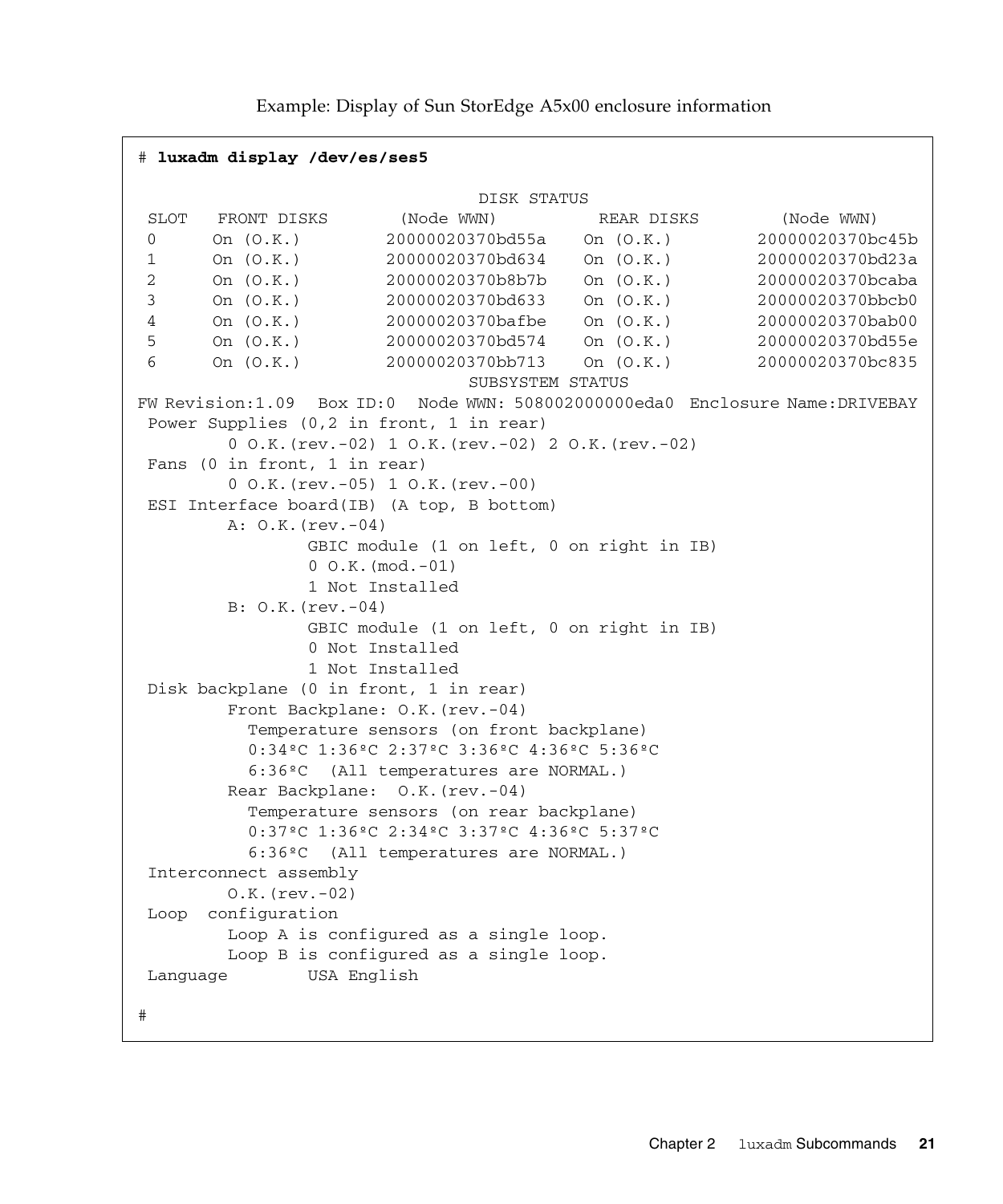## <span id="page-33-0"></span>Displaying Disk Information (inquiry)

Use the inquiry subcommand to display information for a specific disk.

Supported on:

- Sun StorEdge A5x00
- Sun Fire 880 internal storage array
- Individual FC-AL devices
- SPARCstorage Array
- SPARCstorage RSM

luxadm [ -v ] inquiry { *enclosure*[,*dev*]... | *pathname*...}

| TABLE 2-8 |  |  |  | inquiry Options and Arguments |
|-----------|--|--|--|-------------------------------|
|-----------|--|--|--|-------------------------------|

| <b>Option/Argument</b> | <b>Description</b>                                                                                                                                                                                                                                                                                            |
|------------------------|---------------------------------------------------------------------------------------------------------------------------------------------------------------------------------------------------------------------------------------------------------------------------------------------------------------|
| enclosure              | The box_name of a Sun StorEdge A5x00 IB or Sun Fire 880 SES that<br>you assign with the luxadm enclosure_name subcommand. See<br>"About Addressing a Disk or Disk Array" on page 3 for more<br>information.                                                                                                   |
| dev                    | The slot number of a specific disk in an enclosure. For a Sun<br>StorEdge A5x00 device this is [, $f$ ] or [, $r$ ] and the slot number; for<br>a Sun Fire 880 device this is $\left[ \right, s \right]$ and the slot number. See "About"<br>Addressing a Disk or Disk Array" on page 3 for more information. |
| pathname               | The physical or logical path name of a Sun StorEdge A5x00 array or<br>individual disk, SPARCStorage Array, RSM controller (cN name),<br>Sun Fire 880 individual disk or enclosure; or the WWN of a Sun Fire<br>880 disk or SES, or a Sun StorEdge A5x00 IB or disk.                                           |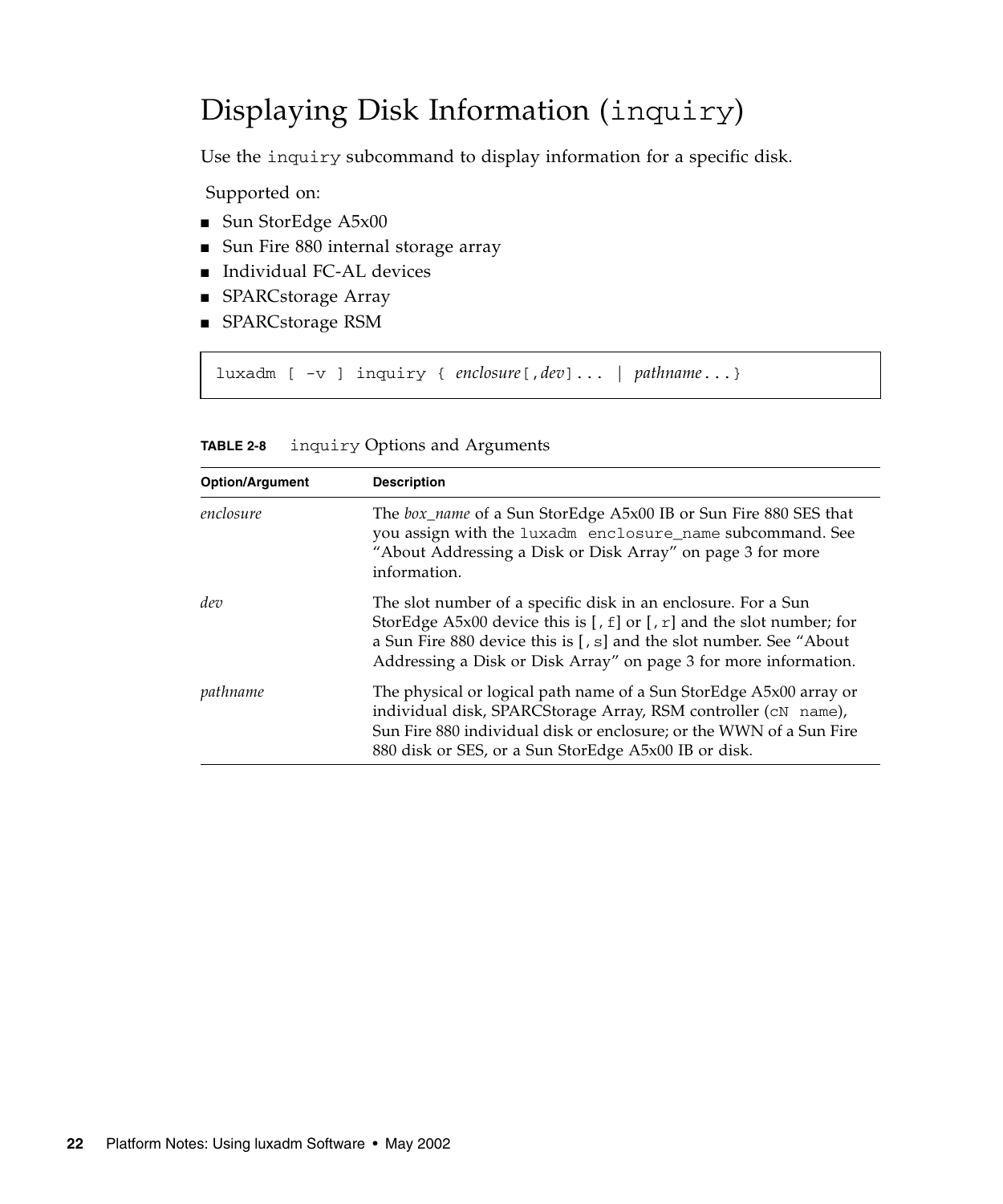Example:

| # luxadm inquiry macs1<br>INOUIRY:<br>Physical path: | /devices/pci@8,700000/pci@2/SUNW,qlc@4/fp@0,0/ses@w5080020000061899,0:0         |  |  |  |
|------------------------------------------------------|---------------------------------------------------------------------------------|--|--|--|
| Vendor:                                              | SUN                                                                             |  |  |  |
| Product:                                             | <b>SENA</b>                                                                     |  |  |  |
| Revision:                                            | 1.05                                                                            |  |  |  |
| Device type:                                         | 0xd (SES device)                                                                |  |  |  |
| Removable media:                                     | no                                                                              |  |  |  |
| Medium Changer Element:                              | no                                                                              |  |  |  |
| ISO version:                                         | $\Omega$                                                                        |  |  |  |
| ECMA version:                                        | $\Omega$                                                                        |  |  |  |
| ANSI version:                                        | 3<br>(Device complies to SCSI-3)                                                |  |  |  |
| Terminate task:                                      | no                                                                              |  |  |  |
| Response data format:                                | $\mathfrak{D}$                                                                  |  |  |  |
| Additional length:                                   | 0x7b                                                                            |  |  |  |
| Command queueing:                                    | no                                                                              |  |  |  |
|                                                      | VENDOR-SPECIFIC PARAMETERS                                                      |  |  |  |
| Byte#                                                | Hex Value<br>ASCII                                                              |  |  |  |
| 51<br>00 00 00 00                                    |                                                                                 |  |  |  |
| 95                                                   | 6d 61 63 73 31 00 00 00 00 00 00 00 00 00 00 00<br>$\text{macs1} \ldots \ldots$ |  |  |  |
| 00 00 00 00 00 00 00 00 00 00                        | 00 00 00<br>00<br>00 <sup>o</sup><br>. N.O                                      |  |  |  |
| #                                                    |                                                                                 |  |  |  |

## <span id="page-34-0"></span>Downloading Firmware and fcode

## <span id="page-34-1"></span>Downloading Firmware (download)

Use the download subcommand to download a PROM image to the FEPROMs on a Sun StorEdge A5x00 disk array IB or a SPARCstorage Array controller board.

Use the download subcommand to restore the original flash image into the flash PROMs on both backplanes on a Sun Fire 880 system.

In a Sun StorEdge A5x00 disk array or Sun Fire 880 internal storage array, when the download is complete, the disk array is reset and the downloaded code is executed.

In a SPARCstorage Array, when the download is complete, you must reset the SPARCstorage Array to execute the downloaded code.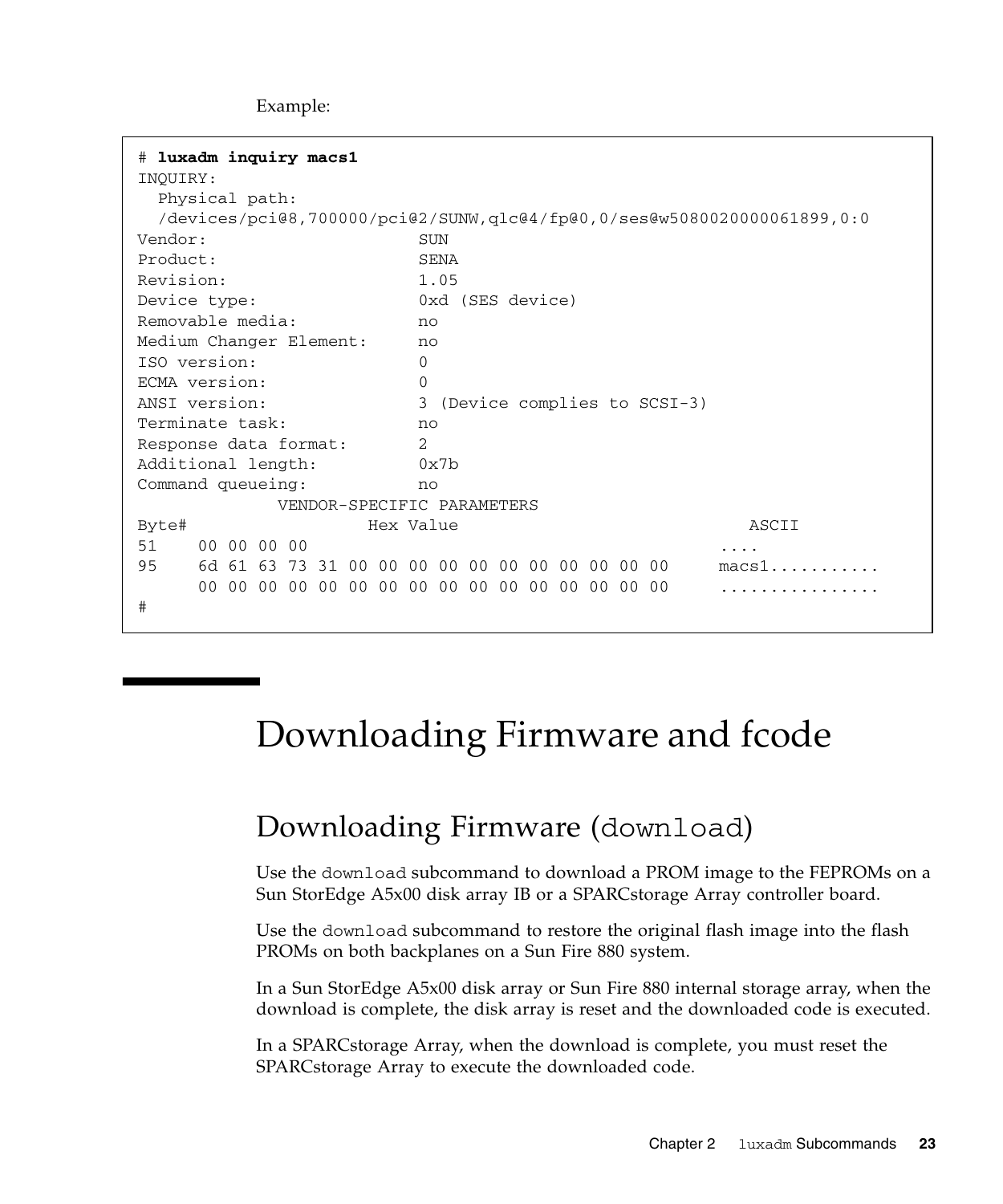Supported on:

- Sun StorEdge A5x00
- Sun Fire 880 internal storage array
- SPARCstorage Array

luxadm [ -v ] download [-s][-w *WWN*] [-f *filename-path*] *enclosure...*| *pathname*



**Caution –** When using the -s option, the download modifies the FEPROM in the Sun StorEdge A5x00 disk array.

**Note –** The  $-$ s option does not apply to the SPARCstorage Array controller, as it always writes the downloaded firmware into the FEPROM. The -s option does not apply to the Sun Fire 880 internal storage array, as it always writes the downloaded firmware into the flash memory.

| <b>Option/Argument</b> | <b>Description</b>                                                                                                                                                                                                                                                                                                                                                                                                    |
|------------------------|-----------------------------------------------------------------------------------------------------------------------------------------------------------------------------------------------------------------------------------------------------------------------------------------------------------------------------------------------------------------------------------------------------------------------|
| $-S$                   | Saves the downloaded firmware in the FEPROM in a Sun StorEdge<br>A5x00 disk array. If -s is not specified, the downloaded firmware will<br>not be saved across power cycles.                                                                                                                                                                                                                                          |
| -f filename            | Downloads the PROM image in <i>filename-path</i> . If you do not specify the $-f$<br>option, a default PROM image may be used.                                                                                                                                                                                                                                                                                        |
|                        | The default PROM image in a Sun StorEdge A5x00 is in the directory<br>/usr/lib/locale/C/LC_MESSAGES and is named ibfirmware                                                                                                                                                                                                                                                                                           |
|                        | The default PROM image in a SPARCstorage Array is in the directory<br>/usr/lib/firmware/ssa and is named ssafirmware.                                                                                                                                                                                                                                                                                                 |
|                        | For the Sun Fire $880$ internal storage array, the $-$ f option is required.<br>There is no default PROM image for the Sun Fire 880 system. You must<br>load the image from the Supplement CD provided with the Solaris<br>release. Once loaded, the image resides in the directory<br>/usr/platform/SUNW, Sun-Fire-880/lib/images/int_fcbpl_fw<br>and you can use the $-$ f option to download the image from there. |
| -w WWN                 | This option is for the SPARCstorage Array only. See "Changing a<br>SPARCstorage Array WWN (download)" on page 25.                                                                                                                                                                                                                                                                                                     |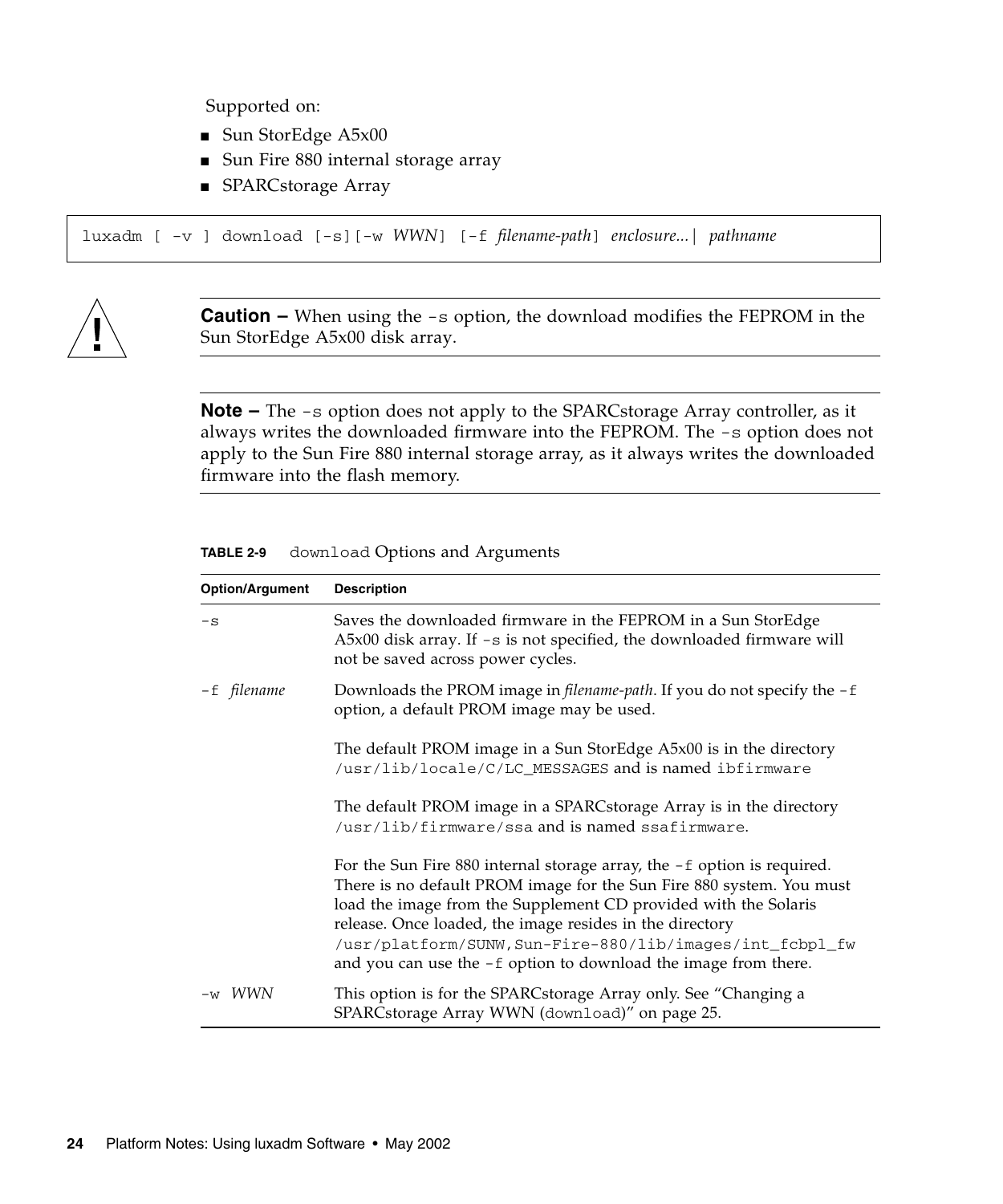# Changing a SPARCstorage Array WWN (download)

Use the download subcommand to change the WWN of a SPARCstorage Array controller board.

Supported on:

■ SPARCstorage Array

luxadm [ -v ] download [-w *WWN*] *pathname*

**TABLE 2-10** download Options and Arguments

| <b>Option/Argument</b> | <b>Description</b>                                                                                                                                                                                                                                  |
|------------------------|-----------------------------------------------------------------------------------------------------------------------------------------------------------------------------------------------------------------------------------------------------|
| pathname               | A SPARCstorage Array controller.                                                                                                                                                                                                                    |
| $-w$ WWN               | Changes the World Wide Name for the SPARCstorage Array. WWN is<br>a 12-digit hex number; leading zeros are required. The new<br>SPARCstorage Array controller's image will have the<br>least-significant 6 bytes of the 8-byte WWN modified to WWN. |

# Downloading fcode to FC25/S Host Adapters (fc\_s\_download)

Use the fc\_s\_download subcommand to download new fcode into all the FC25/S SBus cards. (This is the 25-MHz host adapter card that connects to SPARCstorage Arrays.)

The fc\_s\_download subcommand is interactive; it waits for user confirmation before downloading the fcode.

The version of the FC25/S SBus cards fcode that was released with this version of the operating system is located in the directory  $usr/lib/fi$ rmware/fc\_s and is named fc\_s\_fcode.

Supported on:

■ SPARCstorage Array



**Caution –** Ensure that you download the /usr/lib/firmware/fc\_s/fc\_s\_fcode file.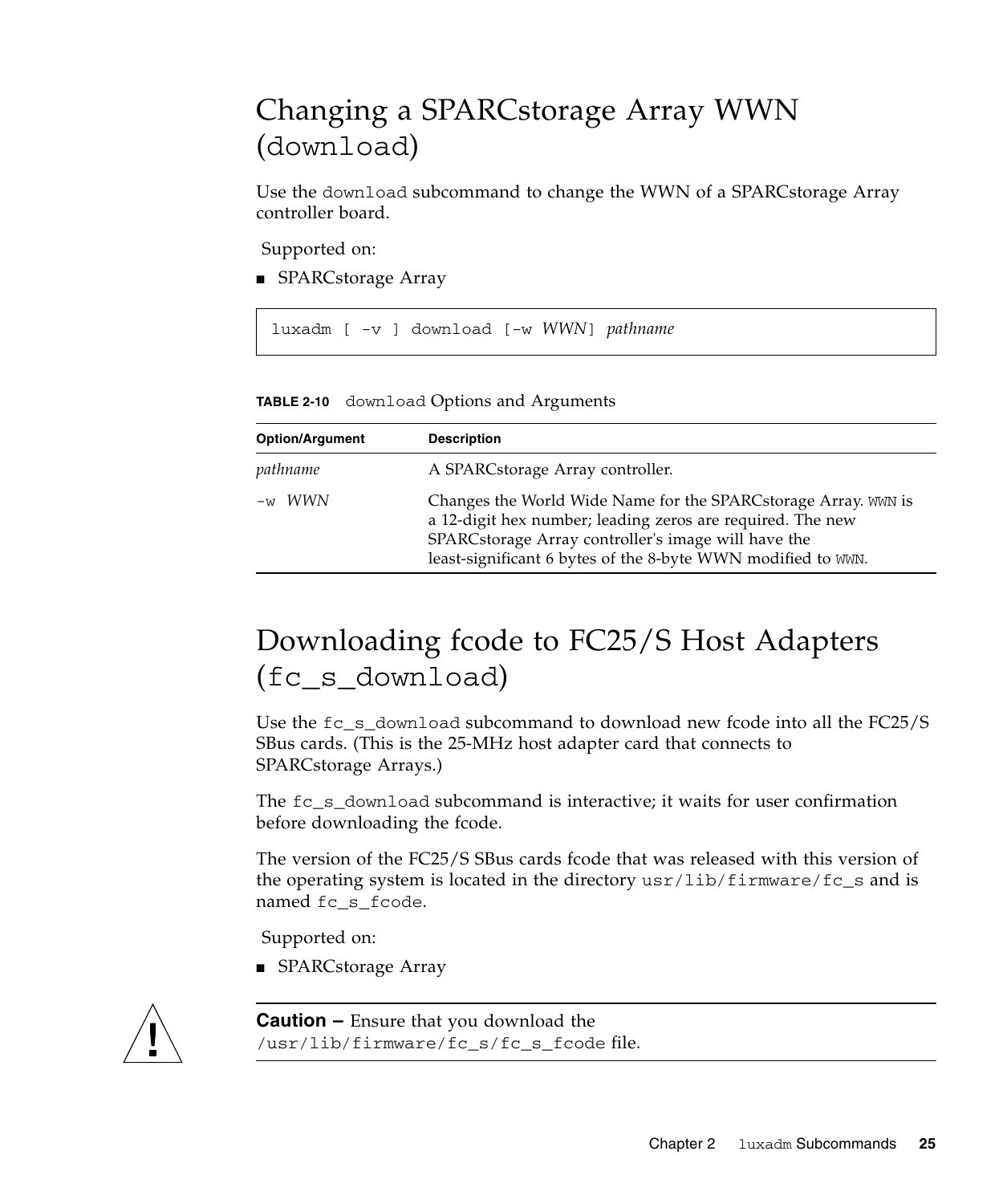

**Caution –** Only use the fc\_s\_download subcommand in single-user mode; otherwise, the FC25/S card could be reset.

```
luxadm [ -v ] fc_s_download [-F] [-f fcode-file]
```
#### **TABLE 2-11** fc\_s\_download Options and Arguments

| Option        | <b>Description</b>                                                                                                                                                                                                              |
|---------------|---------------------------------------------------------------------------------------------------------------------------------------------------------------------------------------------------------------------------------|
| $-F$          | Forcibly downloads the fcode. The subcommand expects user<br>confirmation before the download.                                                                                                                                  |
| -f fcode-file | The name of the file that has the new fcode. When the<br>$\epsilon$ is download subcommand is invoked without the $\epsilon$ -f<br>fcode-file] option, the current version of the fcode in each FC25/S<br>SBus card is printed. |

# Downloading fcode to FC100 Host Adapters (fcal\_s\_download)

Use the fcal s download subcommand to download new fcode into all the FC100/S SBus or FC100/P PCI host adapters or to display the current version of the fcode in each host adapter. (This is the 100-MHz host adapter card that connects to the Sun StorEdge A5x00 disk array.)

The fcal\_s\_download subcommand is interactive and waits for user confirmation before downloading the fcode.

Supported on:

■ Sun StorEdge A5x00



**Caution –** Ensure that you download the /usr/lib/firmware/fc\_s/fcal\_s\_fcode file.



**Caution –** Do not attempt to download fcode to a FC100/S SBus or FC100/P PCI card that is in your boot path. Boot from another device, such as a CD-ROM, and then download the fcode.

luxadm [ -v ] fcal\_s\_download [ -f *fcode-file* ]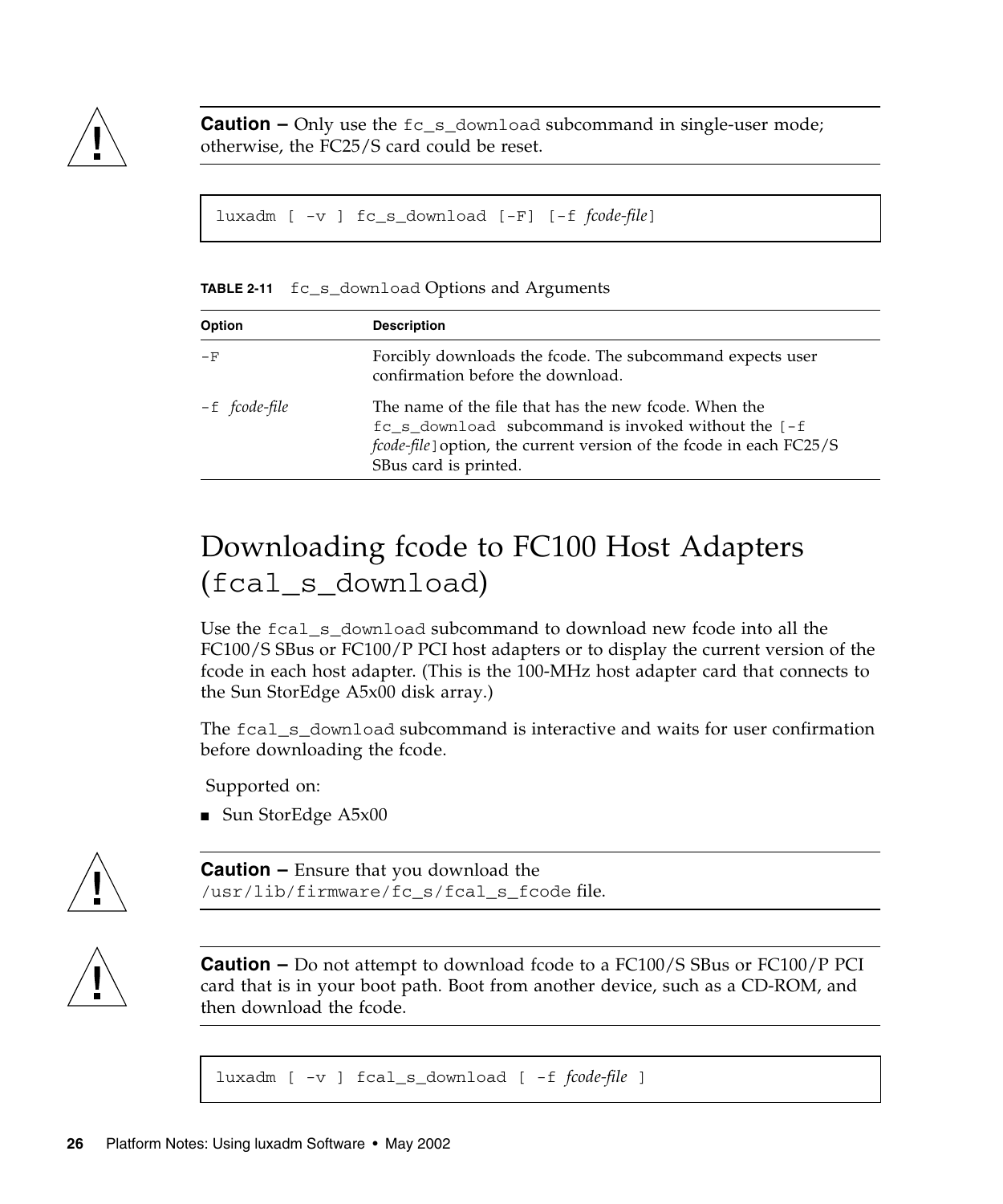| Option        | <b>Description</b>                                                                                                                                                                                                                                                                                                                                                                        |
|---------------|-------------------------------------------------------------------------------------------------------------------------------------------------------------------------------------------------------------------------------------------------------------------------------------------------------------------------------------------------------------------------------------------|
| -f fcode-file | This is the name of the file that has the new fcode. If you invoke the<br>fcal_s_download subcommand without the [-f fcode-file]<br>option, the current version of the fcode in each FC100/S SBus card<br>is displayed. The version of the FC100/S SBus cards fcode released<br>with the operating system is located in the directory<br>usr/lib/firmware/fc_s and is named fcal_s_fcode. |

**TABLE 2-12** fcal\_s\_download Options and Arguments

## Downloading fcode to FC/S, FC100/S, FC100/P, and FC100/2P Host Adapters (fcode\_download)

Use the fcode\_download subcommand to locate the FC/S, FC100/S, FC100/P, and FC100/2P host adapter cards, download the fcode contained in the directory *dir-name* to the appropriate cards, and to display the current version of the fcode in each host adapter.

The fcode\_download subcommand is interactive and waits for user confirmation before downloading the fcode.

Supported on:

■ Sun StorEdge A5x00



**Caution –** Only use the fcode\_download subcommand in single-user mode; otherwise, the host adapter card could be reset.

luxadm [ -v ] fcode\_download [-p] [-d *dir-name*]

| TABLE 2-13 fcode_download Options |  |  |  |  |
|-----------------------------------|--|--|--|--|
|-----------------------------------|--|--|--|--|

| Option      | <b>Description</b>                                                                                                                                                                                   |
|-------------|------------------------------------------------------------------------------------------------------------------------------------------------------------------------------------------------------|
| -p          | Displays the current version of the fcode in each host adapter card.<br>When the -p option is used, no download is performed.                                                                        |
| -d dir-name | The name of the directory that contains the new fcode. When the<br>fcode_download subcommand is invoked without the [-d<br>dir-name] option, the default directory<br>usr/lib/firmware/fc_s is used. |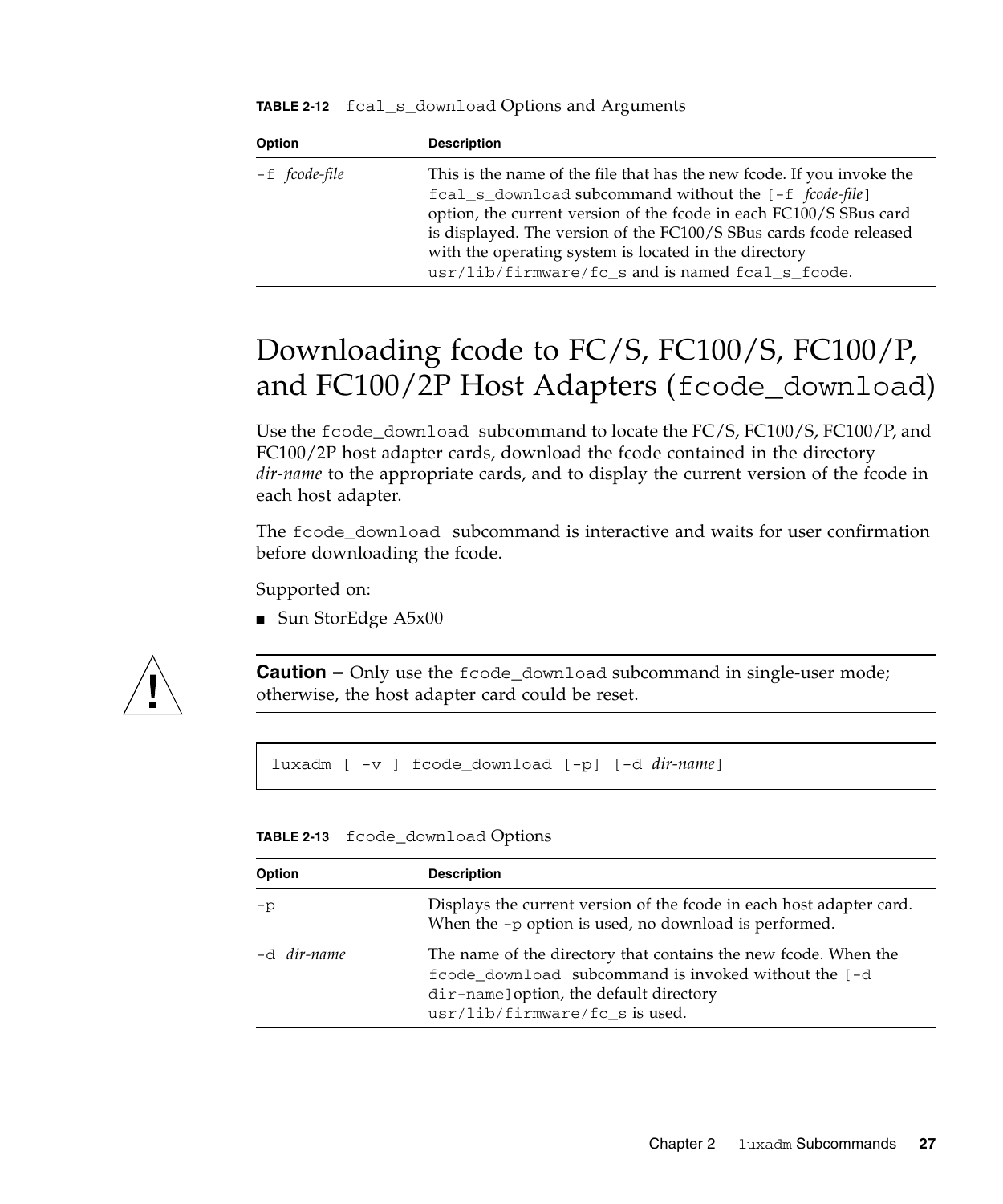# Downloading fcode to FC100/P and FC100/2P Host Adapters (qlgc\_s\_download)

Use the q<sub>1gc\_s\_</sub>download subcommand to download the fcode contained in the file *fcode-file* into all the FC100/P and FC100/2P PCI host adapter cards or to display the current version of the fcode in each host adapter.

The  $q \log_{10} s_{\text{1}}$  download subcommand is interactive and waits for user confirmation before downloading the fcode.

Supported on:

- Sun StorEdge A5x00
- Sun Fire 880 internal storage array



**Caution** – Only use the q<sub>1gc\_s\_download subcommand in single-user mode;</sub> otherwise, the host adapter card could be reset.

luxadm [ -v ] qlgc\_s\_download [-f *fcode-file*]

**TABLE 2-14** qlgc\_s\_download Options

| Option        | <b>Description</b>                                                                                                                                                                                                                     |
|---------------|----------------------------------------------------------------------------------------------------------------------------------------------------------------------------------------------------------------------------------------|
| -f fcode-file | The name of the file that contains the new fcode. When the<br>glgc s download subcommand is invoked without the [-f]<br><i>fcode-file</i> ] option, the current version of the fcode in each FC100/2P<br>host adapter card is printed. |

# Accessing the Enclosure Services Card

The env\_display and various alarm subcommands apply only to an Enclosure Services Card (SES) in a RSM tray in a SPARCstorage Array. The RSM tray is addressed by using the logical or physical path of the SES device or by specifying the controller followed by the tray number. The controller is addressed by cN or the physical path to the controller in the SPARCstorage Array.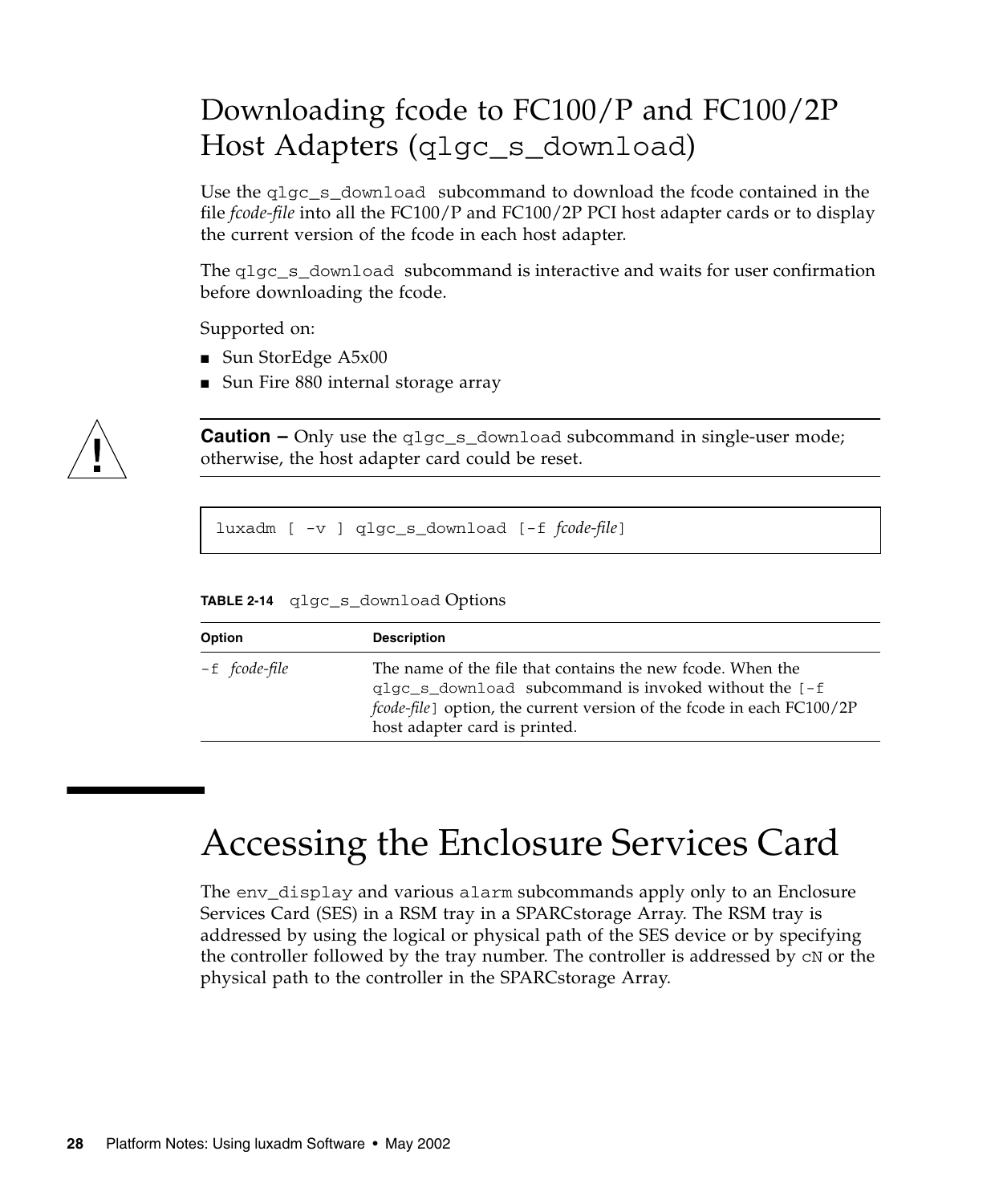# Displaying Environmental Information (env\_display)

Use the env\_display subcommand to display the environmental information for a SPARCstorage Array or SPARCstorage RSM.

Supported on:

- SPARCstorage Array
- SPARCstorage RSM

luxadm [ -v ] env\_display { *pathname | controller tray-number* }

**TABLE 2-15** env\_display Options and Arguments

| <b>Option/Argument</b> | <b>Description</b>                                                                               |
|------------------------|--------------------------------------------------------------------------------------------------|
| pathname               | The path to an SES device.                                                                       |
| controller             | The path to a SPARCstorage Array controller.                                                     |
| tray-number            | An RSM tray number. <i>tray-number</i> is valid only for an RSM tray in a<br>SPARCstorage Array. |

### Disabling the Alarm (alarm\_off)

Use the alarm off subcommand to disable the audible alarm for this enclosure. When invoked without an option, the current state of audible alarm is printed.

Supported on:

- SPARCstorage Array
- SPARCstorage RSM

luxadm [ -v ] alarm\_off { *pathname | controller tray-number* }

| <b>Option/Argument</b> | <b>Description</b>                                                                               |
|------------------------|--------------------------------------------------------------------------------------------------|
| pathname               | The path to an SES device.                                                                       |
| controller             | The path to a SPARCstorage Array controller.                                                     |
| tray-number            | An RSM tray number. <i>tray-number</i> is valid only for an RSM tray in a<br>SPARCstorage Array. |

**TABLE 2-16** alarm\_off Options and Arguments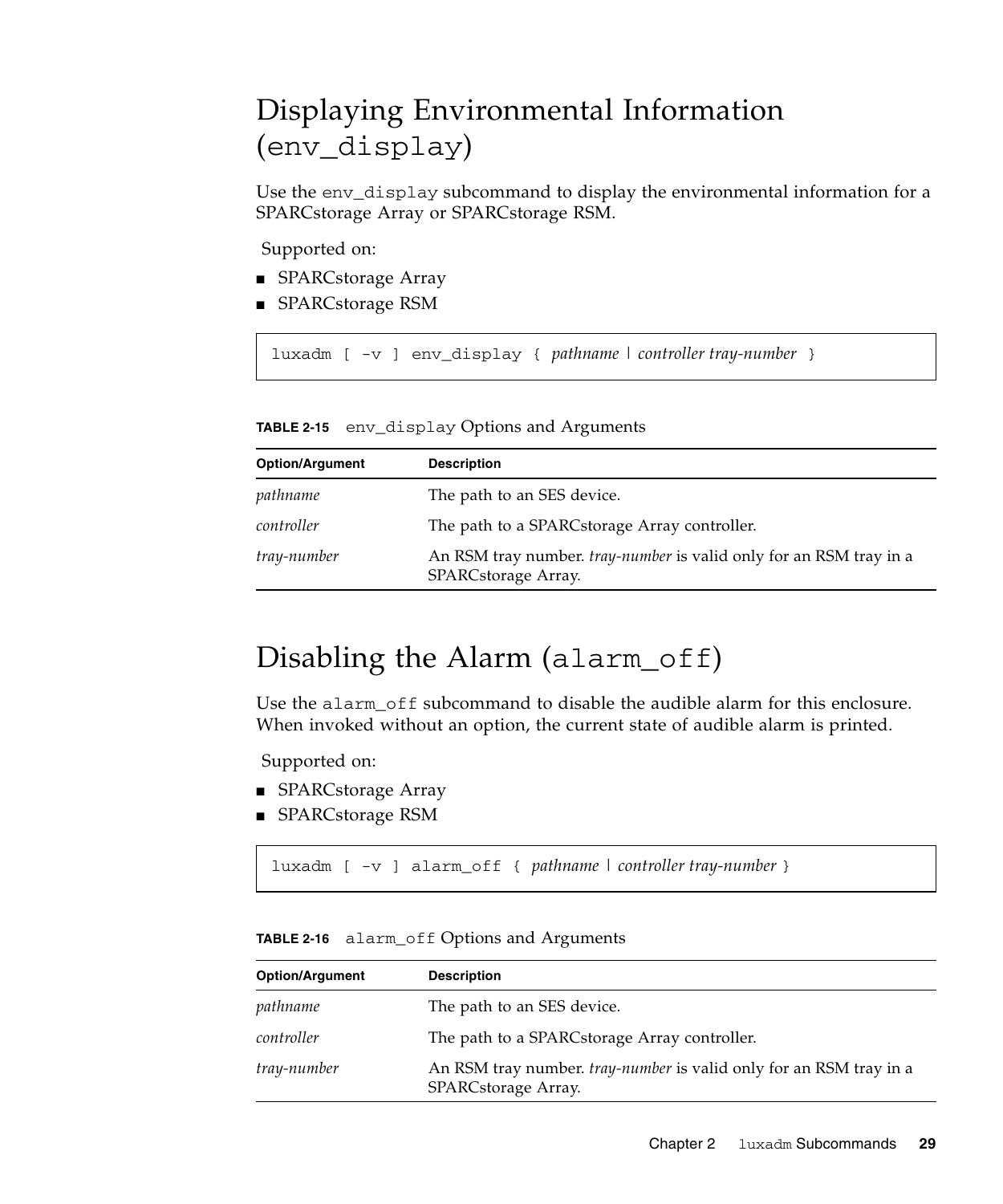### Enabling the Alarm (alarm\_on)

Use the alarm\_on subcommand to enable the audible alarm for this enclosure. When invoked without an option, the current state of audible alarm is printed.

Supported on:

- SPARCstorage Array
- SPARCstorage RSM

luxadm [ -v ] alarm\_on { *pathname* | *controller tray-number* }

**TABLE 2-17** alarm\_on Options and Arguments

| <b>Option/Argument</b> | <b>Description</b>                                                                               |
|------------------------|--------------------------------------------------------------------------------------------------|
| pathname               | The path to an SES device.                                                                       |
| controller             | The path to a SPARCstorage Array controller.                                                     |
| tray-number            | An RSM tray number. <i>tray-number</i> is valid only for an RSM tray in a<br>SPARCstorage Array. |

### Setting the Alarm (alarm\_set)

Use the alarm\_set subcommand to set the duration of the audible alarm to a specified number of seconds.

Supported on:

- SPARCstorage Array
- SPARCstorage RSM

luxadm [ -v ] alarm\_set { *pathname* | *controller tray-number* } [*seconds*]

|  | TABLE 2-18 alarm_set Options and Arguments |
|--|--------------------------------------------|
|--|--------------------------------------------|

| <b>Option/Argument</b> | <b>Description</b>                                                                               |
|------------------------|--------------------------------------------------------------------------------------------------|
| pathname               | The path to an SES device.                                                                       |
| controller             | The path to a SPARCstorage Array controller.                                                     |
| tray-number            | An RSM tray number. <i>tray-number</i> is valid only for an RSM tray in a<br>SPARCstorage Array. |
| seconds                | The number of seconds of the audible alarm.                                                      |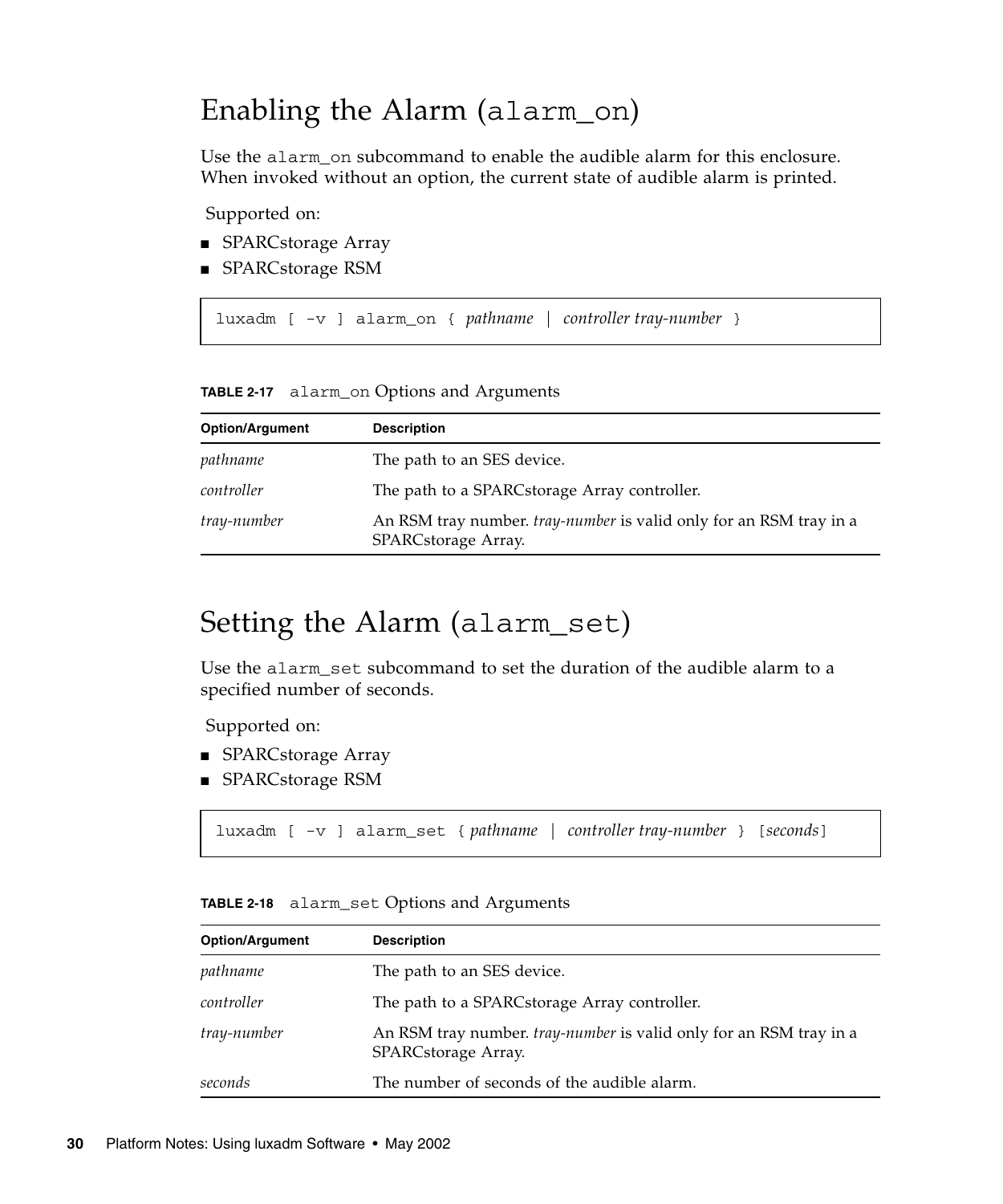# Performing Enclosure and Disk **Operations**

### Renaming a Sun StorEdge A5x00 Disk Array or Sun Fire 880 Internal Storage Array (enclosure\_name)

Use the enclosure\_name subcommand to change the enclosure name of a Sun StorEdge A5x00 array or a Sun Fire 880 enclosure.

Supported on:

- Sun StorEdge A5x00
- Sun Fire 880 internal storage array

luxadm [ -v ] enclosure\_name *new-name enclosure* | *pathname*

| <b>Option/Argument</b> | <b>Description</b>                                                                                                                                                                                                                                                                |
|------------------------|-----------------------------------------------------------------------------------------------------------------------------------------------------------------------------------------------------------------------------------------------------------------------------------|
| new-name               | The name you assign to the enclosure. The new name must<br>be 16 or fewer alphabetic or numeric characters. New-name specifies<br>the <i>box name</i> of the enclosure or interface board.                                                                                        |
| enclosure              | The enclosure name of a Sun StorEdge A5x00 disk array or a Sun<br>Fire 880 internal storage array. Use the probe subcommand to list<br>the enclosure name.                                                                                                                        |
| pathname               | The physical or logical path name of a Sun StorEdge A5x00 disk<br>array or Sun Fire 880 internal storage array. Use a path name instead<br>of enclosure if you do not know the enclosure name. Use the<br>probe or probe-p command to list the path names and World Wide<br>Name. |

**TABLE 2-19** enclosure\_name Options and Arguments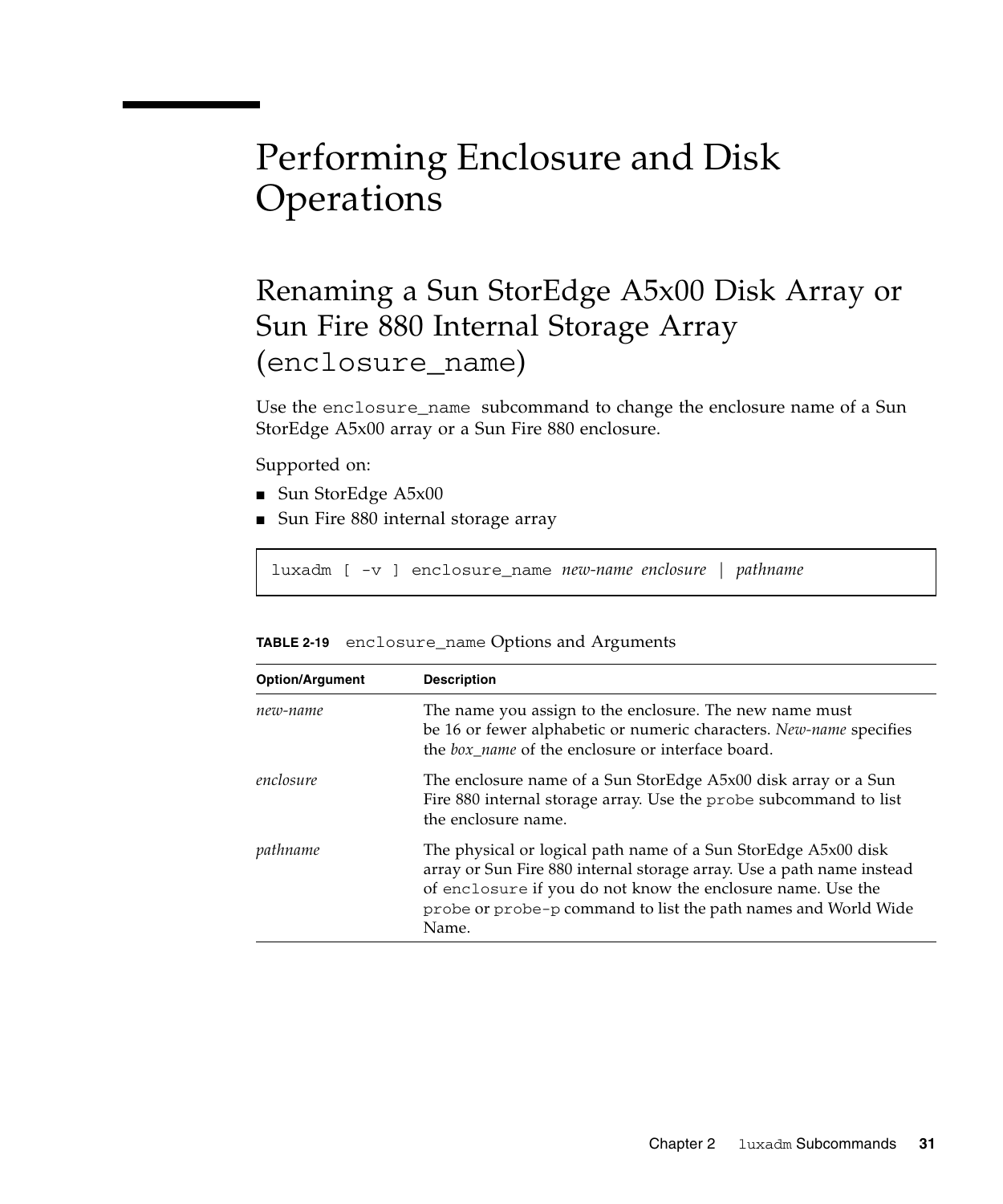# Collecting Performance Statistics (perf\_statistics)

Use the perf\_statistics subcommand to enable or disable the accumulation of performance statistics for a specific SPARCstorage Array controller.

Supported on:

■ SPARCstorage Array

**Note –** You must enable the accumulation of performance statistics before you can use the display -p subcommand.

```
luxadm [ -v ] perf_statistics [ -e ] pathname
```
#### **TABLE 2-20** perf\_statistics Options and Arguments

| <b>Option/Argument</b> | <b>Description</b>                                 |
|------------------------|----------------------------------------------------|
| pathname               | A SPARCstorage Array controller                    |
| $-e$                   | Enables the accumulation of performance statistics |

### Powering Off an Enclosure or Disk Drive (power\_off)

Use the power\_off subcommand to set an enclosure to the power-save mode.

**Note –** Sun StorEdge A5x00 disk drives are not available when in the power-save mode.

When an Enclosure Services Card in a SPARCstorage Array is addressed, the RSM tray is powered off.

When a disk drive in a Sun StorEdge A5x00 is addressed, the drive is set to the drive off/unmated state. When it is set to the drive off/unmated state, the drive is spun down (stopped) and put in the bypass mode.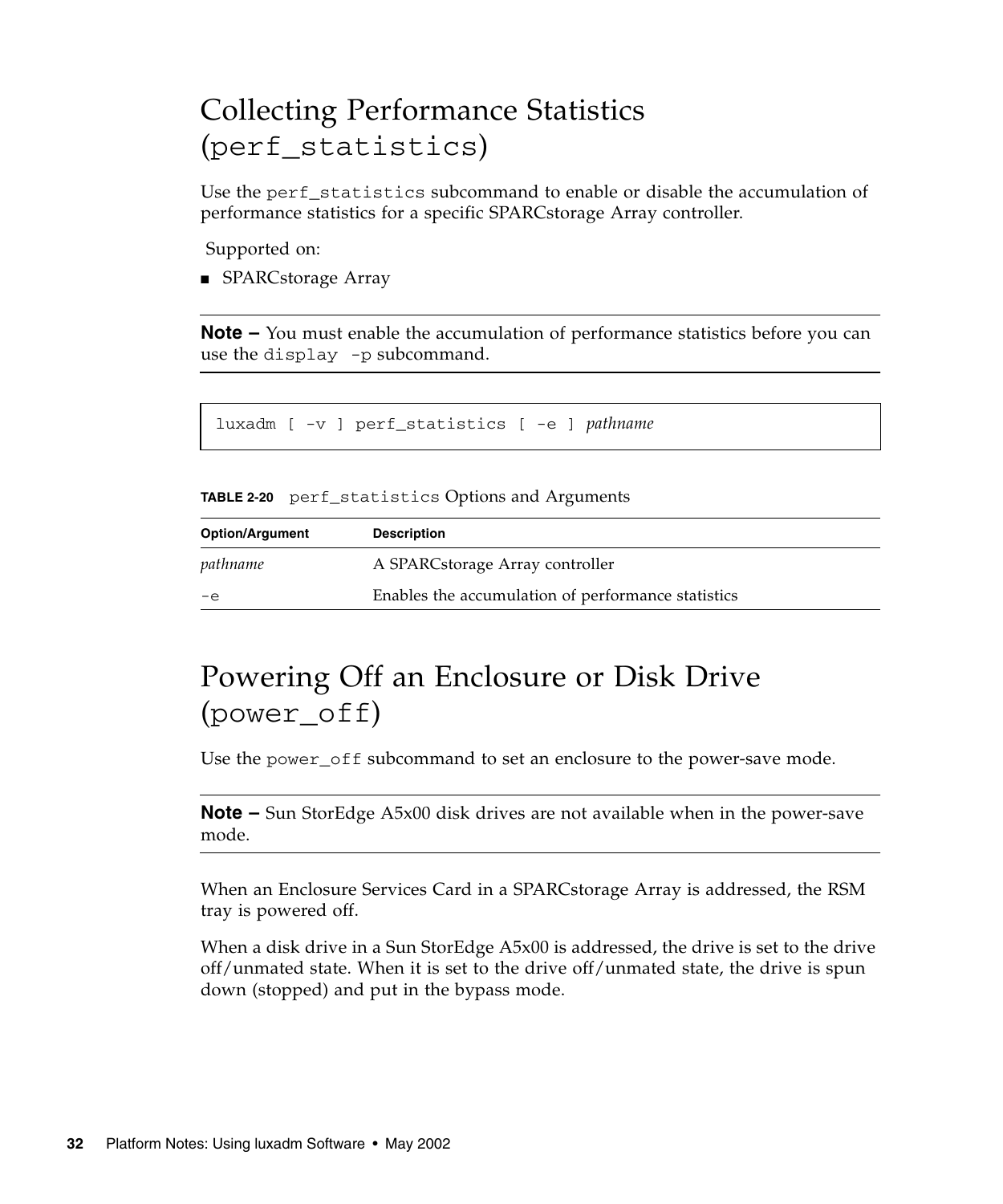Supported on:

- Sun StorEdge A5x00
- SPARCstorage Array

```
luxadm [ -v ] power_off { enclosure[,dev]... | pathname...}
```
**TABLE 2-21** power\_off Options and Arguments

| <b>Option/Argument</b> | <b>Description</b>                                                                                               |
|------------------------|------------------------------------------------------------------------------------------------------------------|
| enclosure              | The enclosure name of a Sun StorEdge A5x00                                                                       |
| dev                    | The name of a specific disk in an enclosure                                                                      |
| pathname               | The physical or logical path name of a Sun StorEdge A5x00,<br>SPARCstorage Array, or a specific disk in an array |

# Powering On an Enclosure or Disk Drive (power\_on)

Use the power\_on subcommand to set a drive to its normal power-on state. If you specify a Sun StorEdge A5x00 disk drive, the power\_on subcommand sets the specified disks to the normal start-up state.

Supported on:

■ Sun StorEdge A5x00

luxadm [ -v ] power\_on { *enclosure*[,*dev*]... | *pathname*...}

| TABLE 2-22 power_on Options and Arguments |  |  |  |  |  |  |
|-------------------------------------------|--|--|--|--|--|--|
|-------------------------------------------|--|--|--|--|--|--|

| Option    | <b>Description</b>                                                                                         |
|-----------|------------------------------------------------------------------------------------------------------------|
| enclosure | The enclosure name of a Sun StorEdge A5x00 disk array                                                      |
| dev       | The name of a specific disk in a disk array                                                                |
| pathname  | The physical or logical path name of a Sun StorEdge A5x00 disk<br>array or a specific disk in a disk array |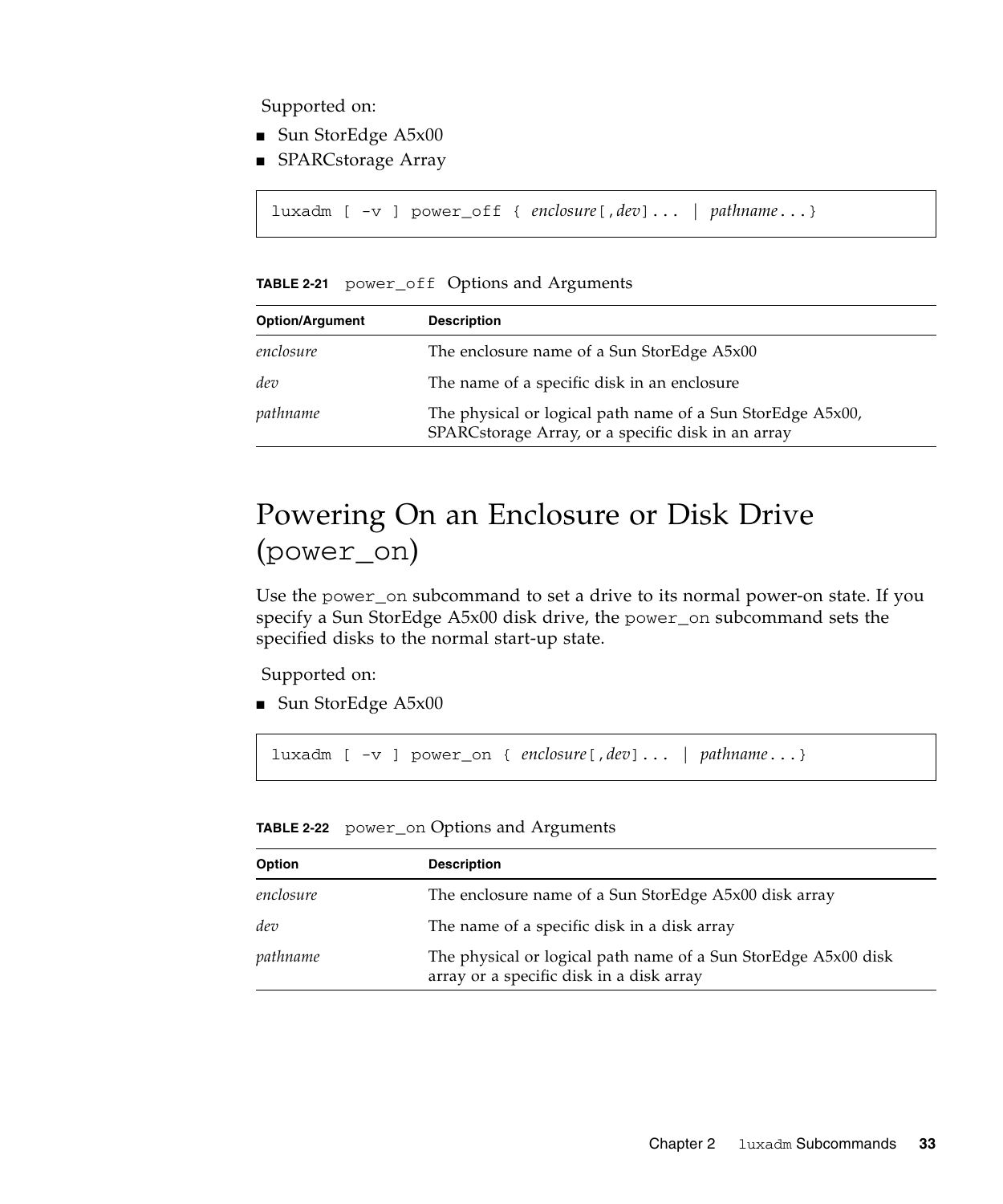### Releasing Disks (release)

Use the release subcommand to release one or more disk drives from reservation.

Supported on:

- Sun StorEdge A5x00
- SPARCstorage Array
- SPARCstorage RSM

```
luxadm [ -v ] release { pathname...}
```
**TABLE 2-23** release Options and Arguments

| Option   | <b>Description</b>                                                                                                              |
|----------|---------------------------------------------------------------------------------------------------------------------------------|
| pathname | The physical or logical path name of a Sun StorEdge A5x00 disk<br>array, SPARCstorage Array, or a specific disk in a disk array |

## Reserving Disks (reserve)

Use the reserve subcommand to reserve the specified disk(s) for exclusive use by the host from which the subcommand was issued.

Supported on:

- Sun StorEdge A5x00
- SPARCstorage Array
- SPARCstorage RSM

```
luxadm [ -v ] reserve { pathname...}
```
#### **TABLE 2-24** reserve Options and Arguments

| Option   | <b>Description</b>                                                                                                              |
|----------|---------------------------------------------------------------------------------------------------------------------------------|
| pathname | The physical or logical path name of a Sun StorEdge A5x00 disk<br>array, SPARCstorage Array, or a specific disk in a disk array |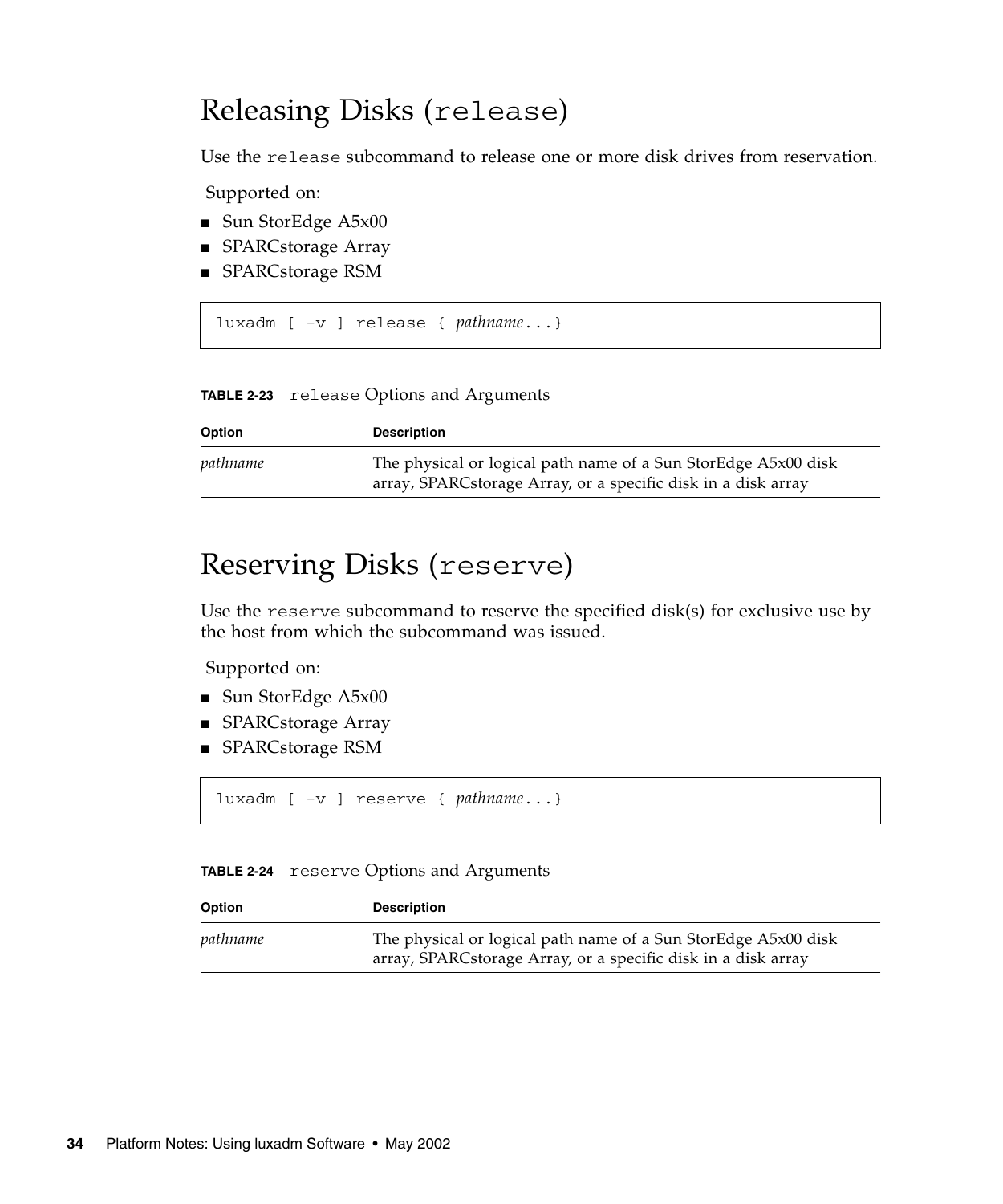### Setting the Boot Device Variable (set\_boot\_dev)

Use the set\_boot\_dev subcommand to set the boot device variable in the system PROM to a physical device name. The set boot dev subcommand normally runs interactively; it requests confirmation for setting the default boot device in the PROM.

Supported on:

- StorEdge A5x00
- SPARCstorage Array
- SPARCstorage RSM

luxadm [ -v ] set\_boot\_dev [ -y ] *pathname*

**TABLE 2-25** set\_boot\_dev Options and Arguments

| Option   | <b>Description</b>                                               |
|----------|------------------------------------------------------------------|
| $-v$     | Runs non-interactively; no confirmation is requested or required |
| pathname | A block special device or a mount point                          |

### Starting Disks (start)

Use the start subcommand to spin up the specified disk(s). If *pathname* specifies the SPARCstorage Array controller, this action applies to all disks in the SPARCstorage Array.

Supported on:

■ SPARCstorage Array

luxadm [ -v ] start [ -t *tray-number* ] *pathname*

**TABLE 2-26** start Options and Arguments

| Option   | <b>Description</b>                                                      |
|----------|-------------------------------------------------------------------------|
| -t.      | Spin up all disks in the tray specified by <i>tray-number</i>           |
| pathname | The physical or logical path name of a SPARCstorage Array<br>controller |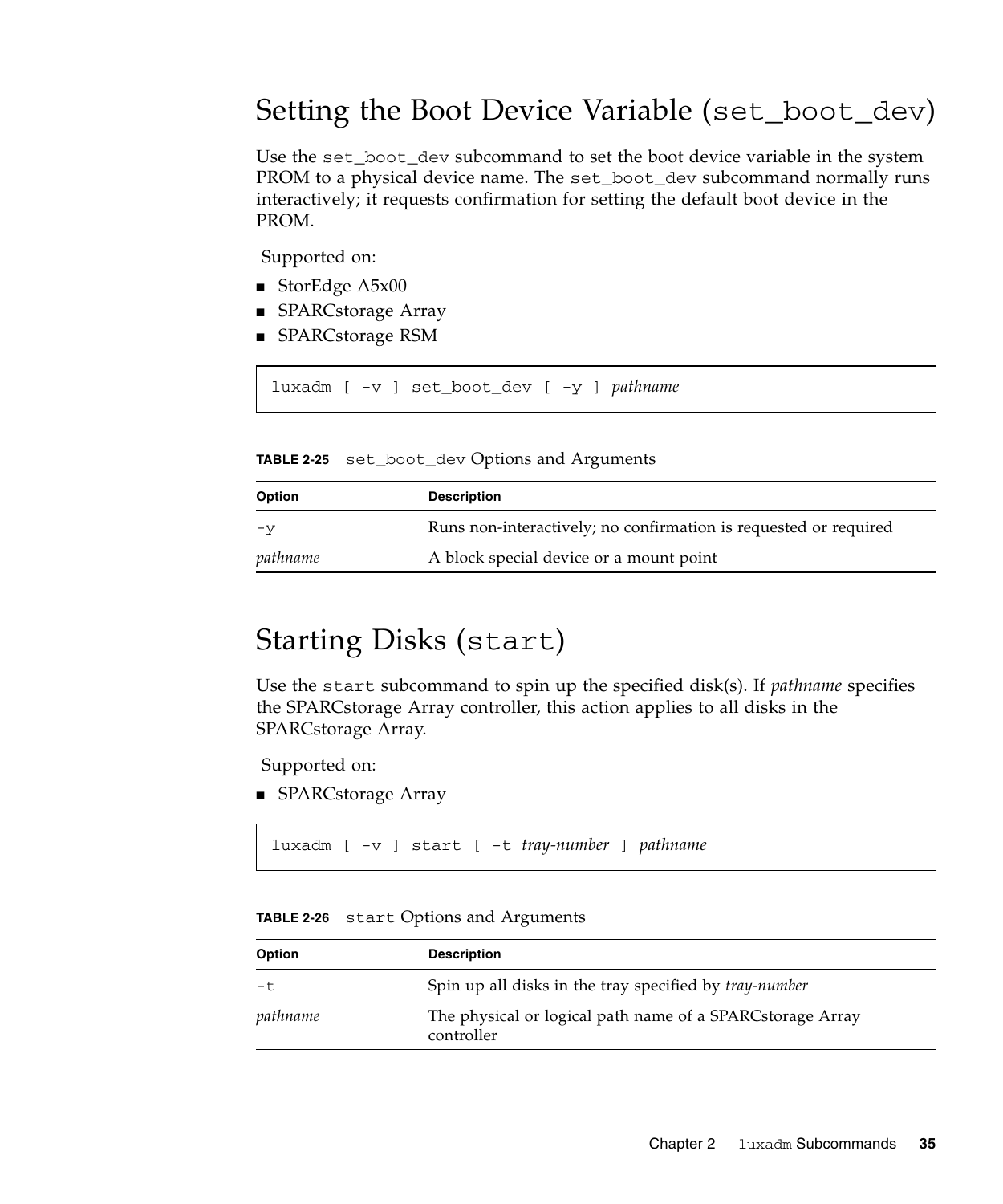## Stopping Disks (stop)

Use the stop subcommand to spin down one or more disks.

Supported on:

■ SPARCstorage Array

luxadm [ -v ] stop [ -t *tray-number* ] *pathname*

|  |  |  |  | TABLE 2-27 stop Options and Arguments |
|--|--|--|--|---------------------------------------|
|--|--|--|--|---------------------------------------|

| Option   | <b>Description</b>                                                      |
|----------|-------------------------------------------------------------------------|
| $-t$ .   | Spin down all disks in the tray specified by <i>tray-number</i>         |
| pathname | The physical or logical path name of a SPARCstorage Array<br>controller |

# Displaying and Setting NVRAM

### Enabling and Disabling Fast Write (fast\_write )

Use the fast\_write subcommand to enable or disable the use of the NVRAM to enhance the performance of writes in the SPARCstorage Array.

Supported on:

■ SPARCstorage Array

luxadm [ -v ] fast\_write [-s] -c -d -e *pathname*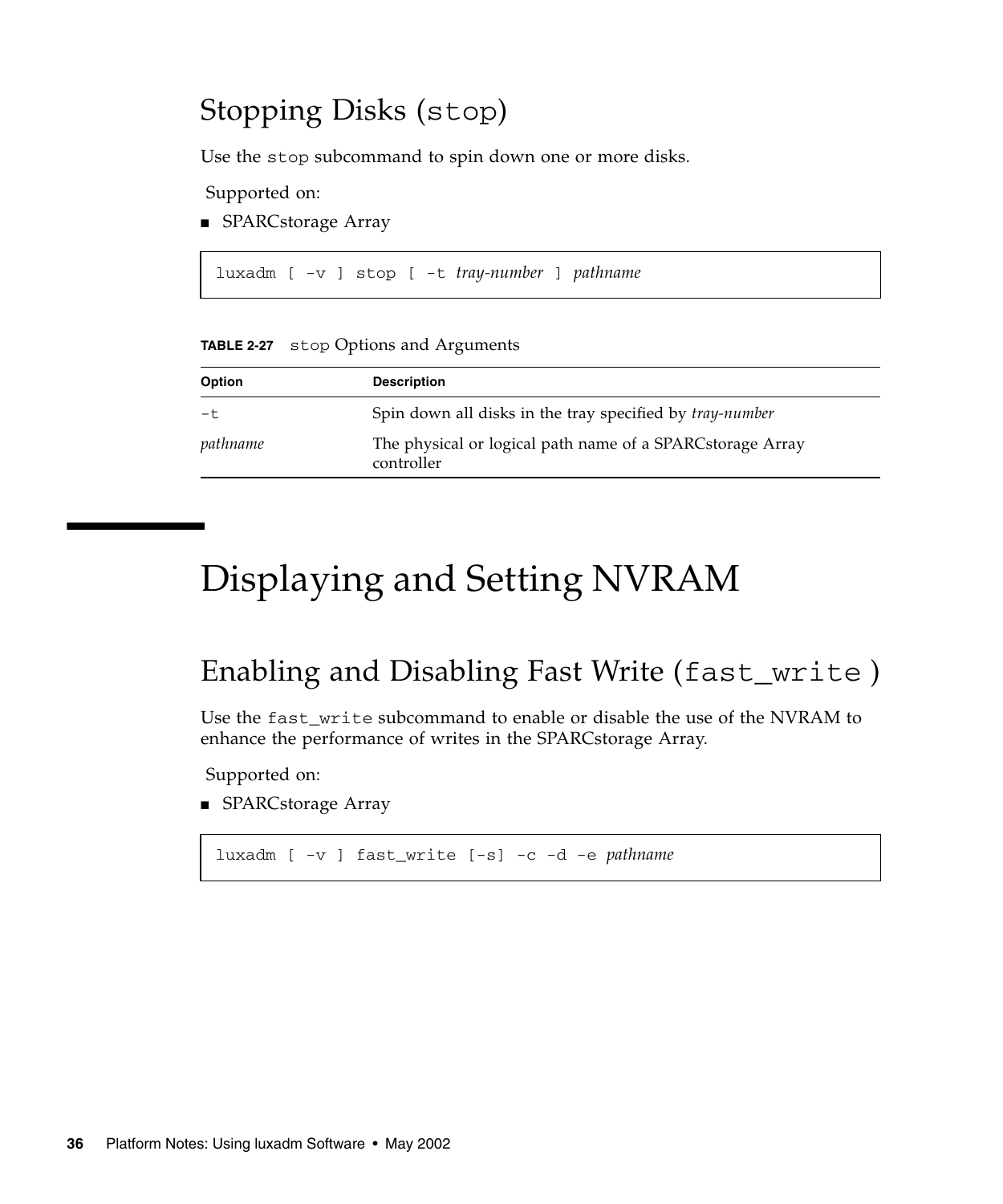| Option   | <b>Description</b>                                                                         |
|----------|--------------------------------------------------------------------------------------------|
| pathname | A SPARCstorage Array controller or an individual disk                                      |
| $-S$     | Causes the SPARCstorage Array to save the change so it will persist<br>across power cycles |
| $-c$     | Enables fast writes for synchronous writes only                                            |
| $-e$     | Enables fast writes                                                                        |
| -d       | Disables fast writes                                                                       |

**TABLE 2-28** fast\_write Options and Arguments

# Displaying Fast Write Data (nvram\_data)

Use the nvram\_data subcommand to display the amount of fast write data in the NVRAM for a specific disk. This command can only be used for an individual disk.

Supported on:

■ SPARCstorage Array

luxadm [ -v ] nvram\_data *pathname*

**TABLE 2-29** nvram\_data Options and Arguments

| Option   | <b>Description</b>                                    |
|----------|-------------------------------------------------------|
| pathname | A SPARCstorage Array controller or an individual disk |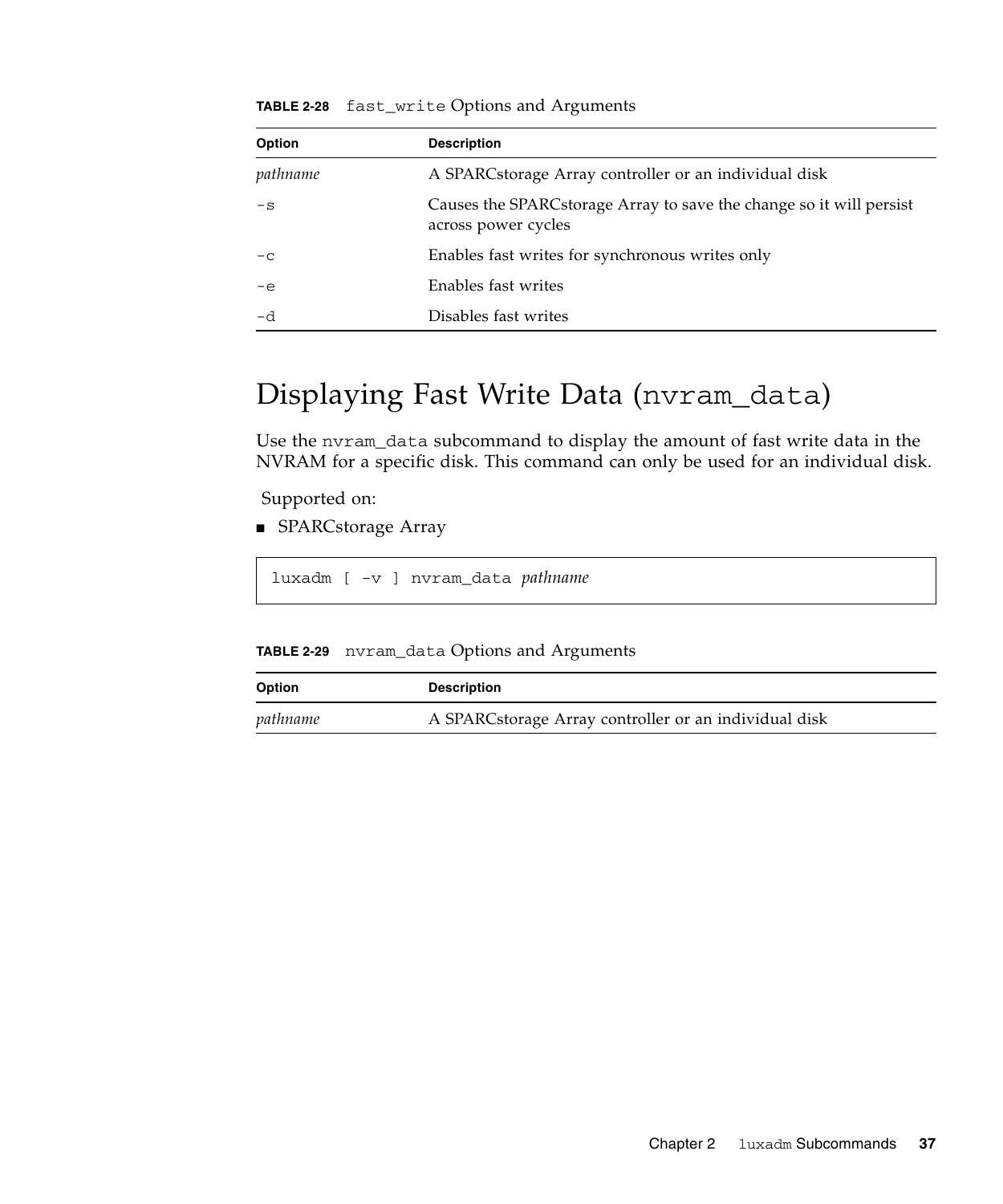## Purging Fast Write Data From NVRAM (purge)

Use the purge subcommand to purge any fast write data from NVRAM for one or more disks.

Supported on:

■ SPARCstorage Array



**Caution –** Use the purge subcommand with caution, usually only when a drive has failed.

luxadm [ -v ] purge *pathname*

#### **TABLE 2-30** purge Options and Arguments

| Option   | <b>Description</b>                                                                                                                                                                    |
|----------|---------------------------------------------------------------------------------------------------------------------------------------------------------------------------------------|
| pathname | A SPARCstorage Array controller or an individual disk. If you<br>specify a SPARCstorage Array controller, fast write data for all disks<br>associated with that controller is purged. |

### Flushing NVRAM (sync\_cache)

Use the sync\_cache subcommand to flush all outstanding writes for one or more disks from NVRAM to the media. If *pathname* specifies the controller, this action applies to all disks in the SPARCstorage Array subsystem.

Supported on:

■ SPARCstorage Array

luxadm [ -v ] sync\_cache *pathname*

|  | TABLE 2-31 sync_cache Options and Arguments |  |  |
|--|---------------------------------------------|--|--|
|--|---------------------------------------------|--|--|

| Option   | <b>Description</b>                                                                                                                                                                         |
|----------|--------------------------------------------------------------------------------------------------------------------------------------------------------------------------------------------|
| pathname | A SPARCstorage Array controller or an individual disk. If you<br>specify a SPARCstorage Array controller, outstanding writes for all<br>disks associated with that controller are flushed. |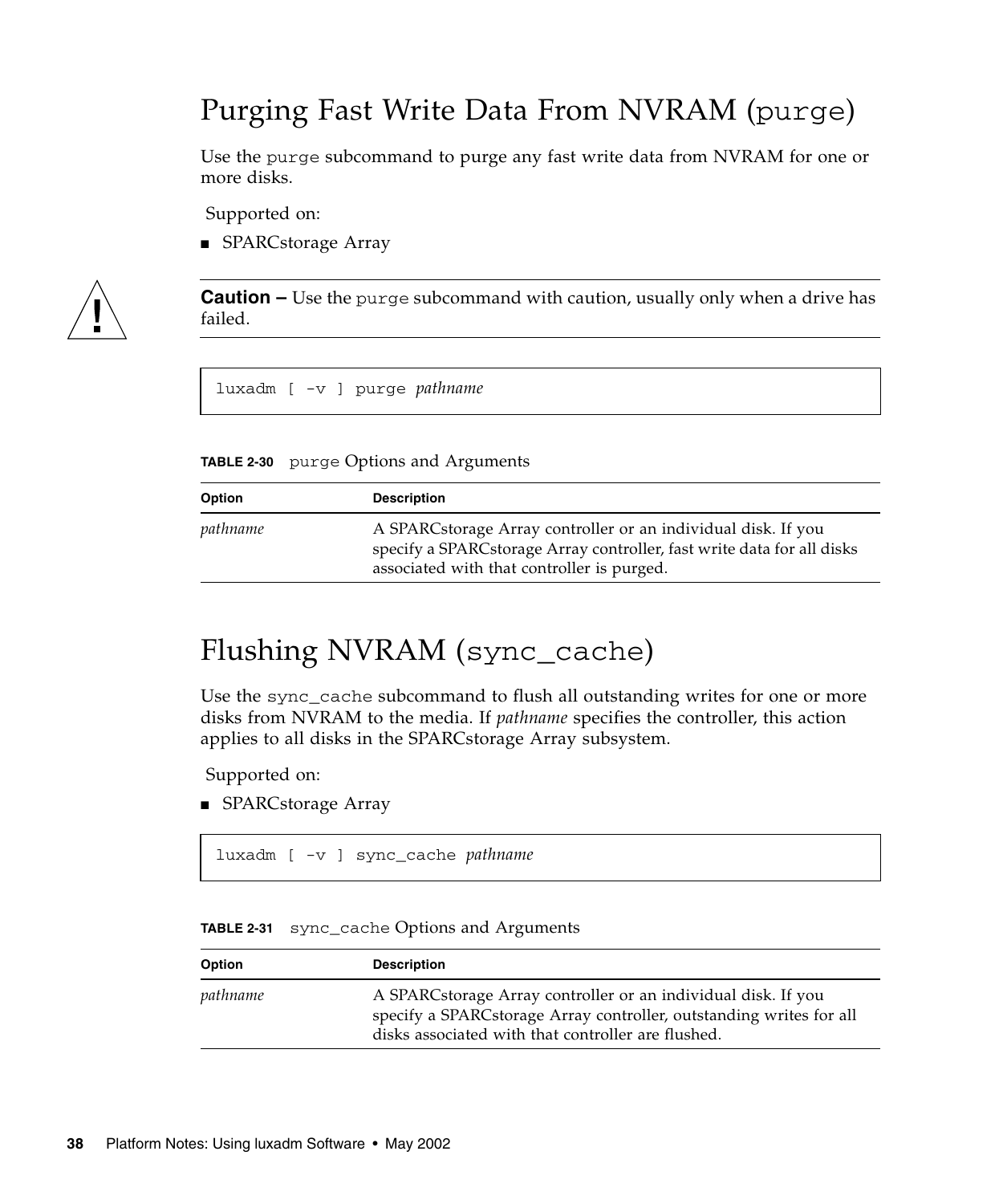# <span id="page-50-0"></span>Removing, Inserting, and Replacing Enclosures and Disks

This section discusses how to remove, insert, and replace disk drives, enclosures, or a chain of enclosures. For more detailed instructions on performing these operations with a Sun StorEdge A5x00 disk array or Sun Fire 880 internal storage array, see [Chapter 3](#page-56-0) and refer to the service manual for your enclosure.

### Removing Devices (remove\_device )

Use the remove\_device subcommand to hot-plug a disk drive, enclosure, or a chain of enclosures. This subcommand interactively guides you through hot-plugging of one or more devices.

Supported on:

- Sun StorEdge A5x00
- Sun Fire 880 internal storage array
- SPARCstorage RSM

In the Sun StorEdge A5x00 disk array and the Sun Fire 880 internal storage array, the remove\_device subcommand:

- Checks whether the device is busy and if so warns you.
- Takes the device offline (this fails if the disk drive is open).
- Informs you when you can safely remove the the device(s).
- Informs you which device to remove by blinking the yellow LED on the Sun StorEdge A5x00 disk array and turning on an OK-to-Remove LED on the Sun Fire 880 internal storage array.
- Displays a list of devices to be removed and requests confirmation.
- Removes the logical device names for the device that was removed.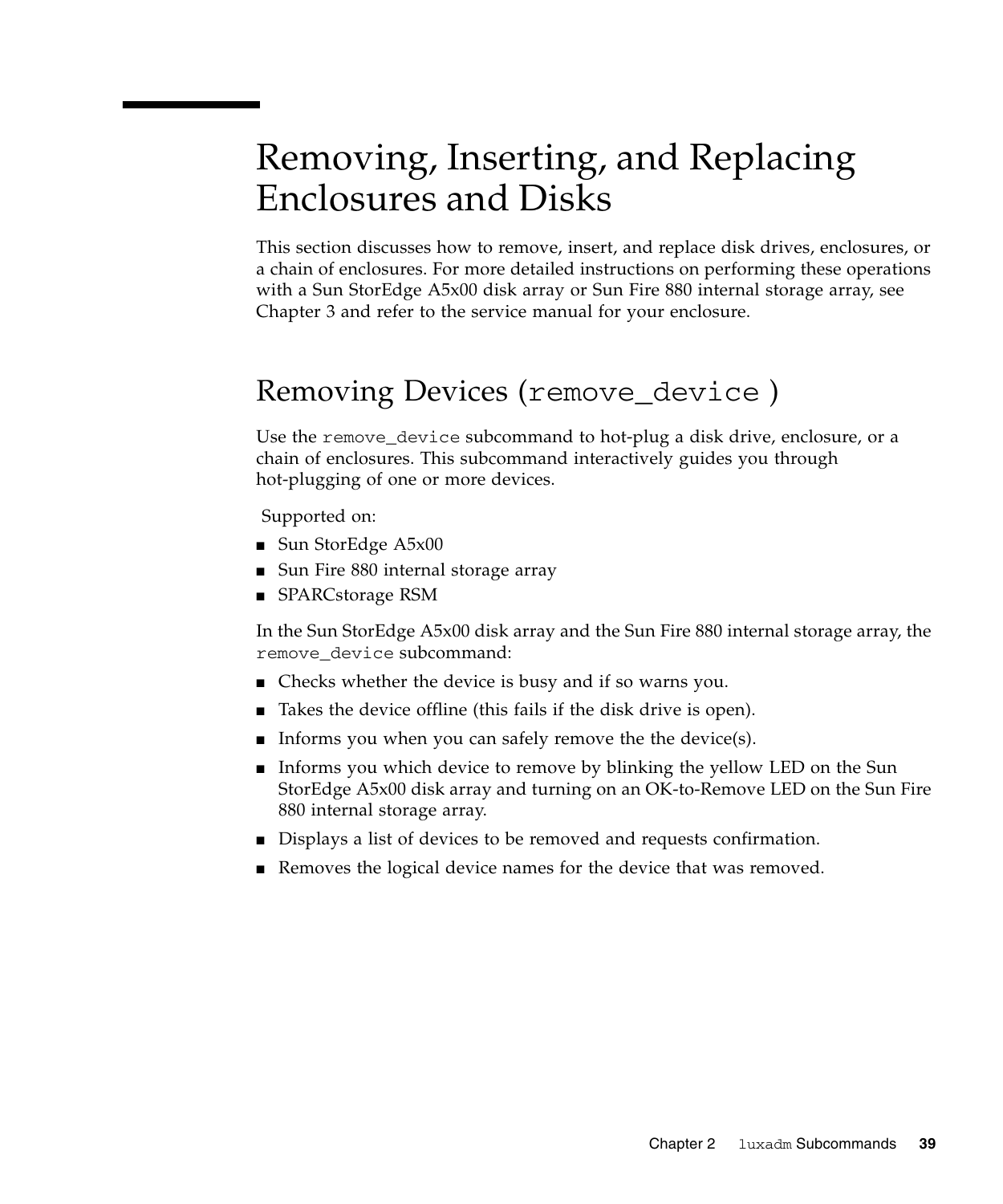In the SPARCstorage RSM, the remove\_device subcommand:

- Takes the device offline.
- Quiesces the bus for buses that support quiescing.
- Informs you that you can safely replace the device.
- Requests confirmation that the device has been replaced.
- Unquiesces the bus for buses that support quiescing.
- Brings the device back online.
- Removes the logical device name for the device that was removed.

luxadm [ -v ] remove\_device [ -F ] { *enclosure*,*dev*... | *pathname*... }

**TABLE 2-32** remove\_device Options and Arguments

| <b>Option/Argument</b> | <b>Description</b>                                                                                                                                                                                                                                                                                                                                                                     |  |  |
|------------------------|----------------------------------------------------------------------------------------------------------------------------------------------------------------------------------------------------------------------------------------------------------------------------------------------------------------------------------------------------------------------------------------|--|--|
| – F                    | Forces the hot-plug operation on one or more devices even if those<br>devices are being used by the host (and are, therefore, busy).<br>Caution— Removing devices that are in use will cause<br>unpredictable results. Try to hot-plug normally (without $-F$ ) first,<br>resorting to this option only when you are sure of the consequences<br>of overriding normal hot-plug checks. |  |  |
| enclosure              | The box_name of a Sun StorEdge A5x00 IB or Sun Fire 880 SES that<br>you assign with the luxadm enclosure_name subcommand. See<br>"About Addressing a Disk or Disk Array" on page 3 for more<br>information.                                                                                                                                                                            |  |  |
| dev                    | The slot number of a specific disk in an enclosure. For a Sun<br>StorEdge A5x00 device this is $[, f]$ or $[, r]$ and the slot number; for<br>a Sun Fire 880 device this is $\left[ \right, s \right]$ and the slot number. See "About"<br>Addressing a Disk or Disk Array" on page 3 for more information.                                                                            |  |  |
| pathname               | The physical or logical path name of an individual disk in an array,<br>or of a Sun StorEdge A5x00 array, SPARCStorage Array, or RSM<br>controller (cN name). You can also specifiy the WWN of an<br>individual Sun Fire 880 or Sun StorEdge A5x00 disk, or a Sun<br>StorEdge A5x00 IB.                                                                                                |  |  |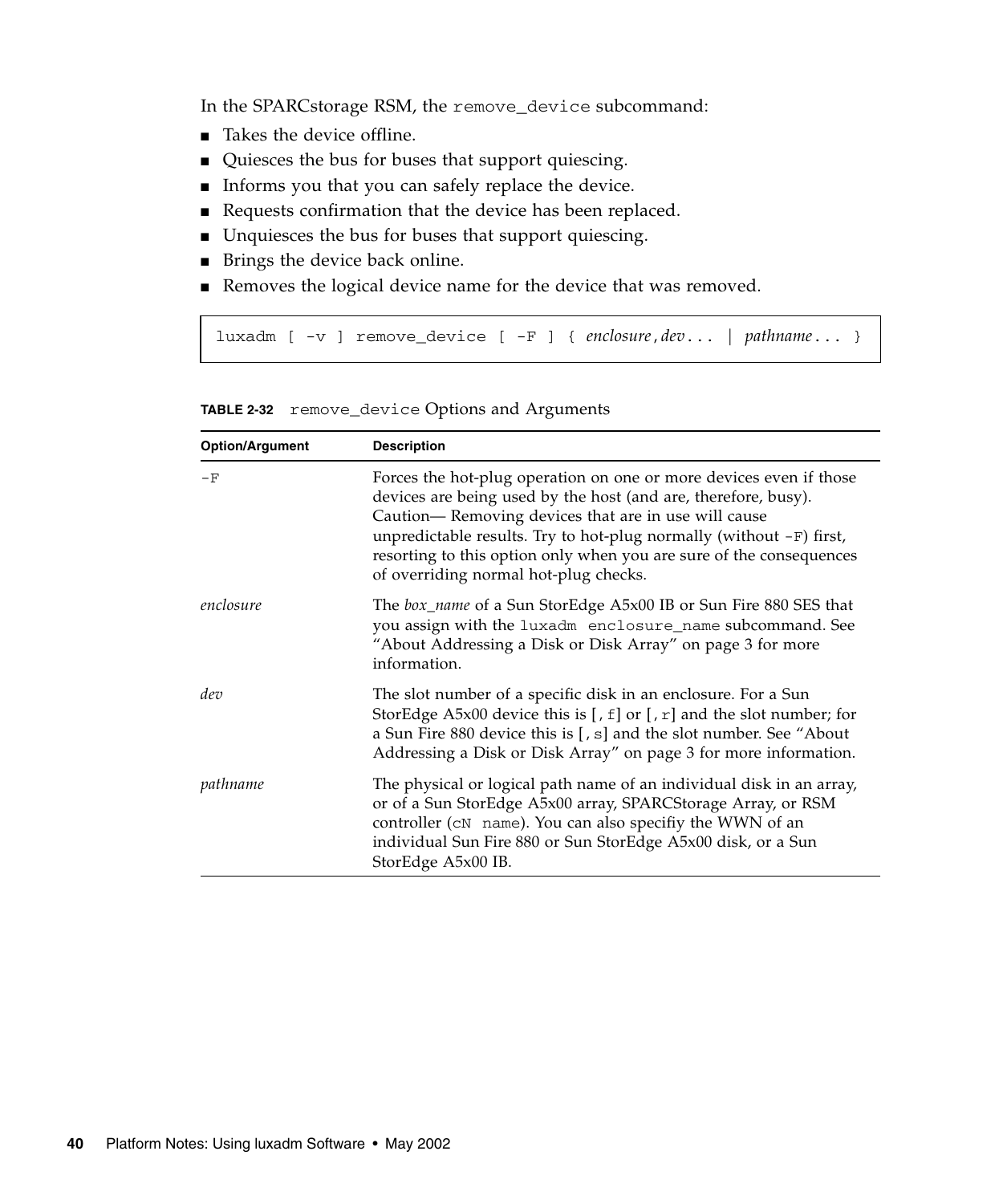```
# luxadm remove_device macs1,f1
   WARNING!!! Please ensure that no filesystems are mounted on these device(s).
   All data on these devices should have been backed up.
The list of devices which will be removed is:
   1: Box Name "macs1" frontslot 1
Please enter 'q' to Quit OR <Return> to Continue:
stopping: Drive in "macs1" front slot 1....Done
offlining: Drive in "macs1" front slot 1....Done
Hit <Return> after removing the device(s).
```
You must physically remove the device at this time. After you press a key, the following data is displayed:

```
Drive in Box Name "macs1" front slot 1
    Removing Logical Nodes:
   Removing c2t1d0s0
   Removing c2t1d0s1
   Removing c2t1d0s2
   Removing c2t1d0s3
   Removing c2t1d0s4
   Removing c2t1d0s5
   Removing c2t1d0s6
   Removing c2t1d0s7
#
```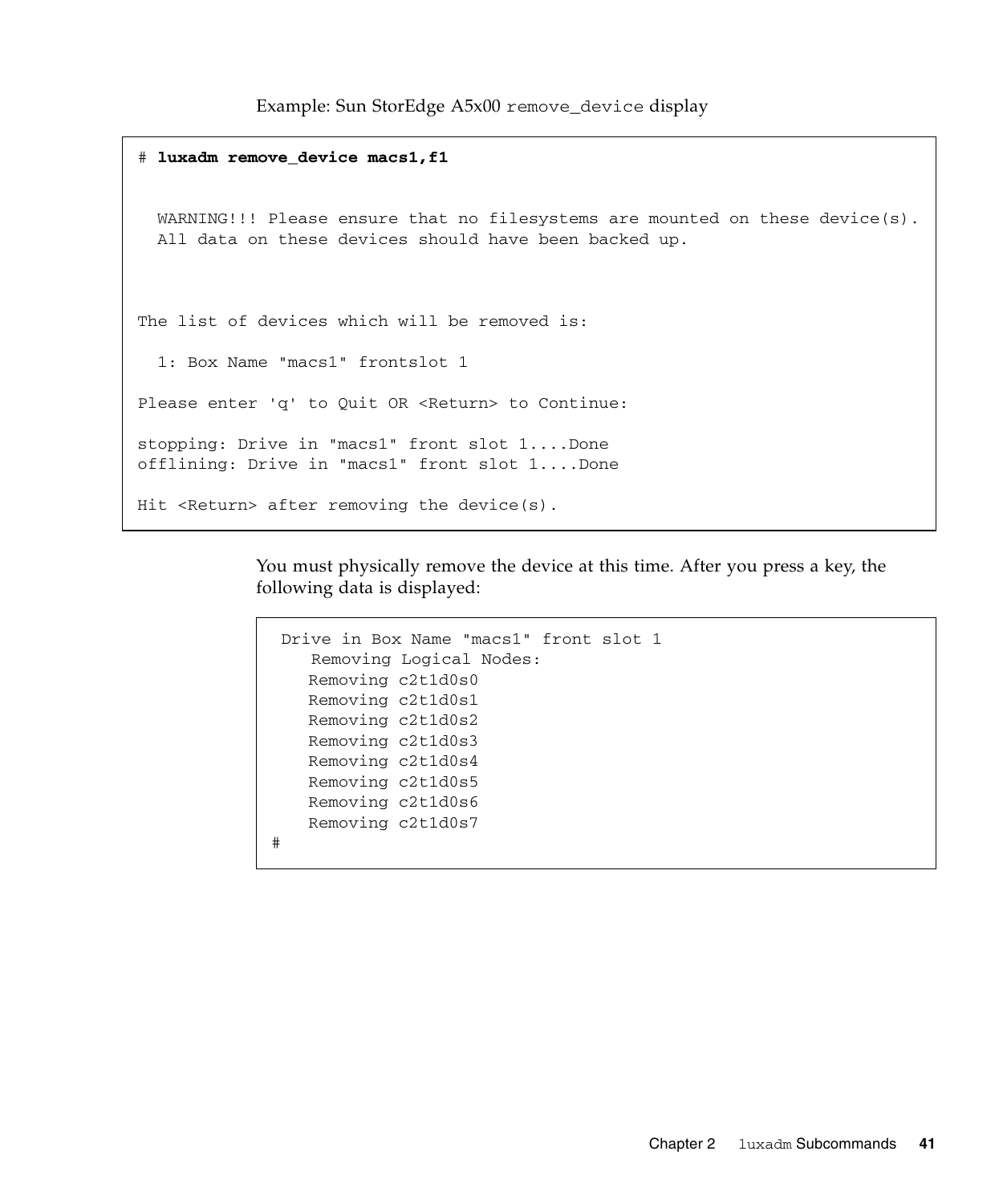## Inserting Devices (insert\_device)

Use the insert\_device subcommand to hot-plug a new disk drive, enclosure, or chain of enclosures. If you specify more than one enclosure, you can perform concurrent hot-plug operations on multiple buses.

Supported on:

- Sun StorEdge A5x00
- Sun Fire 880 internal storage array
- SPARCstorage RSM

The insert\_device subcommand interactively guides you through the hot-plug procedure of one or more devices. In the Sun StorEdge A5x00 disk array and the Sun Fire 880 internal storage array, the insert\_device subcommand:

- Informs you when you can safely insert the device(s).
- Requests confirmation that the list(s) is as expected.
- Informs you which slot to insert the new drive into by turning on an OK-to Remove LED (Sun Fire 880 systems only).
- Creates the logical device names for the new devices.
- Displays the logical path name for the devices.

In the SPARCstorage RSM, the insert\_device subcommand:

- Quiesces the bus for buses that support quiescing.
- Informs you that you can safely insert the device.
- Requests confirmation that the device has been inserted.
- Unquiesces the bus for buses that support quiescing.
- Creates the logical device name for the new device.

```
luxadm [ -v ] insert_device enclosure,dev...]
```
**TABLE 2-33** insert\_device Options and Arguments

| <b>Option/Argument</b> | <b>Description</b>                                                                                                                                                                                                                                                                       |  |  |
|------------------------|------------------------------------------------------------------------------------------------------------------------------------------------------------------------------------------------------------------------------------------------------------------------------------------|--|--|
| enclosure              | The box_name of a Sun StorEdge A5x00 IB or Sun Fire 880 SES that<br>you assign with the luxadm enclosure_name subcommand. See<br>"About Addressing a Disk or Disk Array" on page 3 for more<br>information.                                                                              |  |  |
| dev                    | The slot number of a specific disk in an enclosure. For a Sun<br>StorEdge A5x00 device this is [, $f$ ] or [, $r$ ] and the slot number; for<br>a Sun Fire 880 device this is [, s] and the slot number. See "About"<br>Addressing a Disk or Disk Array" on page 3 for more information. |  |  |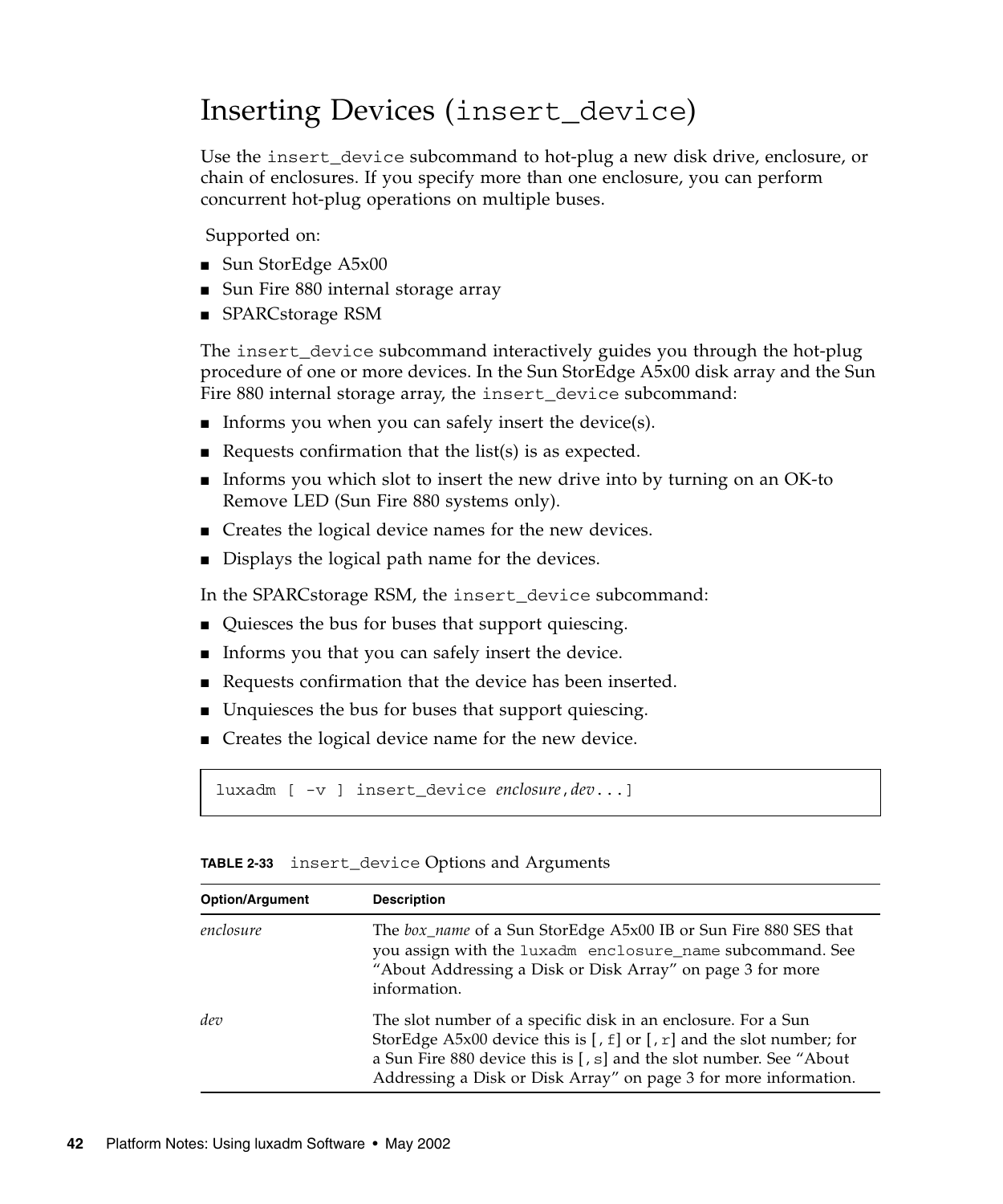Example: Sun StorEdge A5x00 insert\_device display

```
# luxadm insert_device, macs1,f1
The list of devices which will be inserted is:
   1: Box Name "macs1" front slot 1
Please enter 'q' to Quit or <Return> to Continue:
Hit <Return> after inserting the device(s).
```
You must physically install the disk drive at this time. After pressing any key, the following data is displayed:

```
 Drive in Box Name "macs1" front slot 1
   Logical Nodes under /dev/dsk and /dev/rdsk :
   c2t1d0s0
   c2t1d0s1
   c2t1d0s2
   c2t1d0s3
   c2t1d0s4
   c2t1d0s5
   c2t1d0s6c2t1d0s7
#
```
### Replacing Devices (replace\_device)

Use the replace\_device subcommand to hot-plug a device.

The replace\_device subcommand interactively guides you through the hot- plug procedure of one or more devices. The replace\_device subcommand:

- Takes the device offline.
- Quiesces the bus for buses that support quiescing.
- Informs you that you can safely replace the device.
- Requests confirmation that the device has been replaced.
- Unquiesces the bus for buses that support quiescing.
- Brings the device back online.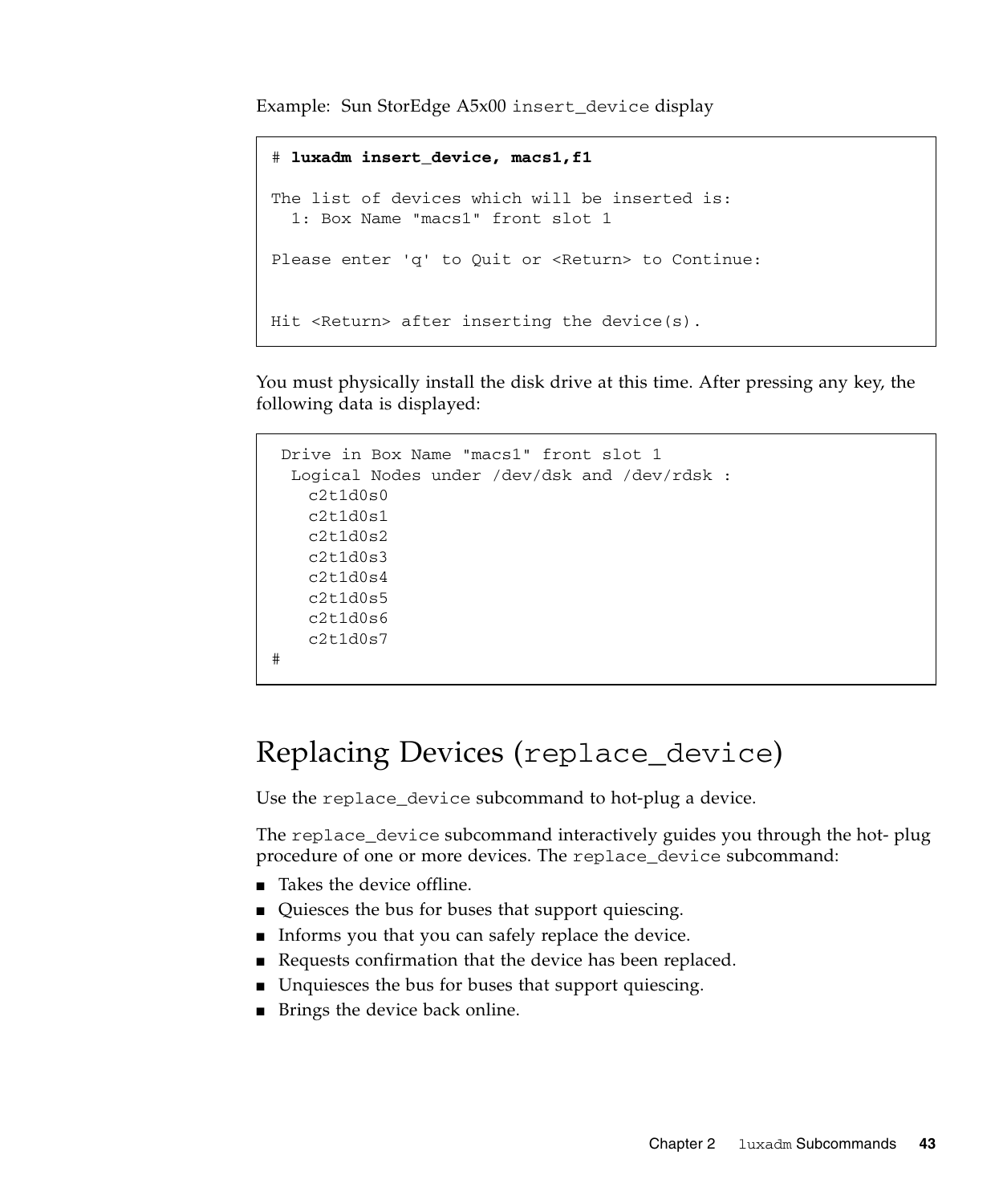Supported on:

■ SPARCstorage RSM

```
luxadm [ -v ] replace_device [ -F ] pathname
```
#### **TABLE 2-34** replace\_device Options and Arguments

| <b>Option/Argument</b> | <b>Description</b>                                                                                                                                                                                                                                                                                                                                                                      |
|------------------------|-----------------------------------------------------------------------------------------------------------------------------------------------------------------------------------------------------------------------------------------------------------------------------------------------------------------------------------------------------------------------------------------|
| $-F$                   | Forces the hot-plug operation on one or more devices even if those<br>devices are being used by the host (and are, therefore, busy).<br>Caution-Replacing devices which are in use will cause<br>unpredictable results. Try to hot-plug normally (without $-F$ ) first,<br>resorting to this option only when you are sure of the consequences<br>of overriding normal hot-plug checks. |
| pathname               | A SPARCstorage Array controller or an individual disk.                                                                                                                                                                                                                                                                                                                                  |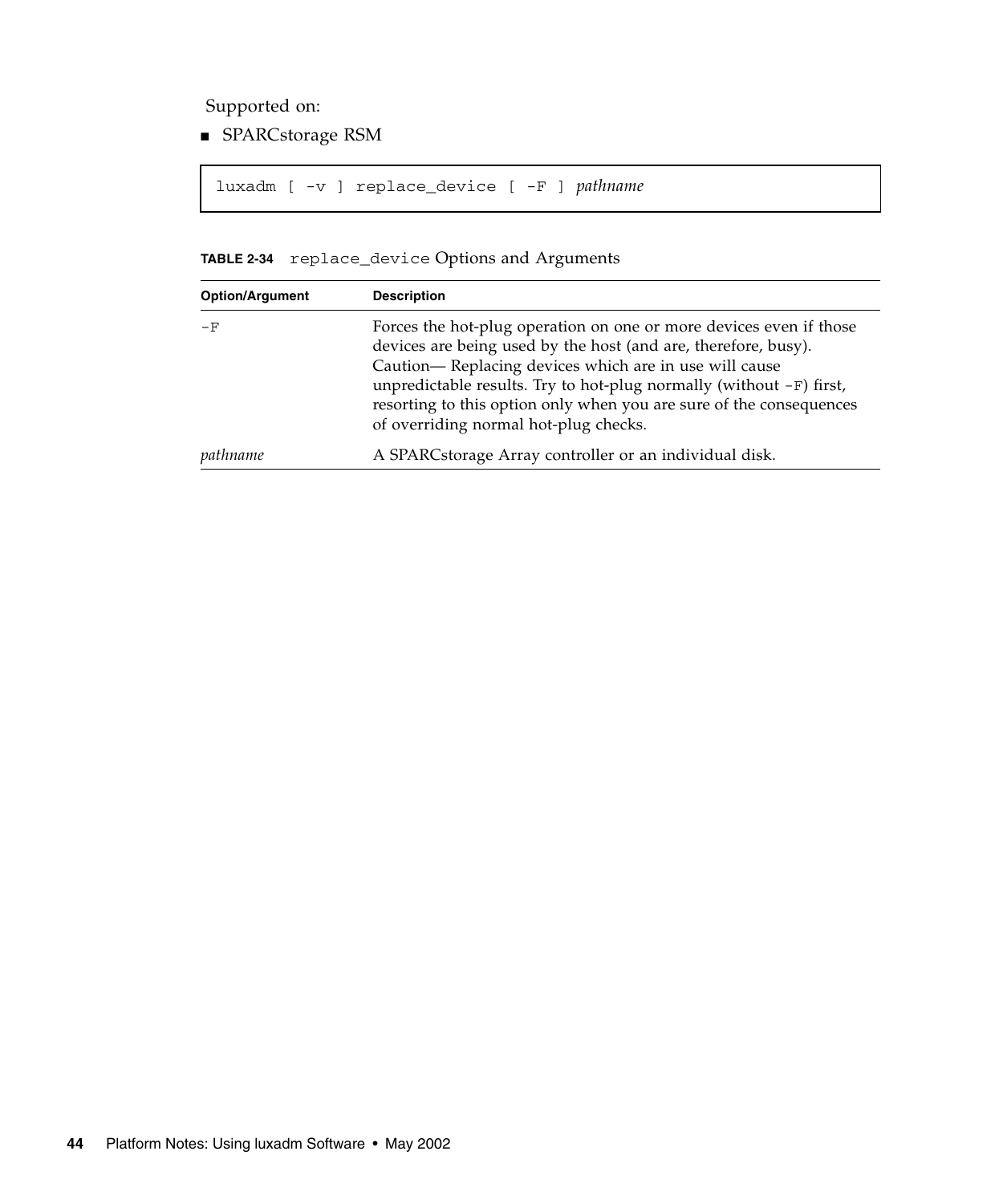# <span id="page-56-0"></span>Hot-Plug Procedures for FC-AL Disks and Disk Arrays

Hot-plugging is the process of installing or removing an individual FC-AL disk drive or an entire Sun StorEdge A5x00 enclosure while the power is on and the operating system is running. This chapter describes how to hot-plug individual FC-AL disk drives installed in a Sun StorEdge A5x00 disk array or in a Sun Fire 880 internal storage subsystem.

This chapter covers hot-plug procedures for systems running UNIX File System (UFS) operations, VERITAS Volume Manager, or Solstice DiskSuite software.



**Caution –** As with other products that have high reliability, availability, and serviceability (RAS), you should not randomly remove disk drives. If the drive is active, you must stop all activity before removing it. You can do this without bringing down the operating system or powering down the unit; however, there are software considerations that you must take into account. Follow the procedures in this chapter when removing, replacing, or adding disk drives.

This chapter covers the following topics and procedures:

- ["About Hot-Plugging FC-AL Disks and Disk Arrays" on page 46](#page-57-0)
- ["How to Add an FC-AL Disk Drive" on page 50](#page-61-0)
- ["How to Configure a New FC-AL Disk Drive" on page 53](#page-64-0)
- ["How to Prepare an FC-AL Drive for Removal" on page 56](#page-67-0)
- ["How to Remove an FC-AL Disk Drive" on page 62](#page-73-0)
- ["How to Replace an FC-AL Disk Drive" on page 66](#page-77-0)
- ["How to Reconfigure an FC-AL Disk Drive" on page 68](#page-79-0)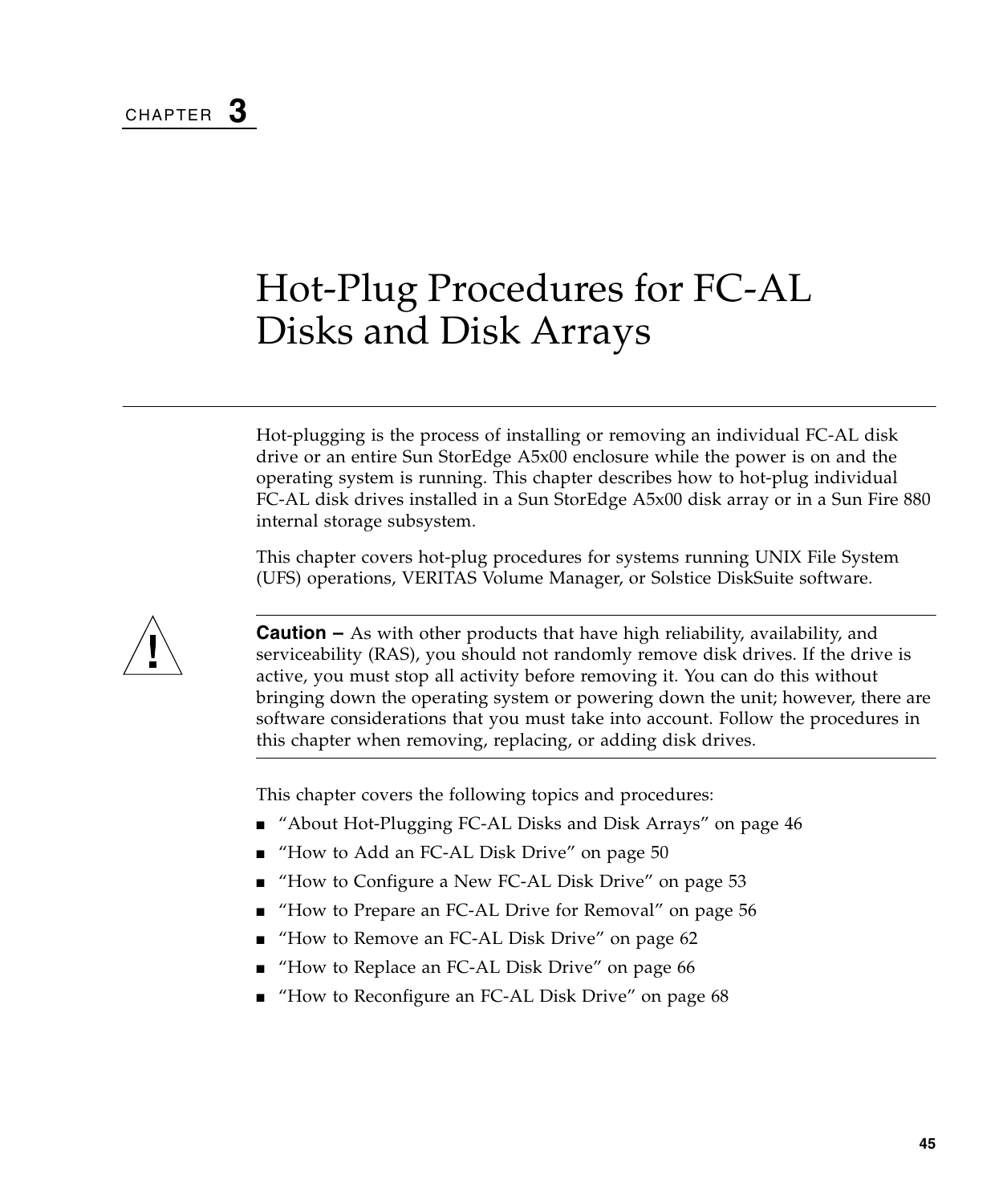# <span id="page-57-0"></span>About Hot-Plugging FC-AL Disks and Disk Arrays

Three specific cases exist where the hot-plug feature is useful:

- Adding a disk drive to a system to increase storage capacity. See ["How to Add an](#page-61-0) [FC-AL Disk Drive" on page 50.](#page-61-0)
- Replacing a faulty disk drive while the system is running. See ["How to Replace](#page-77-0)" [an FC-AL Disk Drive" on page 66](#page-77-0).
- Removing a disk drive from a system that no longer needs it. See ["How to](#page-73-0) [Remove an FC-AL Disk Drive" on page 62](#page-73-0).

The way in which you hot-plug a disk drive depends on the application you are using. Each application is different, but each requires that you:

- Prepare the disk drive for removal. This means stopping activity to the disk drive and unconfiguring it from the operating environment. See ["How to Prepare an](#page-67-0) [FC-AL Drive for Removal" on page 56](#page-67-0).
- Remove the disk drive and either install a replacement drive or leave the slot empty. See ["How to Replace an FC-AL Disk Drive" on page 66,](#page-77-0) ["How to Add an](#page-61-0) [FC-AL Disk Drive" on page 50,](#page-61-0) or ["How to Remove an FC-AL Disk Drive" on](#page-73-0) [page 62](#page-73-0).
- Reconfigure the operating environment to use the new drive. See ["How to](#page-79-0) [Reconfigure an FC-AL Disk Drive" on page 68](#page-79-0).

# Identifying a Faulty Drive

Different applications provide various levels of error logging. In general, you can find messages about failing or failed disks in your system console window. The information is also logged in the /usr/adm/messages file. See the documentation that came with your application for more information.

# Preparing Spare Drives

If possible, prepare replacement disk drives in advance. Format, label, and partition each replacement disk drive in the same way as the disk it will replace. See the documentation for your application for instructions on how to format and partition the disk and add that disk to your application.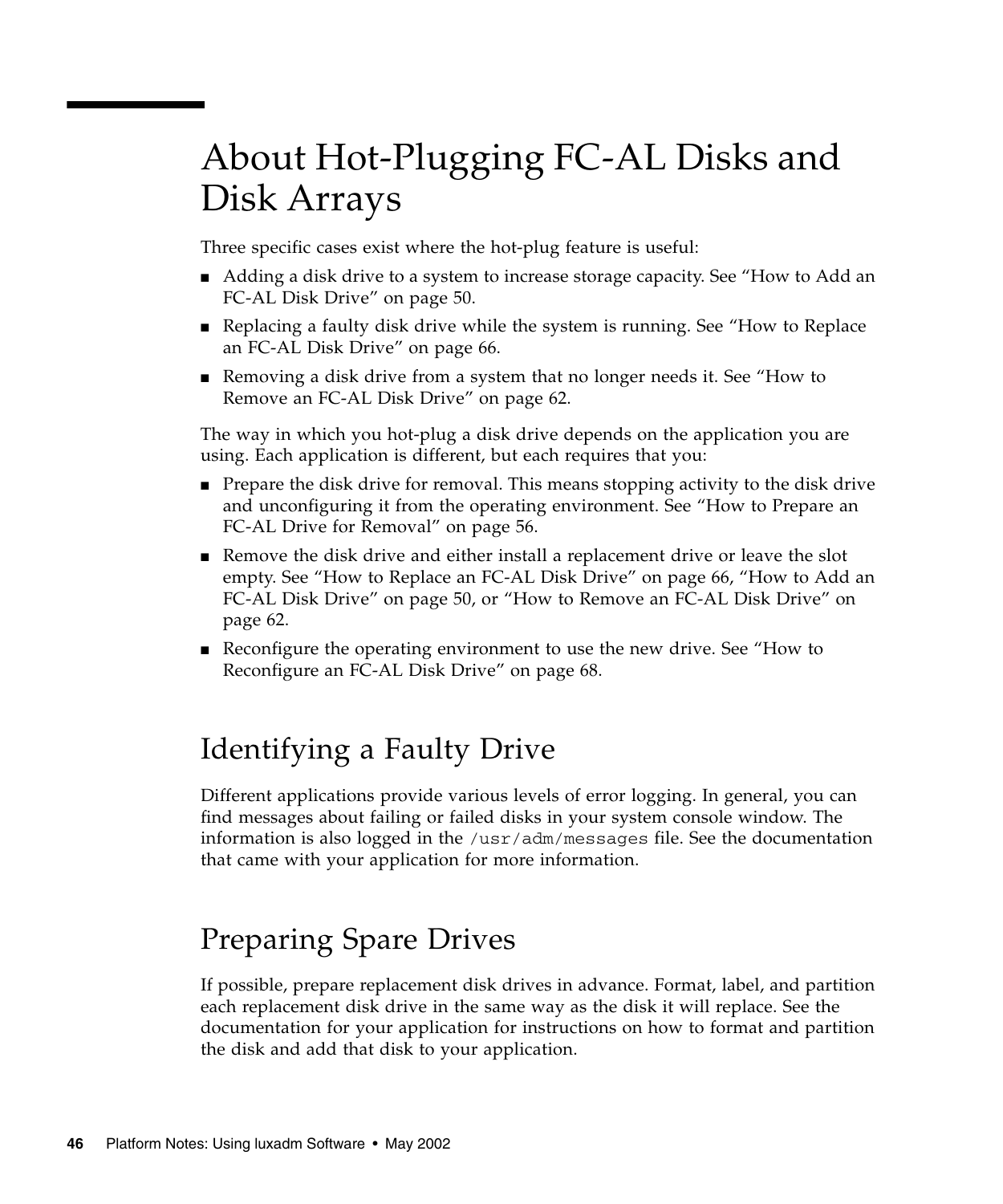## Adding, Removing, and Replacing Drives

The FC-AL disk hot-plug procedures use the luxadm insert\_device and remove\_device subcommands to add, remove, and replace disk drives. For detailed information about the syntax of these commands, see ["Removing, Inserting,](#page-50-0) [and Replacing Enclosures and Disks" on page 39](#page-50-0) in this manual.

Refer to the disk enclosure's installation or service manual for details on physically adding or removing disk drives.

If you are replacing a faulty drive, install the new drive in the same slot from which you removed the faulty drive.

### Finding the Logical Device Name

When you unconfigure or configure a disk drive for an application, you may need to specify the drive by using its logical device name.

The naming convention for disks attached to a host port or host adapter is **c***w***t***x***d**y**s**z. **c***w***t***x***d***y***s***z* is the logical device name, where:

*w* corresponds to the FC-AL controller

*x* corresponds to the disk slot

y is the logical unit for the disk drive (always 0)

z is the slice or partition on the disk

To obtain the logical device name for a mounted disk drive, use the df command. Refer to the  $df$  (1M) man page for more information. To obtain the logical device name for an unmounted drive, use the luxadm display command. You can also use the format command. Refer to the format (1M) man page for more information.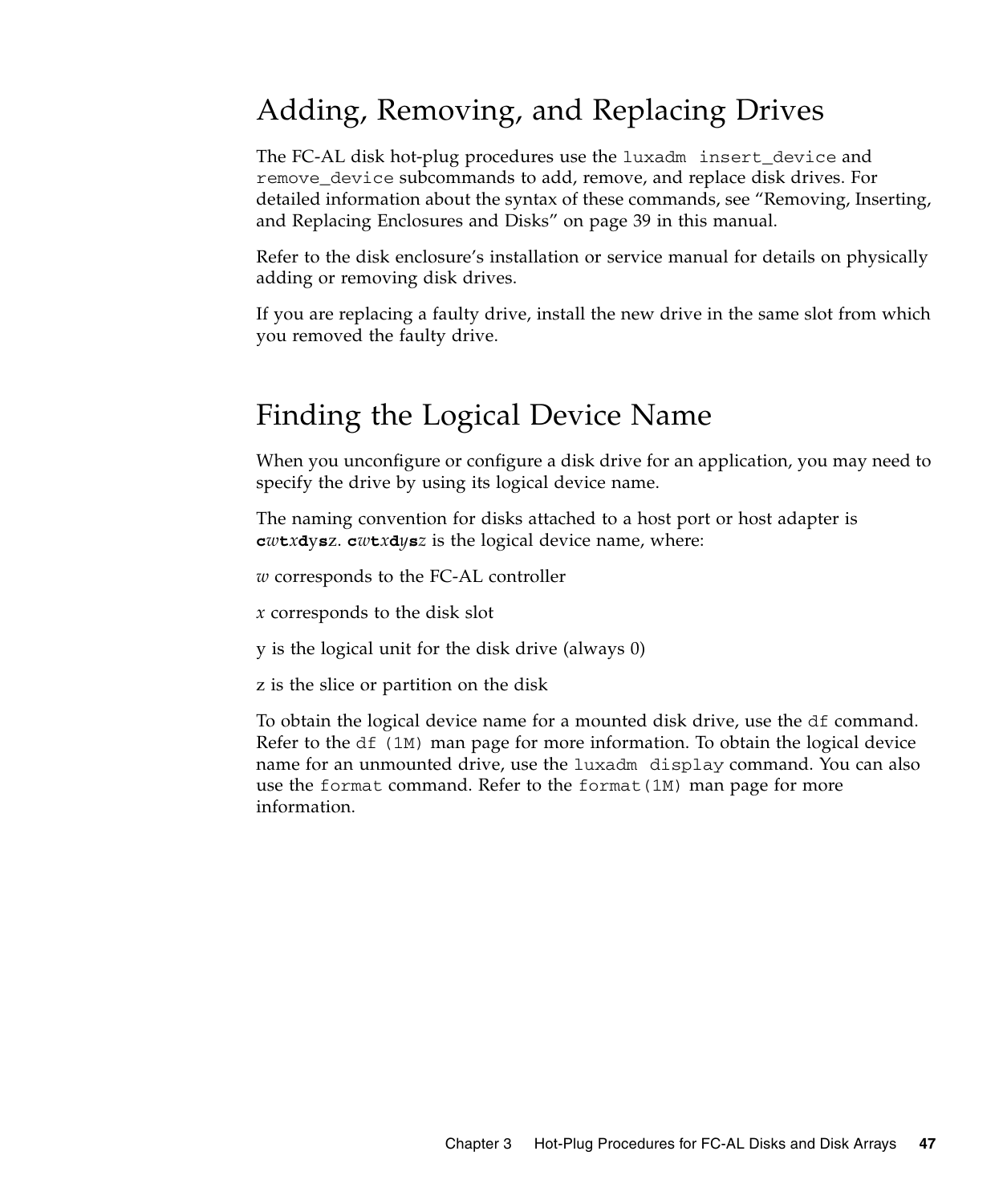### <span id="page-59-0"></span>Assigning a Box Name to an Enclosure

You can specify a device to the luxadm subcommands by using a path name, WWN, or enclosure name and slot number.

If you use an enclosure name, you need to assign a box name.

The enclosure name for a Sun Fire 880 SES is specified as:

*box\_name*,[s]*slot\_number*

The enclosure name for a Sun StorEdge A5x00 IB is specified as:

*box\_name*,[f|r]*slot\_number*

A *box\_name* is the name you assign to the enclosure with the luxadm enclosure\_name subcommand or if you are using a Sun StorEdge A5x00, the front panel module. When used without the optional *slot\_number*, the *box\_name* identifies the Sun StorEdge A5x00 subsystem IB or a Sun Fire 880 internal storage array.

To assign the *box\_name* and the *slot\_number*, follow these steps:

**1. Use the** probe **subcommand to determine the enclosure name, type:**

#### #**luxadm probe**

A list of all attached subsystems and disks is displayed including the logical path name, the WWNs, and the enclosure names.

**2. Use the** enclosure\_name **subcommand to assign a** *box\_name* **to the enclosure name, type:**

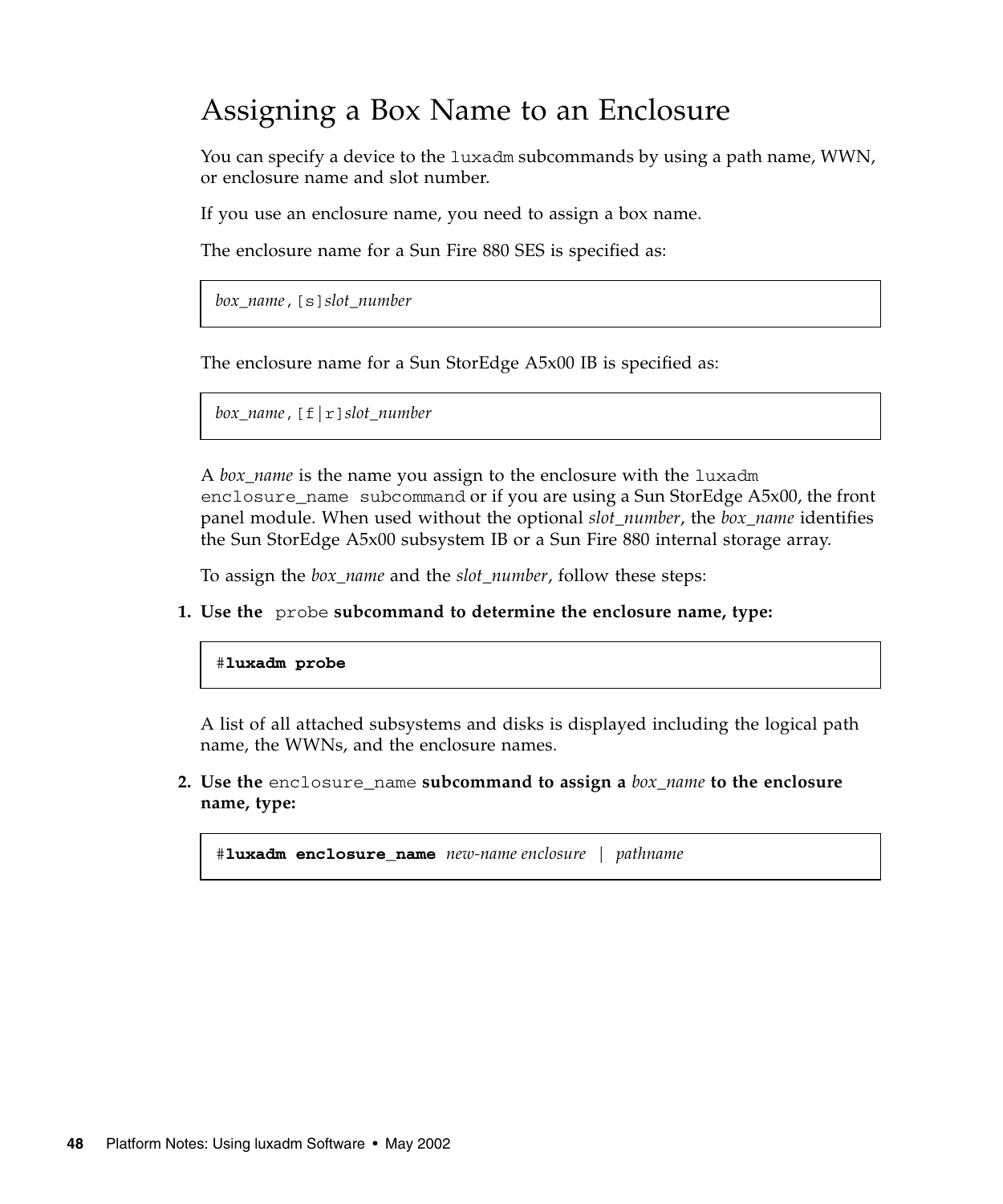| <b>Options</b> | <b>Description</b>                                                                                                                                                                                                                                                                         |
|----------------|--------------------------------------------------------------------------------------------------------------------------------------------------------------------------------------------------------------------------------------------------------------------------------------------|
| new-name       | The name you assign to the enclosure name. The new name must be<br>16 or fewer alphabetic or numeric characters. New-name specifies the<br>box_name of the enclosure or interface board.                                                                                                   |
| enclosure      | The enclosure name of a Sun StorEdge A5x00 disk array or a Sun<br>Fire 880 internal storage array. Use the probe command to display<br>the enclosure name.                                                                                                                                 |
| pathname       | The physical or logical path name of a Sun StorEdge A5x00 disk<br>array or Sun Fire 880 internal storage array. Use a path name<br>instead of enclosure if you do not know the enclosure name. Use<br>the probe (or probe $-p$ ) command to display the path names and<br>World Wide Name. |

**TABLE 3-1** enclosure\_name Options and Arguments

**3. Use the** display **subcommand to determine the slot number for an individual disk.**

The display command returns a list of slot numbers and WWN numbers for each disk. Use the *box\_name* from Step 2 and the *slot\_number* from Step 3 to specify an individual disk to a luxadm subcommand.

#### Example:

The following command assigns the box name dak to a Sun Fire 880 enclosure using the enclosure\_name subcommand with a logical path name.

```
# luxadm enclosure_name dak /dev/es/ses1
```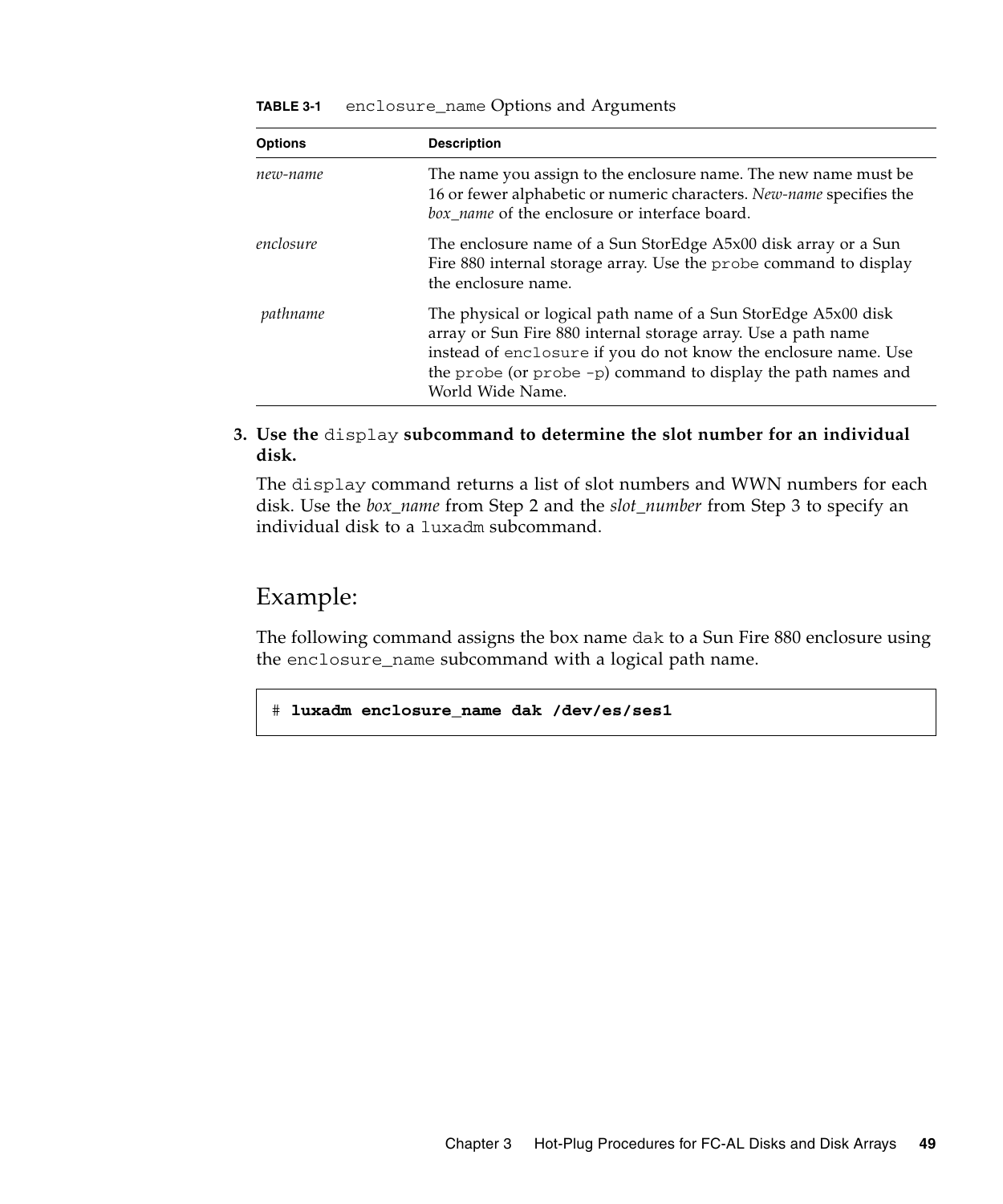# <span id="page-61-0"></span>How to Add an FC-AL Disk Drive

This procedure describes how to add a disk drive while the power is on and the operating system is running. Use this procedure to add a new FC-AL disk drive to a Sun Fire 880 system or to a Sun StorEdge A5x00 array.

After you install a new drive, you need to configure the file system so that the Solaris Operating Environment recognizes the new drive. If you are running Volume Manager or Solstice DiskSuite software, you need to configure your application to recognize the new drive.



**Caution** – You must be a qualified system administrator to perform this procedure.

### Before You Begin

■ Know how to specify the disk to the luxadm insert\_device subcommand. Specifying a disk depends on whether the enclosure is a Sun Fire 880 system or a Sun StorEdge A5x00 disk array. See ["About Addressing a Disk or Disk Array" on](#page-14-0) [page 3](#page-14-0) for more information.

### What to Do

- **1. Become superuser.**
- **2. Select any available slot for the new disk drive.**

For reference when you configure the software environment, make a note of which slot (and enclosure) you choose.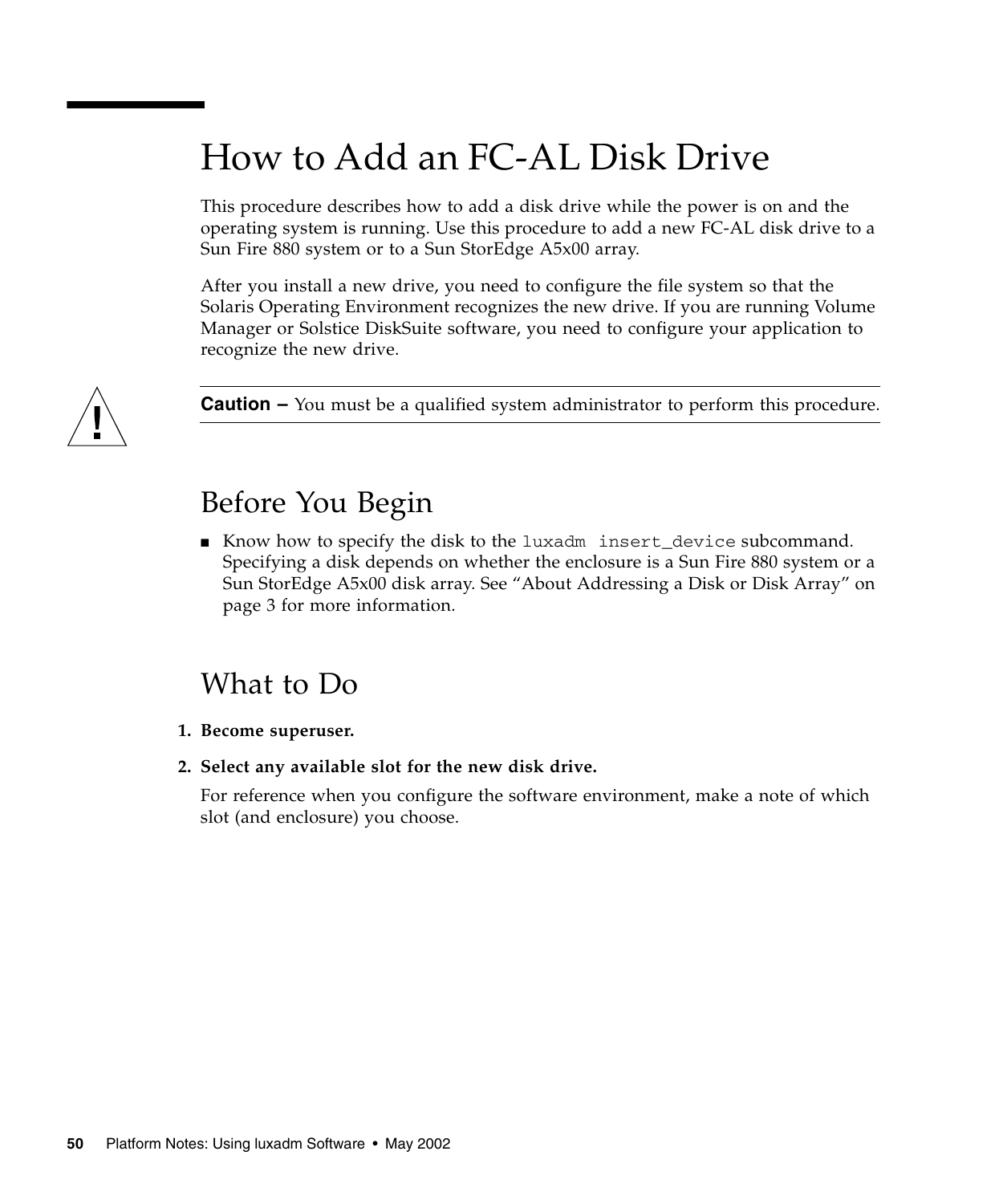#### **3. Determine the address for the new device.**

You need to specify the new device to the luxadm insert device command. To specify an individual Sun Fire 880 disk, use *box\_name*[,s]*slot\_number*. To specify an individual Sun StorEdge A5x00 disk, use *box\_name*[,f|,r]*slot\_number*. Use a box name without a slot number to specify an enclosure. To determine the box name and slot number, use the probe, enclosure\_name, and display subcommands:

- Use the probe subcommand to display the enclosure name. If you are using a Sun StorEdge A5x00, you may also obtain the box name from the front panel module, if necessary.
- Use the enclosure\_name subcommand to assign a box name to the enclosure.
- Use the display subcommand to determine the slot number.

For more information, see ["Assigning a Box Name to an Enclosure" on page 48](#page-59-0). For more detailed information about all of the addressing options, see ["About](#page-14-0) [Addressing a Disk or Disk Array" on page 3.](#page-14-0)

**4. Use the** luxadm insert\_device **command to insert the new device.**

This command is interactive. You are informed when you can insert the new device and guided through the procedure for creating a new device entry or chain of devices.

**a. Type the** luxadm insert\_device **command:**

```
# luxadm insert_device [enclosure,dev...]
```
where *enclosure,dev* is the box name and slot number determined in Step 3.

After you press Return, luxadm displays the list of device(s) to be inserted and asks you to verify that the list is correct.

The following example inserts a new drive into slot 5 of a Sun Fire 880 enclosure named dak.

```
# luxadm insert_device dak,s5
```
The following example inserts a new drive into the first slot in the front of a Sun StorEdge A5x00 array named macs1.

```
# luxadm insert_device macs1,f1
```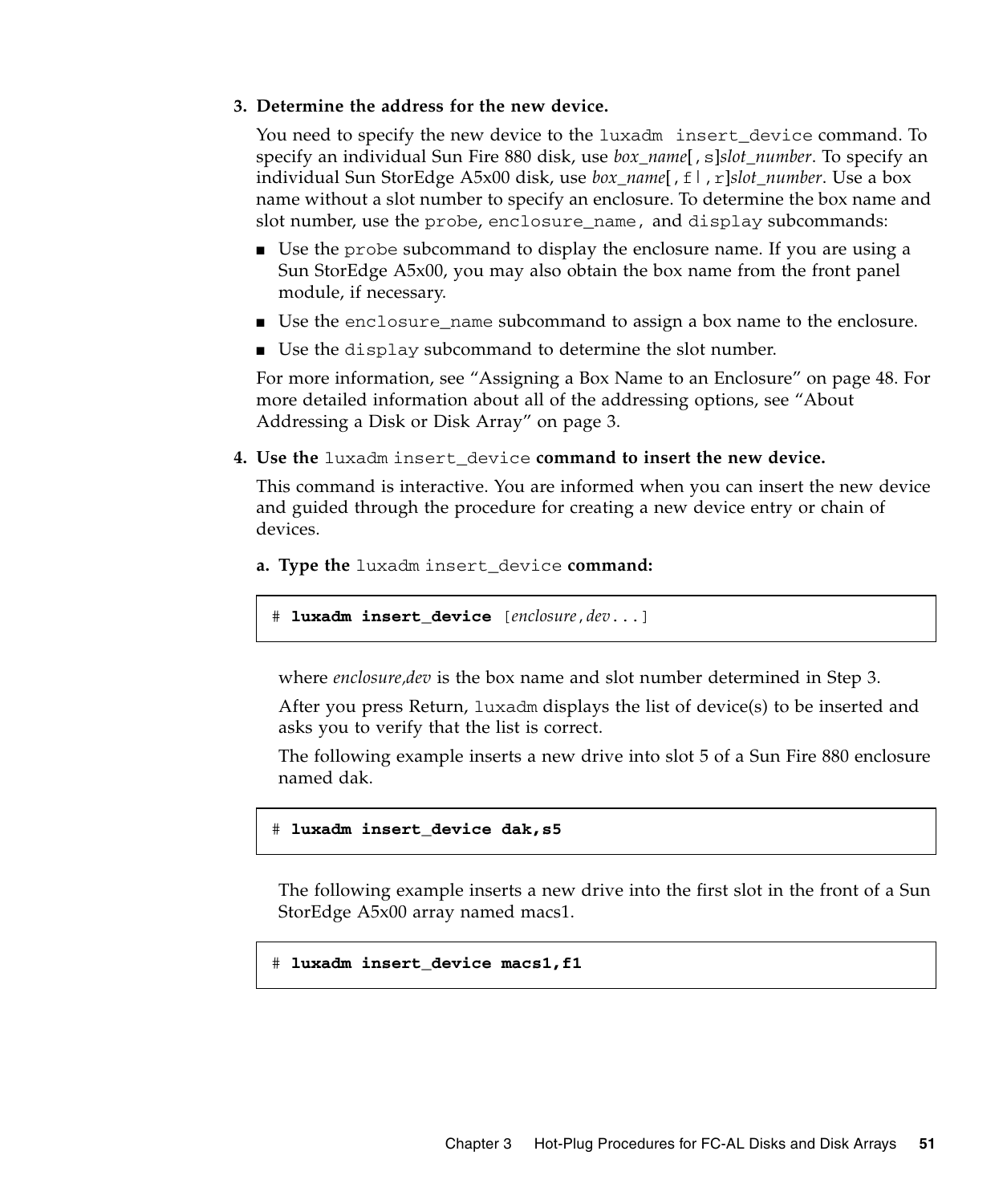#### **b. Type** c **at the prompt or press Return if the list of devices to be added is correct.**

A message similar to the following is displayed.

```
# Searching directory /dev/es for links to enclosures.
```

```
Hit <Return> after inserting the devices(s)
```
#### **c. Physically insert the new drive, then press Return.**

Refer to the disk enclosure's installation or service manual for information about installing a disk drive.

The luxadm insert device subcommand configures the drive for the Solaris Operating Environment by creating a new device entry for the drive in the /dev/dsk and /dev/rdsk directories. The new drive is assigned a WWN.

After you insert the drive and press Return, the luxadm command informs you that the disk has been inserted and displays the logical device names for the device, for example:

```
 Device dak5 inserted
Drive in Box Name "dak" slot 5
   Logical Nodes under /dev/dsk and /dev/rdsk :
       c2t5d0s0
         c2t5d0s1
         c2t5d0s2
         c2t5d0s3
         c2t5d0s4
         c2t5d0s5
         c2t5d0s6
         c2t5d0s7
```
**Note –** For reference when you configure the application, make a note of the logical device name (**c***w***t***x***d***y***s***z*) for the disk you just added. You need to enter this device name when you configure the disk drive for your application.

#### **5. Configure the new disk drive for your application.**

Continue the procedure for adding a drive by configuring the disk drive for your application. The procedure you use depends on whether your system is running UFS, VERITAS Volume Manager, or Solstice DiskSuite software. See ["How to](#page-64-0) [Configure a New FC-AL Disk Drive" on page 53](#page-64-0).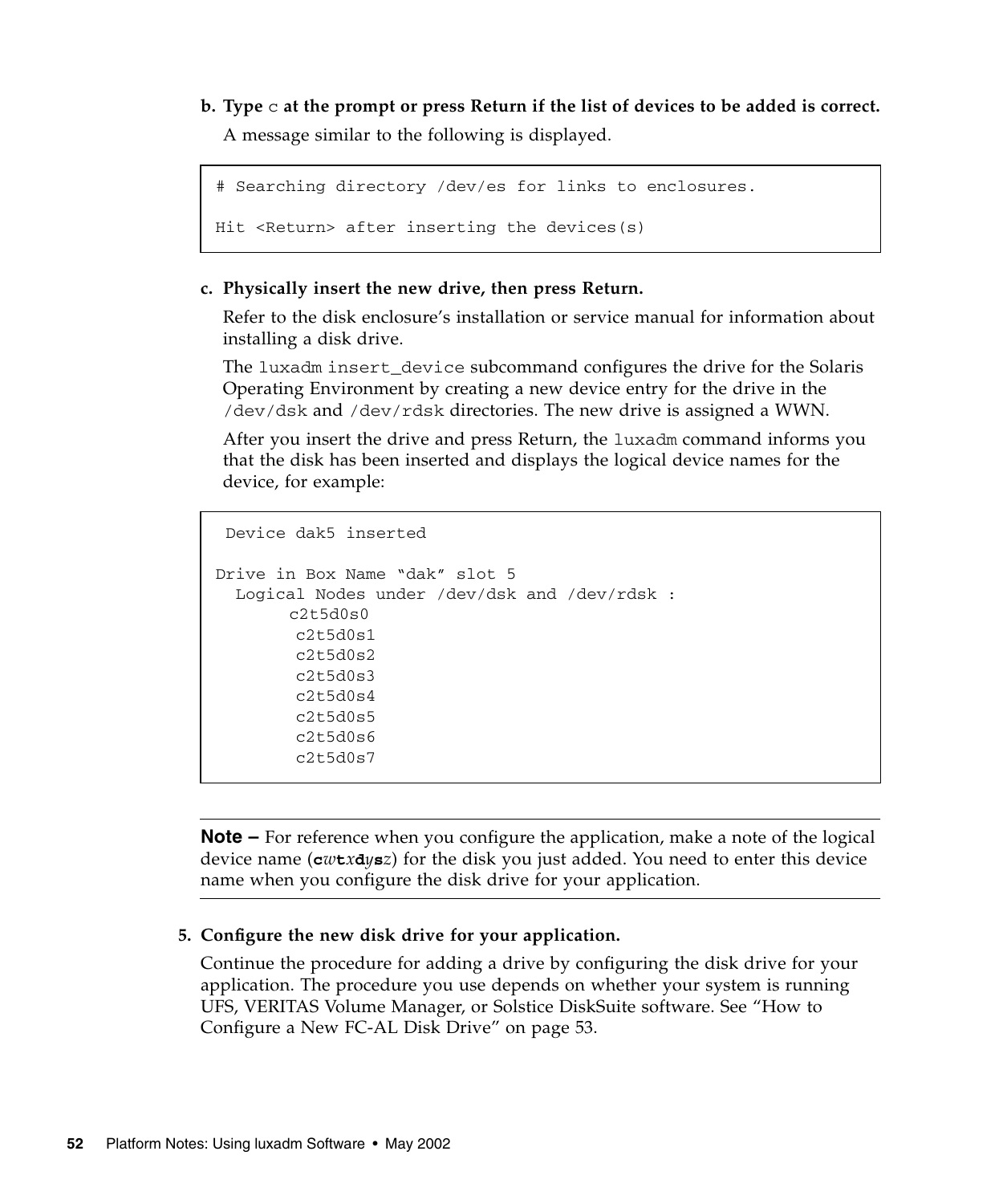# How to Configure a New FC-AL Disk Drive

<span id="page-64-0"></span>

**Caution** – You must be a qualified system administrator to perform this procedure. Performing a hot-plug operation on an active disk drive can result in data loss or data corruption.

After you install a new disk drive into a Sun Fire 880 enclosure or a Sun StorEdge A5x00 array, you need to configure your application to accept the new drive. Each application is different. This section provides procedures for UFS, VERITAS Volume Manager, and Solstice DiskSuite software. Select the appropriate procedure for your application and follow the steps.

**Note –** To configure a disk drive, you need the logical device name (**c***w***t***x***d**y**s**z**)** of the new disk. The logical device name is displayed after you use the luxadm insert\_device subcommand to physically install the disk.

# ▼ Configuring a New FC-AL Drive for UFS

#### **1. Become superuser.**

**2. Verify that the device label meets your requirements.**

Use the prtvtoc command to inspect the label for your disk. To modify the label, use the format command. Refer to the print comment (1M) man pages for more information.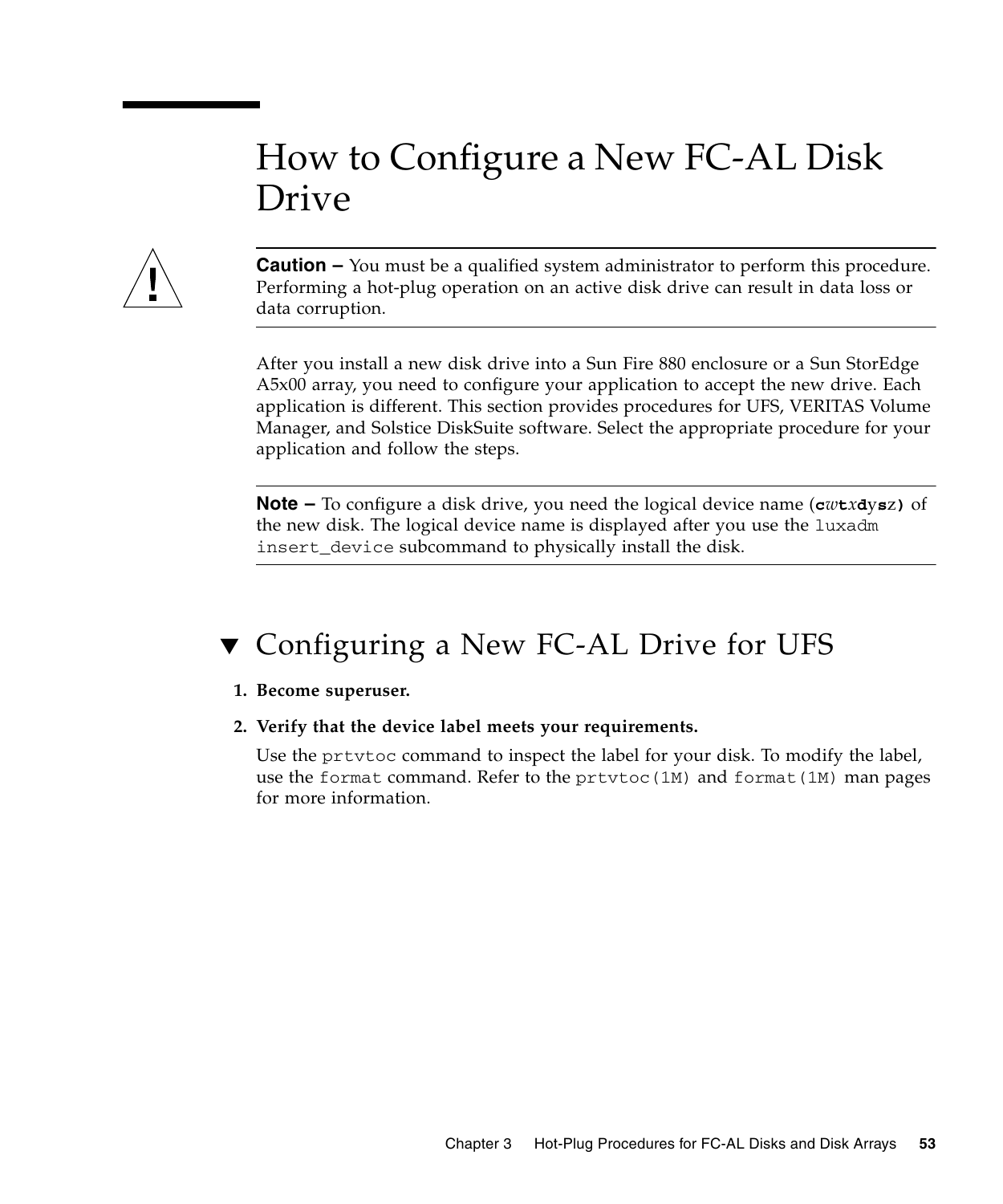**3. Select a disk slice for your UFS file system and check if it has a clean file system, type:**

# **fsck /dev/rdsk/c***w***t***x***d**y**s**z

where **c***w***t***x***d***y***s***z* is the logical device name for the new disk.

For example:

# **fsck /dev/rdsk/**c1t2d0s2

If you get an error message, you need to use the newfs command to create a new file system on the slice, type:

# **newfs /dev/rdsk/c***w***t***x***d***y***s***z*

Refer to the newfs(1M) man page for more information.

<span id="page-65-0"></span>**4. If necessary, create a mount point for the new file system, type:**

# **mkdir** *mount\_point*

where *mount\_point* is a fully qualified path name. Refer to the mount (1M) man page for more information.

#### **5. Mount the new file system, type:**

# **mount** *mount\_point*

where: *mount\_point* is the directory you created in [Step 4](#page-65-0).

**6. After you have created the file system and mount point, modify the** /etc/vfstab **file to reflect the new file system.**

See the vfstab(4) man page for more details.

The new disk is ready to be used.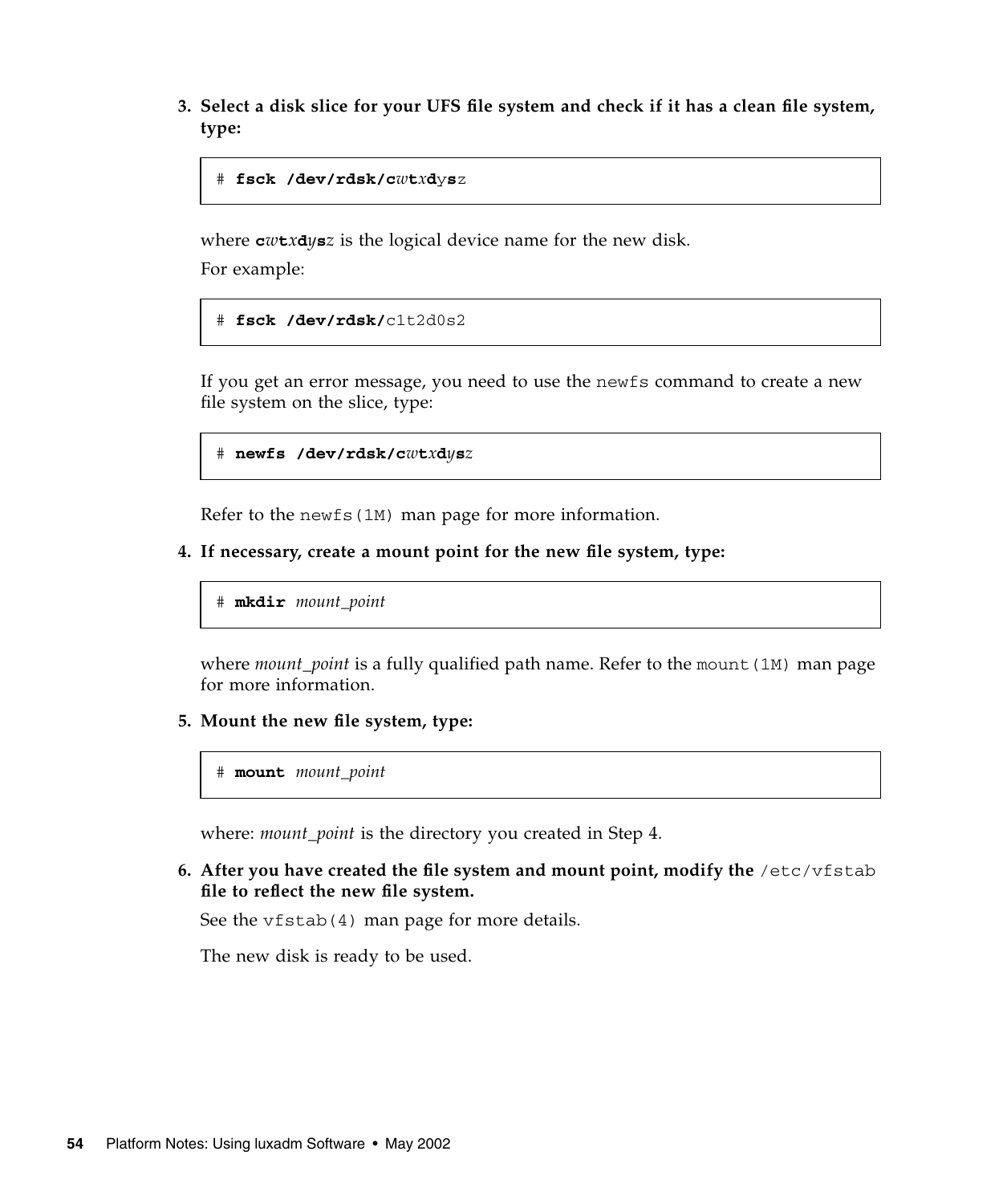## ▼ Configuring a New FC-AL Disk Drive for Volume Manager

- **1. Become superuser.**
- **2. Configure the Volume Manager to recognize the disk drive, type:**

```
# vxdctl enable
```
**3. Add the new disk to a new or existing Volume Manager disk group, type:**

# **vxdiskadd c***w***t***x***d**y**s**z

where **c***w***t***x***d**y**s**z is logical device name of the new disk. This command is interactive. You will be guided through the procedure for adding a new disk to Volume Manager.

Refer to the vxdiskadd (1M) man page for further details.

The disk is now ready for use with Volume Manager as part of a new volume, added to an existing volume as a plex, or to increase an existing volume. Refer to your *Sun StorEdge Volume Manager User's Guide* for more information.

**4. Quit the** vxdiskadd **utility.**

### ▼ Configuring a New FC-AL Disk Drive for Solstice DiskSuite

Refer to the Solstice DiskSuite documentation for information about configuring the new disk drive.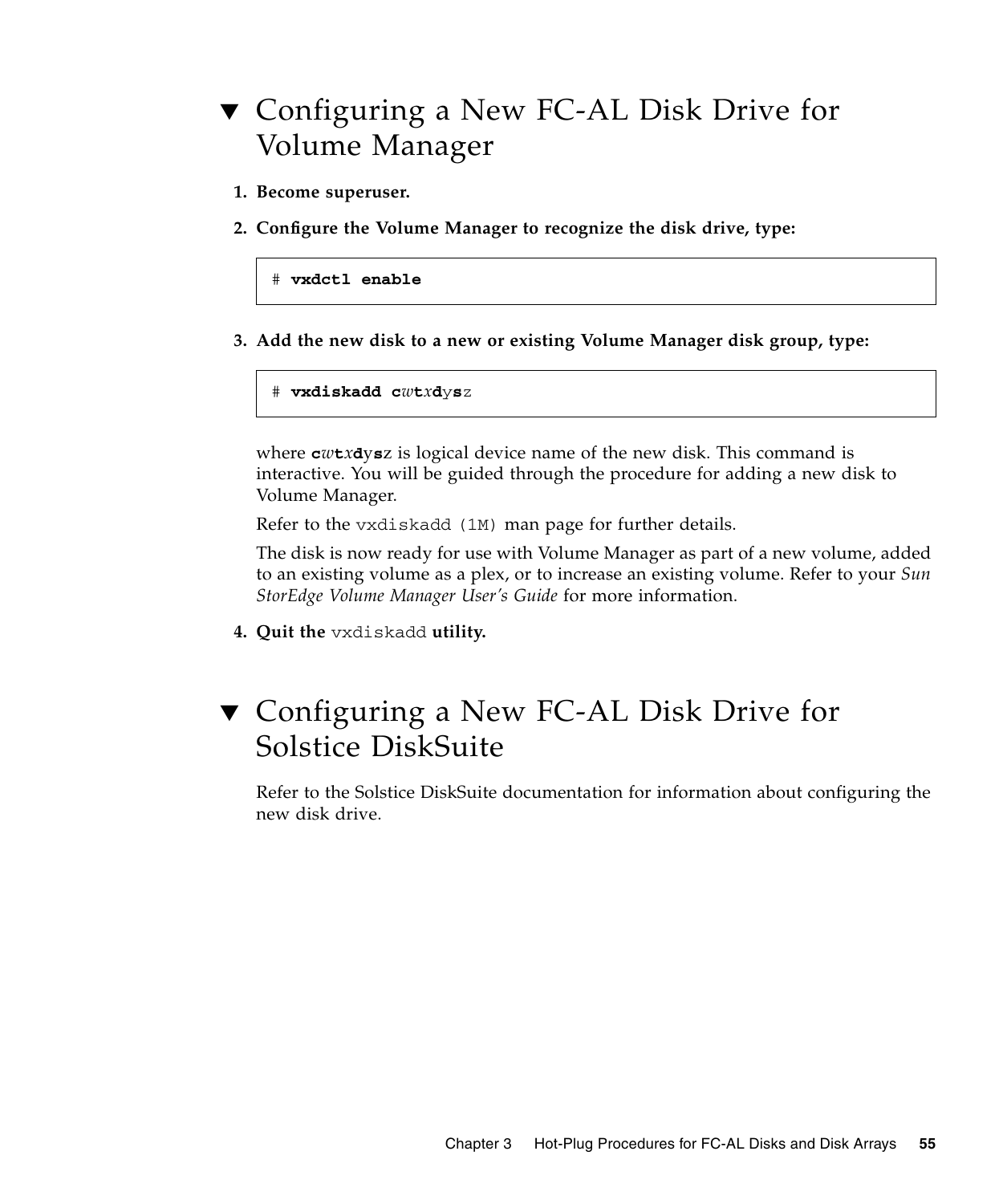# <span id="page-67-0"></span>How to Prepare an FC-AL Drive for Removal

Before you remove a device from a Sun StorEdge A5x00 array or a Sun Fire 880 enclosure, you need to stop activity to the drive and remove the drive from the application. The way you prepare a disk drive for removal depends on whether you are using UFS, VERITAS Volume Manager, or Solstice DiskSuite software. Each application is different.

This section provides procedures for UFS, VERITAS Volume Manager, and Solstice DiskSuite software. Select the appropriate procedure for your application and follow the steps.



**Caution** – You must be a qualified system administrator to perform this procedure. Performing a hot-plug operation on an active disk drive can result in data loss or data corruption.

# ▼ Preparing a Disk Drive for Removal From UFS

Use this procedure to unconfigure a disk that is being used by one or more UFS file systems.

#### **1. Become superuser.**

**2. Identify activities or applications attached to the device you plan to remove.**

Commands to use are mount, showmount  $-a$ , df, and ps  $-e$ f. See the mount (1M), showmount  $(1M)$ , and ps $(1)$  man pages for more details.

For example, where the device to be removed is  $c0t11d0$ :

```
# mount | grep c0t11d0
/export/home1 on /dev/dsk/c0t11d0s2 setuid/read/write on
# showmount -a | grep /export/home1
cinnamon:/export/home1/archive
austin:/export/home1
swlab1:/export/home1/doc
# ps -f | grep c0t11d0
root 1225 450 4 13:09:58 pts/2 0:00 grep c0t11
```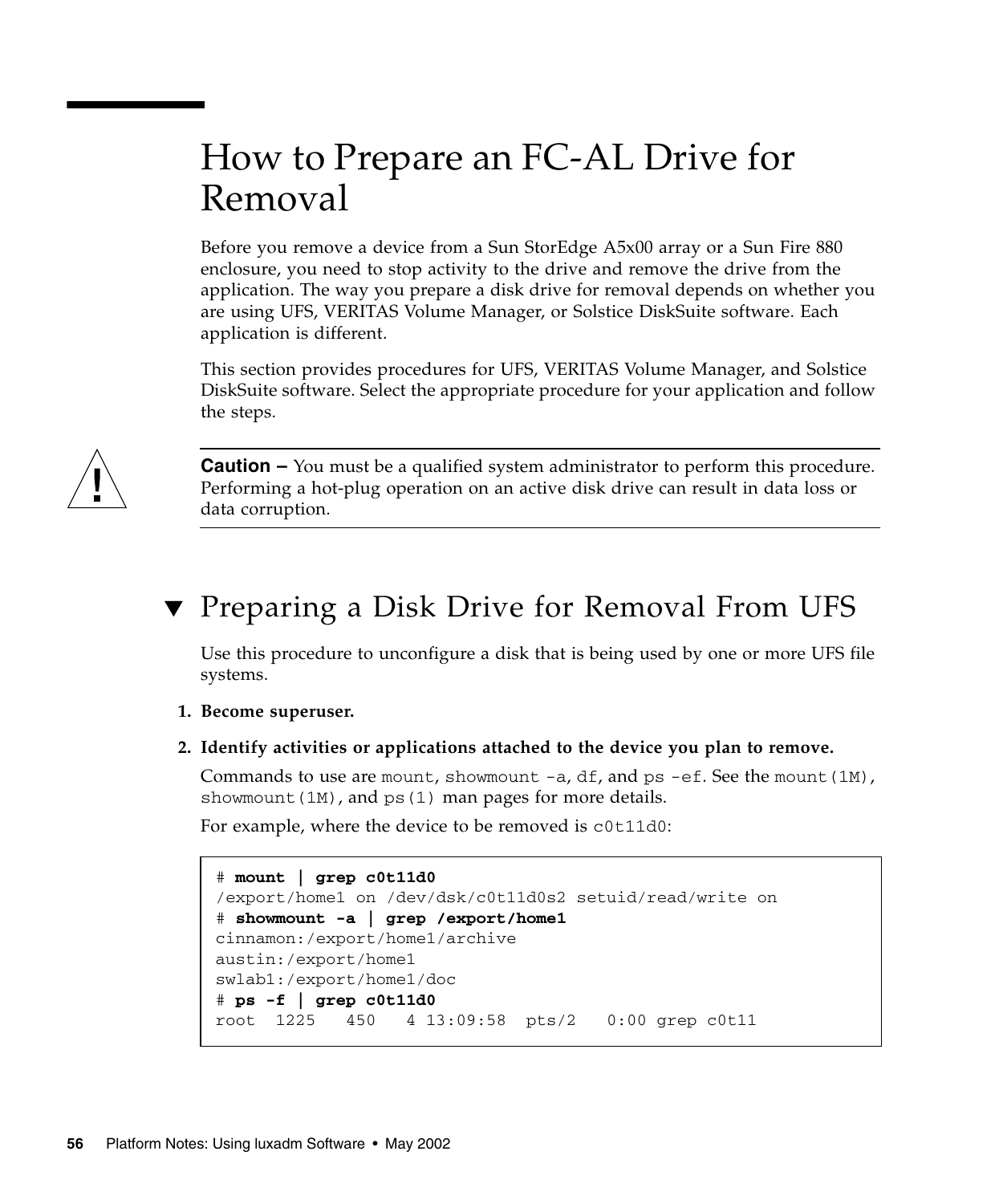In this example, the file system /export/home1 on the faulty disk is being remotely mounted by three different systems—cinnamon, austin, and swlab1. The only process running is grep, which has finished.

- **3. Stop any activity or application processes on the file systems to be unconfigured.**
- **4. Back up your system.**

#### **5. Determine and save the partition table for the disk.**

If you are replacing the disk and the replacement disk is the same type as the faulty disk, you can use the format command to save the partition table of the disk. Use the format save command to save a copy of the partition table to the /etc/format.dat file. This enables you to configure the replacement disk so that its layout matches the current disk.

Refer to the format $(1M)$  man page for more information.

#### **6. Unmount any file systems on the disk.**

**Note –** If the file systems are on a disk that is failing or has failed, the umount operation may not unmount the file systems. A large number of error messages may be displayed in the system console and in the /var directory during the umount operation. If this happens and the umount command does not complete its operation, you may have to restart the system.

For each file system, type:

# **umount** *filesystem*

*filesystem* is the first field for each file system returned.

For example:

# **umount /export/home1**

**7. Verify that the file system has been unmounted, type:**

# **df**

The disk is now ready to be removed or replaced. See ["How to Remove an FC-AL](#page-73-0) [Disk Drive" on page 62](#page-73-0).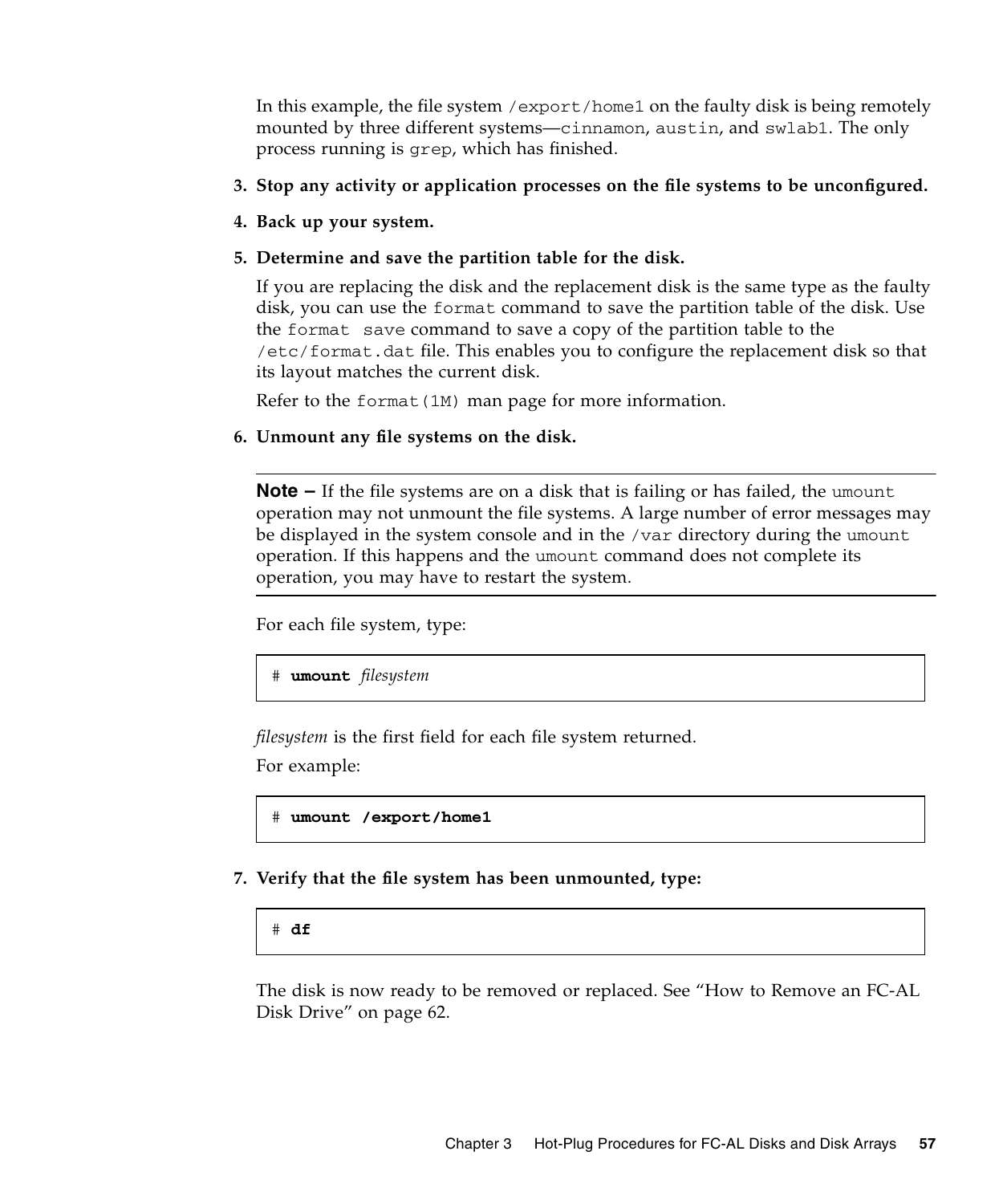## ▼ Preparing a Disk Drive for Removal From Volume Manager

You will need the logical device name of the disk to complete this procedure.

#### **1. Become superuser.**

#### **2. Identify the faulty disk drive.**

Different applications provide various levels of error logging. In general, you can find messages about failing or failed disks in your system console window. The information is also logged in the  $/usr$  adm/messages file. See the documentation that came with your application for more information.

#### **3. Back up your system.**

Refer to the documentation that came with your system for backup details.

#### **4. Identify the disk media name for the disk you intend to replace, type:**

```
# vxdisk list | grep cwtxdysz
```
For example, if the disk to be removed is c2t1d0, type:

```
# vxdisk list | grep c2t1d0
c2t1d0s2 sliced disk01 rootdg online
```
The disk media name is the third field in the output above: disk01.

You can use the vxdiskadm utility to prepare the disk for replacement.

**5. Type** vxdiskadm **in a shell window.**

#### # **vxdiskadm**

This operation is interactive and requires your confirmation of the operation.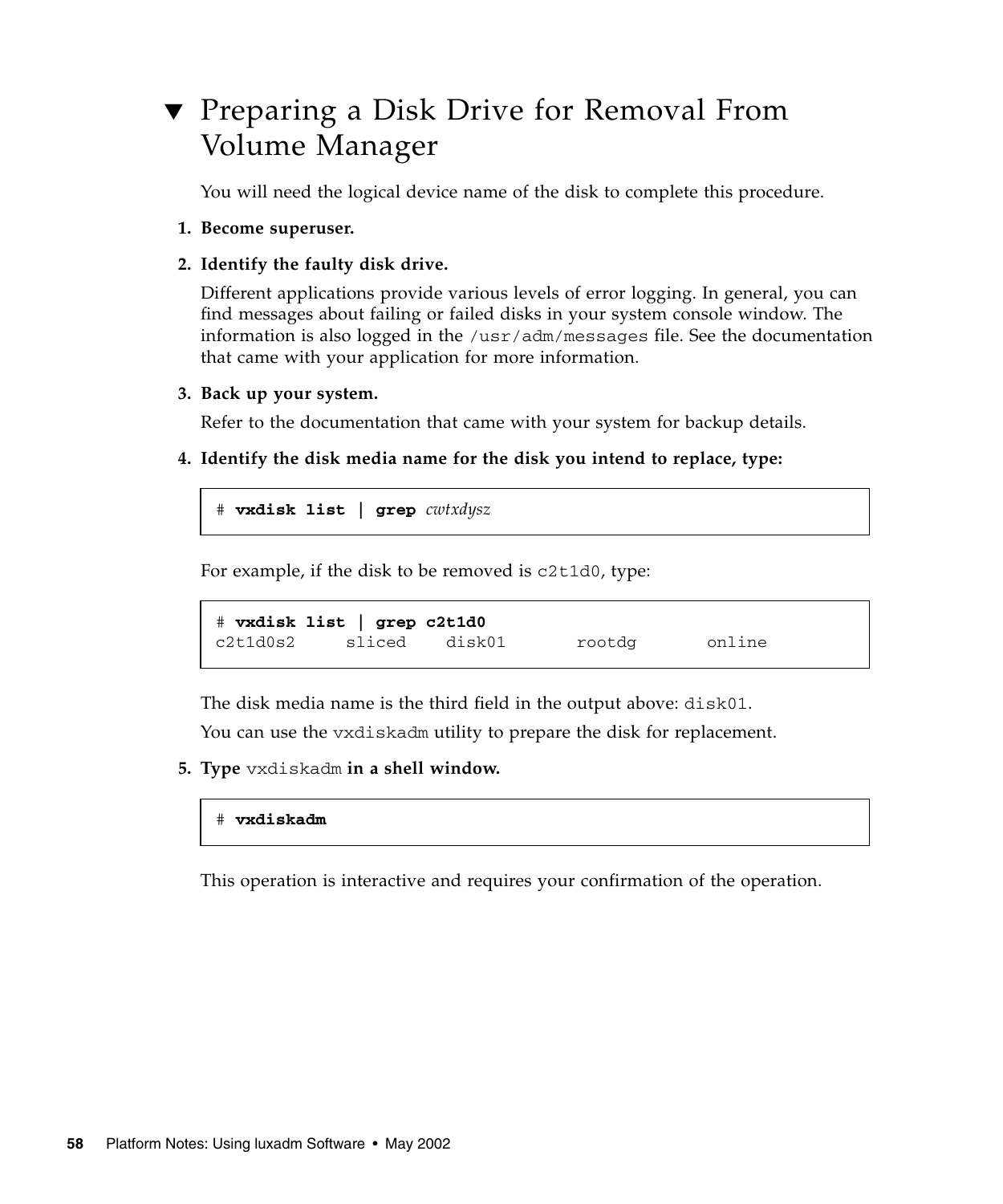#### **6. If you are planning to replace the disk, select the "Remove a disk for replacement" option. Otherwise select the "Remove a disk" option.**

When prompted for a disk name to replace or remove, type the disk media name. The vxdiskadm utility marks the disk for replacement and saves the subdisk information to be rebuilt on the replacement disk.

Redundant data is automatically recovered after the replacement disk has been reattached to Volume Manager. Nonredundant data is identified as unusable and must be re-created from backups.

Refer to the vxdiskadm(1M) man page for further details.

**7. Quit the** vxdiskadm **utility.**

The disk is now ready to be removed or replaced. See ["How to Remove an FC-AL](#page-73-0) [Disk Drive" on page 62](#page-73-0).

### ▼ Preparing a Disk Drive for Removal From Solstice DiskSuite

- **1. Become superuser.**
- **2. Identify the disk to be replaced by examining the** /var/adm/messages **file and** metastat **output.**
- **3. Use the** metadb **command to locate any local metadevice state database replicas that may have been placed on the problem disk.**

Errors may be reported for the replicas located on the failed disk. In this example, c0t1d0 is the problem device.

| metadb<br># |       |                |           |      |                   |
|-------------|-------|----------------|-----------|------|-------------------|
|             | flags |                | first blk |      | block count       |
|             | a m   | $\mathfrak{u}$ | 16        | 1034 | /dev/dsk/c0t0d0s4 |
|             | a     | u              | 1050      | 1034 | /dev/dsk/c0t0d0s4 |
|             | a     | $\mathfrak{u}$ | 2084      | 1034 | /dev/dsk/c0t0d0s4 |
|             | W     | pc luo         | 16        | 1034 | /dev/dsk/c0t1d0s4 |
|             | W     | pc luo         | 1050      | 1034 | /dev/dsk/c0t1d0s4 |
|             | W     | pc luo         | 2084      | 1034 | /dev/dsk/c0t1d0s4 |
|             |       |                |           |      |                   |

The output above shows three state database replicas on slice 4 of each of the local disks, c0t0d0 and c0t1d0. The *W* in the flags field of the c0t1d0s4 slice indicates that the device has write errors. Three replicas on the c0t0d0s4 slice are still good.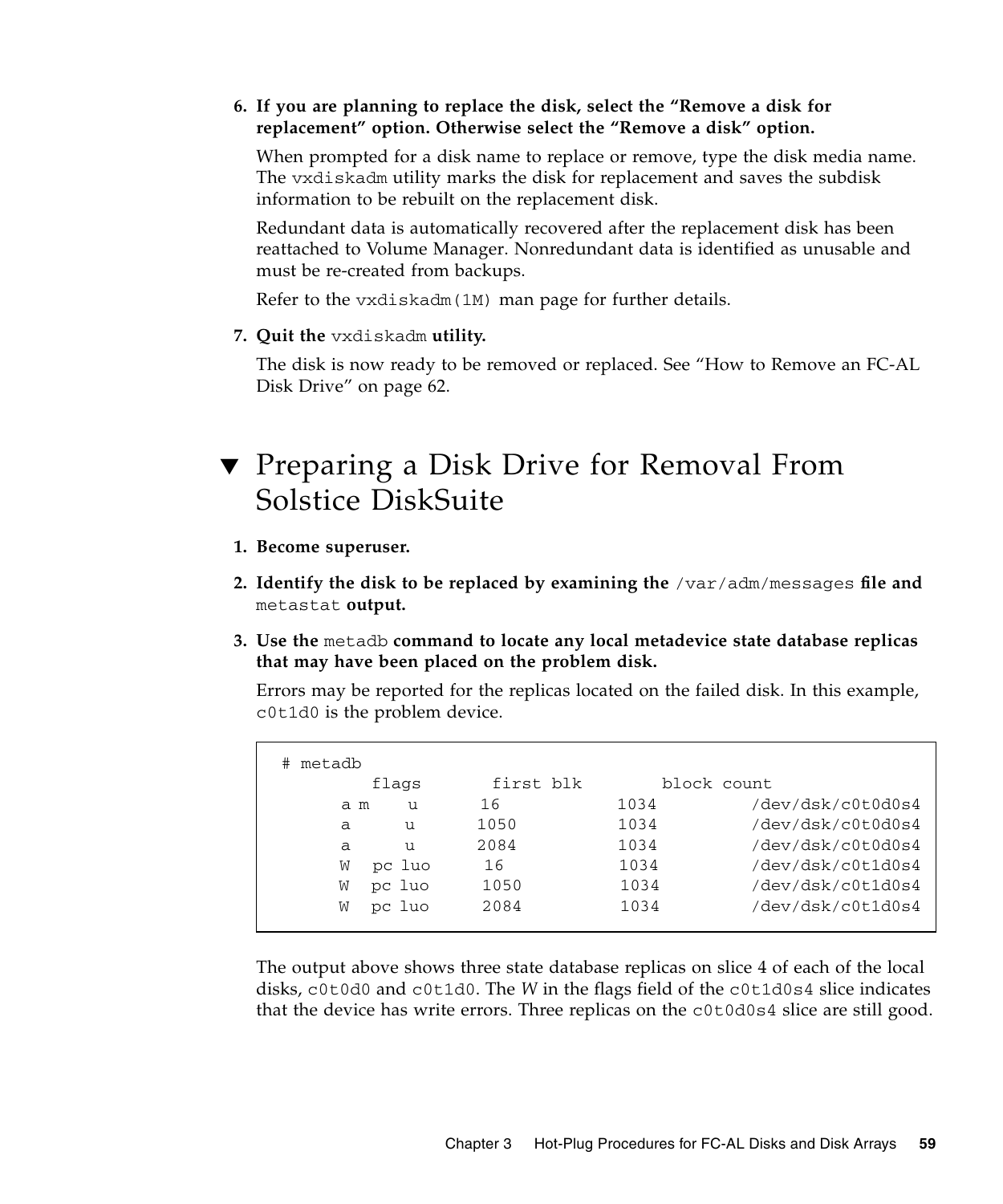

**Caution –** If, after deleting the bad state database replicas, you are left with three or fewer replicas, add more state database replicas before continuing. This will ensure that your system reboots correctly.

**4. Record the slice name where the replicas reside and the number of replicas, then delete the state database replicas.**

The system obtains the number of replicas by counting the number of appearances of a slice in metadb output in Step 2. In this example, the three state database replicas that exist on c0t1d0s4 are deleted.

# **metadb -d c0t1d0s4**

- **5. Locate any submirrors using slices on the problem disk and detach them.**
	- **a. Use the** metastat **command to show the affected mirrors.**

```
 # metastat
metastat
  d5: Mirror
    Submirror 0: d4
      State: Okay
    Submirror 1: d3
      State: Okay
    Pass: 1
    Read option: roundrobin (default)
    Write option: parallel (default)
    Size: 1213380 blocks
d4: Submirror of d5
    State: Okay
    Size: 1213380 blocks
    Stripe 0:
     Device Start Block Dbase State Hot Spare
       c1t117d0s3 0 No Okay
    Stripe 1:
     Device Start Block Dbase State Hot Spare
       c3t112d0s3 0 No Okay
```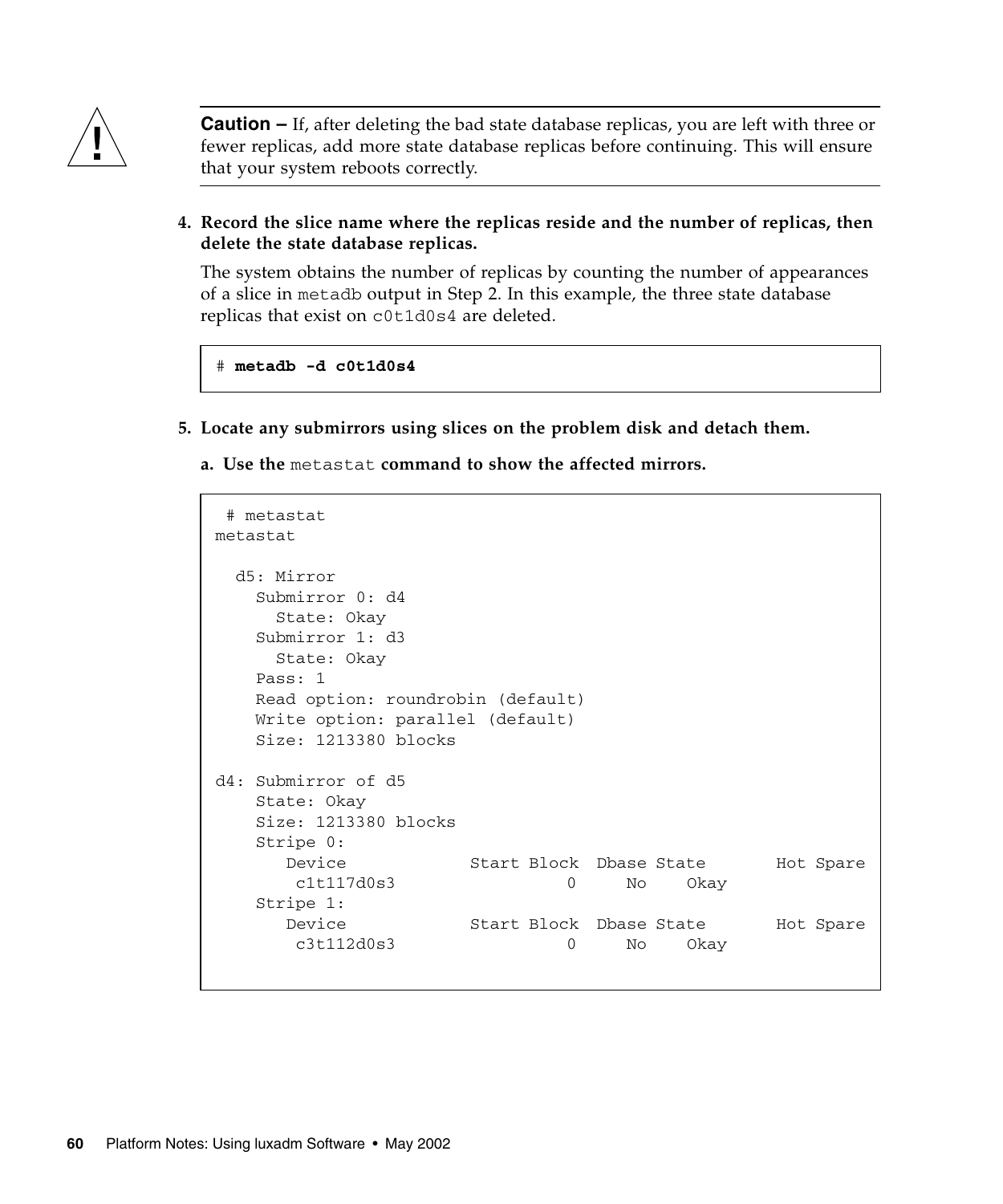**b. Use the** metadetach **command to detach the submirrors identified in the previous step.**

```
 # metadetach d5 d3
   d5: submirror d3 is detached
```
**6. Delete hot spares on the problem disk.**

```
 # metahs -d hsp000 c0t1d0s6
hsp000: Hotspare is deleted
```
**7. Preserve the disk label if the disk is using multiple partitions.**

Perform this step if you are using a slice other than s2.

# **prtvtoc /dev/rdsk/c2t17d0s2 > /var/tmp/c2t17d0.vtoc**

See the prtvtoc (1M) man page for more information.

**8. Use the** metareplace **command to replace the disk slices that are not hot spares.**

```
# metareplace d1 c2t17d0s2 c2t16d0s2
d1: device c2t17d0s2 is replaced with c2t16d0s2
```
The disk is now ready to be removed or replaced. See ["How to Remove an FC-AL](#page-73-0) [Disk Drive" on page 62](#page-73-0).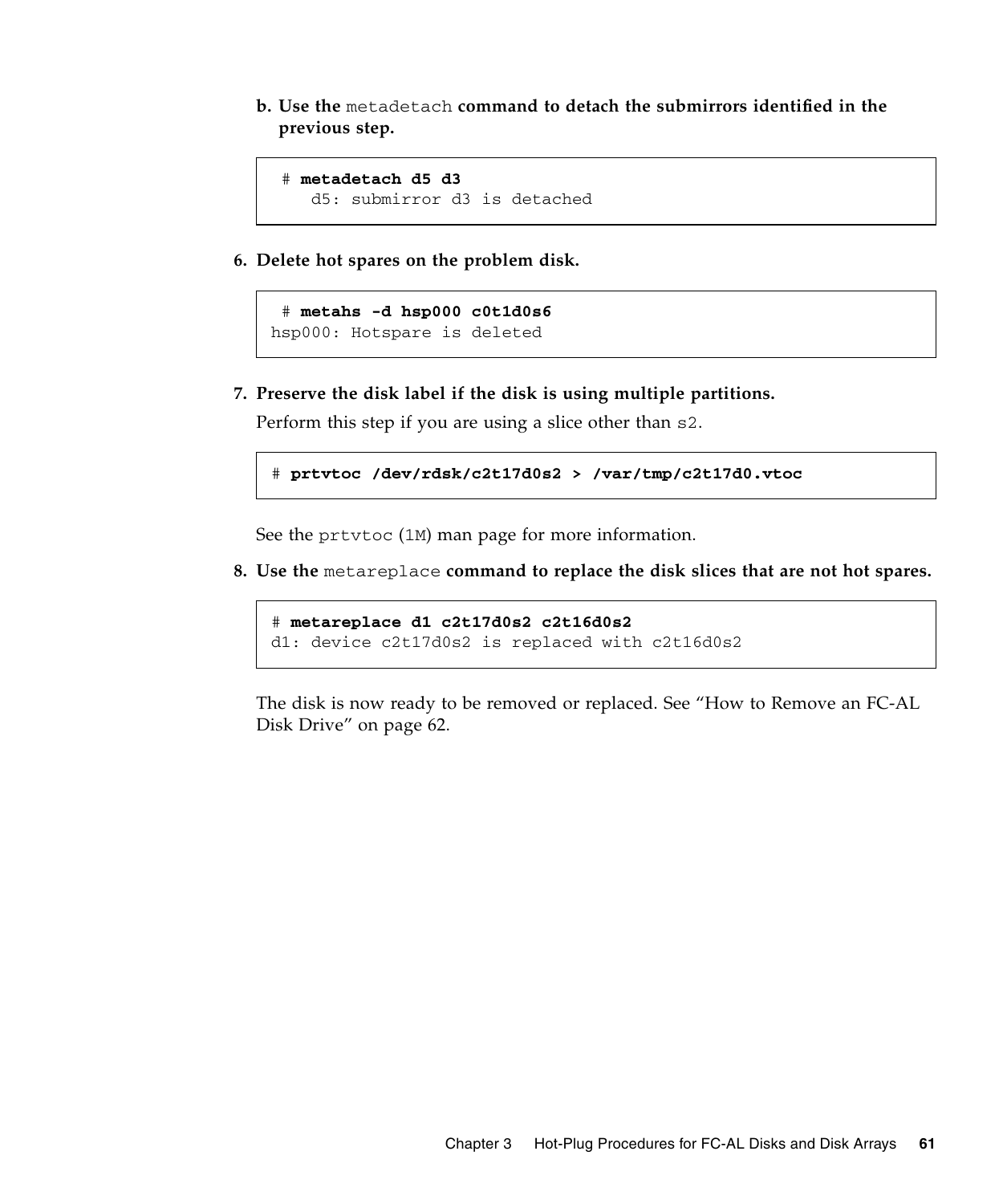# <span id="page-73-0"></span>How to Remove an FC-AL Disk Drive

<span id="page-73-1"></span>This procedure describes how to remove a disk drive or an entire array while the power is on and the operating system is running. Use this procedure to remove an FC-AL disk drive from a Sun Fire 880 server or a Sun StorEdge A5x00 array.



**Caution** – You must be a qualified system administrator to perform this procedure. Performing a hot-plug operation on an active disk drive can result in data loss or data corruption.

# Before You Begin

- Identify the disk to be removed. Different applications provide various levels of error logging. In general, you can find messages about failing or failed disks in your system console window. The information is also logged in the /usr/adm/messages file(s). See the documentation that came with your application for more information.
- Know how to specify the disk to luxadm. How you specify a device depends on whether the enclosure is a Sun Fire 880 system or a Sun StorEdge disk array. See [Chapter 1](#page-12-0) for more information.

# What to Do

**1. Determine an address for the disk to be removed.**

You need to specify the device to the luxadm remove\_device command by using a path name, a WWN, or a *box\_name* and *slot\_number*. Use the probe, enclosure name, and display subcommands to determine an address.

- Use the probe subcommand to display the enclosure name, logical path name and WWN of the enclosure.
- Use the probe -p subcommand to display a physical path name of the enclosure.
- Use the enclosure\_name subcommand to assign a *box\_name* to the enclosure, if needed.
- Use the display subcommand to display the WWNs and slot numbers of individual disks.

For more information about using a box name and slot number, see ["Assigning a](#page-59-0) [Box Name to an Enclosure" on page 48](#page-59-0). For information about all of the addressing options, see ["About Addressing a Disk or Disk Array" on page 3.](#page-14-0)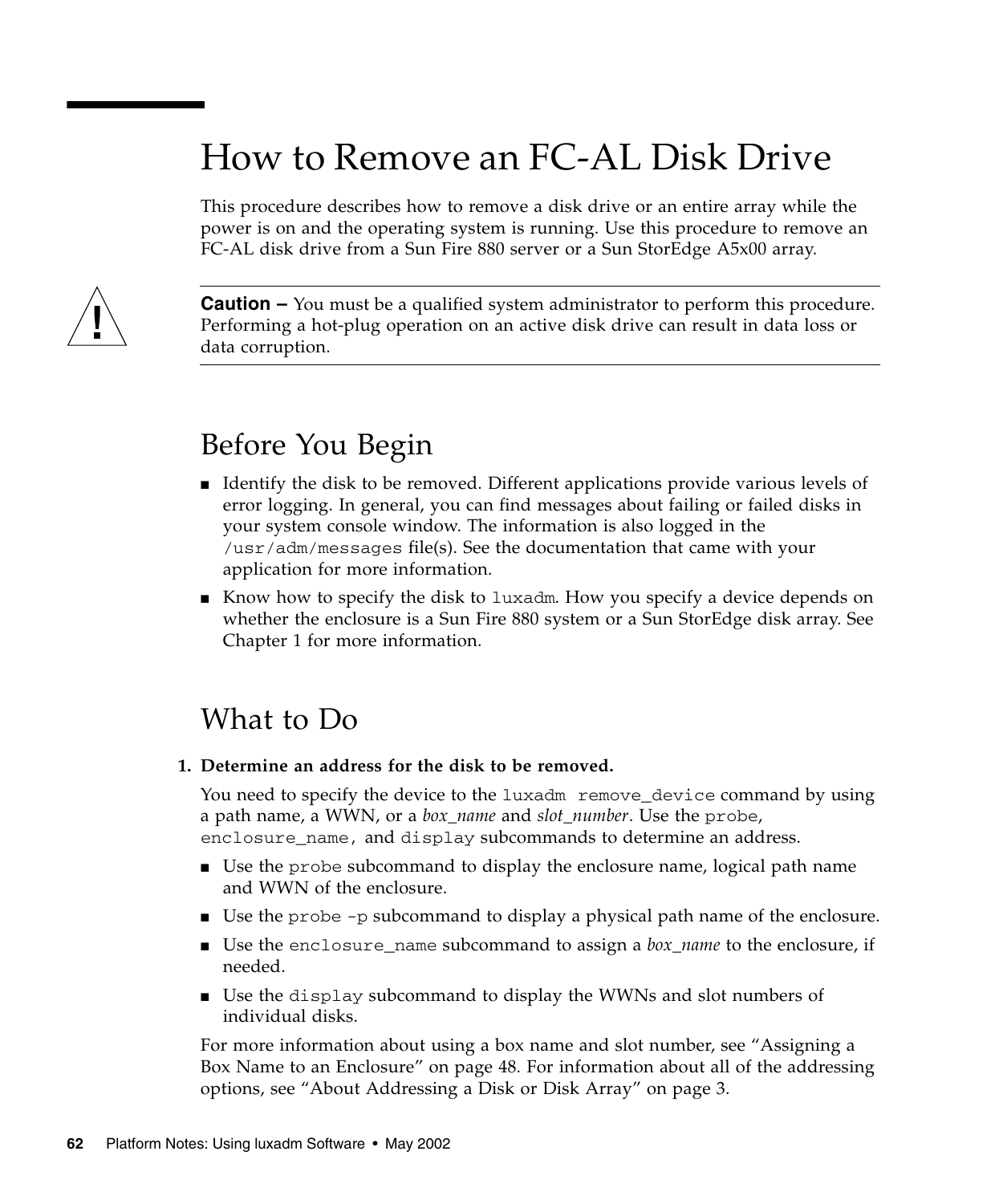**2. Stop any activity to the drive and unconfigure the drive from your application.**

See ["How to Prepare an FC-AL Drive for Removal" on page 56](#page-67-0) and follow the steps for your application.

**3. Use the** luxadm remove\_device **command to remove the device.**

This command is interactive. You are guided through the procedure for removing a new device entry or chain of devices. This command checks if the device is busy, makes the device go offline, and informs you that the device can be removed.

**a. Type the** luxadm remove\_device **command:**

# **luxadm remove\_device [-F]** *enclosure*[*,dev*]...| *pathname*...

where *enclosure*[*,dev*]...| *pathname*... is the address determined in Step 1.

**Note –** If you are running VERITAS Volume Manager or Solstice DiskSuite software, use the luxadm remove\_device -F command to remove the disk drive. The -F option is required to take disks offline.



**Caution** – Removing devices that are in use will cause unpredictable results. Try to hot-plug the devices normally (without  $-F$ ) first, resorting to this option only when you are sure of the consequences of overriding normal hot-plug checks.

After you press Return, luxadm displays a list of the devices to be removed and asks you to verify that the list is correct.

The following example shows the command to remove a drive from slot 10 in a Sun Fire 880 enclosure named newdak.

#### # **luxadm remove\_device newdak,s10**

The following example shows the command to remove a disk in slot 1 in the front of a Sun StorEdge A5x00 array named macs.

# **luxadm remove\_device macs,f1**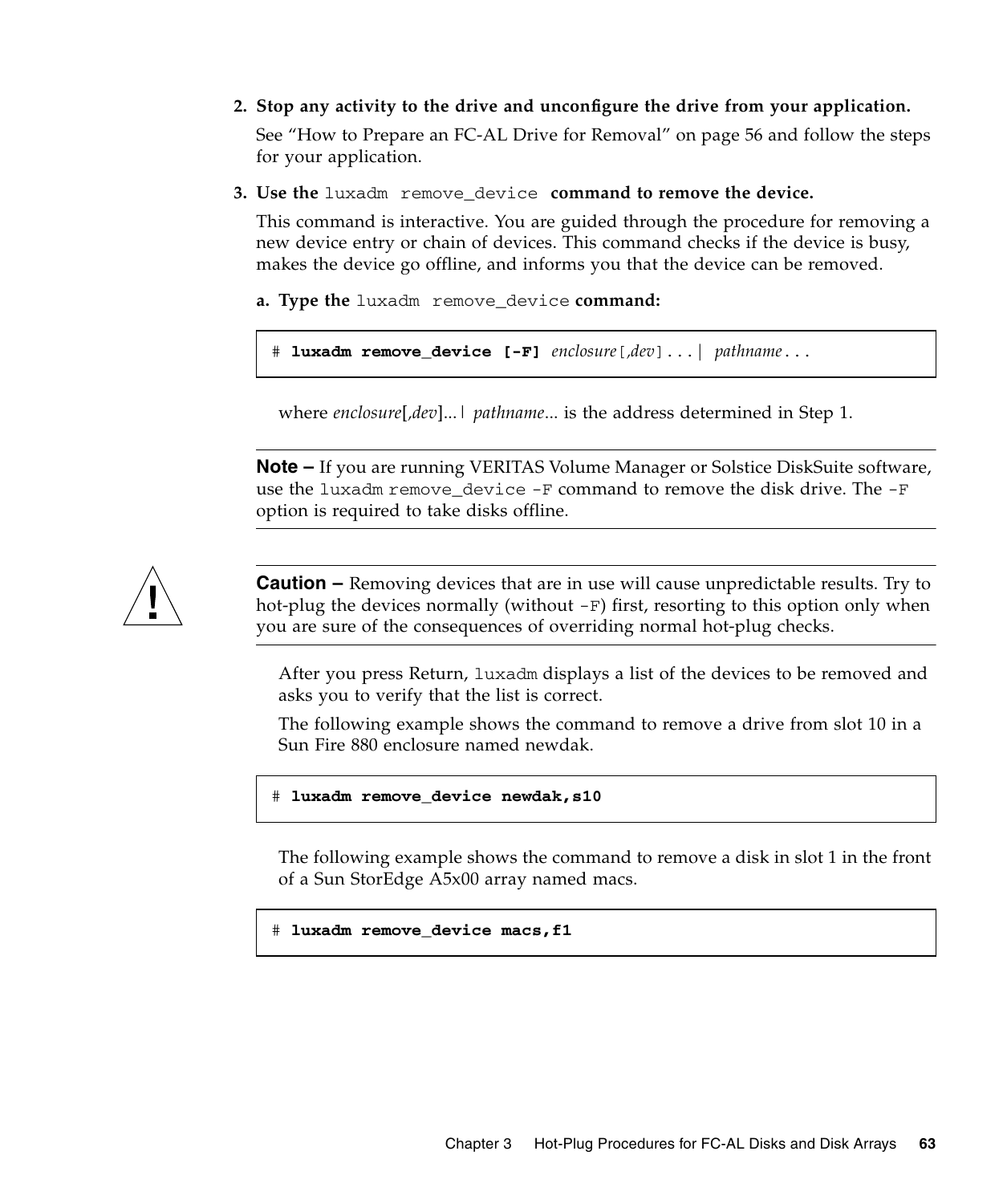### **b. Type** c **at the prompt or press Return if the list of devices to be removed is correct.**

luxadm prepares the disk(s) or enclosure(s) for removal and displays a message similar to the following:

```
Searching directory /dev/es for links to enclosures
stopping: Drive in "DAK1" slot 1....Done
offlining:Drive in "DAK1" slot 1....Done
Hit <Return> after removing the device(s).
```
**Note –** If a message is displayed indicating that the list of devices is being used by the host, you will need to take the devices offline. See ["How to Prepare an FC-AL](#page-67-0) [Drive for Removal" on page 56](#page-67-0) and follow the steps for your application.

#### **c. Physically remove the drive, then press Return.**

The luxadm command indicates which device you can remove by the status of the LEDs.

On a Sun StorEdge 5000 array, the yellow LED on the designated disk drive(s) will be flashing. On a Sun Fire 880 enclosure, the disk's OK-to-Remove LED will light.

For a Sun Fire 880 system, you may remove the disk drive when the OK-to-Remove LED is lit. The green power LED may also be lit or blinking.

For a Sun StorEdge 5000 array, you may remove the disk drive when the OK-to-Remove LED is blinking.



**Caution** – When the OK-to Remove LED is lit on a Sun Fire 880 system or blinking on a Sun StorEdge A5x00 system, the disk is logically ready to be removed. However, the spindle will continue to rotate for 30 seconds or more. It is safe to remove the disk before it completely stops spinning if you are careful. Do not use sudden movements and do not drop the drive.

See your service manual for more information about removing a disk drive.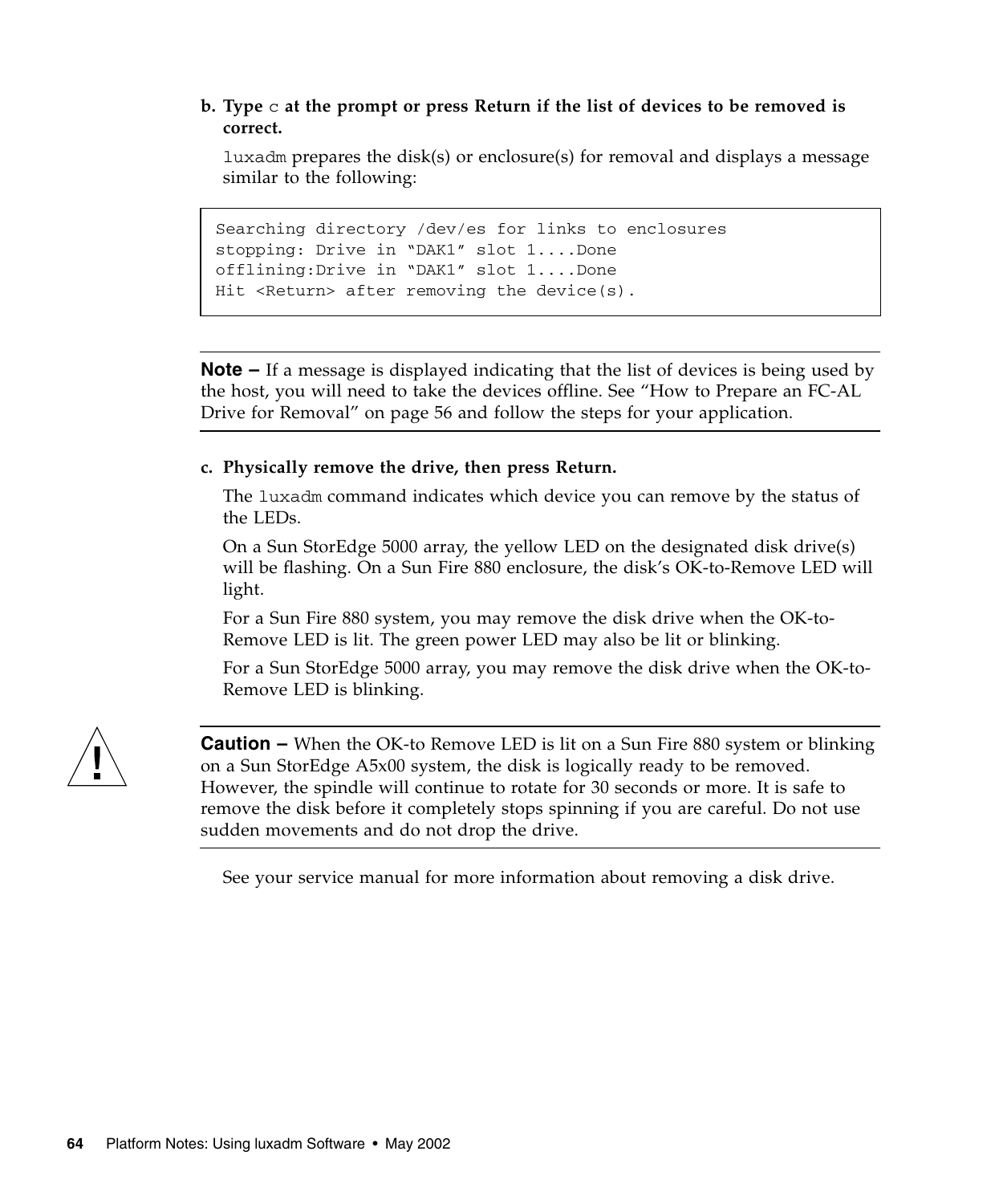After you remove the disk drive and press Return, luxadm informs you that the disk has been removed and displays the logical device names for the removed device. For example, after you remove a disk from slot 10 of Sun Fire 880 enclosure, dak, and press Return, a message similar to the following is displayed:

```
Device DISK10 removed
Drive in Box Name "dak" slot 10
   Logical Nodes being removed under /dev/dsk/ and /dev/rdsk:
   Logical Nodes being removed under /dev/dsk/ and /dev/rdsk:
         c1t12d0s0
         c1t12d0s1
         c1t12d0s2
         c1t12d0s3
         c1t12d0s4
         c1t12d0s5
         c1t12d0s6
         c1t12d0s7
#
```
This drive is now removed from the enclosure and your application.

## What Next

If you are replacing the drive, go to ["How to Replace an FC-AL Disk Drive" on page](#page-77-0) [66](#page-77-0) and continue the procedure at Step 3. Otherwise, if you are running UFS, edit the /etc/vfstab file to delete any references to the removed devices. See the vfstab(4) man page for additional details.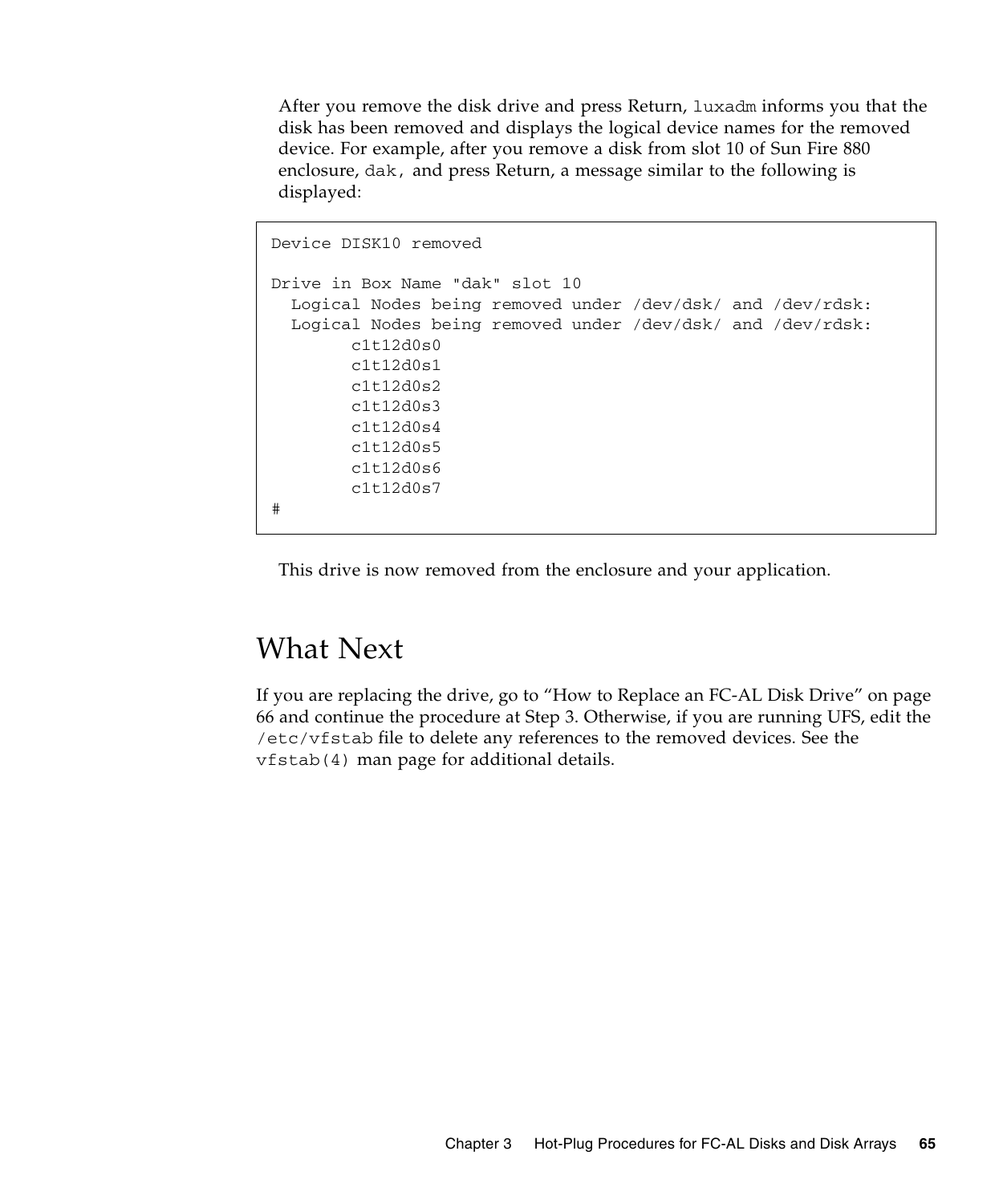# <span id="page-77-1"></span><span id="page-77-0"></span>How to Replace an FC-AL Disk Drive

<span id="page-77-2"></span>This procedure describes how to replace an FC-AL disk drive while the power is on and the operating system is running. Before you remove a disk drive, you need to stop activity to the drive and remove the drive from your application. After you replace the drive you need to reconfigure the drive for your application.

**Note –** If you are familiar with the luxadm command and the procedures for hotplugging a disk, see the quick reference checklists in Appendix B for a summary of the tasks required for disk replacement.



**Caution** – You must be a qualified system administrator to perform this procedure. Performing a hot-plug operation on an active disk drive can result in data loss or data corruption.

# Before You Begin

- Identify the faulty disk drive. Different applications provide various levels of error logging. In general, you can find messages about failing or failed disks in your system console window. The information is also logged in the /usr/adm/messages file(s). See the documentation that came with your application for more information.
- Prepare a replacement disk ahead of time with the same format, label, and partition as the disk it will replace.
- Know how to specify the disk to luxadm. How you specify a device depends on whether the enclosure is a Sun Fire 880 system or a Sun StorEdge A5x00 disk array. See ["About Addressing a Disk or Disk Array" on page 3](#page-14-0) for more information.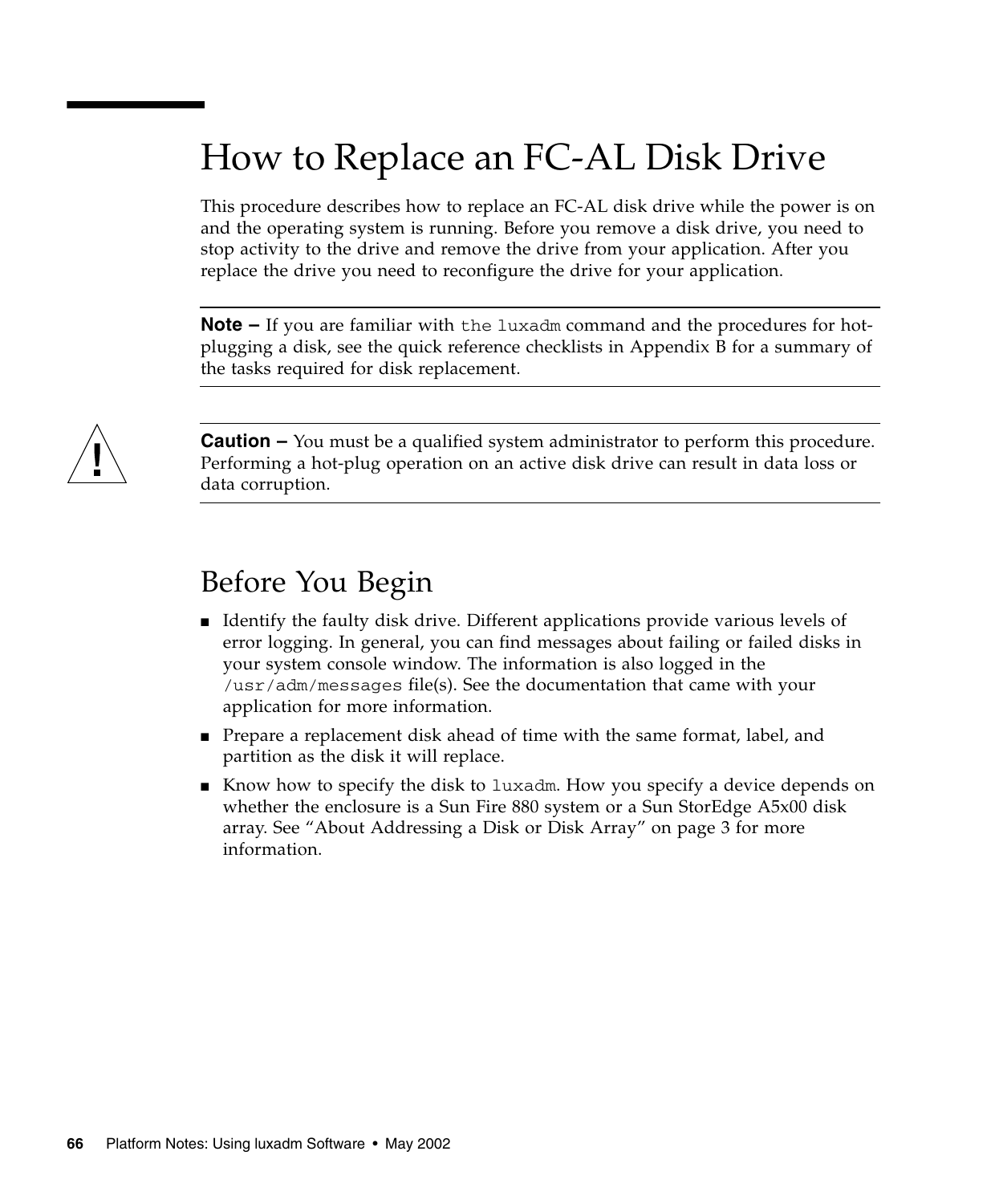## What to Do

#### **1. Determine an address for the disk to be removed.**

You need to specify the disk to luxadm. You can specify the disk with a path name, a WWN, or a *box\_name* and *slot\_number*. To determine an address, you need to use the probe, enclosure\_name, and display subcommands:

- Use the probe subcommand to display the logical path name and WWN of the enclosure.
- Use the probe-p subcommand to display a physical path name.
- Use the enclosure\_name subcommand to assign a box name to the enclosure, if needed.
- Use the display subcommand to display the WWN and slot numbers of individual disks.

To specify a disk or an array by *box\_name* and *slot\_number*, see ["Assigning a Box](#page-59-0) [Name to an Enclosure" on page 48](#page-59-0). For more detailed information about all of the addressing options, see ["About Addressing a Disk or Disk Array" on page 3.](#page-14-0)

#### **2. Stop all activity to the drive and unconfigure the drive from your application, if you have not already done so.**

Your system may be running UNIX File system, VERITAS Volume Manager, or Solstice DiskSuite software. You must stop activity to the disk and notify the application that you are removing the disk drive.

See ["How to Prepare an FC-AL Drive for Removal" on page 56](#page-67-0) and follow the steps for your application.

**3. Use the** luxadm remove\_device **command to remove the device.**

See ["How to Remove an FC-AL Disk Drive" on page 62](#page-73-0) and follow the steps.

**4. Use the** luxadm insert\_device **command to add the new device.**

See ["How to Add an FC-AL Disk Drive" on page 50](#page-61-0) and follow the steps. Insert the new drive into the same slot as the one you removed.

#### **5. Reconfigure the disk drive for your application.**

Continue the disk replacement procedure by reconfiguring the disk drive within your application. The procedure you use depends on whether your system is running UFS or Volume Manager or Solstice DiskSuite software. See ["How to](#page-79-0) [Reconfigure an FC-AL Disk Drive" on page 68](#page-79-0).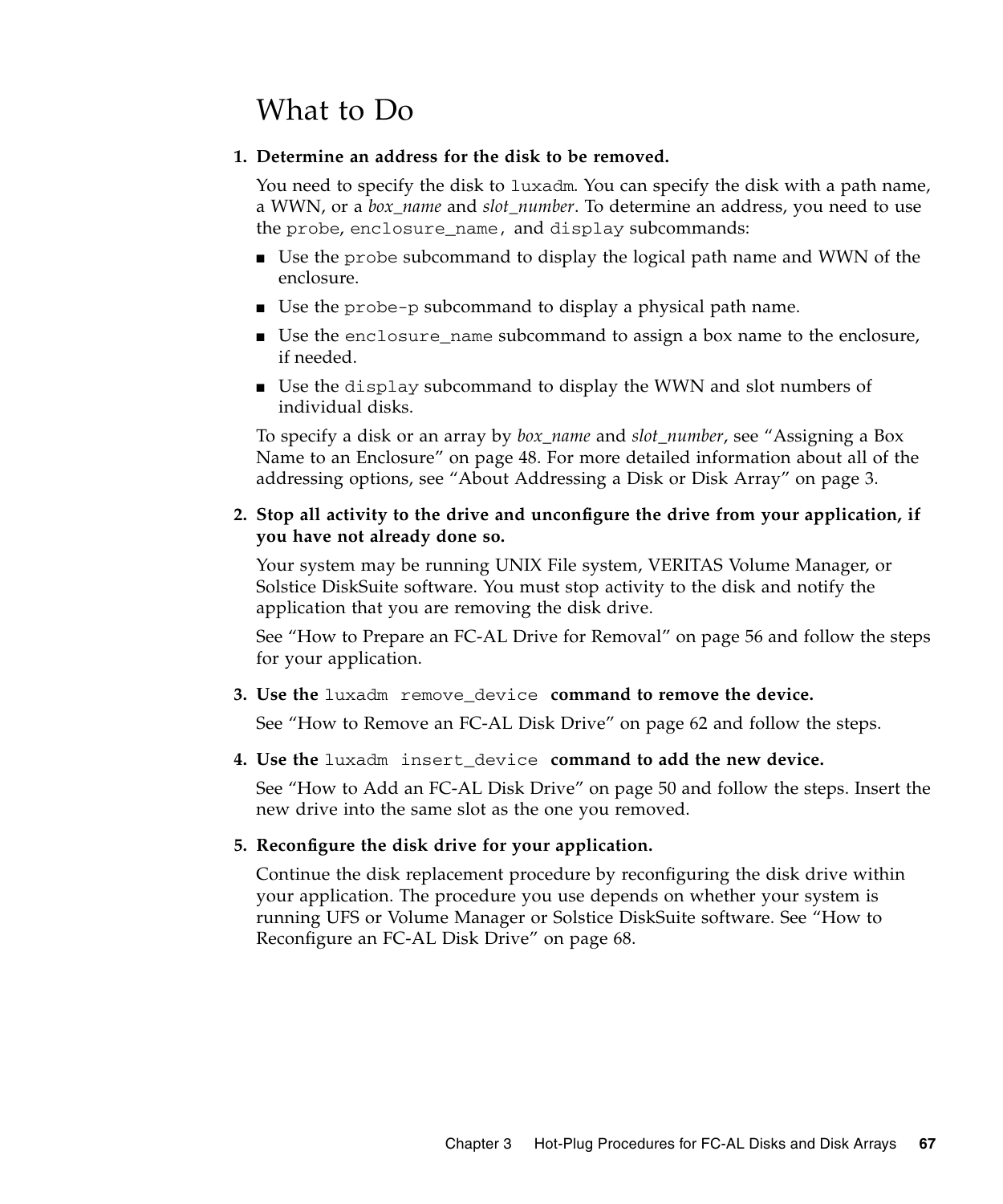# <span id="page-79-1"></span><span id="page-79-0"></span>How to Reconfigure an FC-AL Disk Drive

After you replace a faulty FC-AL disk drive, it is necessary to reconfigure the drive for the application running on your system.

This section provides procedures for UFS, VERITAS Volume Manager, and Solstice DiskSuite software. Use the reconfiguration procedure appropriate for the application running on your system.



<span id="page-79-2"></span>**Caution** – You must be a qualified system administrator to perform this procedure. Performing a hot-plug operation on an active disk drive can result in data loss and/or data corruption.

# ▼ Reconfiguring a Disk Drive for UFS

### **1. Verify that the device's partition table satisfies the requirements of the file system(s) you intend to re-create.**

You can use the prtvtoc command to inspect the label for your device. If you need to modify the label, use the format command. Refer to the prtvtoc(1M) and format(1M) man pages for more information. For example:

# **prtvtoc /dev/rdsk/***cwtxdysz*

If you have saved a disk partition table using the format utility and the replacement disk type matches the old disk type, then you can use the format utility's partition section to configure the partition table of the replacement disk. See the select and label commands in the partition section.

If the replacement disk is of a different type than the disk it replaced, you can use the partition size information from the previous disk to set the partition table for the replacement disk. Refer to the  $prtvtoc(1M)$  and format(1M) man pages for more information.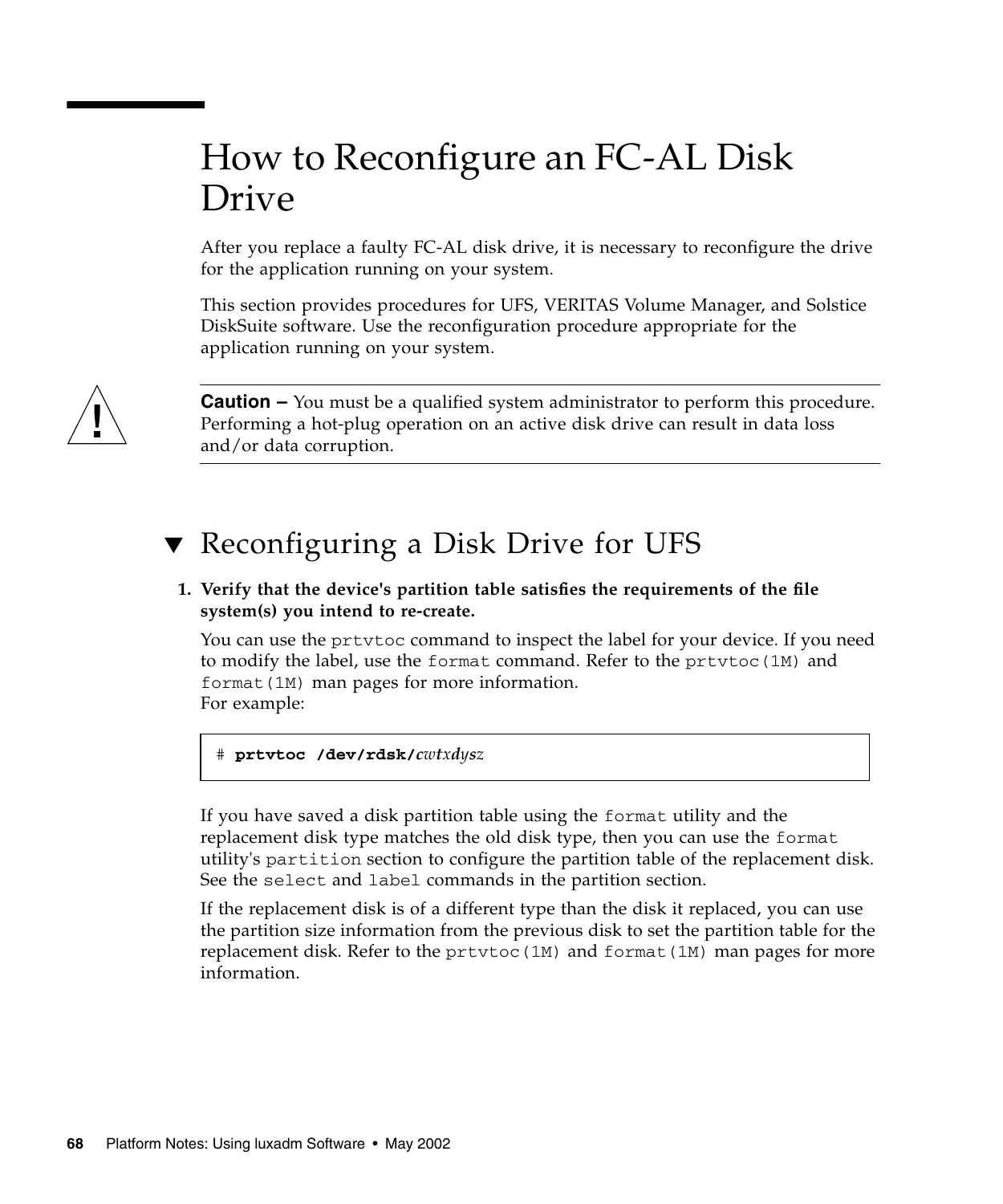**2. Select a disk slice for your UFS file system and create a new file system on the slice:**

```
# newfs /dev/rdsk/cwtxdysz
```
Refer to the newfs(1M) man page for more information.

**3. Mount the new file system using the** mount **command, type:**

```
# mount mount_point
```
where *mount\_point* is the directory on which the faulty disk was mounted.

The new disk is ready to be used. You can now restore data from your backups.

## ▼ Reconfiguring a Disk Drive for Volume Manager

To re-create the replaced disk on the new drive:

**1. Configure the Volume Manager to recognize the disk drive, type:**

# **vxdctl enable**

**2. Use the** vxdiskadm **utility.**

Select the "Replace a failed or removed disk" option.

vxdiskadm supplies a list of available disks to be used as replacements.

#### **3. Select the replacement drive.**

vxdiskadm automatically configures the replacement drive to match the failed drive.

Redundant data is recovered automatically. Space for nonredundant data is created and identified. Nonredundant data must be recovered from backing store.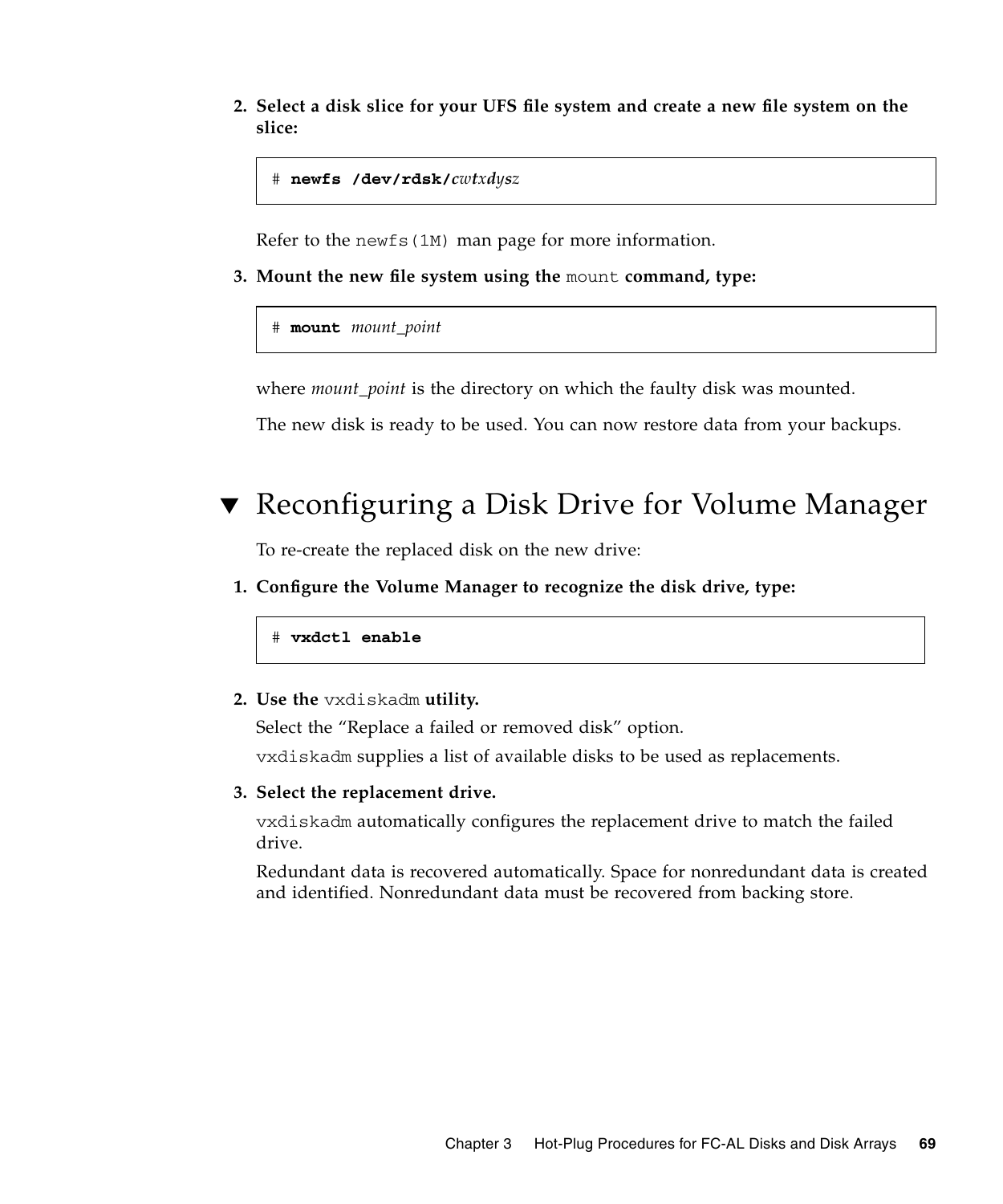## <span id="page-81-0"></span>▼ Reconfiguring a Disk Drive for Solstice DiskSuite

**1. Restore the disk label, if necessary.**

# **cat /var/tmp/c2t17d0.vtoc | fmhard -s - /dev/rdsk/c2t17d0s2**

**2. If you deleted replicas, add the same number back to the appropriate slice. In this example,** /dev/dsk/c-t1d0s4 **is used.**

# **metadb -a c 3 c0t1d0s4**

**3. Depending on how the disk was used, you may have a variety of tasks to do.** Use the following table to decide what to do next.

| TABLE 3-2 |  |  | Disk Replacement Decision Table |  |
|-----------|--|--|---------------------------------|--|
|-----------|--|--|---------------------------------|--|

| <b>Type of Device</b>                 | Do the Following                                                                                                                                                                                                                                                       |
|---------------------------------------|------------------------------------------------------------------------------------------------------------------------------------------------------------------------------------------------------------------------------------------------------------------------|
| Slice                                 | Use normal data recovery procedures.                                                                                                                                                                                                                                   |
| Unmirrored Stripe or<br>Concatenation | If the stripe/concat is used for a file system, run new f $\leq$ (1M),<br>mount the file system, then restore data from backup. If the<br>stripe/concat is used as an application that uses the raw device,<br>that application must have its own recovery procedures. |
| Mirror (Submirror)                    | Run metattach (1M) to reattach a detached submirror.                                                                                                                                                                                                                   |
| RAID5 Metadevice                      | Run metareplace (1M) to re-enable the slice. This causes the<br>resyncs to start.                                                                                                                                                                                      |
| Trans Metadevice                      | Run fsck(1M) to repair the trans metadevice.                                                                                                                                                                                                                           |

**4. Replace hot spares that were deleted, and add them to the appropriate hot spare pool(s).**

```
 # metahs -a hsp000 c0t0d0s6
hsp000: Hotspare is added
```
#### **5. Validate the data.**

Check the user and application data on all metadevices. You may have to run an application-level consistency checker or use some other method to check the data.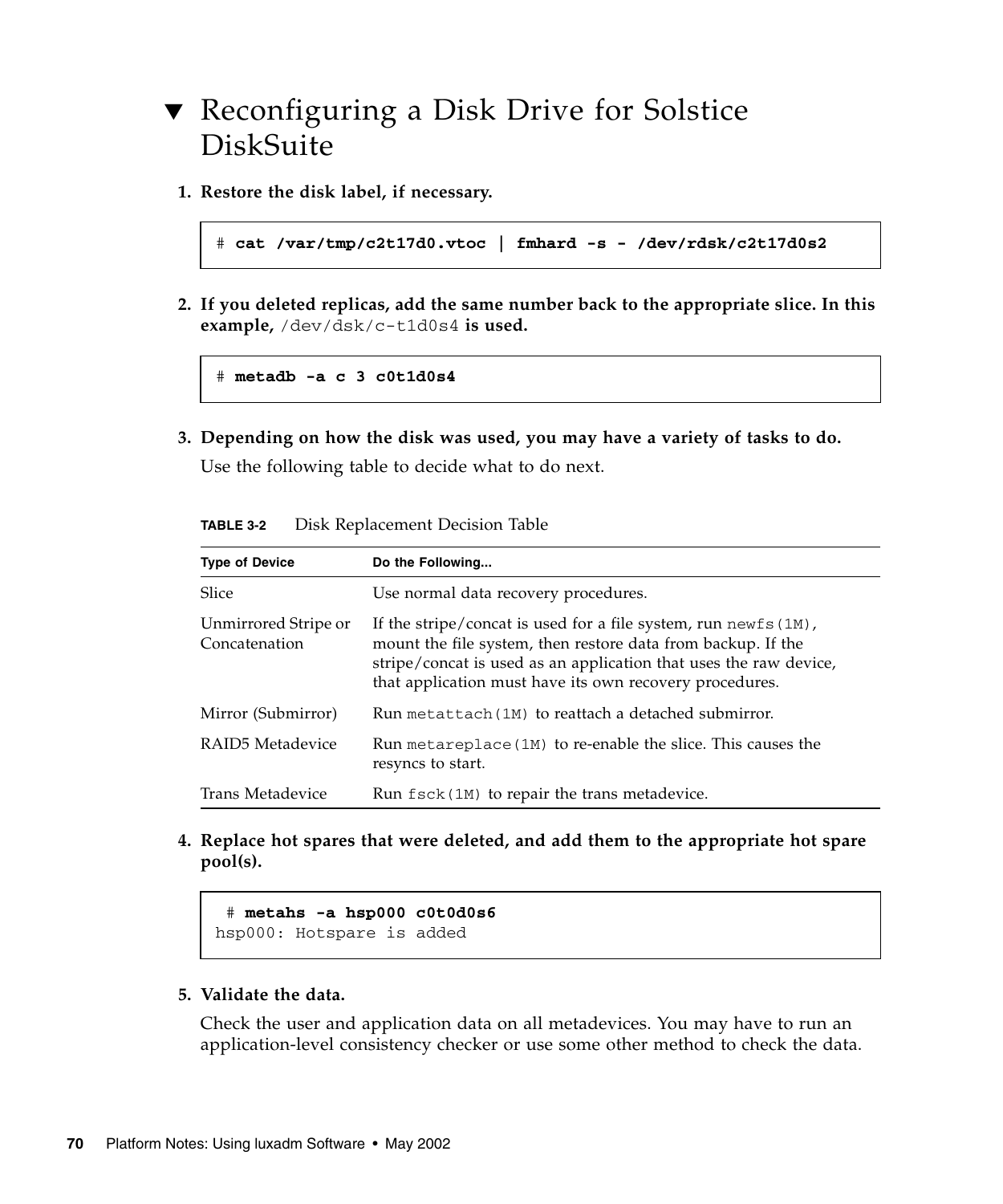# Expert Mode Subcommands



**Caution –** Use the expert mode commands only if you are a qualifed administrator who is knowledgeable about the systems you are managing.

Expert mode subcommands are listed in [TABLE A-1.](#page-82-0)

[TABLE A-2](#page-83-0) lists the expert mode subcommands supported on the Sun StorEdge A5x00, SPARCstorage Array, SPARCstorage RSM trays, and Sun Fire 880 internal storage array.

The command line must contain the luxadm -e (expert mode) option and a subcommand.

luxadm -e *subcommand pathname*

<span id="page-82-7"></span><span id="page-82-6"></span><span id="page-82-5"></span><span id="page-82-4"></span><span id="page-82-3"></span><span id="page-82-2"></span><span id="page-82-1"></span>

| Subcommand    | <b>Description</b>                                                                                    |
|---------------|-------------------------------------------------------------------------------------------------------|
| bus_getstate  | Gets and displays the state of the specified bus or the bus<br>controlling the specified device.      |
| bus_quiesce   | Quiesces the specified bus or the bus controlling the specified<br>device.                            |
| bus_reset     | Resets the specified bus or the bus controlling the specified device.                                 |
| bus resetall  | Resets the specified bus or the bus controlling the specified device,<br>and all devices on that bus. |
| bus_unquiesce | Unquiesces the specified bus or the bus controlling the specified<br>device.                          |
| dev_getstate  | Gets and displays the state of the specified device.                                                  |
| dev reset     | Resets the specified device.                                                                          |

<span id="page-82-0"></span>**TABLE A-1** Expert Mode Subcommands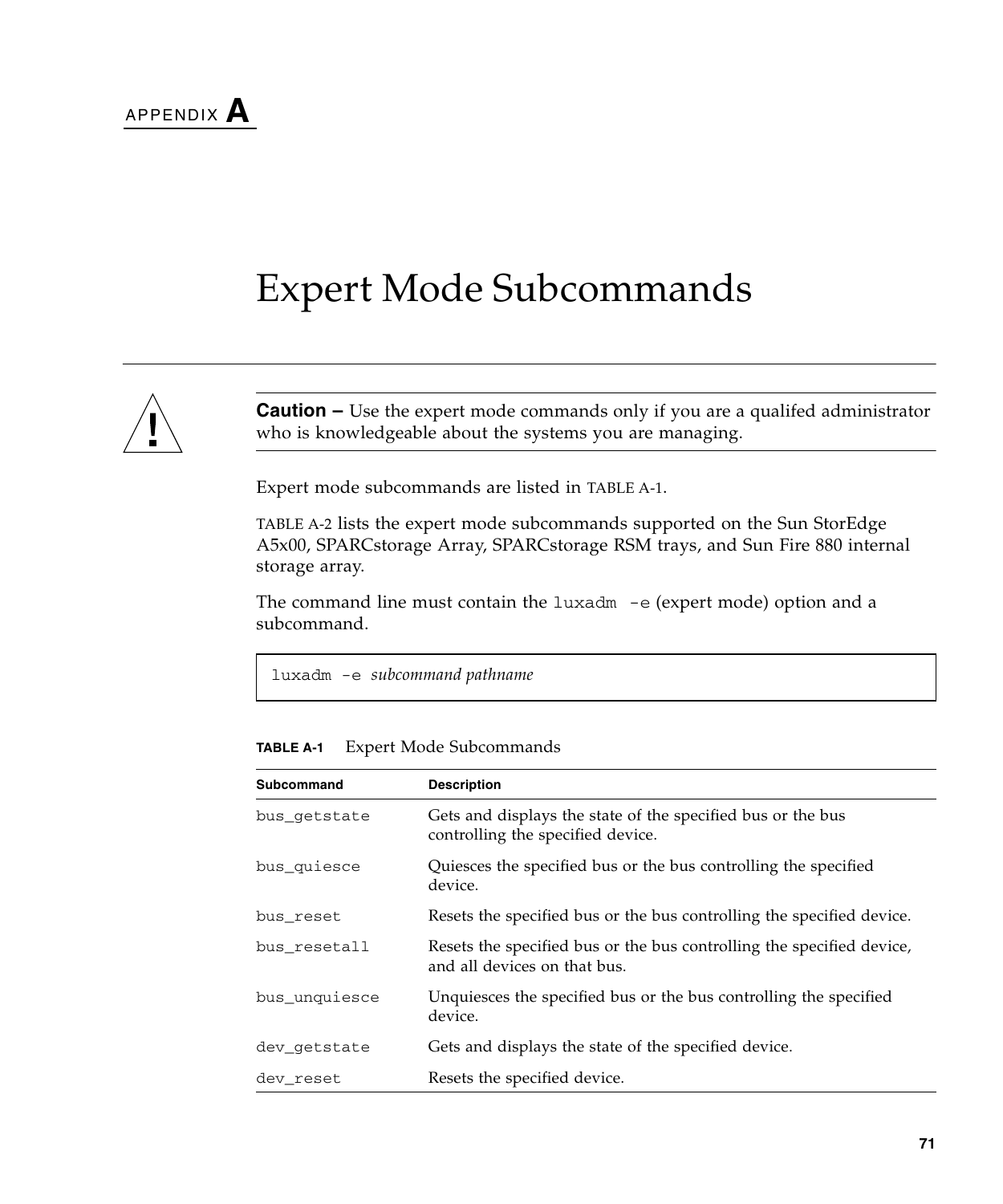<span id="page-83-4"></span><span id="page-83-3"></span><span id="page-83-2"></span><span id="page-83-1"></span>

| Subcommand | <b>Description</b>                                                                                                                                                                                                                                                                                                                      |
|------------|-----------------------------------------------------------------------------------------------------------------------------------------------------------------------------------------------------------------------------------------------------------------------------------------------------------------------------------------|
| forcelip   | Forces the link to reinitialize using the Loop Initialize Primitive<br>(LIP) sequence. This subcommand is supported on the Sun<br>StorEdge A5x00 disk array and the Sun Fire 880 internal storage<br>array only.                                                                                                                        |
| offline    | Takes the specified device offline.                                                                                                                                                                                                                                                                                                     |
| online     | Puts the specified device online.                                                                                                                                                                                                                                                                                                       |
| rdls       | Reads the link error status block from a specified device. This<br>subcommand also displays the link error status information for the<br>host adapter associated with the specified device, if available. The<br>rdls subcommand is supported on the Sun StorEdge A5x00 disk<br>array and the Sun Fire 880 internal storage array only. |

#### **TABLE A-1** Expert Mode Subcommands *(Continued)*

### <span id="page-83-0"></span>**TABLE A-2** Expert Mode Subcommand Support Matrix

| Subcommand    | <b>Sun StorEdge</b><br>A5x00 | <b>SPARCstorage Array</b> | <b>SPARCstorage RSM</b> | Sun Fire 880 Internal<br><b>Storage Array</b> |
|---------------|------------------------------|---------------------------|-------------------------|-----------------------------------------------|
| bus_getstate  | yes                          | yes                       | yes                     |                                               |
| bus_quiesce   | yes                          | yes                       | yes                     |                                               |
| bus_reset     | yes                          | yes                       | yes                     |                                               |
| bus_resetall  | yes                          | yes                       | yes                     |                                               |
| bus_unquiesce | yes                          | yes                       | yes                     |                                               |
| dev_getstate  | yes                          | yes                       | yes                     |                                               |
| dev_reset     | yes                          | yes                       | yes                     |                                               |
| forcelip      | yes                          |                           |                         | yes                                           |
| offline       | yes                          | yes                       | yes                     |                                               |
| online        | yes                          | yes                       | yes                     |                                               |
| rdls          | yes                          |                           |                         | yes                                           |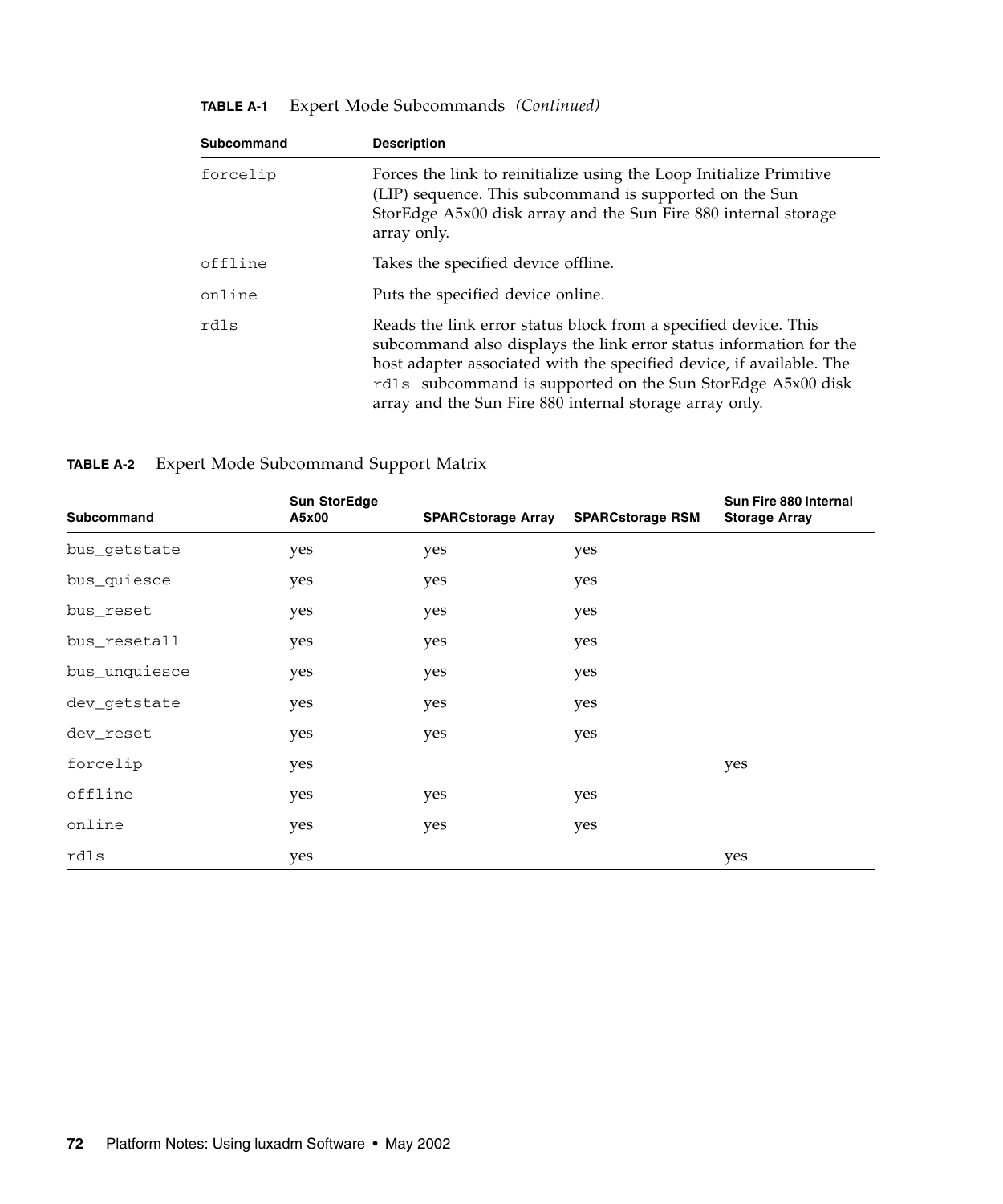# Checklists for Replacing an FC-AL Disk Drive

This section provides a summary of the tasks required to replace a disk drive on a Sun StorEdge A5x00 array or a Sun Fire 880 system running UFS, Volume Manager, or Solstice DiskSuite software. To complete the tasks listed below, you need to complete these procedures:

- ["How to Prepare an FC-AL Drive for Removal" on page 56](#page-67-1)
- ["How to Replace an FC-AL Disk Drive" on page 66](#page-77-1)
- ["How to Reconfigure an FC-AL Disk Drive" on page 68](#page-79-1)



**Caution –** You must be a qualified system administrator to perform these procedures. Performing hot-plug operations on an active disk drive can result in data loss or data corruption.

# Replacing a Disk Drive Using UFS

- Identify the faulty disk drive.
- Use the df, mount, showmount-a, and  $ps-ef$  commands to identify activities or applications attached to the drive you plan to replace.
- Stop any activity to the drive.
- Back up your system.
- Determine and save the partition table for the disk.
- Use the umount command to unmount any file systems on the disk.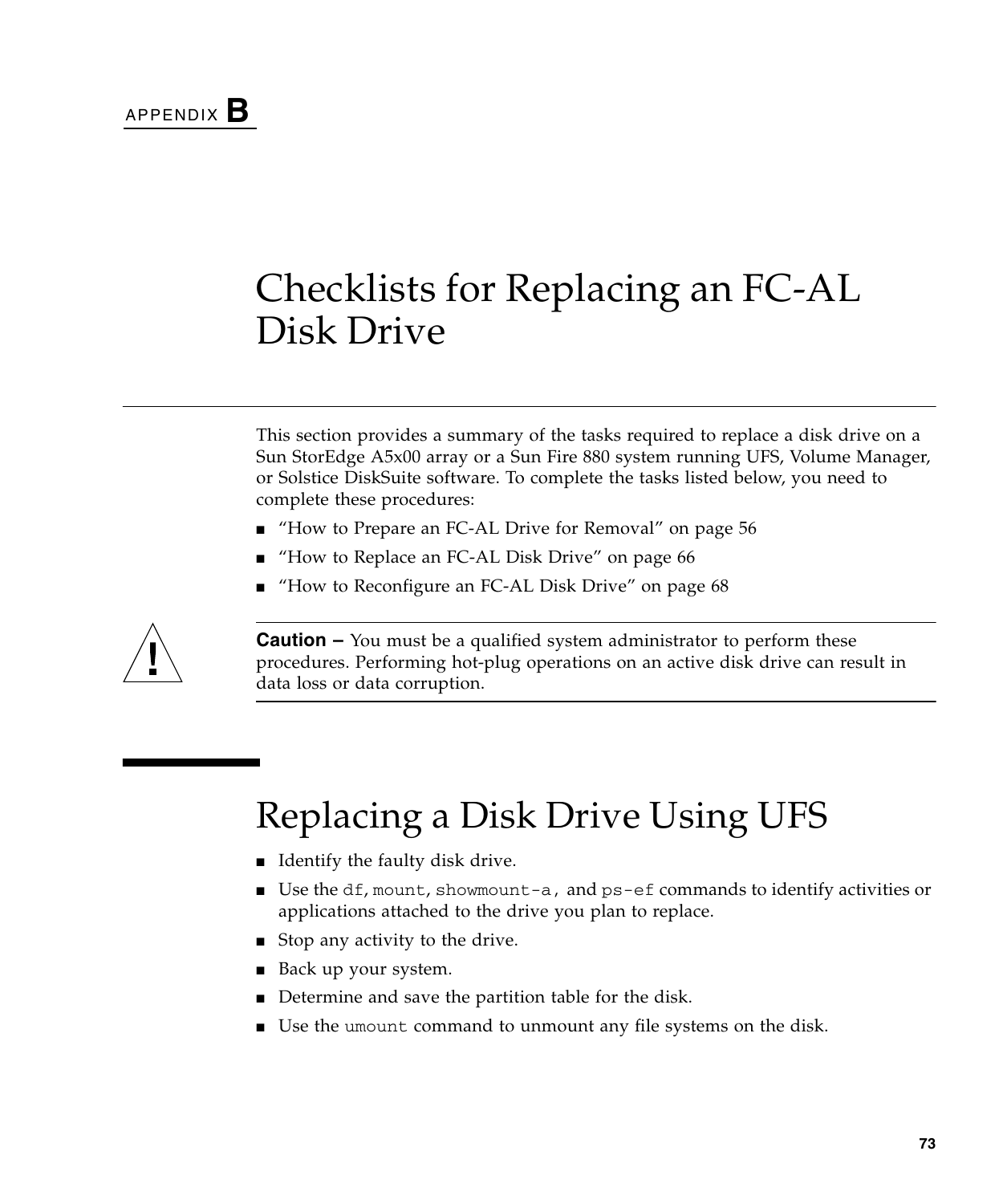- If your system is running Volume Manager, use the Volume Manager command vxdisk offline to take the disk offline. This is required even if the disk is not being managed by Volume Manager.
- Use the luxadm probe, enclosure\_name, and display subcommands to determine an address for the drive. An address can be a path name, a WWN, or a box name and slot number.
- Use the luxadm remove\_device subcommand to remove the disk from the Solaris Operating Environment (deleting the /devices and /dev entries). Use remove device -F if you are running Solstice DiskSuite software.
- Remove the disk drive from the enclosure when prompted by the luxadm remove\_device subcommand.
- Use the luxadm insert device subcommand to add the disk to the Solaris Operating Environment (adding the disk's WWN to the /devices and /dev directories).
- Insert the disk drive into the enclosure when prompted by the luxadm insert\_device subcommand.
- Use the prtvtoc and format commands to verify that the partition table is correct for the file system you need.
- Use the newfs command to create a new file system on the slice and the mount command to mount the new file system.

# Replacing a Disk Drive Using Volume Manager

- Use vxdisk to identify the disk you need to replace.
- Use vxdiskadm to remove the disk from Volume Manager.
- Use the luxadm probe, enclosure name, and display subcommands to determine an address for the drive. An address can be a path name, a WWN, or a box name and slot number.
- Use the luxadm remove device -F subcommand to take the disk offline from Volume Manager and remove the disk from Solaris (deleting the /devices and /dev entries).
- Remove the disk drive from the enclosure when prompted by the luxadm remove\_device subcommand.
- Use the luxadm insert device subcommand to add the disk to the Solaris Operating Environment (adding the disks WWN to the /devices and /dev directories) and physically install the drive.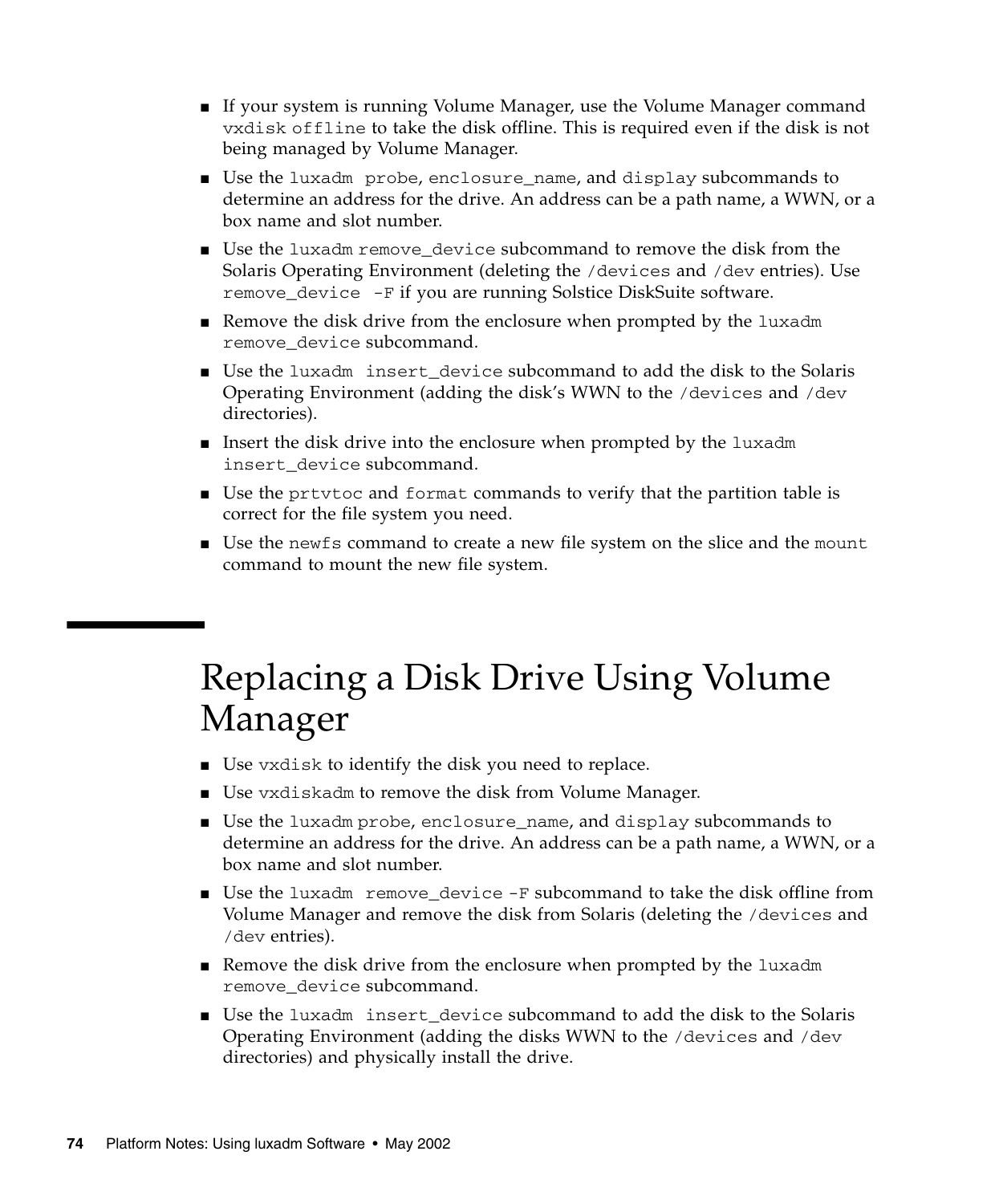- Insert the disk drive into the enclosure when prompted by the luxadm insert\_device subcommand.
- Use vxdctl enable to notify Volume Manager of the new disk.
- Use vxdiskadm to replace the failed disk in Volume Manager.

# Replacing a Disk Drive Using Solstice **DiskSuite**

- Use /var/adm/messages and metastat to identify the faulty disk drive.
- Use metadb to locate and delete any metadevice database replicas on the faulty disk.
- Use metastat to locate any submirrors using slices on the faulty disk.
- Use metadetach to detach submirrors that use slices on the faulty disk.
- Use metahs to delete hot spares marked "Available" that are on the problem disk.
- Use prtvtoc to preserve the disk label if multiple partitions are being used on the disk.
- Use metareplace to replace the disk slices if they are not hot spared.
- Use the luxadm probe, enclosure\_name, and display subcommands to determine an address for the drive. An address can be a path name, a WWN, or a box\_name and slot\_number.
- Use the luxadm remove device -F subcommand to take the disk offline from Solstice DiskSuite software and remove the disk from the Solaris Operating Environment (deleting the /devices and /dev entries).
- Remove the disk drive from the enclosure when prompted by the luxadm remove\_device subcommand.
- Use the luxadm insert device command to add the disk to the Solaris Operating Environment (adding the disks WWN to the /devices and /dev directories) .
- Insert the disk drive into the enclosure when prompted by the luxadm insert\_device subcommand.
- If necessary, restore the disk label.
- Use metadb -a to add the same number of metadevice state database replicas that were deleted.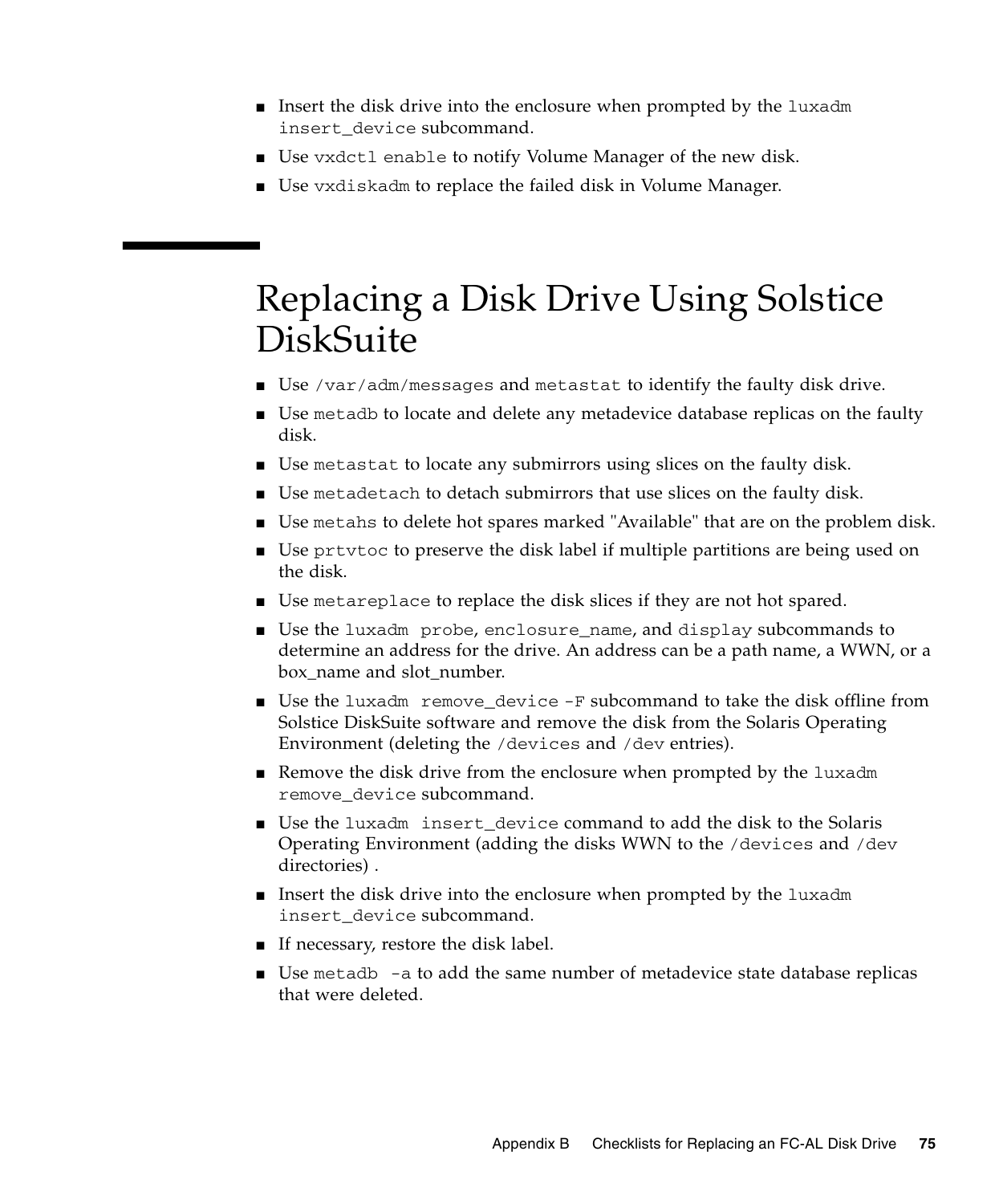- Use metahs -a to replace hot spares that were deleted to hot spare pools.
- <span id="page-87-0"></span>■ Perform one of the tasks listed in [TABLE B-1,](#page-87-0) depending on how the slice that failed was used.

| Slice                      | <b>Action</b>                                             |
|----------------------------|-----------------------------------------------------------|
| Simple Slice               | Use normal recovery procedures.                           |
| Stripe or<br>Concatenation | Run newfs for the entire metadevice; restore from backup. |
| Mirror                     | Reattach detached submirrors.                             |
| RAID5 metadevice           | Resync (enable) affected slices.                          |
| Trans Metadevice           | run fsck(1M).                                             |

**TABLE B-1** Slice and command Information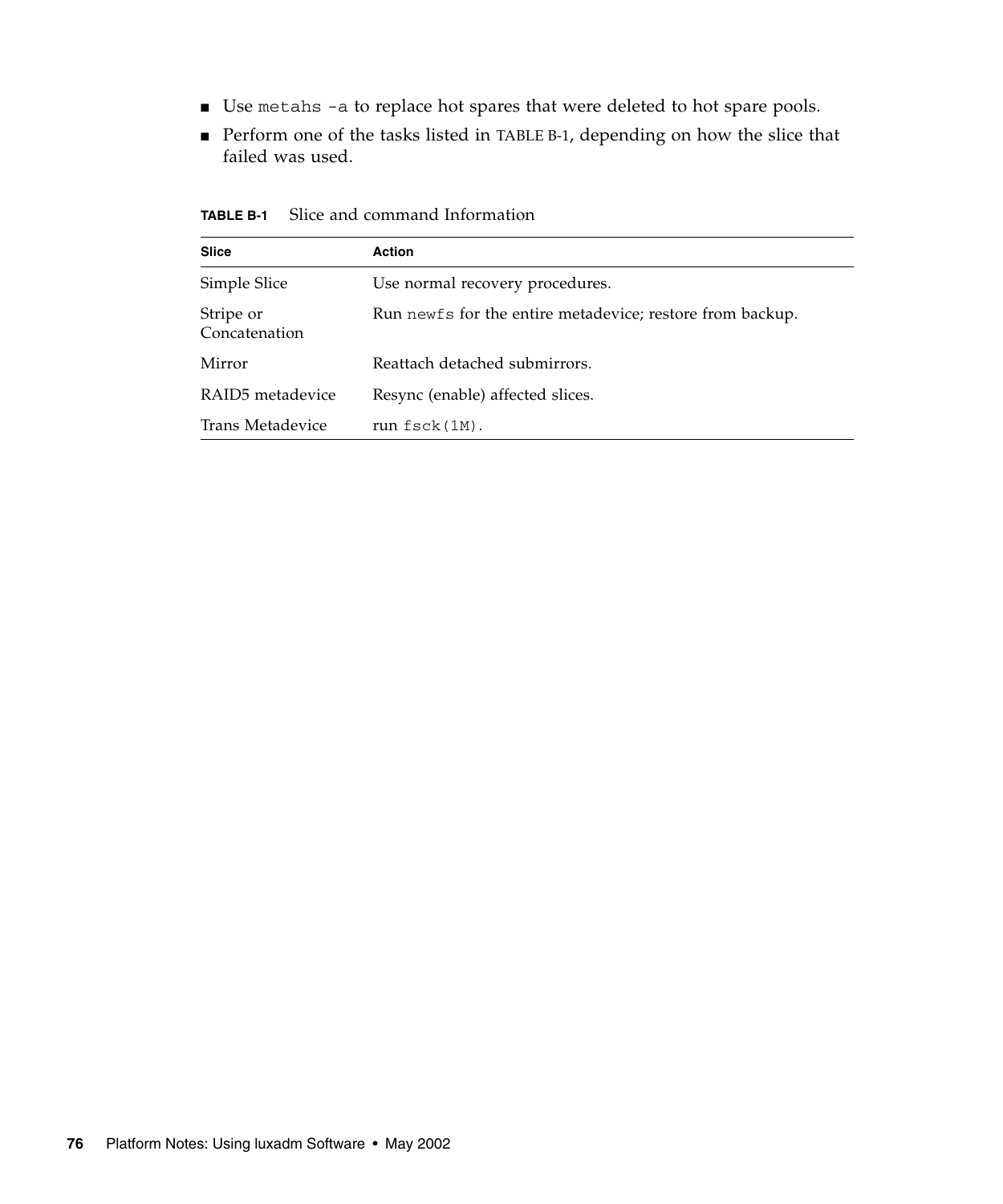# Index

## **A**

[adding a new device, 50](#page-61-1) addressing [assigning a box name, 48](#page-59-1) [SPARCstorage Arrays, 9](#page-20-0) [SPARCstorage RSM trays, 9](#page-20-1) [Sun Fire 880, 6](#page-17-0) [Sun StorEdge A5000, 3](#page-14-1) addressing examples [Sun Fire 880, 7](#page-18-0) [Sun StorEdge A5000, 4](#page-15-0) [alarm\\_off subcommand, 29](#page-40-0) [alarm\\_on subcommand, 30](#page-41-0) [alarm\\_set subcommand, 30](#page-41-1)

### **B**

[boot device, 35](#page-46-0) [box\\_name for enclosure, 48](#page-59-1) [bus\\_getstate subcommand, 71](#page-82-1) [bus\\_quiesce subcommand, 71](#page-82-2) [bus\\_reset subcommand, 71](#page-82-3) [bus\\_resetall subcommand, 71](#page-82-4) [bus\\_unquiesce subcommand, 71](#page-82-5)

### **C**

[changing the WWN in a SPARCstorage Array, 25](#page-36-0) [configuring a device, 53](#page-64-0) [Solstice Disk Suite, 55](#page-66-0)

[UFS, 53](#page-64-1) [Volume Manager, 55](#page-66-1)

### **D**

[dev\\_getstate subcommand, 71](#page-82-6) [dev\\_reset subcommand, 71](#page-82-7) [display subcommand, 18](#page-29-0) displaying [device data, 18](#page-29-0) [enclosure data, 18](#page-29-0) [environmental information, Enclosure Services](#page-40-1) Card, 29 [fast write data, 37](#page-48-0) [inquiry data, 22](#page-33-0) [logical path name, 17](#page-28-0) [physical path name, 18](#page-29-1) [WWN for disk, 18](#page-29-2) [WWN for enclosure, 17](#page-28-0) [download subcommand, 23,](#page-34-0) [25](#page-36-0) downloading [fcode, 25,](#page-36-1) [26](#page-37-0) [firmware, 23](#page-34-0)

### **E**

[enclosure name, 3,](#page-14-2) [6](#page-17-1) Enclosure Services Card subcommands [alarm\\_off, 29,](#page-40-2) [30](#page-41-2) [alarm\\_set, 30](#page-41-3) [env\\_display, 29](#page-40-3)